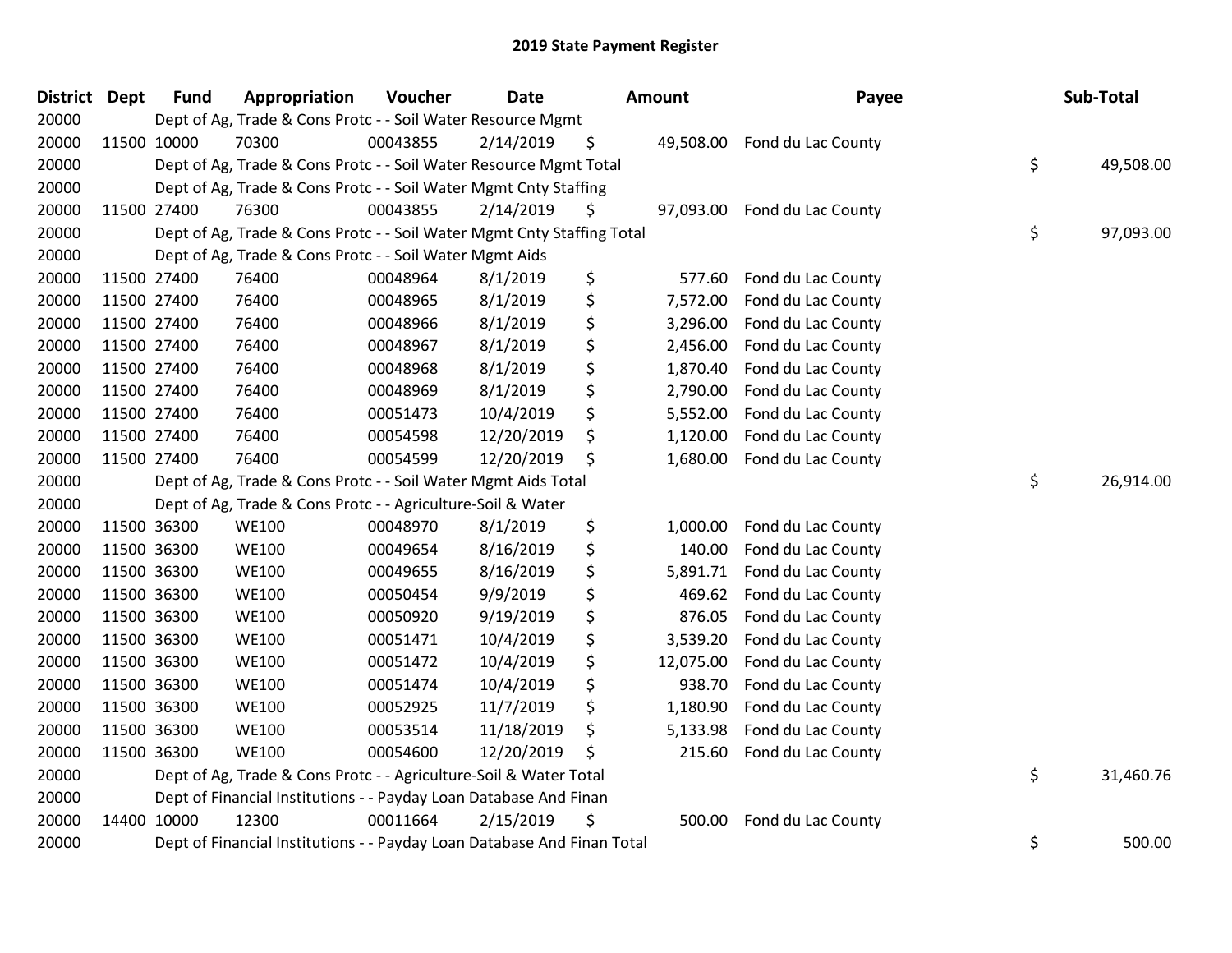| <b>District</b> | <b>Dept</b> | <b>Fund</b> | Appropriation                                                         | Voucher  | <b>Date</b> | <b>Amount</b>   | Payee                       | Sub-Total       |
|-----------------|-------------|-------------|-----------------------------------------------------------------------|----------|-------------|-----------------|-----------------------------|-----------------|
| 20000           |             |             | Dept of Safety & Prof Services - - General Program Operations         |          |             |                 |                             |                 |
| 20000           |             | 16500 10000 | 12100                                                                 | 00028127 | 2/19/2019   | \$<br>110.00    | Fond du Lac County          |                 |
| 20000           |             |             | Dept of Safety & Prof Services - - General Program Operations Total   |          |             |                 |                             | \$<br>110.00    |
| 20000           |             |             | Dept of Safety & Prof Services - - Powts Replacement Rehab            |          |             |                 |                             |                 |
| 20000           |             | 16500 10000 | 23600                                                                 | 00032281 | 8/22/2019   | \$<br>7,000.00  | Fond du Lac County          |                 |
| 20000           |             |             | Dept of Safety & Prof Services - - Powts Replacement Rehab Total      |          |             |                 |                             | \$<br>7,000.00  |
| 20000           |             |             | Wisconsin Historical Society - - General Program Operations-Prf       |          |             |                 |                             |                 |
| 20000           |             | 24500 10000 | 14100                                                                 | 00026593 | 12/23/2019  | \$<br>30.00     | Fond du Lac County          |                 |
| 20000           |             |             | Wisconsin Historical Society - - General Program Operations-Prf Total |          |             |                 |                             | \$<br>30.00     |
| 20000           |             |             | Dept of Public Instruction - - Federal Aids, Local Aid                |          |             |                 |                             |                 |
| 20000           |             | 25500 10000 | 24100                                                                 | 00155775 | 1/22/2019   | \$<br>1,412.82  | Fond du Lac County          |                 |
| 20000           |             | 25500 10000 | 24100                                                                 | 00161501 | 2/25/2019   | \$<br>1,617.79  | Fond du Lac County          |                 |
| 20000           |             | 25500 10000 | 24100                                                                 | 00165205 | 3/25/2019   | \$<br>1,467.59  | Fond du Lac County          |                 |
| 20000           |             | 25500 10000 | 24100                                                                 | 00168913 | 4/22/2019   | \$<br>2,251.24  | Fond du Lac County          |                 |
| 20000           |             | 25500 10000 | 24100                                                                 | 00173456 | 5/20/2019   | \$<br>2,249.46  | Fond du Lac County          |                 |
| 20000           |             | 25500 10000 | 24100                                                                 | 00181955 | 6/24/2019   | \$<br>2,208.25  | Fond du Lac County          |                 |
| 20000           |             | 25500 10000 | 24100                                                                 | 00185911 | 7/22/2019   | \$<br>2,496.17  | Fond du Lac County          |                 |
| 20000           |             | 25500 10000 | 24100                                                                 | 00189018 | 8/19/2019   | \$<br>2,366.00  | Fond du Lac County          |                 |
| 20000           |             | 25500 10000 | 24100                                                                 | 00193099 | 9/16/2019   | \$<br>1,911.30  | Fond du Lac County          |                 |
| 20000           |             | 25500 10000 | 24100                                                                 | 00195767 | 10/15/2019  | \$<br>1,524.10  | Fond du Lac County          |                 |
| 20000           |             | 25500 10000 | 24100                                                                 | 00199126 | 11/18/2019  | \$<br>1,107.60  | Fond du Lac County          |                 |
| 20000           |             | 25500 10000 | 24100                                                                 | 00204777 | 12/16/2019  | \$<br>1,652.60  | Fond du Lac County          |                 |
| 20000           |             |             | Dept of Public Instruction - - Federal Aids, Local Aid Total          |          |             |                 |                             | \$<br>22,264.92 |
| 20000           |             |             | Dept of Natural Resources - - GPO-Federal Funds                       |          |             |                 |                             |                 |
| 20000           |             | 37000 10000 | 44100                                                                 | 00373530 | 12/4/2019   | \$<br>37,364.64 | Fond du Lac County          |                 |
| 20000           |             |             | Dept of Natural Resources - - GPO-Federal Funds Total                 |          |             |                 |                             | \$<br>37,364.64 |
| 20000           |             |             | Dept of Natural Resources - - GPO - Federal Funds                     |          |             |                 |                             |                 |
| 20000           |             | 37000 10000 | 94100                                                                 | 00298000 | 2/12/2019   | \$<br>45,000.00 | Fond du Lac County          |                 |
| 20000           |             | 37000 10000 | 94100                                                                 | 00301532 | 2/28/2019   | \$<br>39,865.50 | Fond du Lac County          |                 |
| 20000           |             |             | Dept of Natural Resources - - GPO - Federal Funds Total               |          |             |                 |                             | \$<br>84,865.50 |
| 20000           |             |             | Dept of Natural Resources - - Gen Program Ops-State Funds             |          |             |                 |                             |                 |
| 20000           |             | 37000 21200 | 16100                                                                 | 00289891 | 1/9/2019    | \$<br>593.12    | Fond du Lac County          |                 |
| 20000           |             | 37000 21200 | 16100                                                                 | 00307782 | 4/22/2019   | \$              | 2,020.51 Fond du Lac County |                 |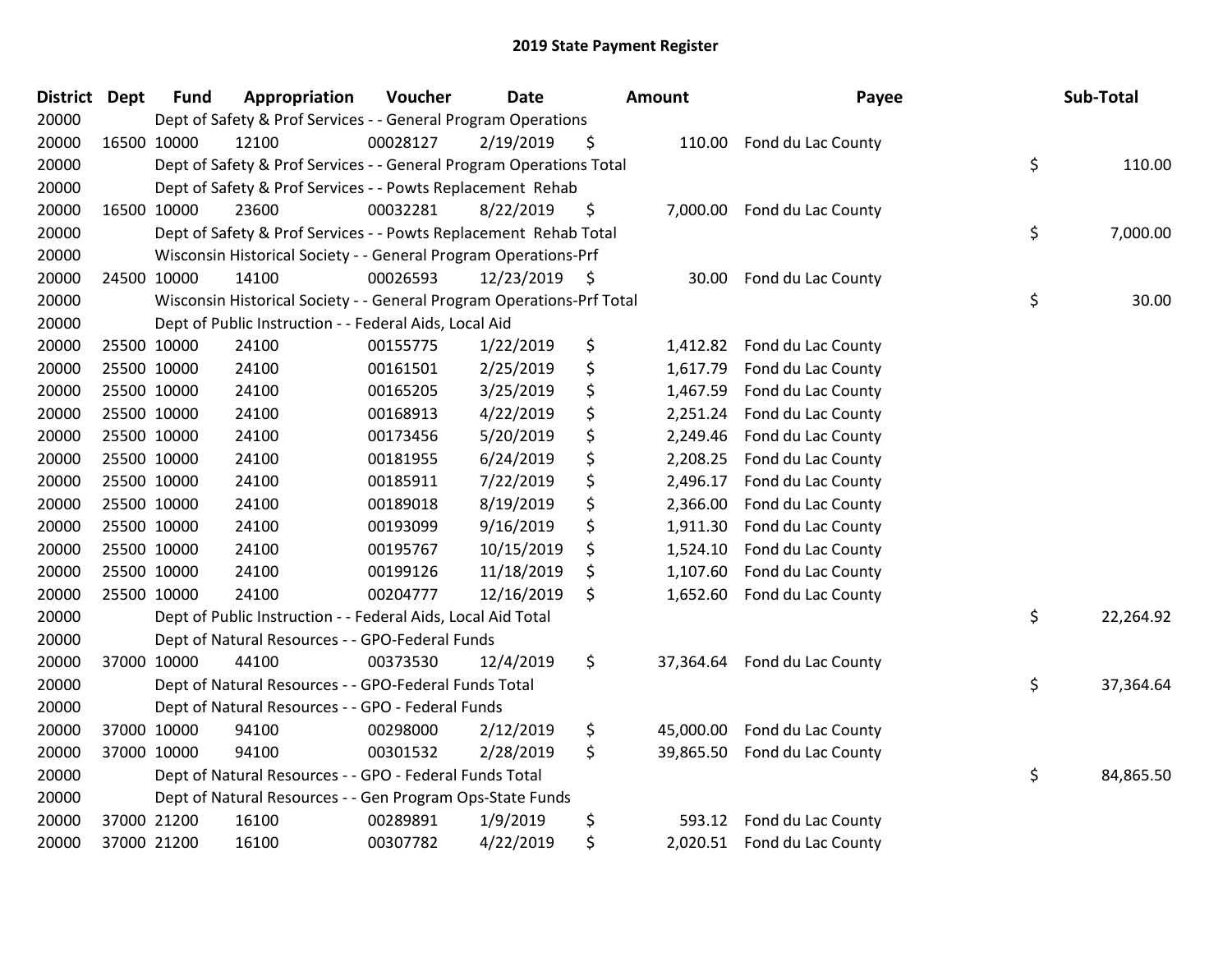| <b>District</b> | <b>Dept</b> | <b>Fund</b> | Appropriation                                                      | Voucher  | <b>Date</b> | Amount          | Payee                       | Sub-Total        |
|-----------------|-------------|-------------|--------------------------------------------------------------------|----------|-------------|-----------------|-----------------------------|------------------|
| 20000           |             | 37000 21200 | 16100                                                              | 00320754 | 5/16/2019   | \$<br>489.00    | Fond du Lac County          |                  |
| 20000           |             | 37000 21200 | 16100                                                              | 00320760 | 5/16/2019   | \$<br>226.00    | Fond du Lac County          |                  |
| 20000           |             | 37000 21200 | 16100                                                              | 00320771 | 5/16/2019   | \$<br>433.00    | Fond du Lac County          |                  |
| 20000           |             | 37000 21200 | 16100                                                              | 00356074 | 9/20/2019   | \$<br>188.61    | Fond du Lac County          |                  |
| 20000           |             |             | Dept of Natural Resources - - Gen Program Ops-State Funds Total    |          |             |                 |                             | \$<br>3,950.24   |
| 20000           |             |             | Dept of Natural Resources - - General Program Operations --        |          |             |                 |                             |                  |
| 20000           |             | 37000 21200 | 25400                                                              | 00318405 | 5/7/2019    | \$<br>210.00    | Fond du Lac County          |                  |
| 20000           |             | 37000 21200 | 25400                                                              | 00352688 | 8/22/2019   | \$<br>90.00     | Fond du Lac County          |                  |
| 20000           |             |             | Dept of Natural Resources - - General Program Operations -- Total  |          |             |                 |                             | \$<br>300.00     |
| 20000           |             |             | Dept of Natural Resources - - GPO -Federal Funds                   |          |             |                 |                             |                  |
| 20000           |             | 37000 21200 | 38100                                                              | 00307344 | 3/27/2019   | \$              | 5,875.26 Fond du Lac County |                  |
| 20000           |             |             | Dept of Natural Resources - - GPO -Federal Funds Total             |          |             |                 |                             | \$<br>5,875.26   |
| 20000           |             |             | Dept of Natural Resources - - Venison Processing                   |          |             |                 |                             |                  |
| 20000           |             | 37000 21200 | 54900                                                              | 00306607 | 4/12/2019   | \$<br>6,305.00  | Fond du Lac County          |                  |
| 20000           |             |             | Dept of Natural Resources - - Venison Processing Total             |          |             |                 |                             | \$<br>6,305.00   |
| 20000           |             |             | Dept of Natural Resources - - Enf A - Boating Enforcement          |          |             |                 |                             |                  |
| 20000           |             | 37000 21200 | 55000                                                              | 00307344 | 3/27/2019   | \$<br>11,064.00 | Fond du Lac County          |                  |
| 20000           |             |             | Dept of Natural Resources - - Enf A - Boating Enforcement Total    |          |             |                 |                             | \$<br>11,064.00  |
| 20000           |             |             | Dept of Natural Resources - - Wildlife Damage Claims & Abat        |          |             |                 |                             |                  |
| 20000           |             | 37000 21200 | 55300                                                              | 00306607 | 4/12/2019   | \$<br>1,175.14  | Fond du Lac County          |                  |
| 20000           |             | 37000 21200 | 55300                                                              | 00321468 | 5/31/2019   | \$<br>2,516.03  | Fond du Lac County          |                  |
| 20000           |             | 37000 21200 | 55300                                                              | 00349250 | 9/4/2019    | \$<br>2,322.69  | Fond du Lac County          |                  |
| 20000           |             | 37000 21200 | 55300                                                              | 00375755 | 12/9/2019   | \$<br>5,595.89  | Fond du Lac County          |                  |
| 20000           |             |             | Dept of Natural Resources - - Wildlife Damage Claims & Abat Total  |          |             |                 |                             | \$<br>11,609.75  |
| 20000           |             |             | Dept of Natural Resources - - Ra- Snowmobile Trail Areas           |          |             |                 |                             |                  |
| 20000           |             | 37000 21200 | 57500                                                              | 00303494 | 3/7/2019    | \$<br>87,136.10 | Fond du Lac County          |                  |
| 20000           |             | 37000 21200 | 57500                                                              | 00360158 | 10/7/2019   | \$<br>29,254.16 | Fond du Lac County          |                  |
| 20000           |             |             | Dept of Natural Resources - - Ra- Snowmobile Trail Areas Total     |          |             |                 |                             | \$<br>116,390.26 |
| 20000           |             |             | Dept of Natural Resources - - Ra- Atv Prj Aids, Gas Tax Pymt       |          |             |                 |                             |                  |
| 20000           |             | 37000 21200 | 57600                                                              | 00303493 | 3/7/2019    | \$<br>1,200.00  | Fond du Lac County          |                  |
| 20000           |             | 37000 21200 | 57600                                                              | 00379871 | 12/31/2019  | \$<br>1,200.00  | Fond du Lac County          |                  |
| 20000           |             |             | Dept of Natural Resources - - Ra- Atv Prj Aids, Gas Tax Pymt Total |          |             |                 |                             | \$<br>2,400.00   |
| 20000           |             |             | Dept of Natural Resources - - GPO-Environmental Fund               |          |             |                 |                             |                  |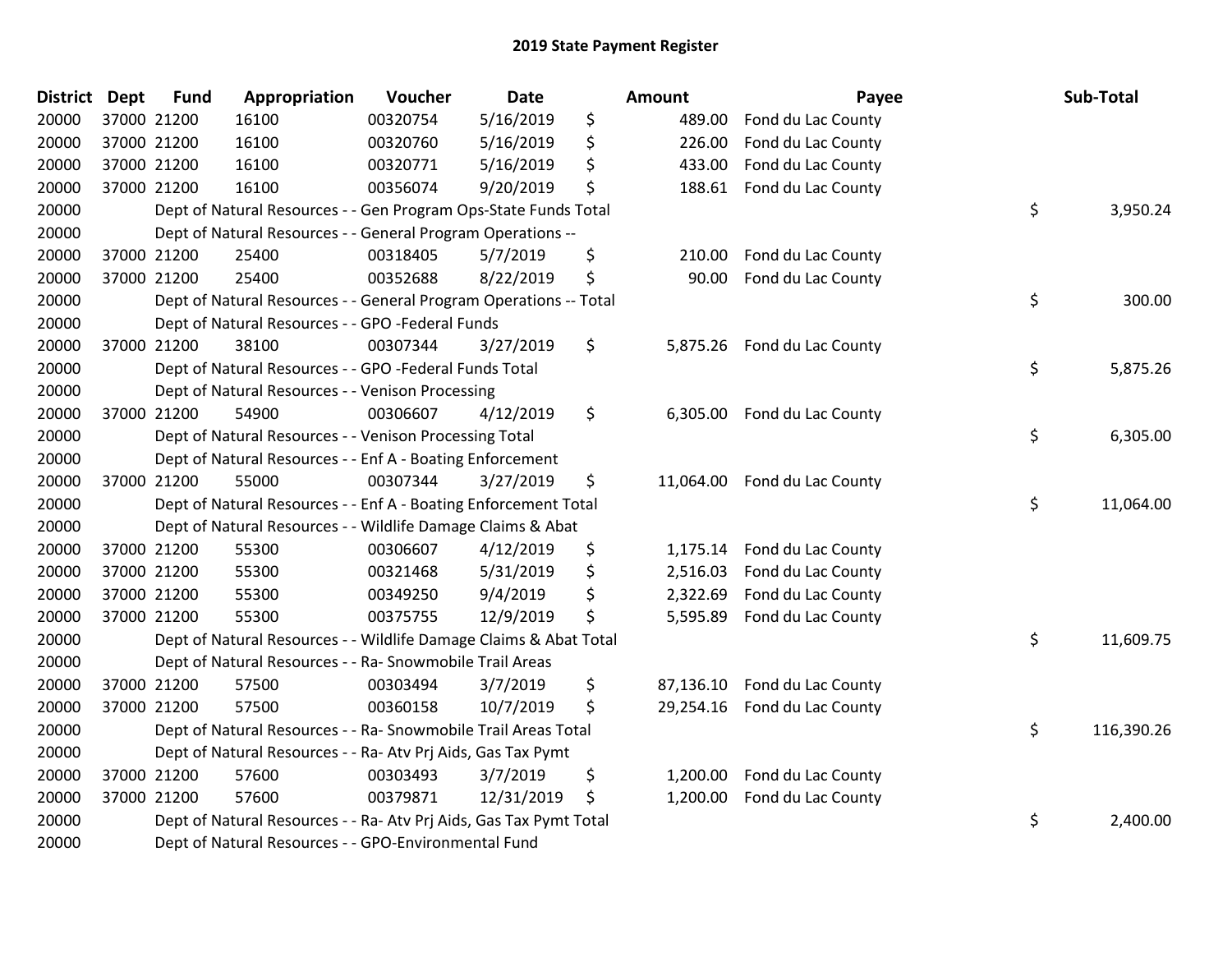| <b>District Dept</b> |             | <b>Fund</b> | Appropriation                                                      | Voucher  | <b>Date</b> |      | <b>Amount</b> | Payee                         | Sub-Total        |
|----------------------|-------------|-------------|--------------------------------------------------------------------|----------|-------------|------|---------------|-------------------------------|------------------|
| 20000                | 37000 27400 |             | 46100                                                              | 00292158 | 1/18/2019   | \$   | 30.00         | Fond du Lac County            |                  |
| 20000                |             | 37000 27400 | 46100                                                              | 00348586 | 8/9/2019    | \$   | 30.00         | Fond du Lac County            |                  |
| 20000                | 37000 27400 |             | 46100                                                              | 00362620 | 10/3/2019   | \$   | 30.00         | Fond du Lac County            |                  |
| 20000                |             |             | Dept of Natural Resources - - GPO-Environmental Fund Total         |          |             |      |               |                               | \$<br>90.00      |
| 20000                |             |             | Dept of Natural Resources - - Solid Waste Management -- Envi       |          |             |      |               |                               |                  |
| 20000                |             | 37000 27400 | 47200                                                              | 00366580 | 10/21/2019  | - \$ | 30.00         | Fond du Lac County            |                  |
| 20000                |             |             | Dept of Natural Resources - - Solid Waste Management -- Envi Total |          |             |      |               |                               | \$<br>30.00      |
| 20000                |             |             | Dept of Natural Resources - - Land Acquisition                     |          |             |      |               |                               |                  |
| 20000                |             | 37000 36300 | TA100                                                              | 00312863 | 4/18/2019   | \$   | 2.00          | Fond du Lac County            |                  |
| 20000                |             | 37000 36300 | <b>TA100</b>                                                       | 00336445 | 7/3/2019    | \$   | 30.00         | Fond du Lac County            |                  |
| 20000                |             |             | Dept of Natural Resources - - Land Acquisition Total               |          |             |      |               |                               | \$<br>32.00      |
| 20000                |             |             | Dept of Natural Resources - - GPO - Sd Water Loan Prog, Fed        |          |             |      |               |                               |                  |
| 20000                |             | 37000 57300 | 48200                                                              | 00297420 | 2/22/2019   | \$   | 8,797.50      | Fond du Lac County            |                  |
| 20000                |             | 37000 57300 | 48200                                                              | 00310908 | 4/30/2019   | \$   | 6,590.50      | Fond du Lac County            |                  |
| 20000                |             | 37000 57300 | 48200                                                              | 00329996 | 7/5/2019    | \$   | 6,590.50      | Fond du Lac County            |                  |
| 20000                | 37000 57300 |             | 48200                                                              | 00373447 | 11/27/2019  | \$   | 6,590.25      | Fond du Lac County            |                  |
| 20000                |             |             | Dept of Natural Resources - - GPO - Sd Water Loan Prog, Fed Total  |          |             |      |               |                               | \$<br>28,568.75  |
| 20000                |             |             | WI Dept of Transportation - - Eldly&Disa Co/Aid Sf                 |          |             |      |               |                               |                  |
| 20000                |             | 39500 21100 | 16800                                                              | 00340222 | 1/8/2019    | \$   | 247,892.00    | Fond du Lac County            |                  |
| 20000                |             |             | WI Dept of Transportation - - Eldly&Disa Co/Aid Sf Total           |          |             |      |               |                               | \$<br>247,892.00 |
| 20000                |             |             | WI Dept of Transportation - - Hwy Sfty Loc Aid Ffd                 |          |             |      |               |                               |                  |
| 20000                |             | 39500 21100 | 18500                                                              | 00421184 | 8/14/2019   | \$   | 24,903.92     | Fond du Lac County            |                  |
| 20000                |             | 39500 21100 | 18500                                                              | 00426637 | 8/22/2019   | \$   | 22,283.31     | Fond du Lac County            |                  |
| 20000                |             | 39500 21100 | 18500                                                              | 00435029 | 9/19/2019   | \$   | 22,123.16     | Fond du Lac County            |                  |
| 20000                |             | 39500 21100 | 18500                                                              | 00435030 | 9/19/2019   | \$   | 678.88        | Fond du Lac County            |                  |
| 20000                |             | 39500 21100 | 18500                                                              | 00435594 | 9/19/2019   | \$   | 3,785.00      | Fond du Lac County            |                  |
| 20000                |             | 39500 21100 | 18500                                                              | 00438231 | 9/25/2019   | \$   | 4,000.00      | Fond du Lac County            |                  |
| 20000                |             | 39500 21100 | 18500                                                              | 00474402 | 12/26/2019  | \$   | 5,939.85      | Fond du Lac County            |                  |
| 20000                |             |             | WI Dept of Transportation - - Hwy Sfty Loc Aid Ffd Total           |          |             |      |               |                               | \$<br>83,714.12  |
| 20000                |             |             | WI Dept of Transportation - - Trans Aids To Co.-Sf                 |          |             |      |               |                               |                  |
| 20000                |             | 39500 21100 | 19000                                                              | 00335792 | 1/7/2019    | \$   | 637,601.57    | Fond du Lac County            |                  |
| 20000                |             | 39500 21100 | 19000                                                              | 00401117 | 7/1/2019    | \$   | 1,275,203.14  | Fond du Lac County            |                  |
| 20000                | 39500 21100 |             | 19000                                                              | 00443935 | 10/7/2019   | \$   |               | 637,601.57 Fond du Lac County |                  |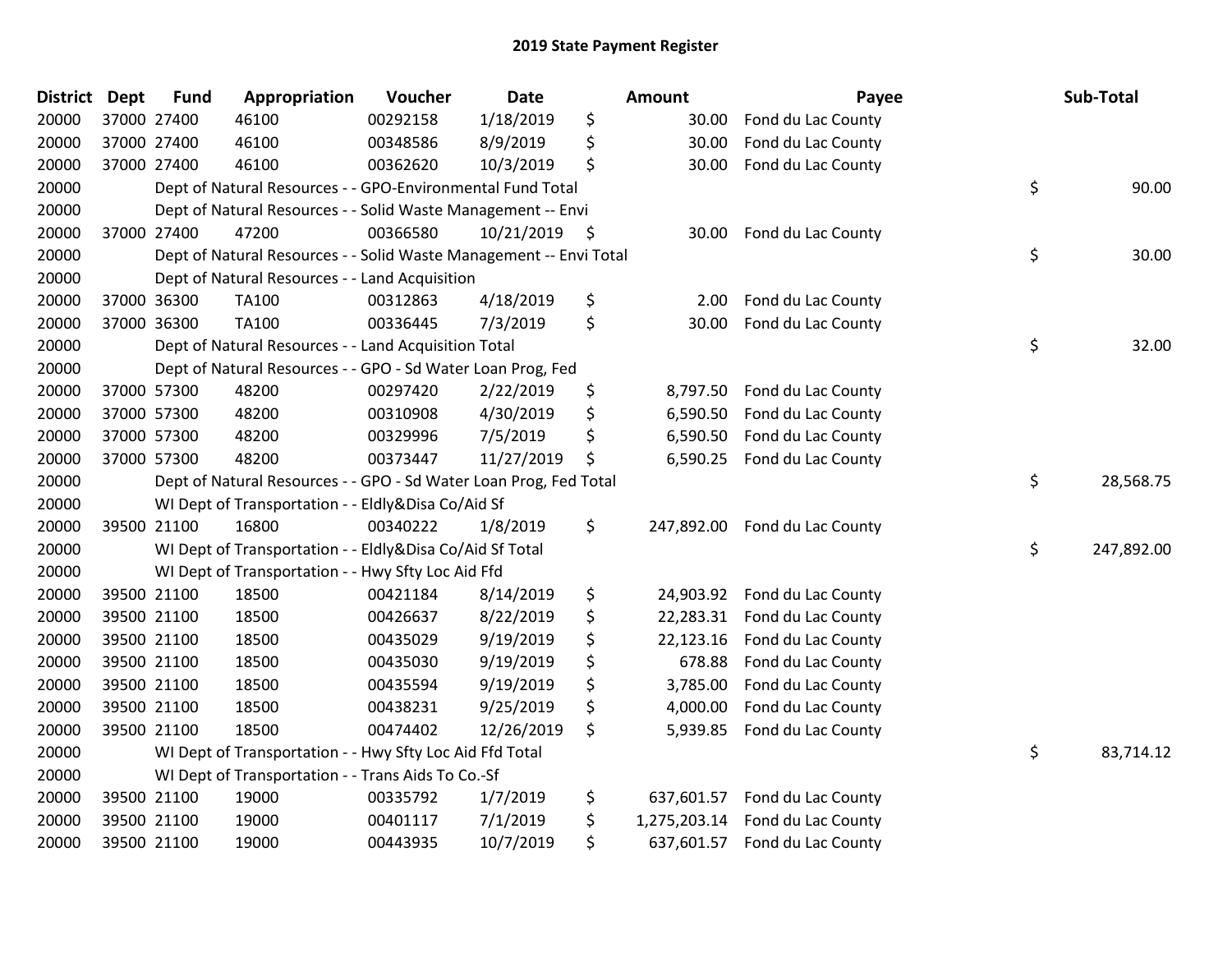| <b>District</b> | <b>Dept</b> | <b>Fund</b> | Appropriation                                            | Voucher  | <b>Date</b> | Amount           | Payee                        | Sub-Total          |
|-----------------|-------------|-------------|----------------------------------------------------------|----------|-------------|------------------|------------------------------|--------------------|
| 20000           |             |             | WI Dept of Transportation - - Trans Aids To Co.-Sf Total |          |             |                  |                              | \$<br>2,550,406.28 |
| 20000           |             |             | WI Dept of Transportation - - Hwy/Loc Brdg Imp Sfd       |          |             |                  |                              |                    |
| 20000           | 39500 21100 |             | 26500                                                    | 00455155 | 10/30/2019  | \$               | 37,298.32 Fond du Lac County |                    |
| 20000           |             |             | WI Dept of Transportation - - Hwy/Loc Brdg Imp Sfd Total |          |             |                  |                              | \$<br>37,298.32    |
| 20000           |             |             | WI Dept of Transportation - - Local Rds, Grants Sf       |          |             |                  |                              |                    |
| 20000           | 39500 21100 |             | 27000                                                    | 00349724 | 2/6/2019    | \$<br>344,092.76 | Fond du Lac County           |                    |
| 20000           |             |             | WI Dept of Transportation - - Local Rds, Grants Sf Total |          |             |                  |                              | \$<br>344,092.76   |
| 20000           |             |             | WI Dept of Transportation - - Loc Rd Imp Prg St Fd       |          |             |                  |                              |                    |
| 20000           | 39500 21100 |             | 27800                                                    | 00438679 | 9/27/2019   | \$<br>140,549.23 | Fond du Lac County           |                    |
| 20000           | 39500 21100 |             | 27800                                                    | 00465095 | 11/29/2019  | \$<br>4,962.06   | Fond du Lac County           |                    |
| 20000           |             |             | WI Dept of Transportation - - Loc Rd Imp Prg St Fd Total |          |             |                  |                              | \$<br>145,511.29   |
| 20000           |             |             | WI Dept of Transportation - - St Hwy Rehab, Sf           |          |             |                  |                              |                    |
| 20000           | 39500 21100 |             | 36300                                                    | 00334436 | 1/2/2019    | \$<br>50.00      | Fond du Lac County           |                    |
| 20000           | 39500 21100 |             | 36300                                                    | 00346140 | 2/1/2019    | \$<br>25.00      | Fond du Lac County           |                    |
| 20000           | 39500 21100 |             | 36300                                                    | 00427412 | 8/23/2019   | \$<br>500.00     | Fond du Lac County           |                    |
| 20000           | 39500 21100 |             | 36300                                                    | 00472288 | 12/17/2019  | \$<br>43,783.80  | Fond du Lac County           |                    |
| 20000           |             |             | WI Dept of Transportation - - St Hwy Rehab, Sf Total     |          |             |                  |                              | \$<br>44,358.80    |
| 20000           |             |             | WI Dept of Transportation - - Hwy Mgmt & Opers Sf        |          |             |                  |                              |                    |
| 20000           | 39500 21100 |             | 36500                                                    | 00341796 | 1/15/2019   | \$<br>1,480.46   | Fond du Lac County           |                    |
| 20000           | 39500 21100 |             | 36500                                                    | 00351709 | 2/27/2019   | \$<br>1,528.86   | Fond du Lac County           |                    |
| 20000           | 39500 21100 |             | 36500                                                    | 00367330 | 4/1/2019    | \$<br>1,394.05   | Fond du Lac County           |                    |
| 20000           | 39500 21100 |             | 36500                                                    | 00369970 | 4/24/2019   | \$<br>1,264.83   | Fond du Lac County           |                    |
| 20000           | 39500 21100 |             | 36500                                                    | 00380906 | 5/29/2019   | \$<br>1,802.08   | Fond du Lac County           |                    |
| 20000           | 39500 21100 |             | 36500                                                    | 00390641 | 6/6/2019    | \$<br>918.00     | Fond du Lac County           |                    |
| 20000           | 39500 21100 |             | 36500                                                    | 00411014 | 7/10/2019   | \$<br>918.00     | Fond du Lac County           |                    |
| 20000           | 39500 21100 |             | 36500                                                    | 00436078 | 9/19/2019   | \$<br>1,836.00   | Fond du Lac County           |                    |
| 20000           | 39500 21100 |             | 36500                                                    | 00448362 | 10/11/2019  | \$<br>918.00     | Fond du Lac County           |                    |
| 20000           | 39500 21100 |             | 36500                                                    | 00464585 | 11/22/2019  | \$<br>1,295.18   | Fond du Lac County           |                    |
| 20000           | 39500 21100 |             | 36500                                                    | 00471001 | 12/17/2019  | \$<br>972.00     | Fond du Lac County           |                    |
| 20000           |             |             | WI Dept of Transportation - - Hwy Mgmt & Opers Sf Total  |          |             |                  |                              | \$<br>14,327.46    |
| 20000           |             |             | WI Dept of Transportation - - Routine Maint Sf           |          |             |                  |                              |                    |
| 20000           | 39500 21100 |             | 36800                                                    | 00341796 | 1/15/2019   | \$<br>127,481.78 | Fond du Lac County           |                    |
| 20000           | 39500 21100 |             | 36800                                                    | 00351709 | 2/27/2019   | \$<br>265,799.37 | Fond du Lac County           |                    |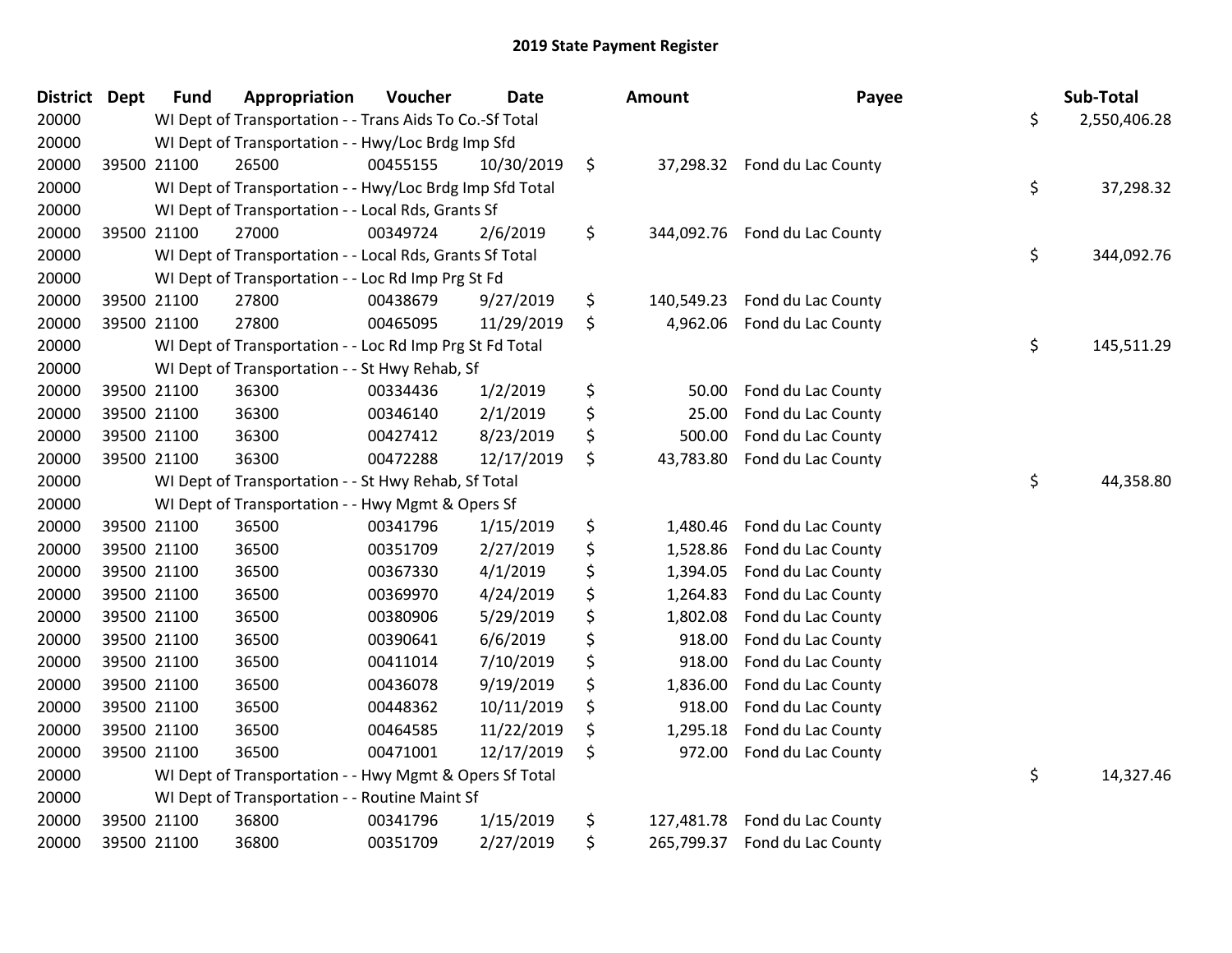| <b>District</b> | <b>Dept</b> | <b>Fund</b> | Appropriation                                            | Voucher  | Date       | Amount           | Payee              | Sub-Total          |
|-----------------|-------------|-------------|----------------------------------------------------------|----------|------------|------------------|--------------------|--------------------|
| 20000           |             | 39500 21100 | 36800                                                    | 00361943 | 3/19/2019  | \$<br>101,848.79 | Fond du Lac County |                    |
| 20000           |             | 39500 21100 | 36800                                                    | 00367330 | 4/1/2019   | \$<br>433,521.44 | Fond du Lac County |                    |
| 20000           |             | 39500 21100 | 36800                                                    | 00369970 | 4/24/2019  | \$<br>497,784.36 | Fond du Lac County |                    |
| 20000           |             | 39500 21100 | 36800                                                    | 00380906 | 5/29/2019  | \$<br>205,001.10 | Fond du Lac County |                    |
| 20000           |             | 39500 21100 | 36800                                                    | 00390641 | 6/6/2019   | \$<br>132,447.54 | Fond du Lac County |                    |
| 20000           |             | 39500 21100 | 36800                                                    | 00411014 | 7/10/2019  | \$<br>109,536.37 | Fond du Lac County |                    |
| 20000           |             | 39500 21100 | 36800                                                    | 00422464 | 8/9/2019   | \$<br>112,027.01 | Fond du Lac County |                    |
| 20000           |             | 39500 21100 | 36800                                                    | 00432522 | 9/10/2019  | \$<br>185,260.65 | Fond du Lac County |                    |
| 20000           |             | 39500 21100 | 36800                                                    | 00435037 | 9/18/2019  | \$<br>2,563.55   | Fond du Lac County |                    |
| 20000           |             | 39500 21100 | 36800                                                    | 00436078 | 9/19/2019  | \$<br>174,166.33 | Fond du Lac County |                    |
| 20000           |             | 39500 21100 | 36800                                                    | 00448362 | 10/11/2019 | \$<br>103,238.88 | Fond du Lac County |                    |
| 20000           |             | 39500 21100 | 36800                                                    | 00464585 | 11/22/2019 | \$<br>312,408.68 | Fond du Lac County |                    |
| 20000           |             | 39500 21100 | 36800                                                    | 00471001 | 12/17/2019 | \$<br>887,335.61 | Fond du Lac County |                    |
| 20000           |             |             | WI Dept of Transportation - - Routine Maint Sf Total     |          |            |                  |                    | \$<br>3,650,421.46 |
| 20000           |             |             | WI Dept of Transportation - - Adm & Planning Sfd         |          |            |                  |                    |                    |
| 20000           |             | 39500 21100 | 36900                                                    | 00390641 | 6/6/2019   | \$<br>327.19     | Fond du Lac County |                    |
| 20000           |             | 39500 21100 | 36900                                                    | 00411014 | 7/10/2019  | \$<br>744.25     | Fond du Lac County |                    |
| 20000           |             | 39500 21100 | 36900                                                    | 00422464 | 8/9/2019   | \$<br>824.37     | Fond du Lac County |                    |
| 20000           |             |             | WI Dept of Transportation - - Adm & Planning Sfd Total   |          |            |                  |                    | \$<br>1,895.81     |
| 20000           |             |             | WI Dept of Transportation - - Routine Maint Ff           |          |            |                  |                    |                    |
| 20000           |             | 39500 21100 | 38000                                                    | 00436078 | 9/19/2019  | \$<br>16,903.84  | Fond du Lac County |                    |
| 20000           |             | 39500 21100 | 38000                                                    | 00448362 | 10/11/2019 | \$<br>3,595.97   | Fond du Lac County |                    |
| 20000           |             |             | WI Dept of Transportation - - Routine Maint Ff Total     |          |            |                  |                    | \$<br>20,499.81    |
| 20000           |             |             | WI Dept of Transportation - - Major Hwy Dev Fed Fd       |          |            |                  |                    |                    |
| 20000           |             | 39500 21100 | 38200                                                    | 00436078 | 9/19/2019  | \$<br>568.04     | Fond du Lac County |                    |
| 20000           |             |             | WI Dept of Transportation - - Major Hwy Dev Fed Fd Total |          |            |                  |                    | \$<br>568.04       |
| 20000           |             |             | WI Dept of Transportation - - St Hwy Rehab Fed Fd        |          |            |                  |                    |                    |
| 20000           |             | 39500 21100 | 38300                                                    | 00422464 | 8/9/2019   | \$<br>5,270.55   | Fond du Lac County |                    |
| 20000           |             | 39500 21100 | 38300                                                    | 00464585 | 11/22/2019 | \$<br>1,580.49   | Fond du Lac County |                    |
| 20000           |             |             | WI Dept of Transportation - - St Hwy Rehab Fed Fd Total  |          |            |                  |                    | \$<br>6,851.04     |
| 20000           |             |             | WI Dept of Transportation - - Hwy Mgmt & Opers Ff        |          |            |                  |                    |                    |
| 20000           |             | 39500 21100 | 38500                                                    | 00366551 | 3/29/2019  | \$<br>621.79     | Fond du Lac County |                    |
| 20000           |             | 39500 21100 | 38500                                                    | 00396350 | 6/21/2019  | \$<br>595.21     | Fond du Lac County |                    |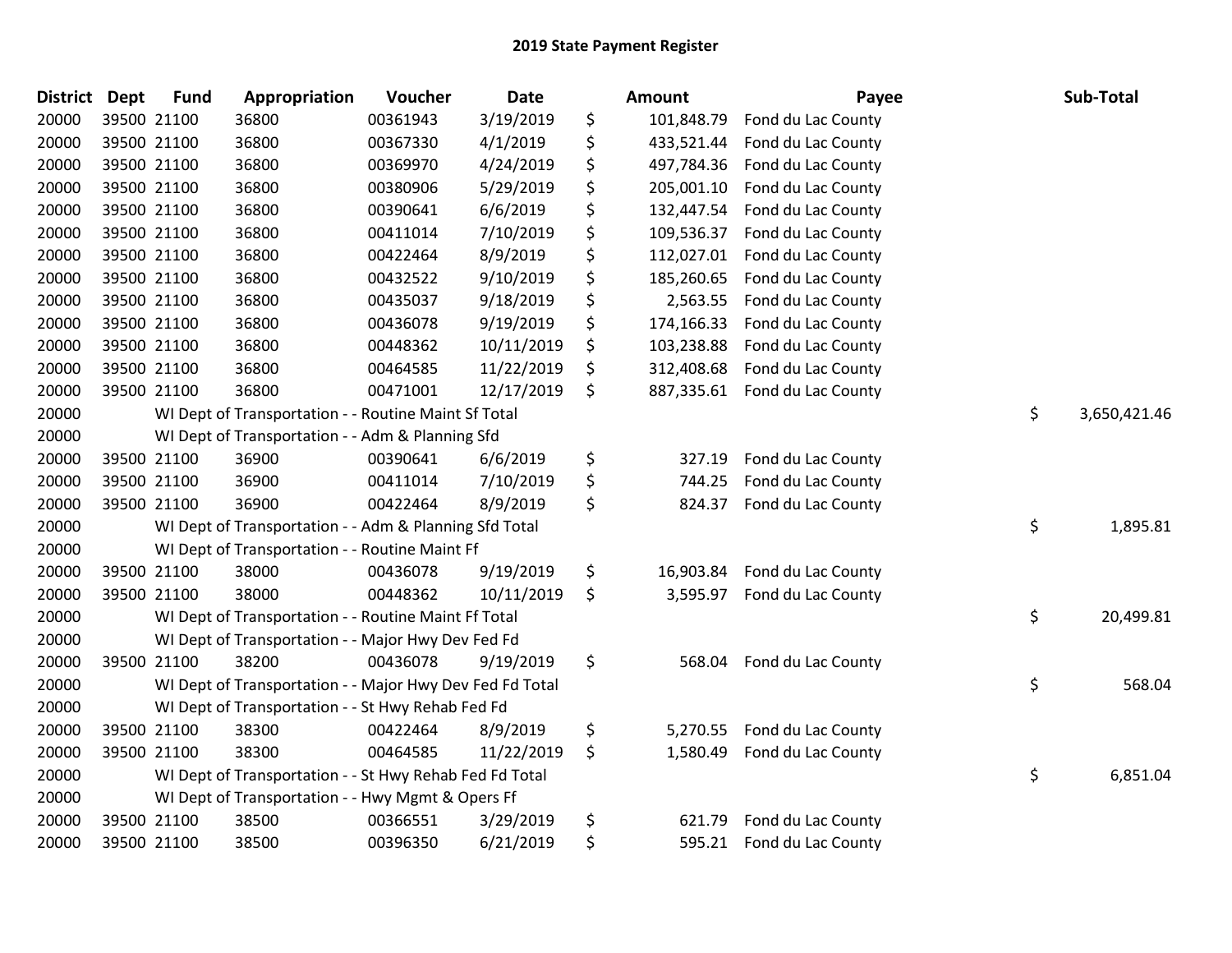| <b>District Dept</b> |             | <b>Fund</b> | Appropriation                                                      | Voucher  | <b>Date</b> | <b>Amount</b>   | Payee                       | Sub-Total      |
|----------------------|-------------|-------------|--------------------------------------------------------------------|----------|-------------|-----------------|-----------------------------|----------------|
| 20000                |             |             | WI Dept of Transportation - - Hwy Mgmt & Opers Ff Total            |          |             |                 |                             | \$<br>1,217.00 |
| 20000                |             |             | WI Dept of Transportation - - Adm & Planning Fd Fd                 |          |             |                 |                             |                |
| 20000                | 39500 21100 |             | 38900                                                              | 00390641 | 6/6/2019    | \$              | 1,308.75 Fond du Lac County |                |
| 20000                | 39500 21100 |             | 38900                                                              | 00411014 | 7/10/2019   | \$<br>2,977.01  | Fond du Lac County          |                |
| 20000                | 39500 21100 |             | 38900                                                              | 00422464 | 8/9/2019    | \$              | 3,297.46 Fond du Lac County |                |
| 20000                |             |             | WI Dept of Transportation - - Adm & Planning Fd Fd Total           |          |             |                 |                             | \$<br>7,583.22 |
| 20000                |             |             | WI Dept of Transportation - - Transpor Safety Ff                   |          |             |                 |                             |                |
| 20000                | 39500 21100 |             | 58200                                                              | 00346764 | 2/15/2019   | \$<br>114.30    | Fond du Lac County          |                |
| 20000                | 39500 21100 |             | 58200                                                              | 00350307 | 3/1/2019    | \$<br>86.76     | Fond du Lac County          |                |
| 20000                | 39500 21100 |             | 58200                                                              | 00350309 | 2/27/2019   | \$<br>140.27    | Fond du Lac County          |                |
| 20000                | 39500 21100 |             | 58200                                                              | 00395464 | 6/27/2019   | \$<br>23.37     | Fond du Lac County          |                |
| 20000                | 39500 21100 |             | 58200                                                              | 00446912 | 10/10/2019  | \$<br>93.51     | Fond du Lac County          |                |
| 20000                |             |             | WI Dept of Transportation - - Transpor Safety Ff Total             |          |             |                 |                             | \$<br>458.21   |
| 20000                |             |             | Department of Corrections - - Services For Drunken Driving O       |          |             |                 |                             |                |
| 20000                | 41000 10000 |             | 10300                                                              | 00273527 | 4/5/2019    | \$<br>260.00    | Fond du Lac County          |                |
| 20000                |             |             | Department of Corrections - - Services For Drunken Driving O Total |          |             |                 |                             | \$<br>260.00   |
| 20000                |             |             | Department of Corrections - - Corrections Contracts And Agre       |          |             |                 |                             |                |
| 20000                | 41000 10000 |             | 11400                                                              | 00255339 | 1/2/2019    | \$<br>36,845.36 | Fond du Lac County          |                |
| 20000                | 41000 10000 |             | 11400                                                              | 00260153 | 1/15/2019   | \$<br>27,152.30 | Fond du Lac County          |                |
| 20000                | 41000 10000 |             | 11400                                                              | 00263765 | 2/1/2019    | \$<br>37,977.48 | Fond du Lac County          |                |
| 20000                | 41000 10000 |             | 11400                                                              | 00266600 | 2/15/2019   | \$<br>21,931.48 | Fond du Lac County          |                |
| 20000                | 41000 10000 |             | 11400                                                              | 00268760 | 3/7/2019    | \$<br>37,771.64 | Fond du Lac County          |                |
| 20000                | 41000 10000 |             | 11400                                                              | 00274890 | 4/8/2019    | \$<br>16,571.42 | Fond du Lac County          |                |
| 20000                | 41000 10000 |             | 11400                                                              | 00275541 | 4/5/2019    | \$<br>34,323.82 | Fond du Lac County          |                |
| 20000                | 41000 10000 |             | 11400                                                              | 00277847 | 4/8/2019    | \$<br>20,139.90 | Fond du Lac County          |                |
| 20000                | 41000 10000 |             | 11400                                                              | 00281759 | 5/15/2019   | \$<br>36,948.28 | Fond du Lac County          |                |
| 20000                | 41000 10000 |             | 11400                                                              | 00284999 | 5/10/2019   | \$<br>29,148.86 | Fond du Lac County          |                |
| 20000                | 41000 10000 |             | 11400                                                              | 00289310 | 6/14/2019   | \$<br>36,948.28 | Fond du Lac County          |                |
| 20000                | 41000 10000 |             | 11400                                                              | 00292627 | 6/17/2019   | \$<br>29,543.68 | Fond du Lac County          |                |
| 20000                | 41000 10000 |             | 11400                                                              | 00295834 | 7/5/2019    | \$<br>37,823.10 | Fond du Lac County          |                |
| 20000                | 41000 10000 |             | 11400                                                              | 00298569 | 7/18/2019   | \$<br>37,565.80 | Fond du Lac County          |                |
| 20000                | 41000 10000 |             | 11400                                                              | 00299081 | 7/17/2019   | \$<br>32,597.98 | Fond du Lac County          |                |
| 20000                | 41000 10000 |             | 11400                                                              | 00303749 | 8/15/2019   | \$<br>27,514.68 | Fond du Lac County          |                |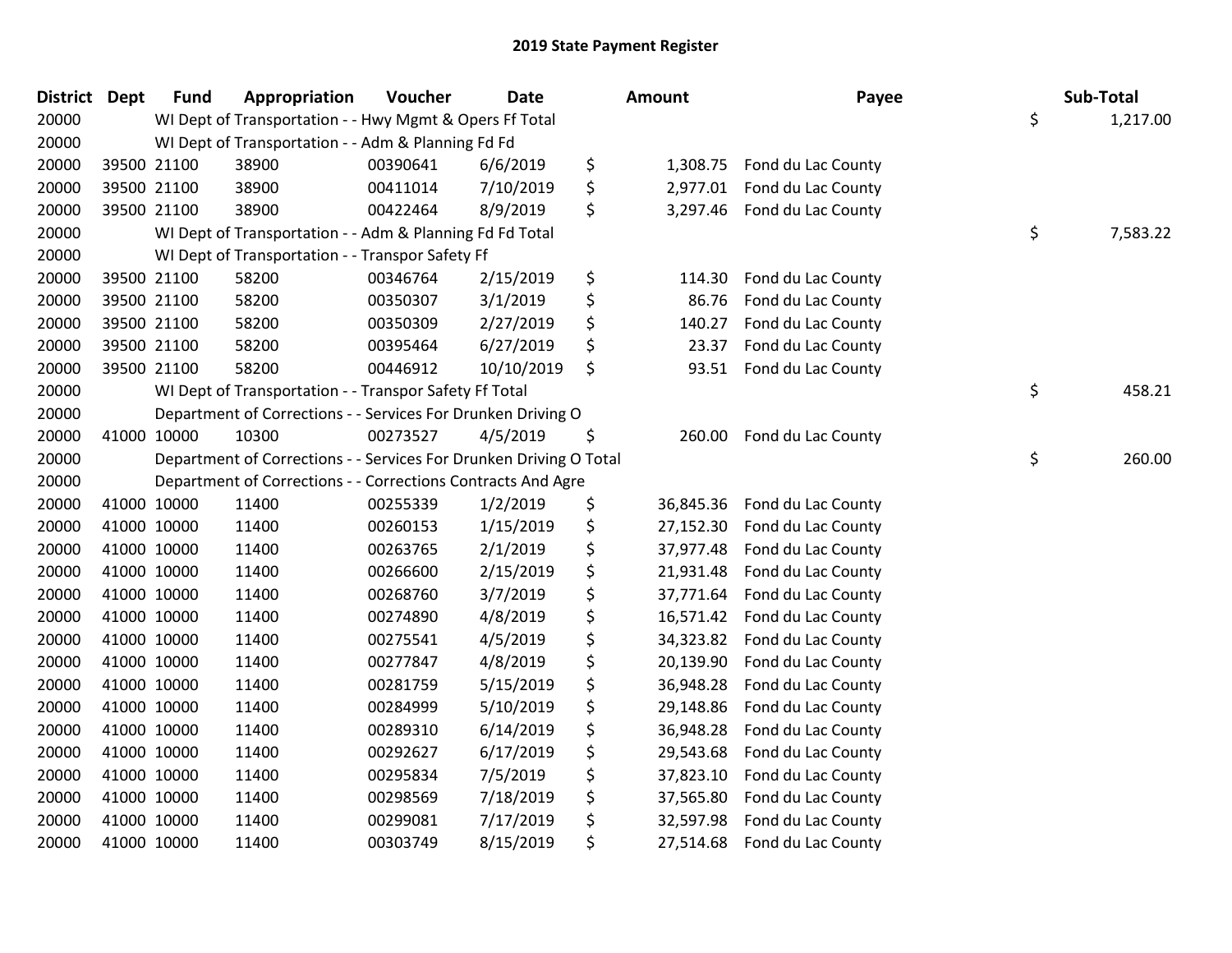| <b>District</b> | <b>Dept</b> | <b>Fund</b> | Appropriation                                                      | Voucher  | <b>Date</b> | <b>Amount</b>      | Payee                                                                                                         | Sub-Total           |
|-----------------|-------------|-------------|--------------------------------------------------------------------|----------|-------------|--------------------|---------------------------------------------------------------------------------------------------------------|---------------------|
| 20000           | 41000 10000 |             | 11400                                                              | 00307151 | 8/30/2019   | \$<br>38,286.24    | Fond du Lac County                                                                                            |                     |
| 20000           |             | 41000 10000 | 11400                                                              | 00309258 | 9/11/2019   | \$<br>26,884.62    | Fond du Lac County                                                                                            |                     |
| 20000           | 41000 10000 |             | 11400                                                              | 00311635 | 9/26/2019   | \$<br>38,286.24    | Fond du Lac County                                                                                            |                     |
| 20000           | 41000 10000 |             | 11400                                                              | 00315290 | 10/10/2019  | \$<br>24,915.74    | Fond du Lac County                                                                                            |                     |
| 20000           | 41000 10000 |             | 11400                                                              | 00318758 | 10/25/2019  | \$<br>34,992.80    | Fond du Lac County                                                                                            |                     |
| 20000           |             | 41000 10000 | 11400                                                              | 00322961 | 11/14/2019  | \$<br>32,101.98    | Fond du Lac County                                                                                            |                     |
| 20000           | 41000 10000 |             | 11400                                                              | 00323822 | 11/27/2019  | \$<br>36,896.82    | Fond du Lac County                                                                                            |                     |
| 20000           |             | 41000 10000 | 11400                                                              | 00328736 | 12/12/2019  | \$<br>25,477.04    | Fond du Lac County                                                                                            |                     |
| 20000           |             | 41000 10000 | 11400                                                              | 00329282 | 12/27/2019  | \$<br>35,764.70    | Fond du Lac County                                                                                            |                     |
| 20000           |             |             | Department of Corrections - - Corrections Contracts And Agre Total |          |             |                    |                                                                                                               | \$<br>794,410.24    |
| 20000           |             |             |                                                                    |          |             |                    | Department of Corrections - - Reimbursing Counties For Probation, Extended Supervision And Parole Holds       |                     |
| 20000           |             | 41000 10000 | 11600                                                              | 00320895 | 11/4/2019   | \$                 | 141,999.02 Fond du Lac County                                                                                 |                     |
| 20000           |             |             |                                                                    |          |             |                    | Department of Corrections - - Reimbursing Counties For Probation, Extended Supervision And Parole Holds Total | \$<br>141,999.02    |
| 20000           |             |             | Department of Corrections - - Probation, Parole And Extended       |          |             |                    |                                                                                                               |                     |
| 20000           |             | 41000 10000 | 18700                                                              | 00317594 | 10/21/2019  | \$<br>10.75        | Fond du Lac County                                                                                            |                     |
| 20000           |             | 41000 10000 | 18700                                                              | 00320895 | 11/4/2019   | \$<br>59,560.98    | Fond du Lac County                                                                                            |                     |
| 20000           |             |             | Department of Corrections - - Probation, Parole And Extended Total |          |             |                    |                                                                                                               | \$<br>59,571.73     |
| 20000           |             |             | Department of Health Services - - State/Federal Aids               |          |             |                    |                                                                                                               |                     |
| 20000           |             | 43500 10000 | 00000                                                              | 90906    | 1/2/2019    | \$<br>1,007,856.00 | Fond du Lac County                                                                                            |                     |
| 20000           |             | 43500 10000 | 00000                                                              | 90907    | 2/1/2019    | \$<br>894,322.00   | Fond du Lac County                                                                                            |                     |
| 20000           |             | 43500 10000 | 00000                                                              | 90909    | 3/1/2019    | \$<br>1,140,322.00 | Fond du Lac County                                                                                            |                     |
| 20000           |             | 43500 10000 | 00000                                                              | 90910    | 4/1/2019    | \$<br>933,572.00   | Fond du Lac County                                                                                            |                     |
| 20000           | 43500 10000 |             | 00000                                                              | 90911    | 5/1/2019    | \$<br>376,554.00   | Fond du Lac County                                                                                            |                     |
| 20000           | 43500 10000 |             | 00000                                                              | 90913    | 6/3/2019    | \$<br>5,372,550.00 | Fond du Lac County                                                                                            |                     |
| 20000           |             | 43500 10000 | 00000                                                              | 92000    | 7/1/2019    | \$<br>4,855,213.00 | Fond du Lac County                                                                                            |                     |
| 20000           |             | 43500 10000 | 00000                                                              | 92001    | 8/1/2019    | \$<br>1,366,694.00 | Fond du Lac County                                                                                            |                     |
| 20000           | 43500 10000 |             | 00000                                                              | 92002    | 9/3/2019    | \$<br>1,361,597.00 | Fond du Lac County                                                                                            |                     |
| 20000           | 43500 10000 |             | 00000                                                              | 92003    | 10/1/2019   | \$<br>1,397,963.00 | Fond du Lac County                                                                                            |                     |
| 20000           | 43500 10000 |             | 00000                                                              | 92004    | 11/1/2019   | \$<br>1,171,089.00 | Fond du Lac County                                                                                            |                     |
| 20000           |             | 43500 10000 | 00000                                                              | 92005    | 12/2/2019   | \$<br>1,065,698.00 | Fond du Lac County                                                                                            |                     |
| 20000           |             |             | Department of Health Services - - State/Federal Aids Total         |          |             |                    |                                                                                                               | \$<br>20,943,430.00 |
| 20000           |             |             | Department of Health Services - - Public Health Dispensaries And   |          |             |                    |                                                                                                               |                     |
| 20000           |             | 43500 10000 | 10700                                                              | 00257516 | 1/25/2019   | \$<br>16.81        | Fond du Lac County                                                                                            |                     |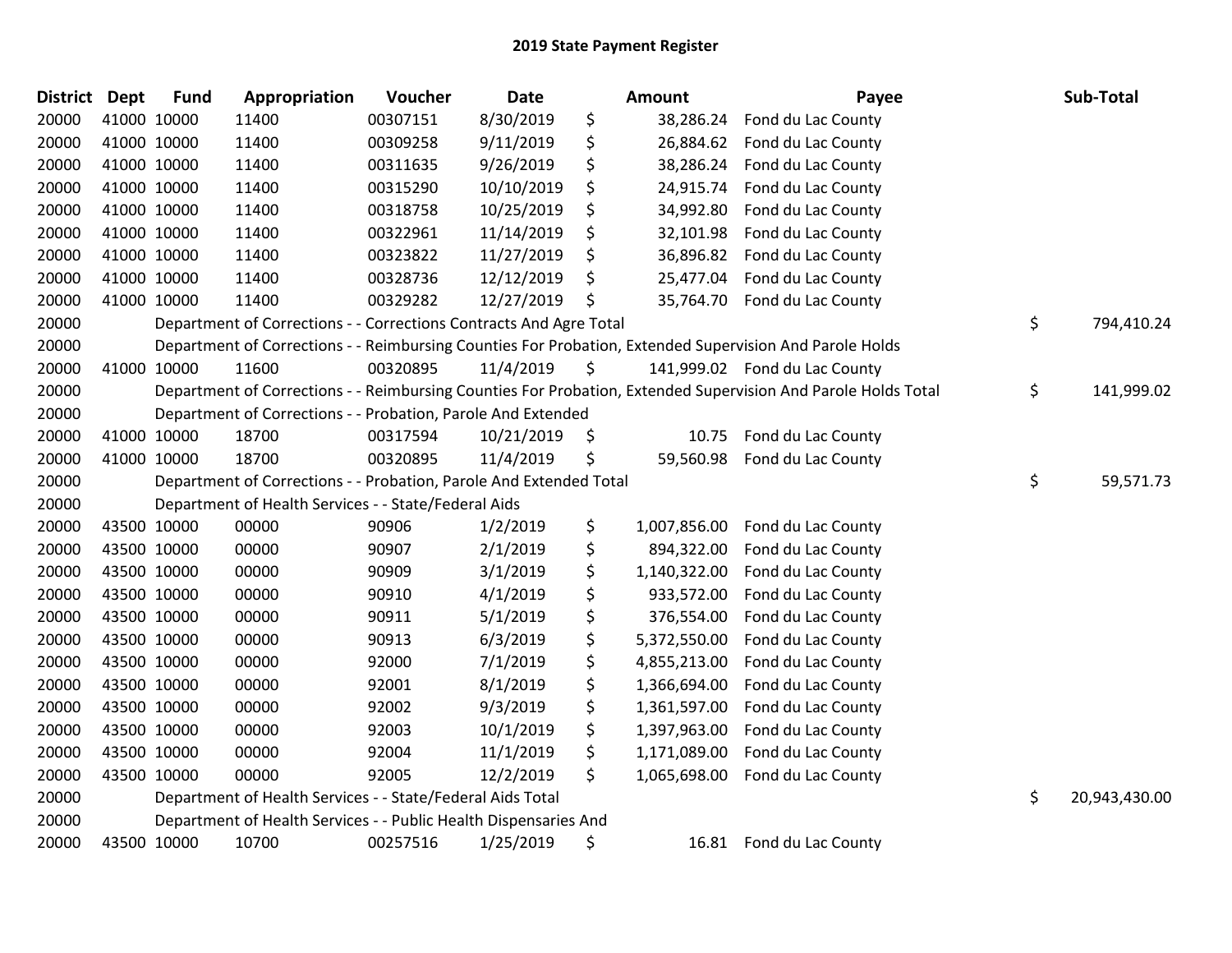| <b>District</b> | <b>Dept</b> | <b>Fund</b> | Appropriation                                                          | Voucher  | <b>Date</b> | <b>Amount</b> | Payee              | Sub-Total      |
|-----------------|-------------|-------------|------------------------------------------------------------------------|----------|-------------|---------------|--------------------|----------------|
| 20000           |             | 43500 10000 | 10700                                                                  | 00257517 | 1/25/2019   | \$<br>103.91  | Fond du Lac County |                |
| 20000           | 43500 10000 |             | 10700                                                                  | 00264421 | 3/1/2019    | \$<br>18.96   | Fond du Lac County |                |
| 20000           | 43500 10000 |             | 10700                                                                  | 00264422 | 3/1/2019    | \$<br>161.30  | Fond du Lac County |                |
| 20000           | 43500 10000 |             | 10700                                                                  | 00264426 | 3/1/2019    | \$<br>3.88    | Fond du Lac County |                |
| 20000           | 43500 10000 |             | 10700                                                                  | 00264429 | 3/1/2019    | \$<br>59.92   | Fond du Lac County |                |
| 20000           | 43500 10000 |             | 10700                                                                  | 00264430 | 3/1/2019    | \$<br>26.29   | Fond du Lac County |                |
| 20000           | 43500 10000 |             | 10700                                                                  | 00264431 | 3/1/2019    | \$<br>34.86   | Fond du Lac County |                |
| 20000           | 43500 10000 |             | 10700                                                                  | 00282741 | 5/24/2019   | \$<br>75.89   | Fond du Lac County |                |
| 20000           | 43500 10000 |             | 10700                                                                  | 00282742 | 5/24/2019   | \$<br>9.48    | Fond du Lac County |                |
| 20000           | 43500 10000 |             | 10700                                                                  | 00282743 | 5/24/2019   | \$<br>18.88   | Fond du Lac County |                |
| 20000           | 43500 10000 |             | 10700                                                                  | 00291014 | 7/5/2019    | \$<br>114.61  | Fond du Lac County |                |
| 20000           | 43500 10000 |             | 10700                                                                  | 00291016 | 6/21/2019   | \$<br>9.48    | Fond du Lac County |                |
| 20000           | 43500 10000 |             | 10700                                                                  | 00291021 | 7/5/2019    | \$<br>75.52   | Fond du Lac County |                |
| 20000           | 43500 10000 |             | 10700                                                                  | 00291024 | 6/21/2019   | \$<br>84.92   | Fond du Lac County |                |
| 20000           | 43500 10000 |             | 10700                                                                  | 00305977 | 8/26/2019   | \$<br>37.76   | Fond du Lac County |                |
| 20000           | 43500 10000 |             | 10700                                                                  | 00308172 | 9/13/2019   | \$<br>97.64   | Fond du Lac County |                |
| 20000           | 43500 10000 |             | 10700                                                                  | 00309381 | 9/13/2019   | \$<br>97.64   | Fond du Lac County |                |
| 20000           | 43500 10000 |             | 10700                                                                  | 00309382 | 9/13/2019   | \$<br>9.08    | Fond du Lac County |                |
| 20000           | 43500 10000 |             | 10700                                                                  | 00309383 | 9/13/2019   | \$<br>12.96   | Fond du Lac County |                |
| 20000           | 43500 10000 |             | 10700                                                                  | 00309384 | 9/13/2019   | \$<br>9.48    | Fond du Lac County |                |
| 20000           | 43500 10000 |             | 10700                                                                  | 00311383 | 10/3/2019   | \$<br>14.98   | Fond du Lac County |                |
| 20000           | 43500 10000 |             | 10700                                                                  | 00318994 | 10/25/2019  | \$<br>110.60  | Fond du Lac County |                |
| 20000           | 43500 10000 |             | 10700                                                                  | 00319194 | 10/25/2019  | \$<br>37.60   | Fond du Lac County |                |
| 20000           | 43500 10000 |             | 10700                                                                  | 00321428 | 10/31/2019  | \$<br>37.60   | Fond du Lac County |                |
| 20000           |             |             | Department of Health Services - - Public Health Dispensaries And Total |          |             |               |                    | \$<br>1,280.05 |
| 20000           |             |             | Department of Health Services - - Federal Projects Operations          |          |             |               |                    |                |
| 20000           |             | 43500 10000 | 14900                                                                  | 00286915 | 6/14/2019   | \$<br>590.68  | Fond du Lac County |                |
| 20000           | 43500 10000 |             | 14900                                                                  | 00286929 | 6/14/2019   | \$<br>590.68  | Fond du Lac County |                |
| 20000           | 43500 10000 |             | 14900                                                                  | 00306565 | 9/18/2019   | \$<br>400.00  | Fond du Lac County |                |
| 20000           | 43500 10000 |             | 14900                                                                  | 00321718 | 11/4/2019   | \$<br>200.00  | Fond du Lac County |                |
| 20000           |             |             | Department of Health Services - - Federal Projects Operations Total    |          |             |               |                    | \$<br>1,781.36 |
| 20000           |             |             | Department of Health Services - - Federal Project Aids                 |          |             |               |                    |                |
| 20000           | 43500 10000 |             | 15000                                                                  | 00322733 | 11/27/2019  | \$<br>267.68  | Fond du Lac County |                |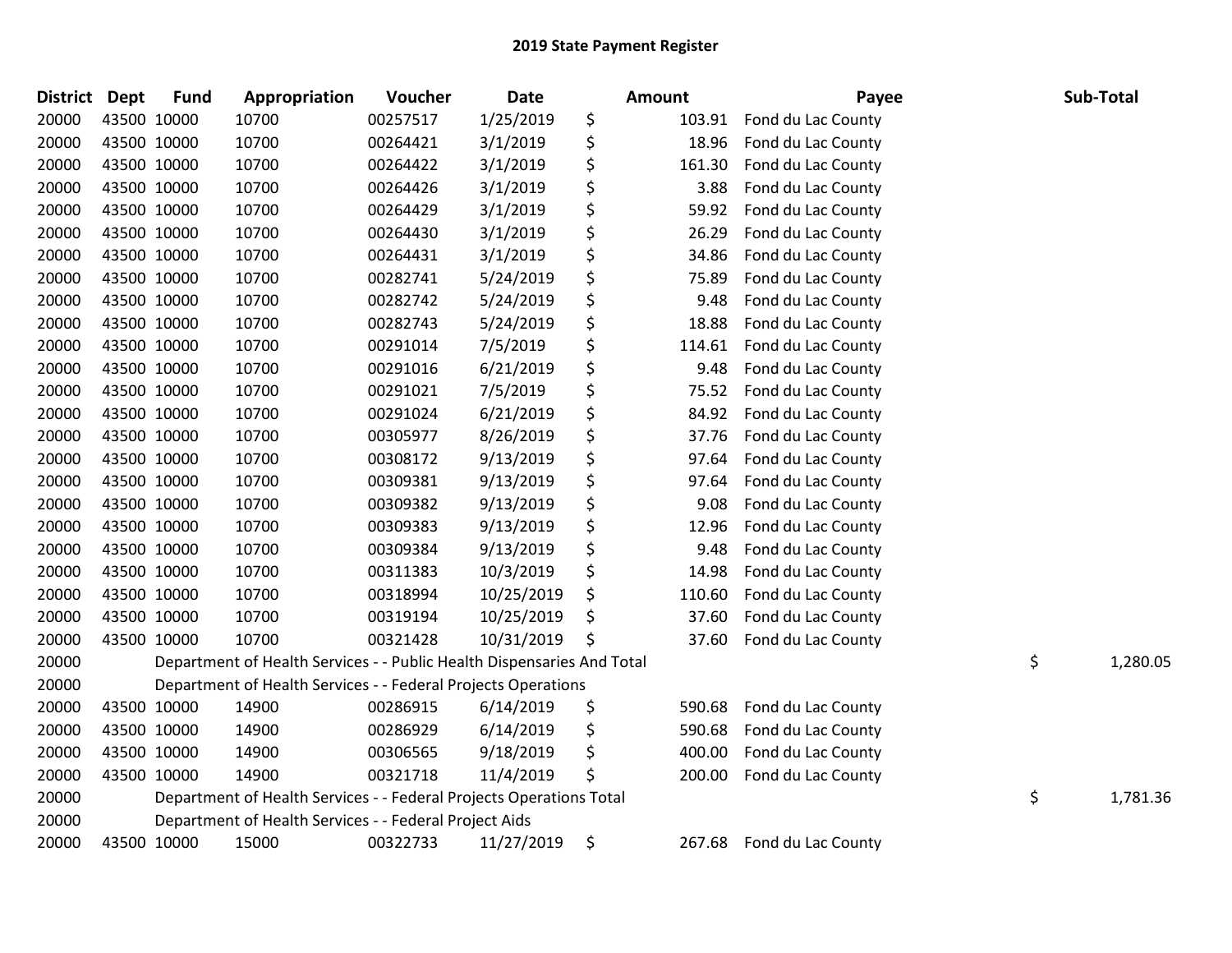| <b>District</b> | <b>Dept</b> | <b>Fund</b> | Appropriation                                                          | Voucher  | <b>Date</b> |    | Amount       | Payee              | Sub-Total          |
|-----------------|-------------|-------------|------------------------------------------------------------------------|----------|-------------|----|--------------|--------------------|--------------------|
| 20000           |             |             | Department of Health Services - - Federal Project Aids Total           |          |             |    |              |                    | \$<br>267.68       |
| 20000           |             |             | Department of Health Services - - General Program Operations           |          |             |    |              |                    |                    |
| 20000           |             | 43500 10000 | 40100                                                                  | 00256339 | 1/10/2019   | \$ | 1.50         | Fond du Lac County |                    |
| 20000           |             | 43500 10000 | 40100                                                                  | 00263316 | 2/13/2019   | \$ | 1.50         | Fond du Lac County |                    |
| 20000           |             | 43500 10000 | 40100                                                                  | 00272634 | 3/26/2019   | \$ | 1.50         | Fond du Lac County |                    |
| 20000           |             | 43500 10000 | 40100                                                                  | 00287225 | 5/29/2019   | \$ | 1.50         | Fond du Lac County |                    |
| 20000           |             | 43500 10000 | 40100                                                                  | 00319220 | 10/24/2019  | \$ | 1.50         | Fond du Lac County |                    |
| 20000           |             | 43500 10000 | 40100                                                                  | 00326864 | 11/27/2019  | \$ | 1.00         | Fond du Lac County |                    |
| 20000           |             | 43500 10000 | 40100                                                                  | 00326865 | 11/27/2019  | \$ | 15.00        | Fond du Lac County |                    |
| 20000           |             | 43500 10000 | 40100                                                                  | 00328037 | 12/4/2019   | \$ | 1.00         | Fond du Lac County |                    |
| 20000           |             | 43500 10000 | 40100                                                                  | 00328038 | 12/4/2019   | \$ | 15.00        | Fond du Lac County |                    |
| 20000           |             |             | Department of Health Services - - General Program Operations Total     |          |             |    |              |                    | \$<br>39.50        |
| 20000           |             |             | Department of Health Services - - Medical Assistance State Admin       |          |             |    |              |                    |                    |
| 20000           |             | 43500 10000 | 44000                                                                  | 00256339 | 1/10/2019   | \$ | 1.50         | Fond du Lac County |                    |
| 20000           |             | 43500 10000 | 44000                                                                  | 00263316 | 2/13/2019   | \$ | 1.50         | Fond du Lac County |                    |
| 20000           |             | 43500 10000 | 44000                                                                  | 00272634 | 3/26/2019   | \$ | 1.50         | Fond du Lac County |                    |
| 20000           |             | 43500 10000 | 44000                                                                  | 00287225 | 5/29/2019   | \$ | 1.50         | Fond du Lac County |                    |
| 20000           |             | 43500 10000 | 44000                                                                  | 00319220 | 10/24/2019  | \$ | 1.50         | Fond du Lac County |                    |
| 20000           |             | 43500 10000 | 44000                                                                  | 00326864 | 11/27/2019  | \$ | 1.00         | Fond du Lac County |                    |
| 20000           |             | 43500 10000 | 44000                                                                  | 00326865 | 11/27/2019  | \$ | 15.00        | Fond du Lac County |                    |
| 20000           |             | 43500 10000 | 44000                                                                  | 00328037 | 12/4/2019   | \$ | 1.00         | Fond du Lac County |                    |
| 20000           |             | 43500 10000 | 44000                                                                  | 00328038 | 12/4/2019   | Ś  | 15.00        | Fond du Lac County |                    |
| 20000           |             |             | Department of Health Services - - Medical Assistance State Admin Total |          |             |    |              |                    | \$<br>39.50        |
| 20000           |             |             | Department of Health Services - - Interagency And Intra-Agency A       |          |             |    |              |                    |                    |
| 20000           |             | 43500 10000 | 46800                                                                  | 00260343 | 2/1/2019    | \$ | 1,305,894.00 | Fond du Lac County |                    |
| 20000           |             | 43500 10000 | 46800                                                                  | 00317028 | 10/15/2019  | \$ | 1,018,101.00 | Fond du Lac County |                    |
| 20000           |             |             | Department of Health Services - - Interagency And Intra-Agency A Total |          |             |    |              |                    | \$<br>2,323,995.00 |
| 20000           |             |             | Department of Health Services - - Reimbursements To Local Units        |          |             |    |              |                    |                    |
| 20000           |             | 43500 10000 | 57400                                                                  | 00305463 | 8/22/2019   | \$ | 73.78        | Fond du Lac County |                    |
| 20000           |             |             | Department of Health Services - - Reimbursements To Local Units Total  |          |             |    |              |                    | \$<br>73.78        |
| 20000           |             |             | Dept of Children and Families - - Milw Child Welfare Svc Collect       |          |             |    |              |                    |                    |
| 20000           |             | 43700 10000 | 12200                                                                  | 00055977 | 6/12/2019   | \$ | 55.00        | Fond du Lac County |                    |
| 20000           |             |             | Dept of Children and Families - - Milw Child Welfare Svc Collect Total |          |             |    |              |                    | \$<br>55.00        |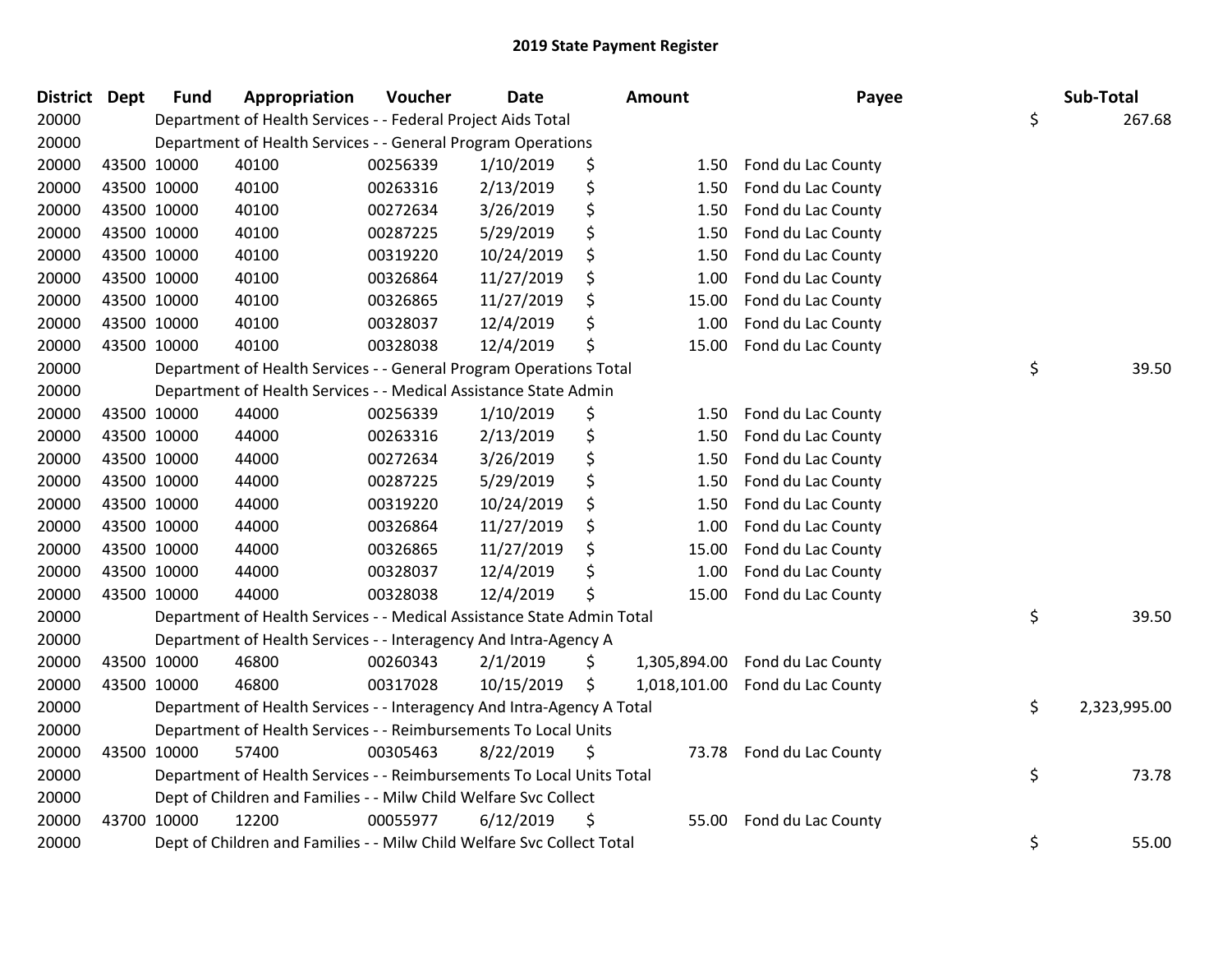| <b>District Dept</b> | <b>Fund</b> | Appropriation                                                          | Voucher  | <b>Date</b> | <b>Amount</b>      | Payee              | Sub-Total    |
|----------------------|-------------|------------------------------------------------------------------------|----------|-------------|--------------------|--------------------|--------------|
| 20000                |             | Dept of Children and Families - - Fees For Administrative Servic       |          |             |                    |                    |              |
| 20000                | 43700 10000 | 23100                                                                  | 00049847 | 2/5/2019    | \$<br>35.00        | Fond du Lac County |              |
| 20000                | 43700 10000 | 23100                                                                  | 00054467 | 4/30/2019   | \$<br>90.00        | Fond du Lac County |              |
| 20000                | 43700 10000 | 23100                                                                  | 00058389 | 7/26/2019   | \$<br>155.00       | Fond du Lac County |              |
| 20000                | 43700 10000 | 23100                                                                  | 00062280 | 10/31/2019  | \$<br>175.00       | Fond du Lac County |              |
| 20000                |             | Dept of Children and Families - - Fees For Administrative Servic Total |          |             |                    |                    | \$<br>455.00 |
| 20000                |             | Dept of Children and Families - - General Aids                         |          |             |                    |                    |              |
| 20000                | 43700 10000 | 99000                                                                  | 00048517 | 1/7/2019    | \$<br>43,102.20    | Fond du Lac County |              |
| 20000                | 43700 10000 | 99000                                                                  | 00049404 | 2/1/2019    | \$<br>509,086.56   | Fond du Lac County |              |
| 20000                | 43700 10000 | 99000                                                                  | 00049482 | 2/5/2019    | \$<br>55,391.00    | Fond du Lac County |              |
| 20000                | 43700 10000 | 99000                                                                  | 00049643 | 2/5/2019    | \$<br>496.51       | Fond du Lac County |              |
| 20000                | 43700 10000 | 99000                                                                  | 00049715 | 2/5/2019    | \$<br>692.00       | Fond du Lac County |              |
| 20000                | 43700 10000 | 99000                                                                  | 00050603 | 2/26/2019   | \$<br>2,033.61     | Fond du Lac County |              |
| 20000                | 43700 10000 | 99000                                                                  | 00050919 | 3/6/2019    | \$<br>15,884.00    | Fond du Lac County |              |
| 20000                | 43700 10000 | 99000                                                                  | 00050920 | 3/5/2019    | \$<br>536,704.07   | Fond du Lac County |              |
| 20000                | 43700 10000 | 99000                                                                  | 00051910 | 3/22/2019   | \$<br>3,979.17     | Fond du Lac County |              |
| 20000                | 43700 10000 | 99000                                                                  | 00052200 | 4/1/2019    | \$<br>12,483.04    | Fond du Lac County |              |
| 20000                | 43700 10000 | 99000                                                                  | 00052860 | 4/5/2019    | \$<br>224,155.12   | Fond du Lac County |              |
| 20000                | 43700 10000 | 99000                                                                  | 00053267 | 4/16/2019   | \$<br>65,970.72    | Fond du Lac County |              |
| 20000                | 43700 10000 | 99000                                                                  | 00053989 | 4/30/2019   | \$<br>319,986.52   | Fond du Lac County |              |
| 20000                | 43700 10000 | 99000                                                                  | 00053990 | 4/26/2019   | \$<br>30,030.00    | Fond du Lac County |              |
| 20000                | 43700 10000 | 99000                                                                  | 00054658 | 5/6/2019    | \$<br>157,563.94   | Fond du Lac County |              |
| 20000                | 43700 10000 | 99000                                                                  | 00056089 | 6/5/2019    | \$<br>203,621.38   | Fond du Lac County |              |
| 20000                | 43700 10000 | 99000                                                                  | 00057357 | 7/5/2019    | \$<br>96,441.50    | Fond du Lac County |              |
| 20000                | 43700 10000 | 99000                                                                  | 00057817 | 7/16/2019   | \$<br>7,500.00     | Fond du Lac County |              |
| 20000                | 43700 10000 | 99000                                                                  | 00057818 | 7/16/2019   | \$<br>10,065.00    | Fond du Lac County |              |
| 20000                | 43700 10000 | 99000                                                                  | 00057819 | 7/16/2019   | \$<br>8,921.00     | Fond du Lac County |              |
| 20000                | 43700 10000 | 99000                                                                  | 00058464 | 7/30/2019   | \$<br>272,603.26   | Fond du Lac County |              |
| 20000                | 43700 10000 | 99000                                                                  | 00058679 | 8/6/2019    | \$<br>69,003.00    | Fond du Lac County |              |
| 20000                | 43700 10000 | 99000                                                                  | 00058762 | 8/5/2019    | \$<br>49,769.85    | Fond du Lac County |              |
| 20000                | 43700 10000 | 99000                                                                  | 00059885 | 9/5/2019    | \$<br>491.20       | Fond du Lac County |              |
| 20000                | 43700 10000 | 99000                                                                  | 00059886 | 9/5/2019    | \$<br>52,135.65    | Fond du Lac County |              |
| 20000                | 43700 10000 | 99000                                                                  | 00060457 | 9/24/2019   | \$<br>1,586,729.88 | Fond du Lac County |              |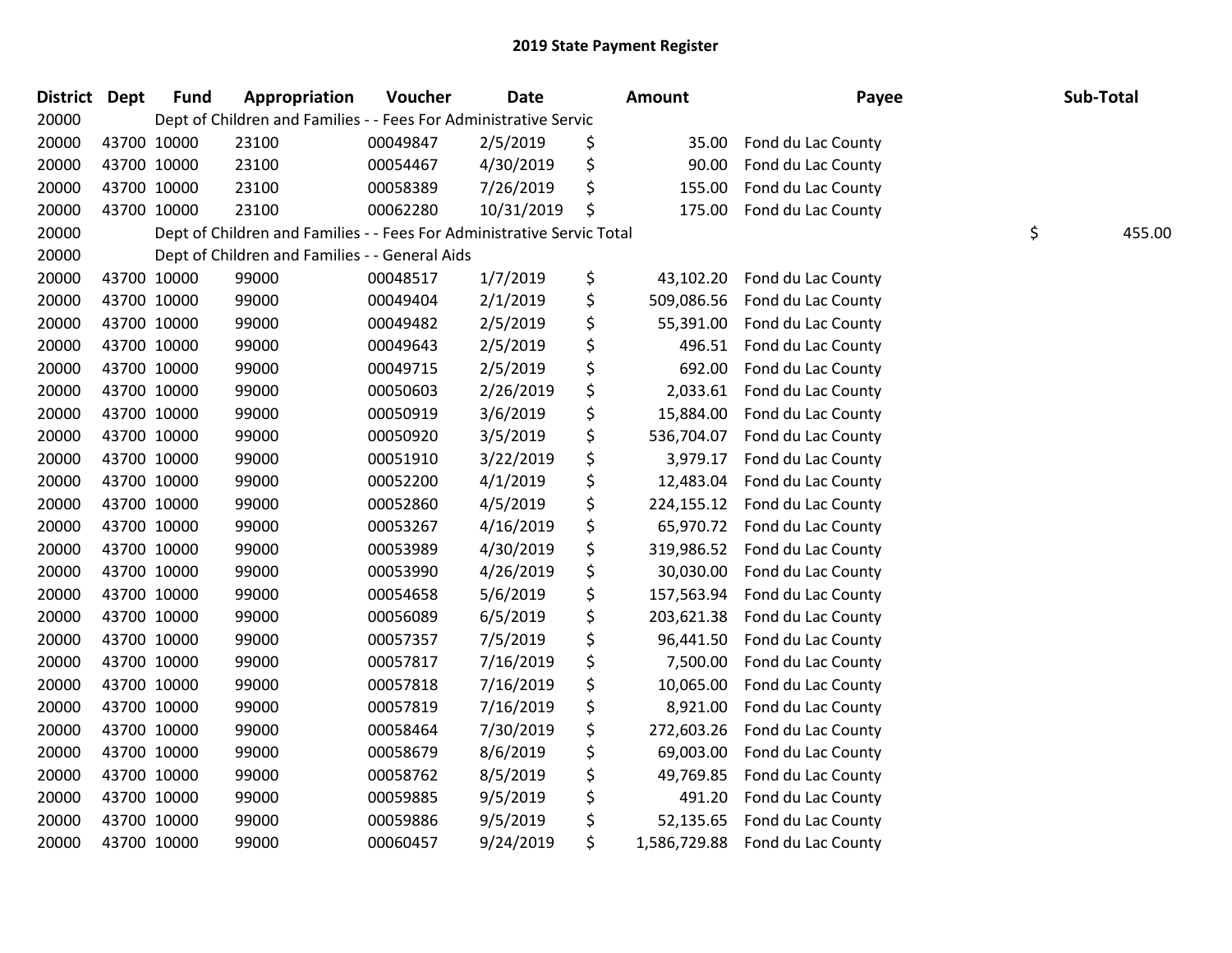| <b>District Dept</b> | <b>Fund</b> | Appropriation                                                     | Voucher  | <b>Date</b> | <b>Amount</b>    | Payee              | Sub-Total          |
|----------------------|-------------|-------------------------------------------------------------------|----------|-------------|------------------|--------------------|--------------------|
| 20000                | 43700 10000 | 99000                                                             | 00060740 | 9/27/2019   | \$<br>9,542.00   | Fond du Lac County |                    |
| 20000                | 43700 10000 | 99000                                                             | 00060741 | 9/27/2019   | \$<br>1,873.74   | Fond du Lac County |                    |
| 20000                | 43700 10000 | 99000                                                             | 00061154 | 10/7/2019   | \$<br>176,215.66 | Fond du Lac County |                    |
| 20000                | 43700 10000 | 99000                                                             | 00061963 | 10/30/2019  | \$<br>252,222.36 | Fond du Lac County |                    |
| 20000                | 43700 10000 | 99000                                                             | 00062375 | 11/5/2019   | \$<br>80,397.35  | Fond du Lac County |                    |
| 20000                | 43700 10000 | 99000                                                             | 00062537 | 11/8/2019   | \$<br>71,910.68  | Fond du Lac County |                    |
| 20000                | 43700 10000 | 99000                                                             | 00063369 | 11/27/2019  | \$<br>4,427.00   | Fond du Lac County |                    |
| 20000                | 43700 10000 | 99000                                                             | 00063546 | 12/5/2019   | \$<br>41,551.00  | Fond du Lac County |                    |
| 20000                | 43700 10000 | 99000                                                             | 00063624 | 12/5/2019   | \$<br>947.53     | Fond du Lac County |                    |
| 20000                |             | Dept of Children and Families - - General Aids Total              |          |             |                  |                    | \$<br>4,973,927.50 |
| 20000                |             | Dept of Workforce Development - - Ui Admin Fed                    |          |             |                  |                    |                    |
| 20000                | 44500 10000 | 15100                                                             | 00204028 | 1/3/2019    | \$<br>85.00      | Fond du Lac County |                    |
| 20000                | 44500 10000 | 15100                                                             | 00208768 | 2/4/2019    | \$<br>80.00      | Fond du Lac County |                    |
| 20000                | 44500 10000 | 15100                                                             | 00213468 | 3/4/2019    | \$<br>85.00      | Fond du Lac County |                    |
| 20000                | 44500 10000 | 15100                                                             | 00218400 | 4/2/2019    | \$<br>165.00     | Fond du Lac County |                    |
| 20000                | 44500 10000 | 15100                                                             | 00223358 | 5/2/2019    | \$<br>70.00      | Fond du Lac County |                    |
| 20000                | 44500 10000 | 15100                                                             | 00228644 | 6/4/2019    | \$<br>115.00     | Fond du Lac County |                    |
| 20000                | 44500 10000 | 15100                                                             | 00233330 | 7/2/2019    | \$<br>70.00      | Fond du Lac County |                    |
| 20000                | 44500 10000 | 15100                                                             | 00238700 | 8/2/2019    | \$<br>90.00      | Fond du Lac County |                    |
| 20000                | 44500 10000 | 15100                                                             | 00244405 | 9/4/2019    | \$<br>120.00     | Fond du Lac County |                    |
| 20000                | 44500 10000 | 15100                                                             | 00249242 | 10/2/2019   | \$<br>40.00      | Fond du Lac County |                    |
| 20000                | 44500 10000 | 15100                                                             | 00255629 | 11/4/2019   | \$<br>100.00     | Fond du Lac County |                    |
| 20000                | 44500 10000 | 15100                                                             | 00257332 | 11/12/2019  | \$<br>55.00      | Fond du Lac County |                    |
| 20000                | 44500 10000 | 15100                                                             | 00261190 | 12/3/2019   | \$<br>100.00     | Fond du Lac County |                    |
| 20000                |             | Dept of Workforce Development - - Ui Admin Fed Total              |          |             |                  |                    | \$<br>1,175.00     |
| 20000                |             | Dept of Workforce Development - - Title Ib Aids State GPR         |          |             |                  |                    |                    |
| 20000                | 44500 10000 | 50900                                                             | 00213593 | 3/8/2019    | \$<br>55.38      | Fond du Lac County |                    |
| 20000                |             | Dept of Workforce Development - - Title Ib Aids State GPR Total   |          |             |                  |                    | \$<br>55.38        |
| 20000                |             | Dept of Workforce Development - - Title Ib Aids Federal Prf       |          |             |                  |                    |                    |
| 20000                | 44500 10000 | 54400                                                             | 00213593 | 3/8/2019    | \$<br>204.62     | Fond du Lac County |                    |
| 20000                |             | Dept of Workforce Development - - Title Ib Aids Federal Prf Total |          |             |                  |                    | \$<br>204.62       |
| 20000                |             | Dept of Workforce Development - - Wc Ops Uninsured Emplyr Admin   |          |             |                  |                    |                    |
| 20000                | 44500 22700 | 17700                                                             | 00218892 | 4/4/2019    | \$<br>70.00      | Fond du Lac County |                    |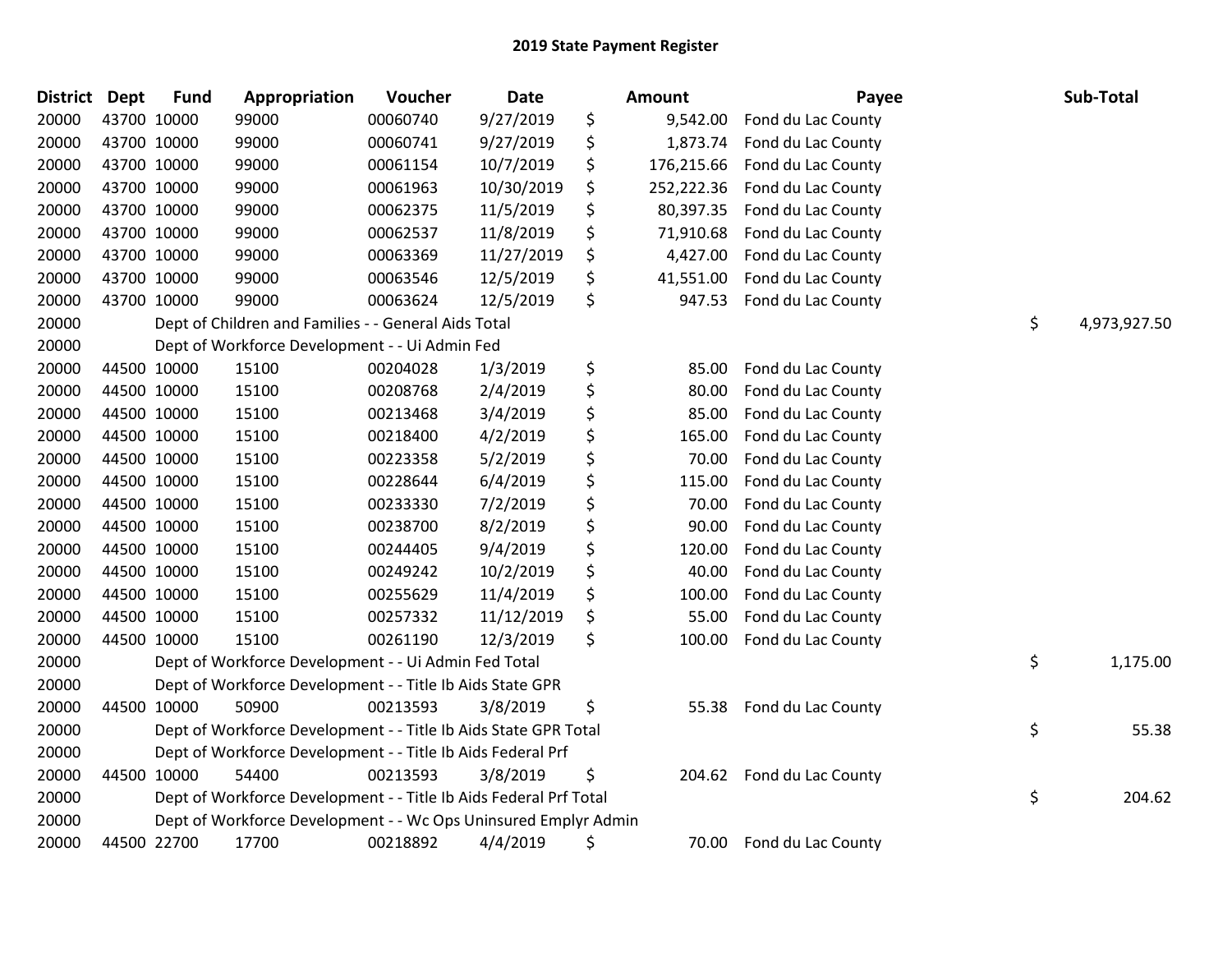| <b>District</b> | <b>Dept</b> | <b>Fund</b> | Appropriation                                                          | Voucher  | Date       | Amount          | Payee                       | Sub-Total       |
|-----------------|-------------|-------------|------------------------------------------------------------------------|----------|------------|-----------------|-----------------------------|-----------------|
| 20000           |             | 44500 22700 | 17700                                                                  | 00218893 | 4/4/2019   | \$<br>20.00     | Fond du Lac County          |                 |
| 20000           | 44500 22700 |             | 17700                                                                  | 00218895 | 4/4/2019   | \$<br>5.00      | Fond du Lac County          |                 |
| 20000           | 44500 22700 |             | 17700                                                                  | 00247065 | 9/19/2019  | \$<br>105.00    | Fond du Lac County          |                 |
| 20000           | 44500 22700 |             | 17700                                                                  | 00247067 | 9/19/2019  | \$<br>30.00     | Fond du Lac County          |                 |
| 20000           |             |             | Dept of Workforce Development - - Wc Ops Uninsured Emplyr Admin Total  |          |            |                 |                             | \$<br>230.00    |
| 20000           |             |             | Department of Justice - - Crime Laboratories, Dna                      |          |            |                 |                             |                 |
| 20000           | 45500 10000 |             | 22100                                                                  | 00068536 | 7/19/2019  | \$<br>3,840.00  | Fond du Lac County          |                 |
| 20000           |             |             | Department of Justice - - Crime Laboratories, Dna Total                |          |            |                 |                             | \$<br>3,840.00  |
| 20000           |             |             | Department of Justice - - Law Enforcement Train, Local                 |          |            |                 |                             |                 |
| 20000           | 45500 10000 |             | 23100                                                                  | 00073108 | 10/18/2019 | \$<br>17,920.00 | Fond du Lac County          |                 |
| 20000           |             |             | Department of Justice - - Law Enforcement Train, Local Total           |          |            |                 |                             | \$<br>17,920.00 |
| 20000           |             |             | Department of Justice - - Internet Crimes Against Childr               |          |            |                 |                             |                 |
| 20000           | 45500 10000 |             | 28400                                                                  | 00071061 | 9/10/2019  | \$<br>1,659.23  | Fond du Lac County          |                 |
| 20000           | 45500 10000 |             | 28400                                                                  | 00074195 | 11/13/2019 | \$<br>1,339.67  | Fond du Lac County          |                 |
| 20000           |             | 45500 10000 | 28400                                                                  | 00076496 | 12/13/2019 | \$<br>1,859.84  | Fond du Lac County          |                 |
| 20000           |             |             | Department of Justice - - Internet Crimes Against Childr Total         |          |            |                 |                             | \$<br>4,858.74  |
| 20000           |             |             | Department of Justice - - Crime Victim Witness Assist                  |          |            |                 |                             |                 |
| 20000           | 45500 10000 |             | 53200                                                                  | 00060559 | 2/27/2019  | \$<br>24,220.99 | Fond du Lac County          |                 |
| 20000           | 45500 10000 |             | 53200                                                                  | 00068319 | 7/17/2019  | \$<br>25,868.83 | Fond du Lac County          |                 |
| 20000           |             |             | Department of Justice - - Crime Victim Witness Assist Total            |          |            |                 |                             | \$<br>50,089.82 |
| 20000           |             |             | Department of Military Affairs - - Army Repair And Maintenance         |          |            |                 |                             |                 |
| 20000           | 46500 10000 |             | 10200                                                                  | 00063096 | 6/26/2019  | \$<br>21.20     | Fond du Lac County          |                 |
| 20000           |             |             | Department of Military Affairs - - Army Repair And Maintenance Total   |          |            |                 |                             | \$<br>21.20     |
| 20000           |             |             | Department of Military Affairs - - Federal Aid-Service Contracts       |          |            |                 |                             |                 |
| 20000           |             | 46500 10000 | 14100                                                                  | 00063096 | 6/26/2019  | \$<br>21.20     | Fond du Lac County          |                 |
| 20000           |             |             | Department of Military Affairs - - Federal Aid-Service Contracts Total |          |            |                 |                             | \$<br>21.20     |
| 20000           |             |             | Department of Military Affairs - - Disaster Recovery Aid               |          |            |                 |                             |                 |
| 20000           | 46500 10000 |             | 30500                                                                  | 00059091 | 4/18/2019  | \$<br>567.36    | Fond du Lac County          |                 |
| 20000           |             | 46500 10000 | 30500                                                                  | 00060986 | 5/23/2019  | \$<br>25,170.94 | Fond du Lac County          |                 |
| 20000           |             | 46500 10000 | 30500                                                                  | 00061817 | 6/10/2019  | \$<br>607.96    | Fond du Lac County          |                 |
| 20000           |             |             | Department of Military Affairs - - Disaster Recovery Aid Total         |          |            |                 |                             | \$<br>26,346.26 |
| 20000           |             |             | Department of Military Affairs - - Emergency Response Equipment        |          |            |                 |                             |                 |
| 20000           |             | 46500 10000 | 30800                                                                  | 00054847 | 1/17/2019  | \$              | 8,077.05 Fond du Lac County |                 |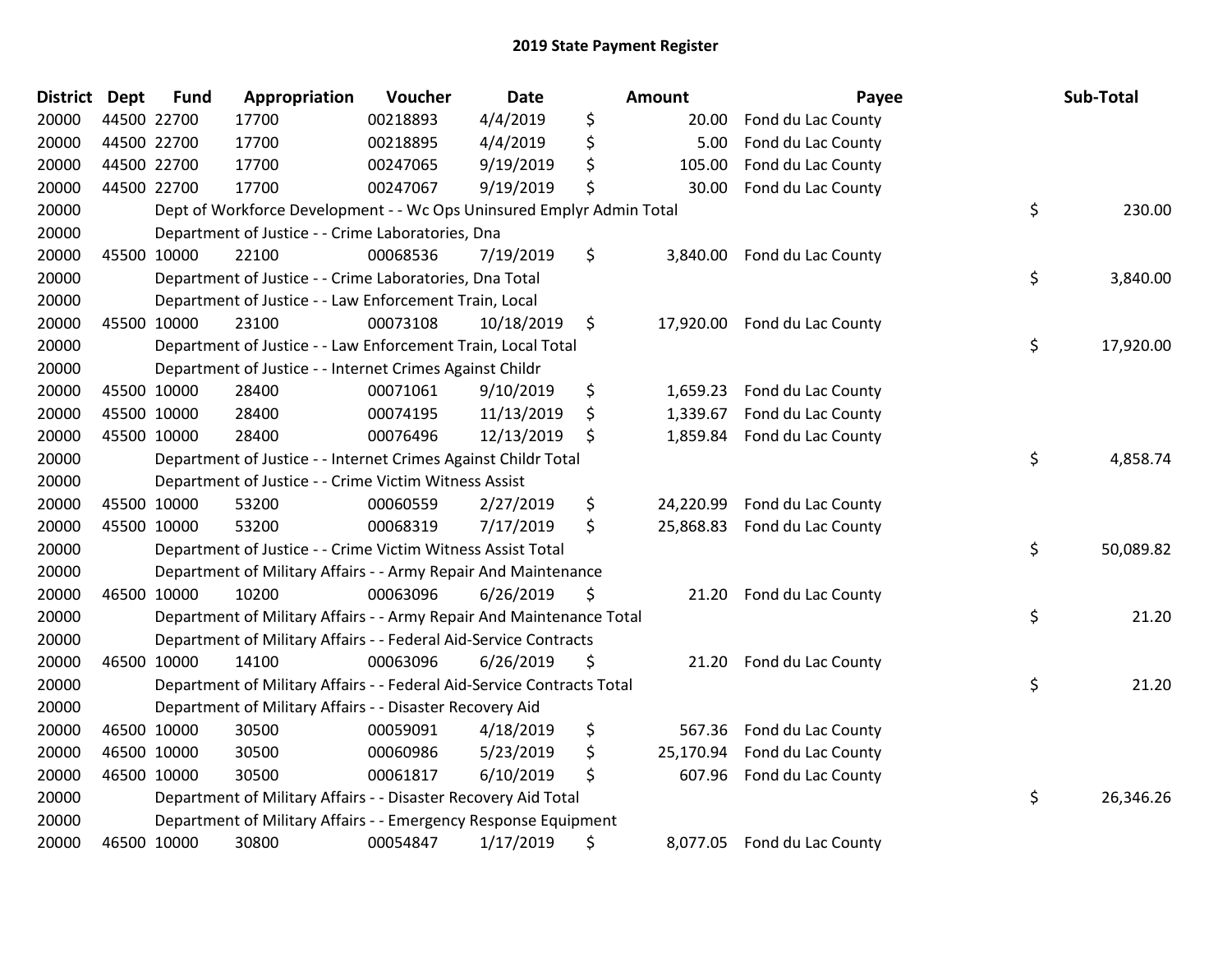| <b>District Dept</b> |             | <b>Fund</b> | Appropriation                                                           | Voucher  | <b>Date</b> | <b>Amount</b>    | Payee                        | Sub-Total        |
|----------------------|-------------|-------------|-------------------------------------------------------------------------|----------|-------------|------------------|------------------------------|------------------|
| 20000                | 46500 10000 |             | 30800                                                                   | 00059130 | 4/18/2019   | \$<br>289.34     | Fond du Lac County           |                  |
| 20000                |             |             | Department of Military Affairs - - Emergency Response Equipment Total   |          |             |                  |                              | \$<br>8,366.39   |
| 20000                |             |             | Department of Military Affairs - - Federal Aid, Local Assistance        |          |             |                  |                              |                  |
| 20000                |             | 46500 10000 | 34200                                                                   | 00055532 | 1/31/2019   | \$<br>33,148.50  | Fond du Lac County           |                  |
| 20000                |             | 46500 10000 | 34200                                                                   | 00059091 | 4/18/2019   | \$<br>3,404.18   | Fond du Lac County           |                  |
| 20000                |             | 46500 10000 | 34200                                                                   | 00060564 | 5/15/2019   | \$<br>6,600.00   | Fond du Lac County           |                  |
| 20000                |             | 46500 10000 | 34200                                                                   | 00060986 | 5/23/2019   | \$<br>151,025.67 | Fond du Lac County           |                  |
| 20000                |             | 46500 10000 | 34200                                                                   | 00061817 | 6/10/2019   | \$<br>3,647.78   | Fond du Lac County           |                  |
| 20000                |             | 46500 10000 | 34200                                                                   | 00064170 | 7/18/2019   | \$<br>5,004.00   | Fond du Lac County           |                  |
| 20000                |             | 46500 10000 | 34200                                                                   | 00064231 | 7/24/2019   | \$<br>9,594.60   | Fond du Lac County           |                  |
| 20000                |             | 46500 10000 | 34200                                                                   | 00066719 | 9/16/2019   | \$<br>1,860.22   | Fond du Lac County           |                  |
| 20000                |             |             | Department of Military Affairs - - Federal Aid, Local Assistance Total  |          |             |                  |                              | \$<br>214,284.95 |
| 20000                |             |             | Department of Military Affairs - - St Emerg Response Bd Grant Pif       |          |             |                  |                              |                  |
| 20000                |             | 46500 27200 | 36400                                                                   | 00055472 | 1/31/2019   | \$               | 13,346.89 Fond du Lac County |                  |
| 20000                |             |             | Department of Military Affairs - - St Emerg Response Bd Grant Pif Total |          |             |                  |                              | \$<br>13,346.89  |
| 20000                |             |             | Department of Veterans Affairs - - Grants To Counties                   |          |             |                  |                              |                  |
| 20000                |             | 48500 15200 | 12700                                                                   | 00060682 | 2/22/2019   | \$<br>1,300.00   | Fond du Lac County           |                  |
| 20000                |             |             | Department of Veterans Affairs - - Grants To Counties Total             |          |             |                  |                              | \$<br>1,300.00   |
| 20000                |             |             | Department of Veterans Affairs - - County Grants                        |          |             |                  |                              |                  |
| 20000                |             | 48500 58200 | 26700                                                                   | 00060682 | 2/22/2019   | \$               | 5,850.00 Fond du Lac County  |                  |
| 20000                |             |             | Department of Veterans Affairs - - County Grants Total                  |          |             |                  |                              | \$<br>5,850.00   |
| 20000                |             |             | Department of Veterans Affairs - - County Grants                        |          |             |                  |                              |                  |
| 20000                |             | 48500 58300 | 37000                                                                   | 00060682 | 2/22/2019   | \$               | 5,850.00 Fond du Lac County  |                  |
| 20000                |             |             | Department of Veterans Affairs - - County Grants Total                  |          |             |                  |                              | \$<br>5,850.00   |
| 20000                |             |             | Department of Administration - - Federal Aid                            |          |             |                  |                              |                  |
| 20000                |             | 50500 10000 | 14200                                                                   | 00099236 | 3/27/2019   | \$<br>35,100.00  | Fond du Lac County           |                  |
| 20000                |             |             | Department of Administration - - Federal Aid Total                      |          |             |                  |                              | \$<br>35,100.00  |
| 20000                |             |             | Department of Administration - - Federal Aid, Local Assistance          |          |             |                  |                              |                  |
| 20000                |             | 50500 10000 | 15500                                                                   | 00096023 | 1/28/2019   | \$<br>10,468.00  | Fond du Lac County           |                  |
| 20000                |             | 50500 10000 | 15500                                                                   | 00098065 | 2/28/2019   | \$<br>5,804.00   | Fond du Lac County           |                  |
| 20000                |             | 50500 10000 | 15500                                                                   | 00099630 | 3/28/2019   | \$<br>6,052.00   | Fond du Lac County           |                  |
| 20000                |             | 50500 10000 | 15500                                                                   | 00101612 | 4/29/2019   | \$<br>9,074.00   | Fond du Lac County           |                  |
| 20000                |             | 50500 10000 | 15500                                                                   | 00103199 | 5/28/2019   | \$<br>7,275.00   | Fond du Lac County           |                  |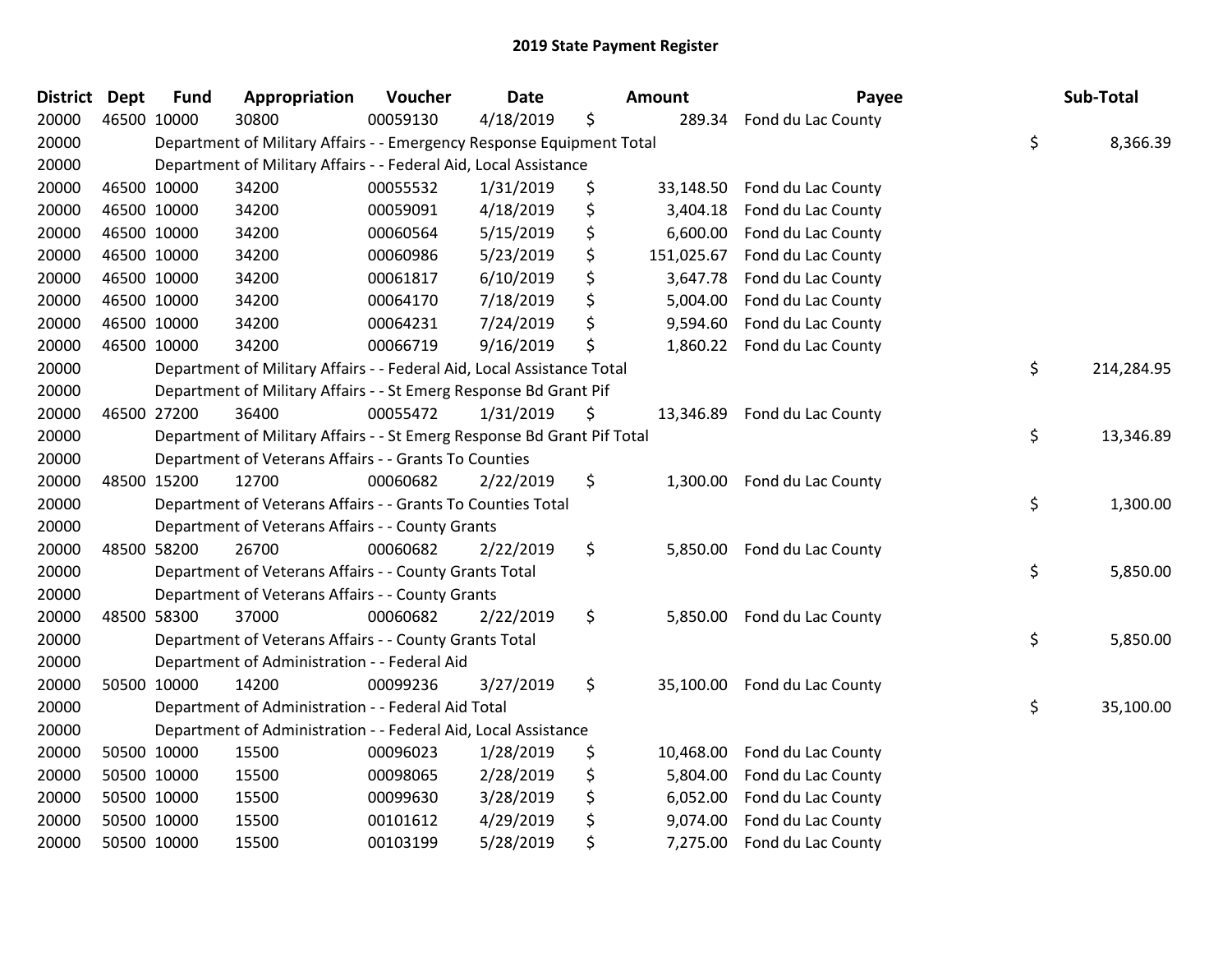| <b>District</b> | <b>Dept</b> | <b>Fund</b> | Appropriation                                                         | Voucher  | Date       | Amount          | Payee              | Sub-Total       |
|-----------------|-------------|-------------|-----------------------------------------------------------------------|----------|------------|-----------------|--------------------|-----------------|
| 20000           |             | 50500 10000 | 15500                                                                 | 00104187 | 6/14/2019  | \$<br>11,405.00 | Fond du Lac County |                 |
| 20000           |             | 50500 10000 | 15500                                                                 | 00106469 | 7/29/2019  | \$<br>2,414.00  | Fond du Lac County |                 |
| 20000           |             | 50500 10000 | 15500                                                                 | 00107957 | 8/30/2019  | \$<br>1,635.00  | Fond du Lac County |                 |
| 20000           |             | 50500 10000 | 15500                                                                 | 00109989 | 10/1/2019  | \$<br>7,228.00  | Fond du Lac County |                 |
| 20000           |             | 50500 10000 | 15500                                                                 | 00112569 | 11/15/2019 | \$<br>2,985.00  | Fond du Lac County |                 |
| 20000           |             | 50500 10000 | 15500                                                                 | 00113489 | 12/2/2019  | \$<br>10,870.00 | Fond du Lac County |                 |
| 20000           |             | 50500 10000 | 15500                                                                 | 00115164 | 12/31/2019 | \$<br>8,054.00  | Fond du Lac County |                 |
| 20000           |             |             | Department of Administration - - Federal Aid, Local Assistance Total  |          |            |                 |                    | \$<br>83,264.00 |
| 20000           |             |             | Department of Administration - - Low-Income Assistance Grants         |          |            |                 |                    |                 |
| 20000           |             | 50500 23500 | 37100                                                                 | 00096023 | 1/28/2019  | \$<br>2,848.00  | Fond du Lac County |                 |
| 20000           |             | 50500 23500 | 37100                                                                 | 00098065 | 2/28/2019  | \$<br>7,147.00  | Fond du Lac County |                 |
| 20000           |             | 50500 23500 | 37100                                                                 | 00099630 | 3/28/2019  | \$<br>7,372.00  | Fond du Lac County |                 |
| 20000           |             | 50500 23500 | 37100                                                                 | 00101612 | 4/29/2019  | \$<br>7,786.00  | Fond du Lac County |                 |
| 20000           |             | 50500 23500 | 37100                                                                 | 00103199 | 5/28/2019  | \$<br>5,113.00  | Fond du Lac County |                 |
| 20000           |             | 50500 23500 | 37100                                                                 | 00104187 | 6/14/2019  | \$<br>7,001.00  | Fond du Lac County |                 |
| 20000           |             | 50500 23500 | 37100                                                                 | 00106469 | 7/29/2019  | \$<br>3,837.00  | Fond du Lac County |                 |
| 20000           |             | 50500 23500 | 37100                                                                 | 00107957 | 8/30/2019  | \$<br>3,239.00  | Fond du Lac County |                 |
| 20000           |             | 50500 23500 | 37100                                                                 | 00109989 | 10/1/2019  | \$<br>6,929.00  | Fond du Lac County |                 |
| 20000           |             | 50500 23500 | 37100                                                                 | 00112569 | 11/15/2019 | \$<br>8,502.00  | Fond du Lac County |                 |
| 20000           |             | 50500 23500 | 37100                                                                 | 00113489 | 12/2/2019  | \$<br>7,126.00  | Fond du Lac County |                 |
| 20000           |             | 50500 23500 | 37100                                                                 | 00115164 | 12/31/2019 | \$<br>6,791.00  | Fond du Lac County |                 |
| 20000           |             |             | Department of Administration - - Low-Income Assistance Grants Total   |          |            |                 |                    | \$<br>73,691.00 |
| 20000           |             |             | Department of Administration - - Land Information Program; Loca       |          |            |                 |                    |                 |
| 20000           |             | 50500 26900 | 17300                                                                 | 00095059 | 1/17/2019  | \$<br>1,000.00  | Fond du Lac County |                 |
| 20000           |             | 50500 26900 | 17300                                                                 | 00099304 | 3/21/2019  | \$<br>25,000.00 | Fond du Lac County |                 |
| 20000           |             | 50500 26900 | 17300                                                                 | 00099313 | 3/21/2019  | \$<br>25,000.00 | Fond du Lac County |                 |
| 20000           |             |             | Department of Administration - - Land Information Program; Loca Total |          |            |                 |                    | \$<br>51,000.00 |
| 20000           |             |             | Public Defender Board - - Trial Representation                        |          |            |                 |                    |                 |
| 20000           |             | 55000 10000 | 10300                                                                 | 00177833 | 1/23/2019  | \$<br>3,754.33  | Fond du Lac County |                 |
| 20000           |             | 55000 10000 | 10300                                                                 | 00183061 | 2/25/2019  | \$<br>3,754.33  | Fond du Lac County |                 |
| 20000           |             | 55000 10000 | 10300                                                                 | 00187704 | 3/21/2019  | \$<br>3,754.33  | Fond du Lac County |                 |
| 20000           |             | 55000 10000 | 10300                                                                 | 00191341 | 4/23/2019  | \$<br>3,754.33  | Fond du Lac County |                 |
| 20000           |             | 55000 10000 | 10300                                                                 | 00196131 | 5/23/2019  | \$<br>3,754.33  | Fond du Lac County |                 |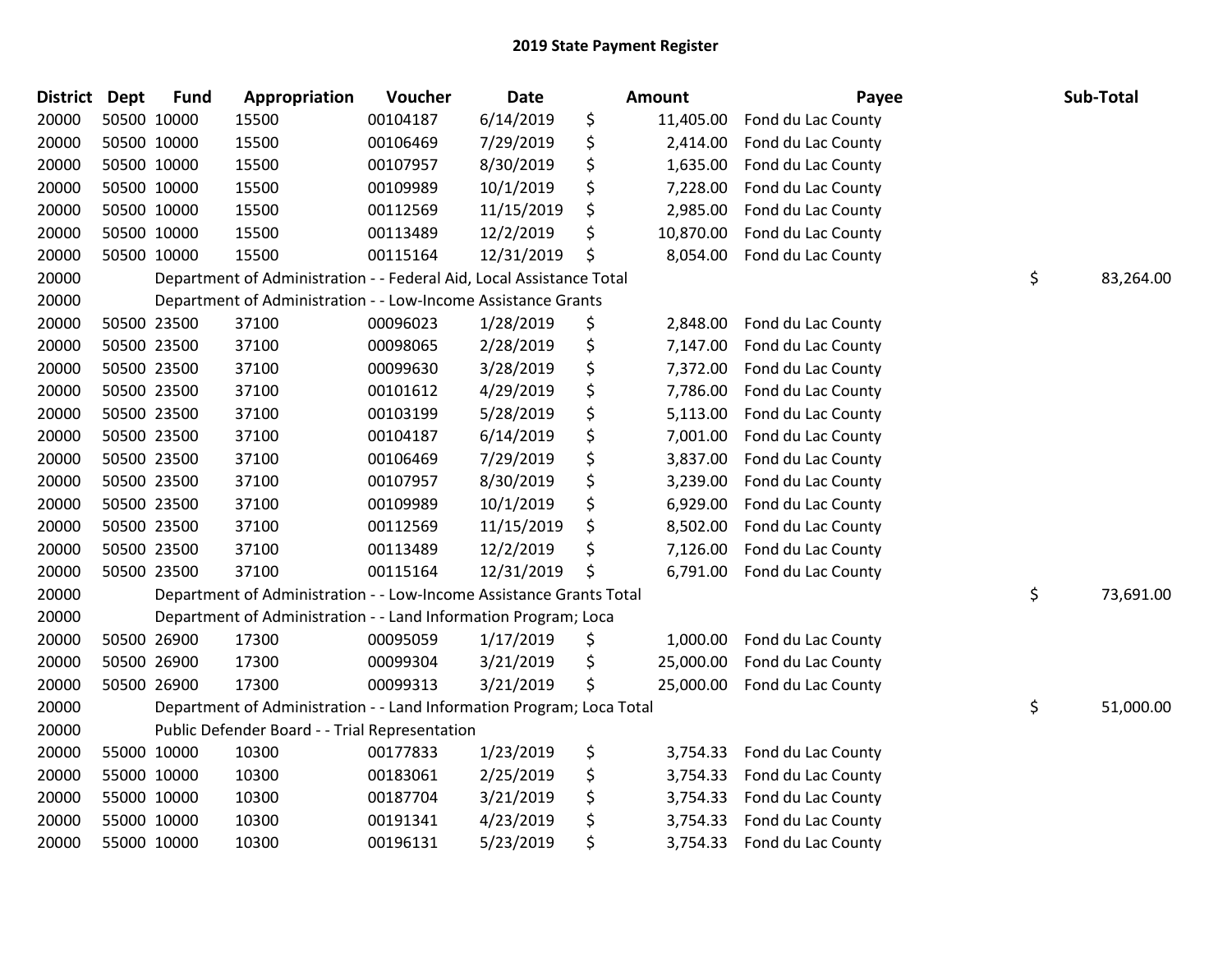| <b>District</b> | <b>Dept</b> | <b>Fund</b> | <b>Appropriation</b>                                    | Voucher  | <b>Date</b> | <b>Amount</b>  | Payee              | Sub-Total       |
|-----------------|-------------|-------------|---------------------------------------------------------|----------|-------------|----------------|--------------------|-----------------|
| 20000           |             | 55000 10000 | 10300                                                   | 00204074 | 7/3/2019    | \$<br>3,754.33 | Fond du Lac County |                 |
| 20000           |             | 55000 10000 | 10300                                                   | 00207105 | 7/26/2019   | \$<br>3,754.33 | Fond du Lac County |                 |
| 20000           |             | 55000 10000 | 10300                                                   | 00210682 | 8/23/2019   | \$<br>3,754.33 | Fond du Lac County |                 |
| 20000           |             | 55000 10000 | 10300                                                   | 00215343 | 9/25/2019   | \$<br>3,754.33 | Fond du Lac County |                 |
| 20000           |             | 55000 10000 | 10300                                                   | 00218829 | 10/23/2019  | \$<br>3,754.33 | Fond du Lac County |                 |
| 20000           |             | 55000 10000 | 10300                                                   | 00223728 | 11/26/2019  | \$<br>3,754.33 | Fond du Lac County |                 |
| 20000           |             |             | Public Defender Board - - Trial Representation Total    |          |             |                |                    | \$<br>41,297.63 |
| 20000           |             |             | Public Defender Board - - Transcript, Discovery And Int |          |             |                |                    |                 |
| 20000           |             | 55000 10000 | 10600                                                   | 00174675 | 1/3/2019    | \$<br>7.00     | Fond du Lac County |                 |
| 20000           |             | 55000 10000 | 10600                                                   | 00174915 | 1/3/2019    | \$<br>41.20    | Fond du Lac County |                 |
| 20000           |             | 55000 10000 | 10600                                                   | 00180539 | 2/7/2019    | \$<br>46.80    | Fond du Lac County |                 |
| 20000           |             | 55000 10000 | 10600                                                   | 00189647 | 4/3/2019    | \$<br>1,833.00 | Fond du Lac County |                 |
| 20000           |             | 55000 10000 | 10600                                                   | 00189649 | 4/3/2019    | \$<br>175.00   | Fond du Lac County |                 |
| 20000           |             | 55000 10000 | 10600                                                   | 00189650 | 4/3/2019    | \$<br>185.00   | Fond du Lac County |                 |
| 20000           |             | 55000 10000 | 10600                                                   | 00191523 | 4/18/2019   | \$<br>483.60   | Fond du Lac County |                 |
| 20000           |             | 55000 10000 | 10600                                                   | 00193393 | 5/3/2019    | \$<br>212.40   | Fond du Lac County |                 |
| 20000           |             | 55000 10000 | 10600                                                   | 00196203 | 5/21/2019   | \$<br>100.00   | Fond du Lac County |                 |
| 20000           |             | 55000 10000 | 10600                                                   | 00196204 | 5/21/2019   | \$<br>560.00   | Fond du Lac County |                 |
| 20000           |             | 55000 10000 | 10600                                                   | 00197407 | 5/30/2019   | \$<br>18.40    | Fond du Lac County |                 |
| 20000           |             | 55000 10000 | 10600                                                   | 00197408 | 5/30/2019   | \$<br>1,480.00 | Fond du Lac County |                 |
| 20000           |             | 55000 10000 | 10600                                                   | 00197409 | 5/30/2019   | \$<br>51.80    | Fond du Lac County |                 |
| 20000           |             | 55000 10000 | 10600                                                   | 00200699 | 6/12/2019   | \$<br>844.20   | Fond du Lac County |                 |
| 20000           |             | 55000 10000 | 10600                                                   | 00200815 | 6/12/2019   | \$<br>99.00    | Fond du Lac County |                 |
| 20000           |             | 55000 10000 | 10600                                                   | 00203984 | 7/1/2019    | \$<br>10.60    | Fond du Lac County |                 |
| 20000           |             | 55000 10000 | 10600                                                   | 00206013 | 7/18/2019   | \$<br>205.40   | Fond du Lac County |                 |
| 20000           |             | 55000 10000 | 10600                                                   | 00206014 | 7/18/2019   | \$<br>8.20     | Fond du Lac County |                 |
| 20000           |             | 55000 10000 | 10600                                                   | 00207432 | 7/30/2019   | \$<br>2,344.80 | Fond du Lac County |                 |
| 20000           |             | 55000 10000 | 10600                                                   | 00213861 | 9/16/2019   | \$<br>89.60    | Fond du Lac County |                 |
| 20000           |             | 55000 10000 | 10600                                                   | 00213978 | 9/16/2019   | \$<br>12.00    | Fond du Lac County |                 |
| 20000           |             | 55000 10000 | 10600                                                   | 00216570 | 10/7/2019   | \$<br>232.80   | Fond du Lac County |                 |
| 20000           |             | 55000 10000 | 10600                                                   | 00216571 | 10/7/2019   | \$<br>5.00     | Fond du Lac County |                 |
| 20000           |             | 55000 10000 | 10600                                                   | 00219295 | 10/28/2019  | \$<br>301.40   | Fond du Lac County |                 |
| 20000           |             | 55000 10000 | 10600                                                   | 00223616 | 11/25/2019  | \$<br>1,502.60 | Fond du Lac County |                 |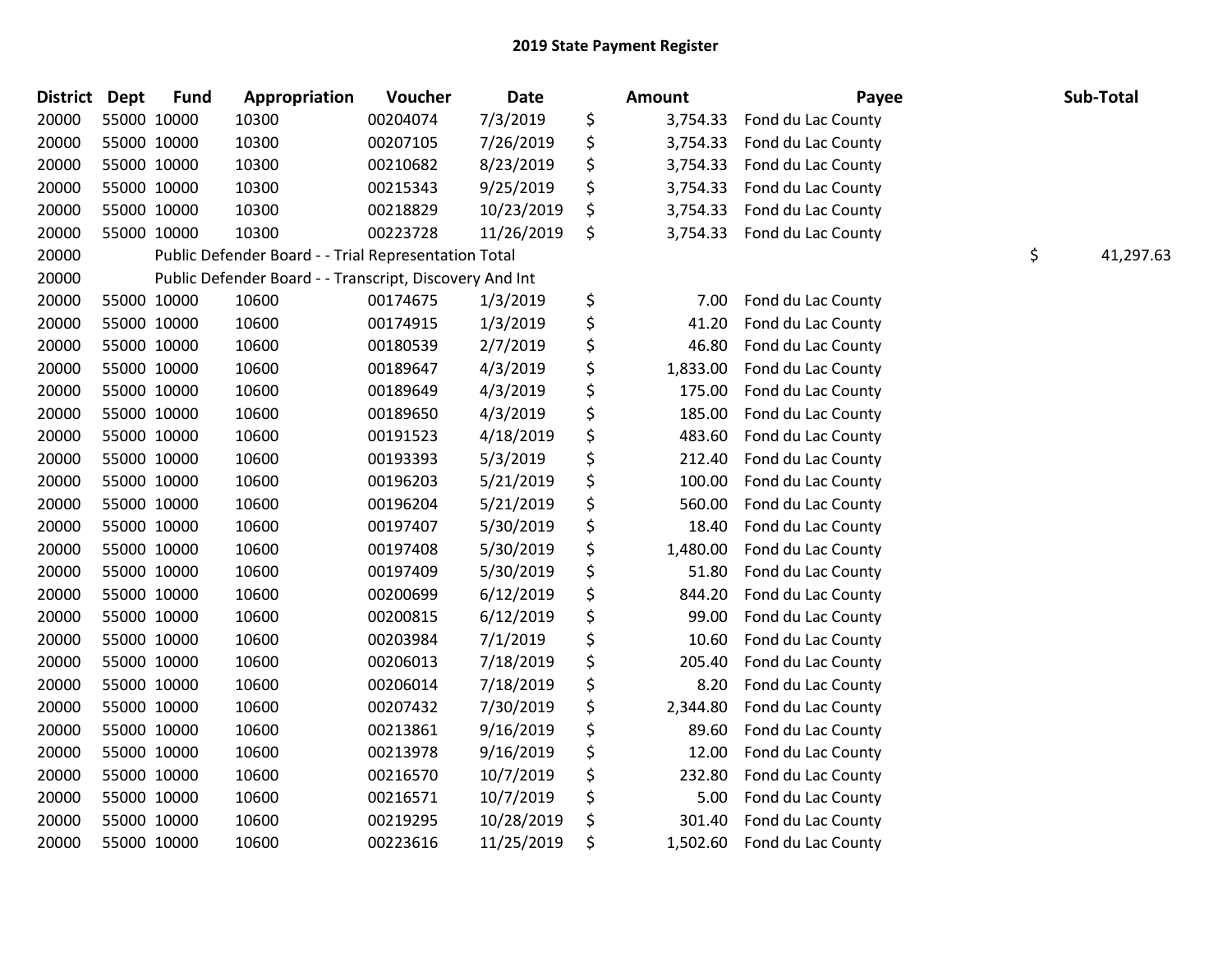| <b>District</b> | <b>Dept</b> | <b>Fund</b> | Appropriation                                                    | Voucher  | <b>Date</b> | Amount             | Payee                           | Sub-Total          |
|-----------------|-------------|-------------|------------------------------------------------------------------|----------|-------------|--------------------|---------------------------------|--------------------|
| 20000           | 55000 10000 |             | 10600                                                            | 00226506 | 12/13/2019  | \$<br>611.20       | Fond du Lac County              |                    |
| 20000           | 55000 10000 |             | 10600                                                            | 00226507 | 12/13/2019  | \$<br>25.20        | Fond du Lac County              |                    |
| 20000           | 55000 10000 |             | 10600                                                            | 00227623 | 12/23/2019  | \$<br>5.00         | Fond du Lac County              |                    |
| 20000           |             |             | Public Defender Board - - Transcript, Discovery And Int Total    |          |             |                    |                                 | \$<br>11,491.20    |
| 20000           |             |             | Department of Revenue - - Warrants and Satisfactions             |          |             |                    |                                 |                    |
| 20000           |             | 56600 10000 | 10100                                                            | 00120849 | 2/14/2019   | \$<br>795.00       | Fond du Lac County              |                    |
| 20000           |             | 56600 10000 | 10100                                                            | 00133044 | 5/8/2019    | \$<br>55.00        | Fond du Lac County              |                    |
| 20000           |             | 56600 10000 | 10100                                                            | 00143122 | 8/16/2019   | \$<br>915.00       | Fond du Lac County              |                    |
| 20000           |             | 56600 10000 | 10100                                                            | 00150640 | 11/20/2019  | \$<br>210.50       | Fond du Lac County              |                    |
| 20000           |             |             | Department of Revenue - - Warrants and Satisfactions Total       |          |             |                    |                                 | \$<br>1,975.50     |
| 20000           |             |             | Circuit Courts - - Circuit Court Costs                           |          |             |                    |                                 |                    |
| 20000           |             | 62500 10000 | 10500                                                            | 00001223 | 1/17/2019   | \$<br>198,684.69   | Fond du Lac County              |                    |
| 20000           |             | 62500 10000 | 10500                                                            | 00001432 | 7/5/2019    | \$<br>13,677.00    | Fond du Lac County              |                    |
| 20000           | 62500 10000 |             | 10500                                                            | 00001533 | 8/1/2019    | \$<br>317,100.00   | Fond du Lac County              |                    |
| 20000           |             |             | Circuit Courts - - Circuit Court Costs Total                     |          |             |                    |                                 | \$<br>529,461.69   |
| 20000           |             |             | Supreme Court - - Office Of Lawyer Regulation                    |          |             |                    |                                 |                    |
| 20000           |             | 68000 10000 | 33300                                                            | 00005357 | 3/11/2019   | \$<br>70.00        | Fond du Lac County              |                    |
| 20000           |             |             | Supreme Court - - Office Of Lawyer Regulation Total              |          |             |                    |                                 | \$<br>70.00        |
| 20000           |             |             | Shared Revenue and Tax Relief - - County And Municipal Aid       |          |             |                    |                                 |                    |
| 20000           |             | 83500 10000 | 10500                                                            | 00048805 | 7/22/2019   | \$<br>206,152.69   | Fond du Lac County              |                    |
| 20000           | 83500 10000 |             | 10500                                                            | 00053101 | 11/18/2019  | \$<br>1,168,198.56 | Fond du Lac County              |                    |
| 20000           |             |             | Shared Revenue and Tax Relief - - County And Municipal Aid Total |          |             |                    |                                 | \$<br>1,374,351.25 |
| 20000           |             |             | Shared Revenue and Tax Relief - - Exempt Computer Aid            |          |             |                    |                                 |                    |
| 20000           |             | 83500 10000 | 10900                                                            | 00045389 | 7/22/2019   | \$<br>246,031.33   | Fond du Lac County              |                    |
| 20000           |             |             | Shared Revenue and Tax Relief - - Exempt Computer Aid Total      |          |             |                    |                                 | \$<br>246,031.33   |
| 20000           |             |             | Shared Revenue and Tax Relief - - Utility Aid                    |          |             |                    |                                 |                    |
| 20000           |             | 83500 10000 | 11000                                                            | 00048805 | 7/22/2019   | \$                 | 233,040.71 Fond du Lac County   |                    |
| 20000           | 83500 10000 |             | 11000                                                            | 00053101 | 11/18/2019  | \$                 | 1,324,601.64 Fond du Lac County |                    |
| 20000           |             |             | Shared Revenue and Tax Relief - - Utility Aid Total              |          |             |                    |                                 | \$<br>1,557,642.35 |
| 20000           |             |             | Shared Revenue and Tax Relief - - Personal Property Aid          |          |             |                    |                                 |                    |
| 20000           |             | 83500 10000 | 11100                                                            | 00039912 | 5/6/2019    | \$<br>402,396.37   | Fond du Lac County              |                    |
| 20000           |             |             | Shared Revenue and Tax Relief - - Personal Property Aid Total    |          |             |                    |                                 | \$<br>402,396.37   |
| 20000           |             |             | Shared Revenue and Tax Relief - - School Lvy Tx/First Dollar Cr  |          |             |                    |                                 |                    |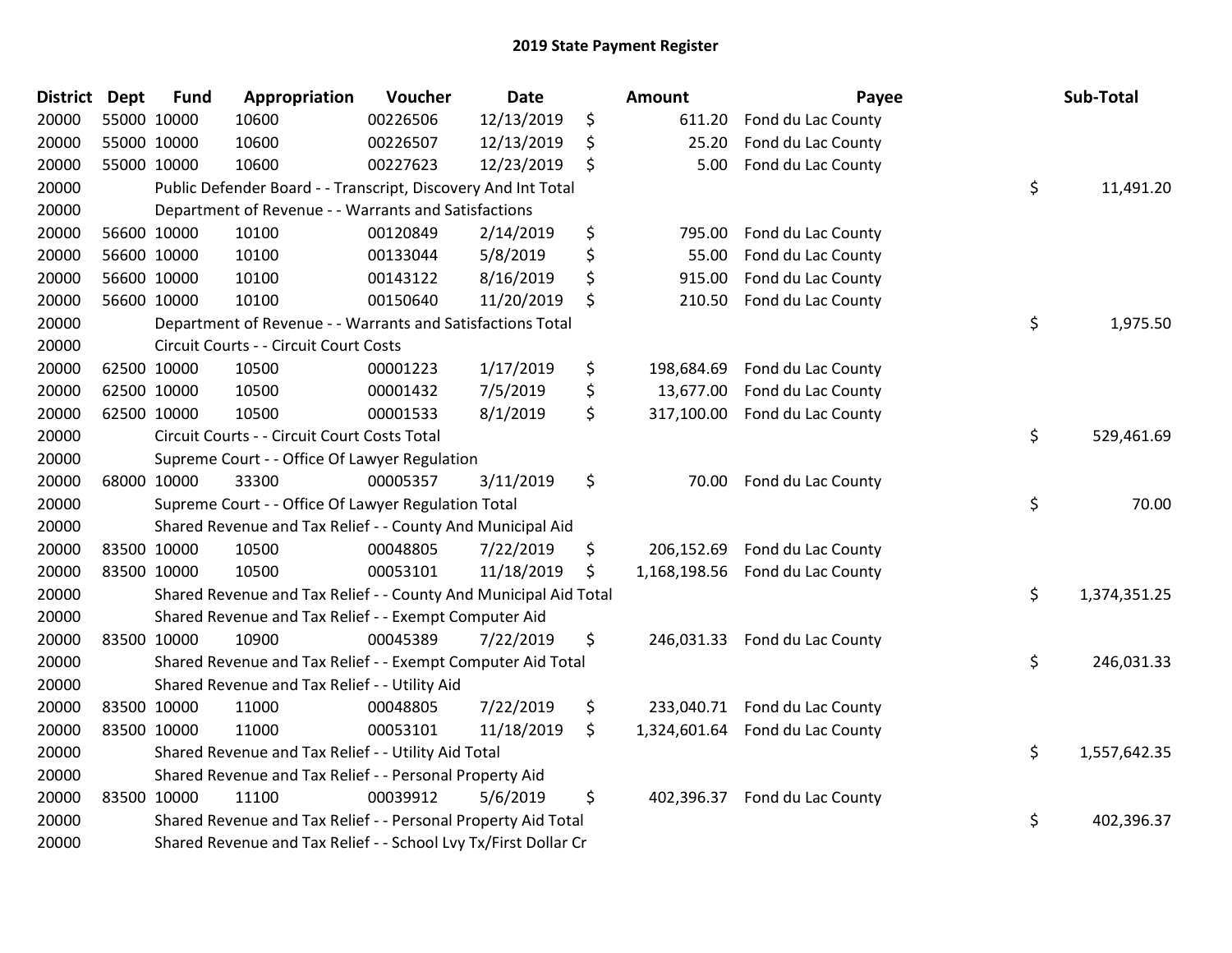| District Dept |             | Fund | Appropriation                                                         | Voucher  | Date      | Amount | Pavee                           | Sub-Total     |
|---------------|-------------|------|-----------------------------------------------------------------------|----------|-----------|--------|---------------------------------|---------------|
| 20000         | 83500 10000 |      | 30200                                                                 | 00045247 | 7/22/2019 |        | 8,493,385.55 Fond du Lac County |               |
| 20000         | 83500 10000 |      | 30200                                                                 | 00048131 | 7/22/2019 |        | 1,569,285.25 Fond du Lac County |               |
| 20000         |             |      | Shared Revenue and Tax Relief - - School Lvy Tx/First Dollar Cr Total |          |           |        |                                 | 10,062,670.80 |
| 20000         |             |      | Shared Revenue and Tax Relief - - Lottery & Gaming Credit             |          |           |        |                                 |               |
| 20000         | 83500 52100 |      | 36300                                                                 | 00038617 | 3/25/2019 |        | 2,619,153.10 Fond du Lac County |               |
| 20000         |             |      | Shared Revenue and Tax Relief - - Lottery & Gaming Credit Total       |          |           |        |                                 | 2,619,153.10  |
| 20000 Total   |             |      |                                                                       |          |           |        |                                 | 54,385,763.73 |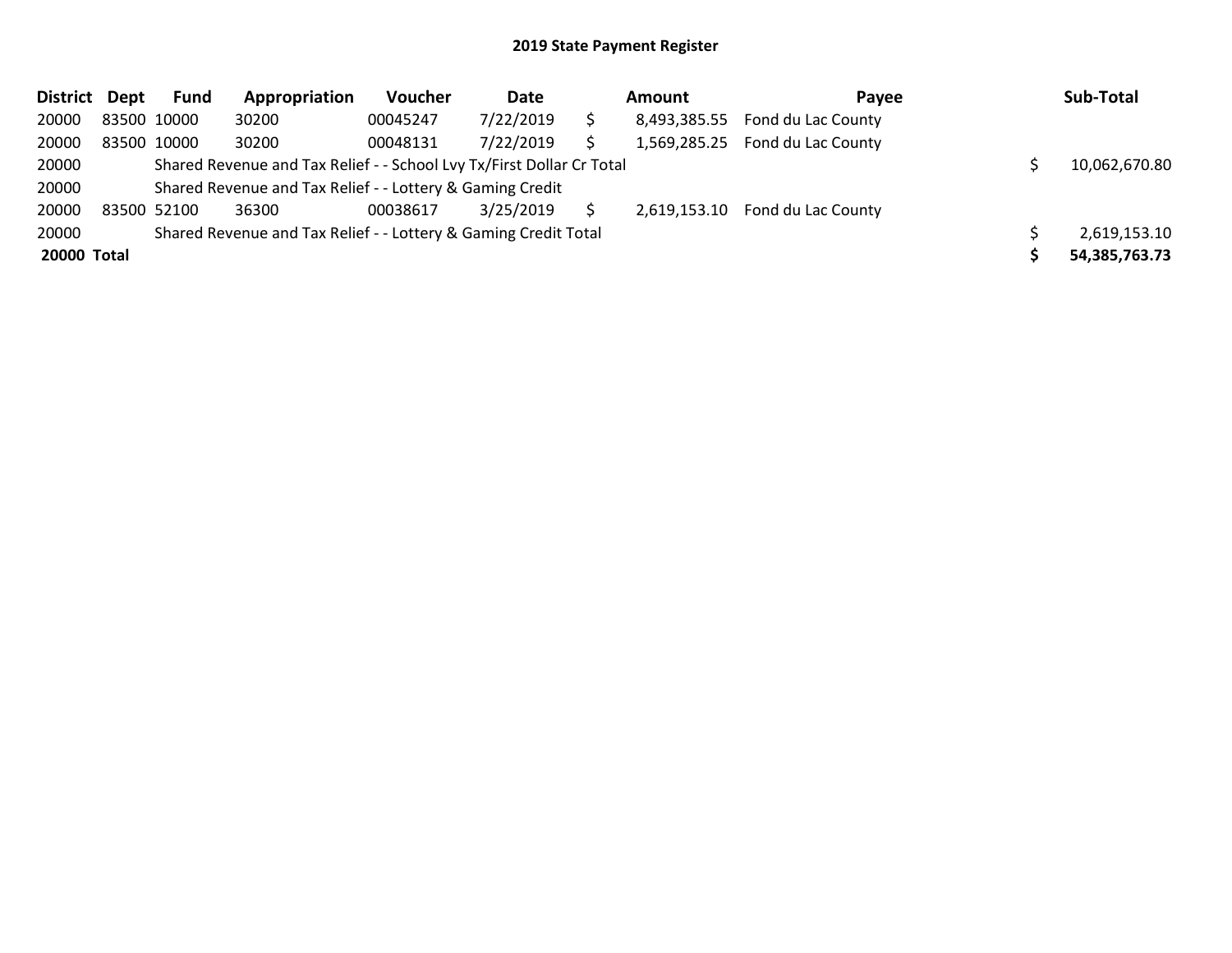| District Dept |             | <b>Fund</b> | Appropriation                                                          | Voucher  | <b>Date</b> | Amount          |                        | Payee | Sub-Total |
|---------------|-------------|-------------|------------------------------------------------------------------------|----------|-------------|-----------------|------------------------|-------|-----------|
| 20002         |             |             | Dept of Safety & Prof Services - - Fire Dues Distribution              |          |             |                 |                        |       |           |
| 20002         | 16500 10000 |             | 22500                                                                  | 00030594 | 7/16/2019   | \$              | 4,394.42 Town Of Alto  |       |           |
| 20002         |             |             | Dept of Safety & Prof Services - - Fire Dues Distribution Total        |          |             |                 |                        | \$    | 4,394.42  |
| 20002         |             |             | Dept of Natural Resources - - Aids In Lieu Of Taxes - Gener            |          |             |                 |                        |       |           |
| 20002         | 37000 10000 |             | 50300                                                                  | 00295120 | 2/4/2019    | \$              | 18,074.37 Town Of Alto |       |           |
| 20002         |             |             | Dept of Natural Resources - - Aids In Lieu Of Taxes - Gener Total      |          |             |                 |                        | \$    | 18,074.37 |
| 20002         |             |             | Dept of Natural Resources - - Fin Asst For Responsible Units           |          |             |                 |                        |       |           |
| 20002         | 37000 27400 |             | 67000                                                                  | 00323394 | 5/22/2019   | \$              | 950.17 Town Of Alto    |       |           |
| 20002         |             |             | Dept of Natural Resources - - Fin Asst For Responsible Units Total     |          |             |                 |                        | \$    | 950.17    |
| 20002         |             |             | WI Dept of Transportation - - Disastr Damag Aid Sf                     |          |             |                 |                        |       |           |
| 20002         | 39500 21100 |             | 17400                                                                  | 00439193 | 9/27/2019   | \$              | 23,111.42 Town Of Alto |       |           |
| 20002         |             |             | WI Dept of Transportation - - Disastr Damag Aid Sf Total               |          |             |                 |                        | \$    | 23,111.42 |
| 20002         |             |             | WI Dept of Transportation - - Trns Aids To Mnc.-Sf                     |          |             |                 |                        |       |           |
| 20002         | 39500 21100 |             | 19100                                                                  | 00336358 | 1/7/2019    | \$<br>24,684.34 | Town Of Alto           |       |           |
| 20002         | 39500 21100 |             | 19100                                                                  | 00363673 | 4/1/2019    | \$              | 24,684.34 Town Of Alto |       |           |
| 20002         | 39500 21100 |             | 19100                                                                  | 00401682 | 7/1/2019    | \$              | 24,684.34 Town Of Alto |       |           |
| 20002         | 39500 21100 |             | 19100                                                                  | 00444500 | 10/7/2019   | \$              | 24,684.35 Town Of Alto |       |           |
| 20002         |             |             | WI Dept of Transportation - - Trns Aids To Mnc.-Sf Total               |          |             |                 |                        | \$    | 98,737.37 |
| 20002         |             |             | Department of Military Affairs - - Federal Aid, Local Assistance       |          |             |                 |                        |       |           |
| 20002         | 46500 10000 |             | 34200                                                                  | 00068990 | 11/5/2019   | \$              | 23,792.01 Town Of Alto |       |           |
| 20002         |             |             | Department of Military Affairs - - Federal Aid, Local Assistance Total |          |             |                 |                        | \$    | 23,792.01 |
| 20002         |             |             | Department of Military Affairs - - Major Disaster Assist; Pif          |          |             |                 |                        |       |           |
| 20002         | 46500 27200 |             | 36500                                                                  | 00066307 | 9/5/2019    | \$              | 12,025.23 Town Of Alto |       |           |
| 20002         |             |             | Department of Military Affairs - - Major Disaster Assist; Pif Total    |          |             |                 |                        | \$    | 12,025.23 |
| 20002         |             |             | Elections Commission - - 2018 Hava Election Security                   |          |             |                 |                        |       |           |
| 20002         | 51000 22000 |             | 18200                                                                  | 00002611 | 11/18/2019  | \$              | 1,200.00 Town Of Alto  |       |           |
| 20002         |             |             | Elections Commission - - 2018 Hava Election Security Total             |          |             |                 |                        | \$    | 1,200.00  |
| 20002         |             |             | Shared Revenue and Tax Relief - - County And Municipal Aid             |          |             |                 |                        |       |           |
| 20002         | 83500 10000 |             | 10500                                                                  | 00048773 | 7/22/2019   | \$              | 4,232.23 Town Of Alto  |       |           |
| 20002         | 83500 10000 |             | 10500                                                                  | 00053069 | 11/18/2019  | \$              | 23,982.61 Town Of Alto |       |           |
| 20002         |             |             | Shared Revenue and Tax Relief - - County And Municipal Aid Total       |          |             |                 |                        | \$    | 28,214.84 |
| 20002         |             |             | Shared Revenue and Tax Relief - - Exempt Computer Aid                  |          |             |                 |                        |       |           |
| 20002         | 83500 10000 |             | 10900                                                                  | 00045930 | 7/22/2019   | \$              | 108.08 Town Of Alto    |       |           |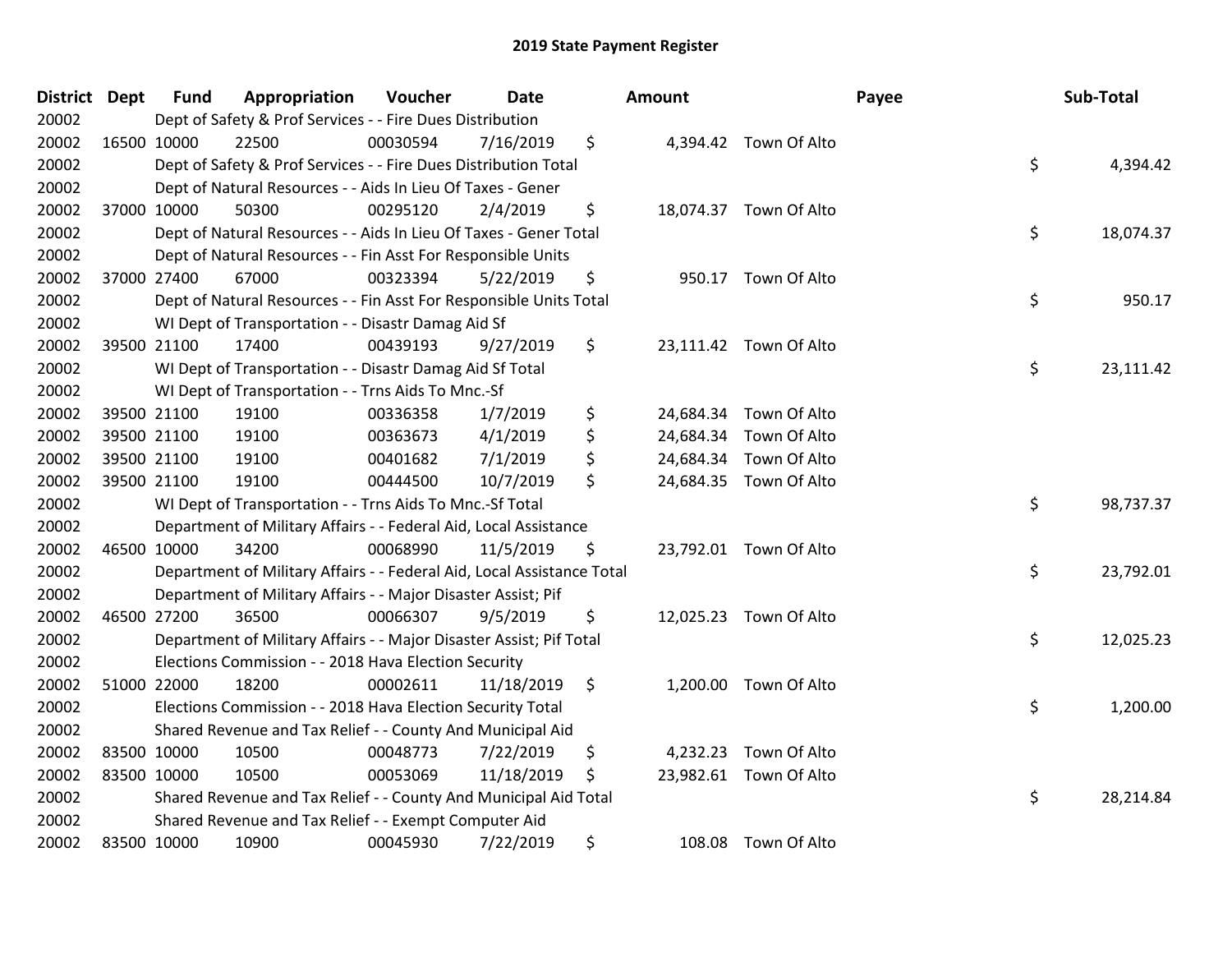| <b>District</b> | Dept        | Fund        | Appropriation                                                 | <b>Voucher</b> | Date       |   | Amount   |                       | Payee | Sub-Total  |
|-----------------|-------------|-------------|---------------------------------------------------------------|----------------|------------|---|----------|-----------------------|-------|------------|
| 20002           |             |             | Shared Revenue and Tax Relief - - Exempt Computer Aid Total   |                |            |   |          |                       |       | 108.08     |
| 20002           |             |             | Shared Revenue and Tax Relief - - Utility Aid                 |                |            |   |          |                       |       |            |
| 20002           | 83500 10000 |             | 11000                                                         | 00048773       | 7/22/2019  | Ś | 1.201.58 | Town Of Alto          |       |            |
| 20002           |             | 83500 10000 | 11000                                                         | 00053069       | 11/18/2019 |   |          | 6,936.65 Town Of Alto |       |            |
| 20002           |             |             | Shared Revenue and Tax Relief - - Utility Aid Total           |                |            |   |          |                       |       | 8,138.23   |
| 20002           |             |             | Shared Revenue and Tax Relief - - Personal Property Aid       |                |            |   |          |                       |       |            |
| 20002           |             | 83500 10000 | 11100                                                         | 00040466       | 5/6/2019   | S | 649.23   | Town Of Alto          |       |            |
| 20002           |             |             | Shared Revenue and Tax Relief - - Personal Property Aid Total |                |            |   |          |                       |       | 649.23     |
| 20002 Total     |             |             |                                                               |                |            |   |          |                       |       | 219,395.37 |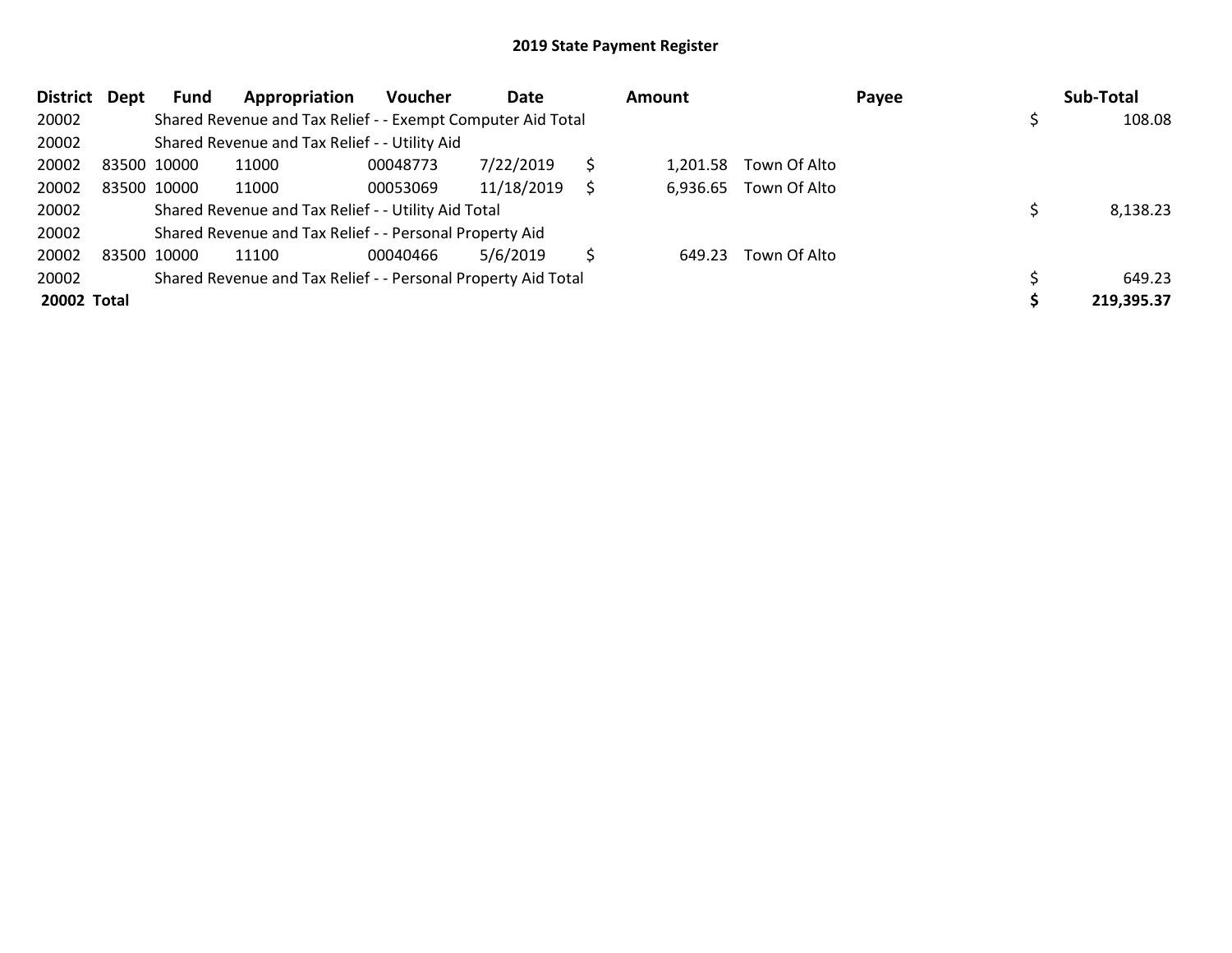| <b>District Dept</b> | Fund        | Appropriation                                                      | Voucher  | <b>Date</b> | <b>Amount</b>   | Payee                     | Sub-Total        |
|----------------------|-------------|--------------------------------------------------------------------|----------|-------------|-----------------|---------------------------|------------------|
| 20004                |             | Dept of Safety & Prof Services - - Fire Dues Distribution          |          |             |                 |                           |                  |
| 20004                | 16500 10000 | 22500                                                              | 00030344 | 7/16/2019   | \$              | 7,080.09 Town Of Ashford  |                  |
| 20004                |             | Dept of Safety & Prof Services - - Fire Dues Distribution Total    |          |             |                 |                           | \$<br>7,080.09   |
| 20004                |             | Dept of Natural Resources - - Aids In Lieu Of Taxes - Gener        |          |             |                 |                           |                  |
| 20004                | 37000 10000 | 50300                                                              | 00295073 | 2/4/2019    | \$<br>6,104.81  | Town Of Ashford           |                  |
| 20004                | 37000 10000 | 50300                                                              | 00313530 | 4/19/2019   | \$<br>5.00      | Town Of Ashford           |                  |
| 20004                |             | Dept of Natural Resources - - Aids In Lieu Of Taxes - Gener Total  |          |             |                 |                           | \$<br>6,109.81   |
| 20004                |             | Dept of Natural Resources - - Resaids - Cnty Forst, Cl & Mfl       |          |             |                 |                           |                  |
| 20004                | 37000 21200 | 57100                                                              | 00332531 | 6/21/2019   | \$              | 42.12 Town Of Ashford     |                  |
| 20004                |             | Dept of Natural Resources - - Resaids - Cnty Forst, Cl & Mfl Total |          |             |                 |                           | \$<br>42.12      |
| 20004                |             | Dept of Natural Resources - - Fin Asst For Responsible Units       |          |             |                 |                           |                  |
| 20004                | 37000 27400 | 67000                                                              | 00322980 | 5/22/2019   | \$              | 1,301.71 Town Of Ashford  |                  |
| 20004                |             | Dept of Natural Resources - - Fin Asst For Responsible Units Total |          |             |                 |                           | \$<br>1,301.71   |
| 20004                |             | WI Dept of Transportation - - Trns Aids To Mnc.-Sf                 |          |             |                 |                           |                  |
| 20004                | 39500 21100 | 19100                                                              | 00336359 | 1/7/2019    | \$              | 37,811.89 Town Of Ashford |                  |
| 20004                | 39500 21100 | 19100                                                              | 00363674 | 4/1/2019    | \$<br>37,811.89 | Town Of Ashford           |                  |
| 20004                | 39500 21100 | 19100                                                              | 00401683 | 7/1/2019    | \$<br>37,811.89 | Town Of Ashford           |                  |
| 20004                | 39500 21100 | 19100                                                              | 00444501 | 10/7/2019   | \$              | 37,811.92 Town Of Ashford |                  |
| 20004                |             | WI Dept of Transportation - - Trns Aids To Mnc.-Sf Total           |          |             |                 |                           | \$<br>151,247.59 |
| 20004                |             | Shared Revenue and Tax Relief - - County And Municipal Aid         |          |             |                 |                           |                  |
| 20004                | 83500 10000 | 10500                                                              | 00048774 | 7/22/2019   | \$              | 5,698.78 Town Of Ashford  |                  |
| 20004                | 83500 10000 | 10500                                                              | 00053070 | 11/18/2019  | \$              | 32,293.08 Town Of Ashford |                  |
| 20004                |             | Shared Revenue and Tax Relief - - County And Municipal Aid Total   |          |             |                 |                           | \$<br>37,991.86  |
| 20004                |             | Shared Revenue and Tax Relief - - Exempt Computer Aid              |          |             |                 |                           |                  |
| 20004                | 83500 10000 | 10900                                                              | 00045931 | 7/22/2019   | \$              | 89.37 Town Of Ashford     |                  |
| 20004                |             | Shared Revenue and Tax Relief - - Exempt Computer Aid Total        |          |             |                 |                           | \$<br>89.37      |
| 20004                |             | Shared Revenue and Tax Relief - - Utility Aid                      |          |             |                 |                           |                  |
| 20004                | 83500 10000 | 11000                                                              | 00048774 | 7/22/2019   | \$<br>224.98    | Town Of Ashford           |                  |
| 20004                | 83500 10000 | 11000                                                              | 00053070 | 11/18/2019  | \$              | 1,319.52 Town Of Ashford  |                  |
| 20004                |             | Shared Revenue and Tax Relief - - Utility Aid Total                |          |             |                 |                           | \$<br>1,544.50   |
| 20004                |             | Shared Revenue and Tax Relief - - Personal Property Aid            |          |             |                 |                           |                  |
| 20004                | 83500 10000 | 11100                                                              | 00040467 | 5/6/2019    | \$<br>1,893.04  | Town Of Ashford           |                  |
| 20004                |             | Shared Revenue and Tax Relief - - Personal Property Aid Total      |          |             |                 |                           | \$<br>1,893.04   |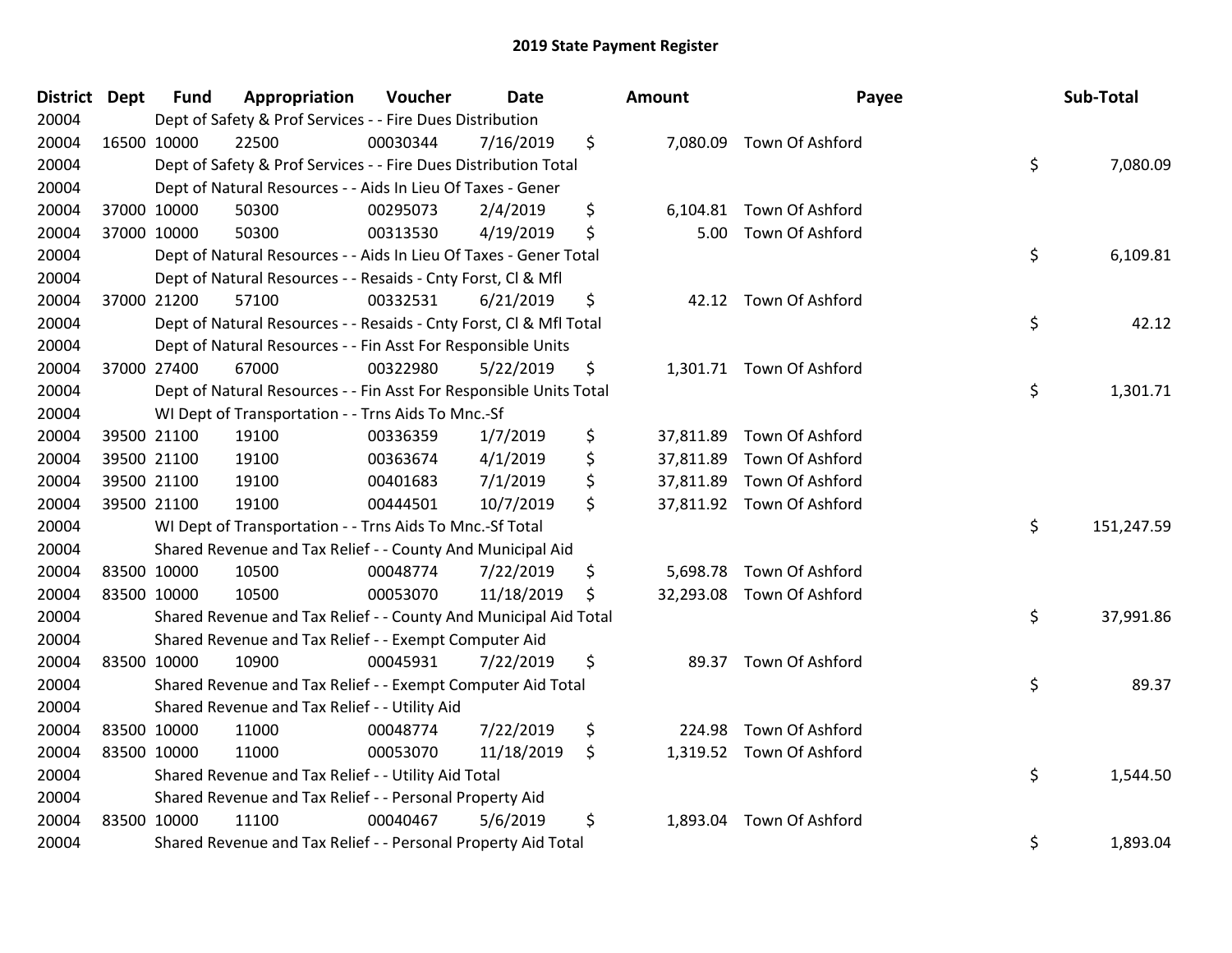| District Dept |             | Fund | Appropriation                                                   | <b>Voucher</b> | Date      | Amount | Payee                    | Sub-Total  |
|---------------|-------------|------|-----------------------------------------------------------------|----------------|-----------|--------|--------------------------|------------|
| 20004         |             |      | Shared Revenue and Tax Relief - - Lottery & Gaming Credit       |                |           |        |                          |            |
| 20004         | 83500 52100 |      | 36300                                                           | 00038252       | 3/25/2019 |        | 6,316.86 Town Of Ashford |            |
| 20004         |             |      | Shared Revenue and Tax Relief - - Lottery & Gaming Credit Total |                |           |        |                          | 6,316.86   |
| 20004 Total   |             |      |                                                                 |                |           |        |                          | 213,616.95 |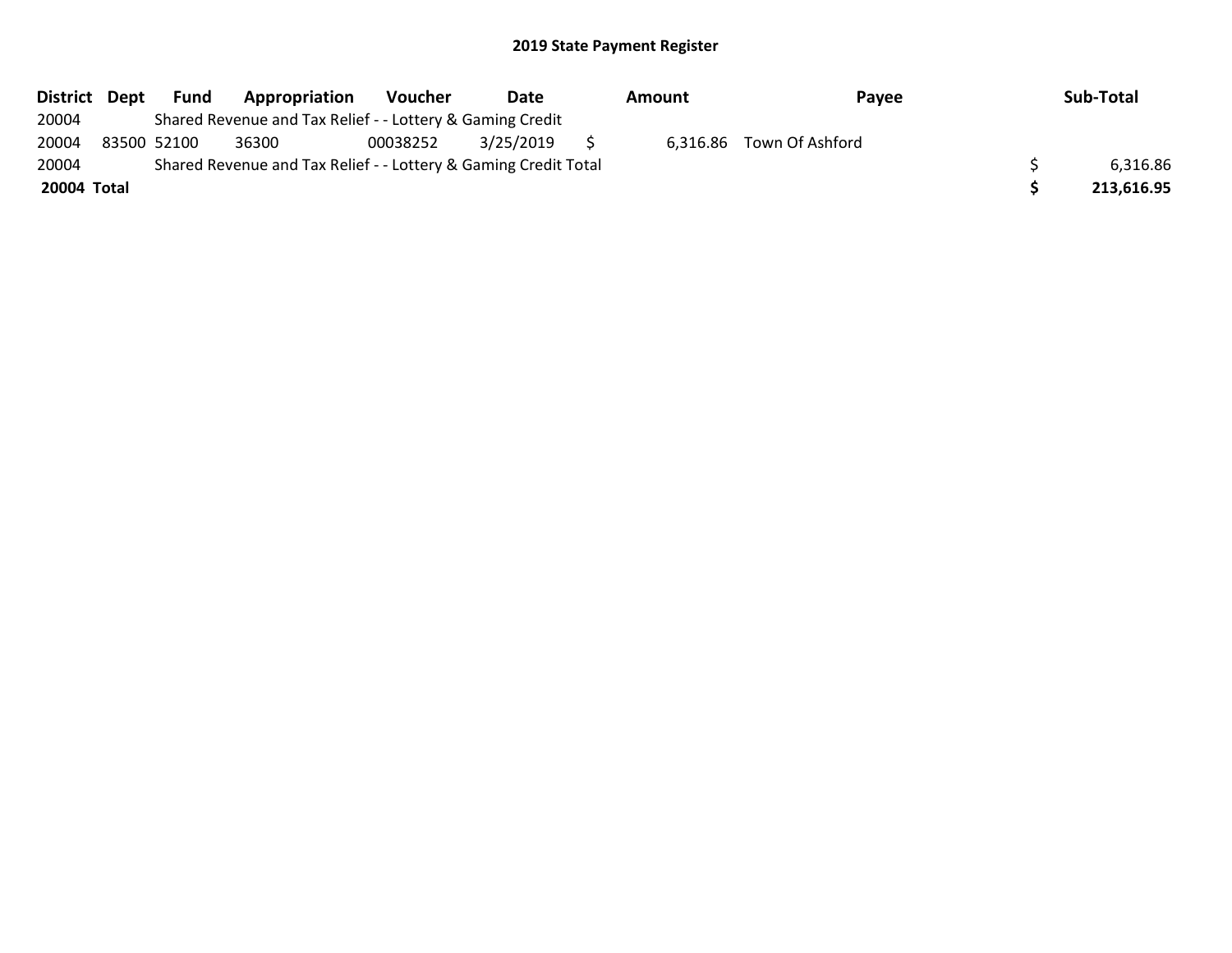| District Dept |             | <b>Fund</b> | Appropriation                                                      | Voucher  | <b>Date</b> | Amount          | Payee                    | Sub-Total        |
|---------------|-------------|-------------|--------------------------------------------------------------------|----------|-------------|-----------------|--------------------------|------------------|
| 20006         |             |             | Dept of Safety & Prof Services - - Fire Dues Distribution          |          |             |                 |                          |                  |
| 20006         | 16500 10000 |             | 22500                                                              | 00030180 | 7/16/2019   | \$              | 10,197.47 Town Of Auburn |                  |
| 20006         |             |             | Dept of Safety & Prof Services - - Fire Dues Distribution Total    |          |             |                 |                          | \$<br>10,197.47  |
| 20006         |             |             | Dept of Natural Resources - - Aids In Lieu Of Taxes - Gener        |          |             |                 |                          |                  |
| 20006         | 37000 10000 |             | 50300                                                              | 00295102 | 2/4/2019    | \$<br>4,216.25  | Town Of Auburn           |                  |
| 20006         |             | 37000 10000 | 50300                                                              | 00295103 | 2/4/2019    | \$              | 2,142.33 Town Of Auburn  |                  |
| 20006         |             |             | Dept of Natural Resources - - Aids In Lieu Of Taxes - Gener Total  |          |             |                 |                          | \$<br>6,358.58   |
| 20006         |             |             | Dept of Natural Resources - - Gen Program Ops-State Funds          |          |             |                 |                          |                  |
| 20006         | 37000 21200 |             | 16100                                                              | 00289768 | 1/11/2019   | \$<br>21.00     | Town Of Auburn           |                  |
| 20006         | 37000 21200 |             | 16100                                                              | 00289770 | 1/11/2019   | \$<br>7.00      | Town Of Auburn           |                  |
| 20006         |             | 37000 21200 | 16100                                                              | 00289772 | 1/11/2019   | \$<br>7.00      | Town Of Auburn           |                  |
| 20006         | 37000 21200 |             | 16100                                                              | 00289776 | 1/11/2019   | \$<br>7.00      | Town Of Auburn           |                  |
| 20006         | 37000 21200 |             | 16100                                                              | 00289780 | 1/11/2019   | \$<br>7.00      | Town Of Auburn           |                  |
| 20006         | 37000 21200 |             | 16100                                                              | 00289786 | 1/11/2019   | \$<br>7.00      | Town Of Auburn           |                  |
| 20006         | 37000 21200 |             | 16100                                                              | 00289789 | 1/11/2019   | \$<br>14.00     | Town Of Auburn           |                  |
| 20006         |             |             | Dept of Natural Resources - - Gen Program Ops-State Funds Total    |          |             |                 |                          | \$<br>70.00      |
| 20006         |             |             | Dept of Natural Resources - - Resaids - Cnty Forst, Cl & Mfl       |          |             |                 |                          |                  |
| 20006         |             | 37000 21200 | 57100                                                              | 00332532 | 6/21/2019   | \$<br>74.49     | Town Of Auburn           |                  |
| 20006         |             |             | Dept of Natural Resources - - Resaids - Cnty Forst, Cl & Mfl Total |          |             |                 |                          | \$<br>74.49      |
| 20006         |             |             | Dept of Natural Resources - - Aids In Lieu Of Taxes - Sum S        |          |             |                 |                          |                  |
| 20006         |             | 37000 21200 | 57900                                                              | 00313891 | 4/19/2019   | \$<br>6,631.66  | Town Of Auburn           |                  |
| 20006         | 37000 21200 |             | 57900                                                              | 00313892 | 4/19/2019   | \$<br>22.40     | Town Of Auburn           |                  |
| 20006         |             |             | Dept of Natural Resources - - Aids In Lieu Of Taxes - Sum S Total  |          |             |                 |                          | \$<br>6,654.06   |
| 20006         |             |             | Dept of Natural Resources - - Fin Asst For Responsible Units       |          |             |                 |                          |                  |
| 20006         | 37000 27400 |             | 67000                                                              | 00322786 | 5/22/2019   | \$              | 7,736.91 Town Of Auburn  |                  |
| 20006         |             |             | Dept of Natural Resources - - Fin Asst For Responsible Units Total |          |             |                 |                          | \$<br>7,736.91   |
| 20006         |             |             | WI Dept of Transportation - - Trns Aids To Mnc.-Sf                 |          |             |                 |                          |                  |
| 20006         |             | 39500 21100 | 19100                                                              | 00336360 | 1/7/2019    | \$<br>26,744.85 | Town Of Auburn           |                  |
| 20006         |             | 39500 21100 | 19100                                                              | 00363675 | 4/1/2019    | \$<br>26,744.85 | Town Of Auburn           |                  |
| 20006         |             | 39500 21100 | 19100                                                              | 00401684 | 7/1/2019    | \$              | 26,744.85 Town Of Auburn |                  |
| 20006         |             | 39500 21100 | 19100                                                              | 00444502 | 10/7/2019   | \$              | 26,744.87 Town Of Auburn |                  |
| 20006         |             |             | WI Dept of Transportation - - Trns Aids To Mnc.-Sf Total           |          |             |                 |                          | \$<br>106,979.42 |
| 20006         |             |             | Shared Revenue and Tax Relief - - County And Municipal Aid         |          |             |                 |                          |                  |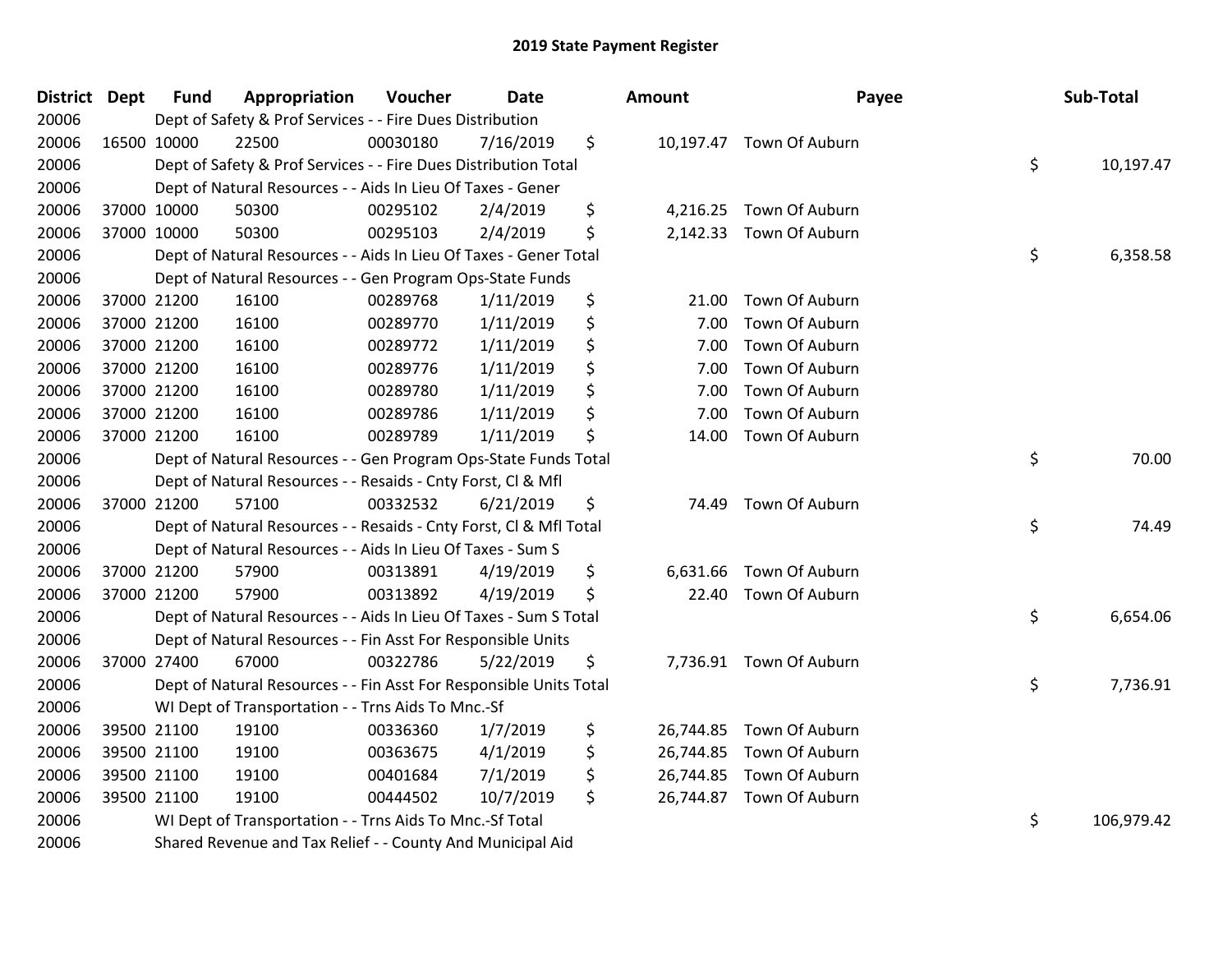| <b>District</b> | Dept  | Fund        | Appropriation                                                       | <b>Voucher</b> | Date       |     | <b>Amount</b> | Payee          | Sub-Total       |
|-----------------|-------|-------------|---------------------------------------------------------------------|----------------|------------|-----|---------------|----------------|-----------------|
| 20006           |       | 83500 10000 | 10500                                                               | 00048775       | 7/22/2019  | \$  | 4,267.83      | Town Of Auburn |                 |
| 20006           |       | 83500 10000 | 10500                                                               | 00053071       | 11/18/2019 | \$  | 24,184.39     | Town Of Auburn |                 |
| 20006           |       |             | Shared Revenue and Tax Relief - - County And Municipal Aid Total    |                |            |     |               |                | \$<br>28,452.22 |
| 20006           |       |             | Shared Revenue and Tax Relief - - Exempt Computer Aid               |                |            |     |               |                |                 |
| 20006           |       | 83500 10000 | 10900                                                               | 00045932       | 7/22/2019  | \$  | 53.00         | Town Of Auburn |                 |
| 20006           |       |             | Shared Revenue and Tax Relief - - Exempt Computer Aid Total         |                |            |     |               |                | \$<br>53.00     |
| 20006           |       |             | Shared Revenue and Tax Relief - - Utility Aid                       |                |            |     |               |                |                 |
| 20006           |       | 83500 10000 | 11000                                                               | 00048775       | 7/22/2019  | \$  | 1,268.53      | Town Of Auburn |                 |
| 20006           |       | 83500 10000 | 11000                                                               | 00053071       | 11/18/2019 | \$. | 7,339.75      | Town Of Auburn |                 |
| 20006           |       |             | Shared Revenue and Tax Relief - - Utility Aid Total                 |                |            |     |               |                | \$<br>8,608.28  |
| 20006           |       |             | Shared Revenue and Tax Relief - - Personal Property Aid             |                |            |     |               |                |                 |
| 20006           |       | 83500 10000 | 11100                                                               | 00040468       | 5/6/2019   | \$  | 734.08        | Town Of Auburn |                 |
| 20006           |       |             | Shared Revenue and Tax Relief - - Personal Property Aid Total       |                |            |     |               |                | \$<br>734.08    |
| 20006           |       |             | Shared Revenue and Tax Relief - - Payments For Municipal Svcs       |                |            |     |               |                |                 |
| 20006           | 83500 | 10000       | 50100                                                               | 00037773       | 1/31/2019  | \$  | 1,279.08      | Town Of Auburn |                 |
| 20006           |       |             | Shared Revenue and Tax Relief - - Payments For Municipal Svcs Total |                |            |     |               |                | 1,279.08        |
| 20006 Total     |       |             |                                                                     |                |            |     |               |                | 177,197.59      |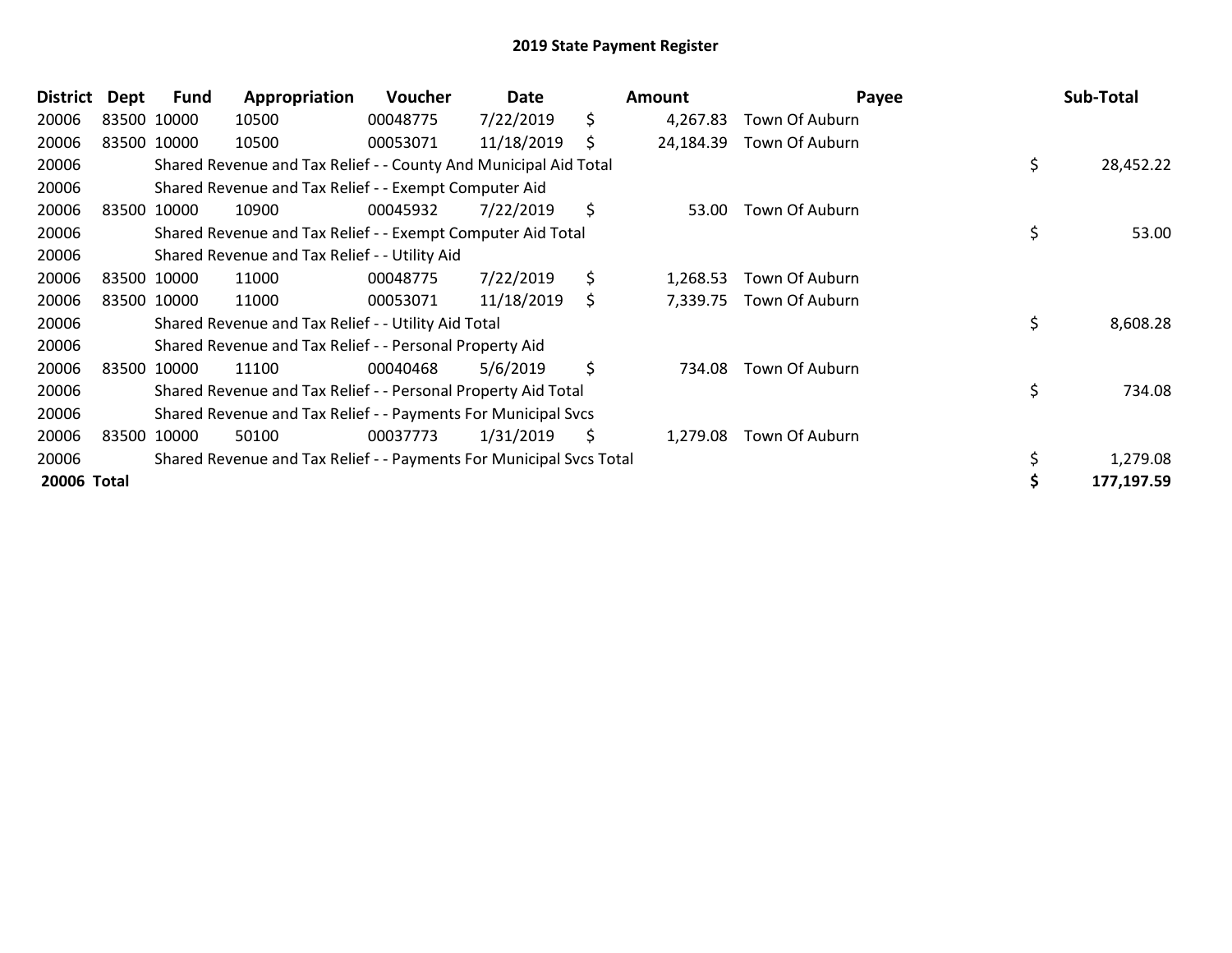| <b>District</b> | <b>Dept</b> | <b>Fund</b> | Appropriation                                                          | Voucher  | <b>Date</b> | <b>Amount</b>   |                         | Payee | Sub-Total  |
|-----------------|-------------|-------------|------------------------------------------------------------------------|----------|-------------|-----------------|-------------------------|-------|------------|
| 20008           |             |             | Dept of Safety & Prof Services - - Fire Dues Distribution              |          |             |                 |                         |       |            |
| 20008           | 16500 10000 |             | 22500                                                                  | 00030329 | 7/16/2019   | \$              | 7,226.70 Town Of Byron  |       |            |
| 20008           |             |             | Dept of Safety & Prof Services - - Fire Dues Distribution Total        |          |             |                 |                         | \$    | 7,226.70   |
| 20008           |             |             | Dept of Natural Resources - - Aids In Lieu Of Taxes - Gener            |          |             |                 |                         |       |            |
| 20008           | 37000 10000 |             | 50300                                                                  | 00313691 | 4/19/2019   | \$              | 12.67 Town Of Byron     |       |            |
| 20008           |             |             | Dept of Natural Resources - - Aids In Lieu Of Taxes - Gener Total      |          |             |                 |                         | \$    | 12.67      |
| 20008           |             |             | Dept of Natural Resources - - Resaids - Cnty Forst, Cl & Mfl           |          |             |                 |                         |       |            |
| 20008           | 37000 21200 |             | 57100                                                                  | 00332533 | 6/21/2019   | \$              | 29.42 Town Of Byron     |       |            |
| 20008           |             |             | Dept of Natural Resources - - Resaids - Cnty Forst, CI & Mfl Total     |          |             |                 |                         | \$    | 29.42      |
| 20008           |             |             | Dept of Natural Resources - - Fin Asst For Responsible Units           |          |             |                 |                         |       |            |
| 20008           | 37000 27400 |             | 67000                                                                  | 00322790 | 5/22/2019   | \$              | 3,592.28 Town Of Byron  |       |            |
| 20008           |             |             | Dept of Natural Resources - - Fin Asst For Responsible Units Total     |          |             |                 |                         | \$    | 3,592.28   |
| 20008           |             |             | WI Dept of Transportation - - Disastr Damag Aid Sf                     |          |             |                 |                         |       |            |
| 20008           | 39500 21100 |             | 17400                                                                  | 00438689 | 9/27/2019   | \$              | 6,753.30 Town Of Byron  |       |            |
| 20008           |             |             | WI Dept of Transportation - - Disastr Damag Aid Sf Total               |          |             |                 |                         | \$    | 6,753.30   |
| 20008           |             |             | WI Dept of Transportation - - Trns Aids To Mnc.-Sf                     |          |             |                 |                         |       |            |
| 20008           | 39500 21100 |             | 19100                                                                  | 00336361 | 1/7/2019    | \$<br>25,968.43 | Town Of Byron           |       |            |
| 20008           | 39500 21100 |             | 19100                                                                  | 00363676 | 4/1/2019    | \$<br>25,968.43 | Town Of Byron           |       |            |
| 20008           | 39500 21100 |             | 19100                                                                  | 00401685 | 7/1/2019    | \$<br>25,968.43 | Town Of Byron           |       |            |
| 20008           | 39500 21100 |             | 19100                                                                  | 00444503 | 10/7/2019   | \$<br>25,968.43 | Town Of Byron           |       |            |
| 20008           |             |             | WI Dept of Transportation - - Trns Aids To Mnc.-Sf Total               |          |             |                 |                         | \$    | 103,873.72 |
| 20008           |             |             | Department of Military Affairs - - Disaster Recovery Aid               |          |             |                 |                         |       |            |
| 20008           | 46500 10000 |             | 30500                                                                  | 00060961 | 5/23/2019   | \$              | 654.94 Town Of Byron    |       |            |
| 20008           |             |             | Department of Military Affairs - - Disaster Recovery Aid Total         |          |             |                 |                         | \$    | 654.94     |
| 20008           |             |             | Department of Military Affairs - - Federal Aid, Local Assistance       |          |             |                 |                         |       |            |
| 20008           | 46500 10000 |             | 34200                                                                  | 00060961 | 5/23/2019   | \$              | 5,707.68 Town Of Byron  |       |            |
| 20008           |             |             | Department of Military Affairs - - Federal Aid, Local Assistance Total |          |             |                 |                         | \$    | 5,707.68   |
| 20008           |             |             | Elections Commission - - 2018 Hava Election Security                   |          |             |                 |                         |       |            |
| 20008           | 51000 22000 |             | 18200                                                                  | 00002640 | 11/18/2019  | \$              | 600.00 Town Of Byron    |       |            |
| 20008           |             |             | Elections Commission - - 2018 Hava Election Security Total             |          |             |                 |                         | \$    | 600.00     |
| 20008           |             |             | Shared Revenue and Tax Relief - - County And Municipal Aid             |          |             |                 |                         |       |            |
| 20008           | 83500 10000 |             | 10500                                                                  | 00048776 | 7/22/2019   | \$              | 4,872.76 Town Of Byron  |       |            |
| 20008           | 83500 10000 |             | 10500                                                                  | 00053072 | 11/18/2019  | \$              | 27,612.33 Town Of Byron |       |            |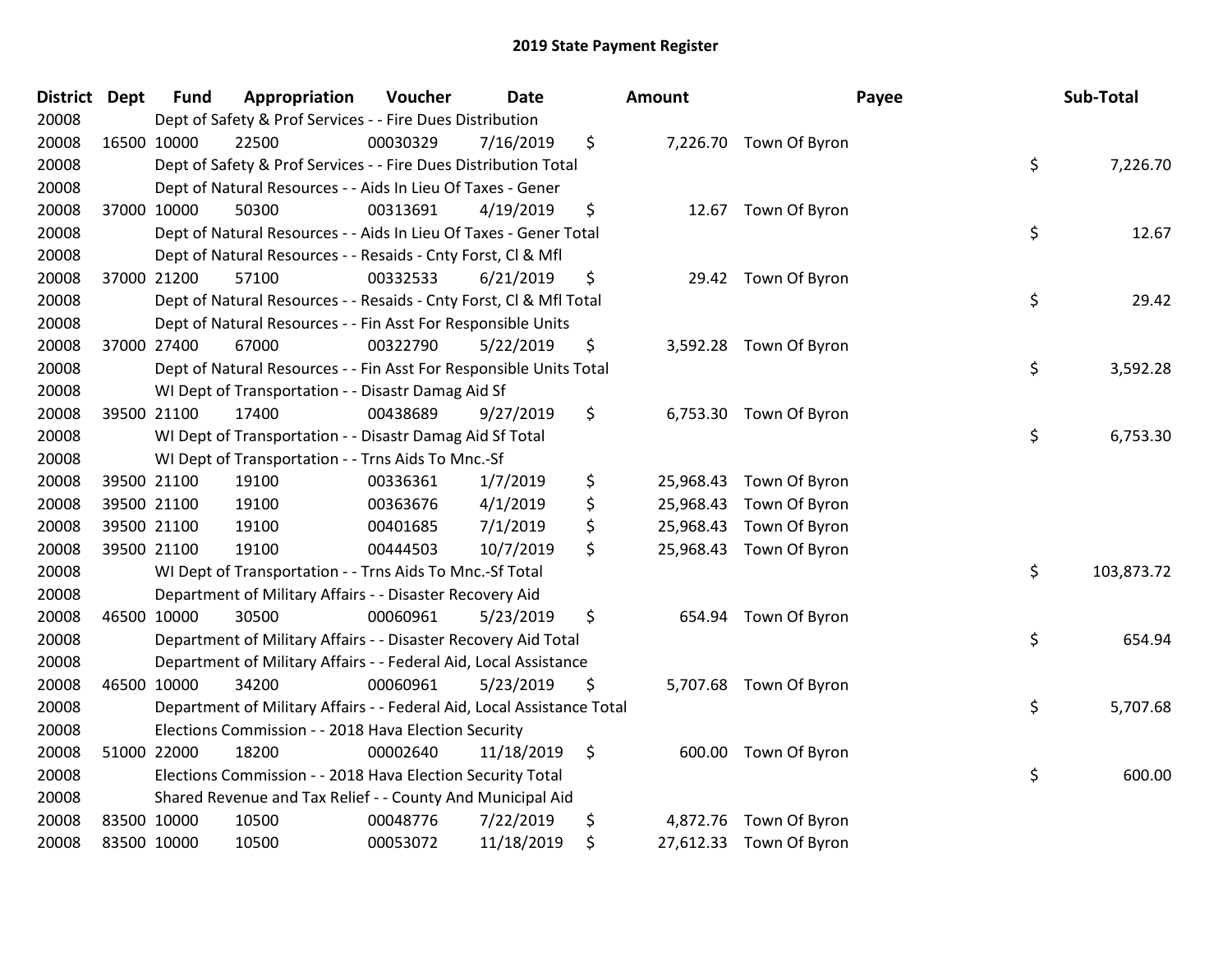| District Dept |             | Fund        | Appropriation                                                    | <b>Voucher</b> | Date       |    | Amount    | Payee         | Sub-Total  |
|---------------|-------------|-------------|------------------------------------------------------------------|----------------|------------|----|-----------|---------------|------------|
| 20008         |             |             | Shared Revenue and Tax Relief - - County And Municipal Aid Total |                |            |    |           |               | 32,485.09  |
| 20008         |             |             | Shared Revenue and Tax Relief - - Exempt Computer Aid            |                |            |    |           |               |            |
| 20008         | 83500 10000 |             | 10900                                                            | 00045933       | 7/22/2019  | \$ | 443.77    | Town Of Byron |            |
| 20008         |             |             | Shared Revenue and Tax Relief - - Exempt Computer Aid Total      |                |            |    |           |               | 443.77     |
| 20008         |             |             | Shared Revenue and Tax Relief - - Utility Aid                    |                |            |    |           |               |            |
| 20008         |             | 83500 10000 | 11000                                                            | 00048776       | 7/22/2019  | \$ | 8.224.74  | Town Of Byron |            |
| 20008         |             | 83500 10000 | 11000                                                            | 00053072       | 11/18/2019 | Ś  | 53,672.99 | Town Of Byron |            |
| 20008         |             |             | Shared Revenue and Tax Relief - - Utility Aid Total              |                |            |    |           |               | 61,897.73  |
| 20008         |             |             | Shared Revenue and Tax Relief - - Personal Property Aid          |                |            |    |           |               |            |
| 20008         | 83500 10000 |             | 11100                                                            | 00040469       | 5/6/2019   | \$ | 888.05    | Town Of Byron |            |
| 20008         |             |             | Shared Revenue and Tax Relief - - Personal Property Aid Total    |                |            |    |           |               | 888.05     |
| 20008 Total   |             |             |                                                                  |                |            |    |           |               | 224,165.35 |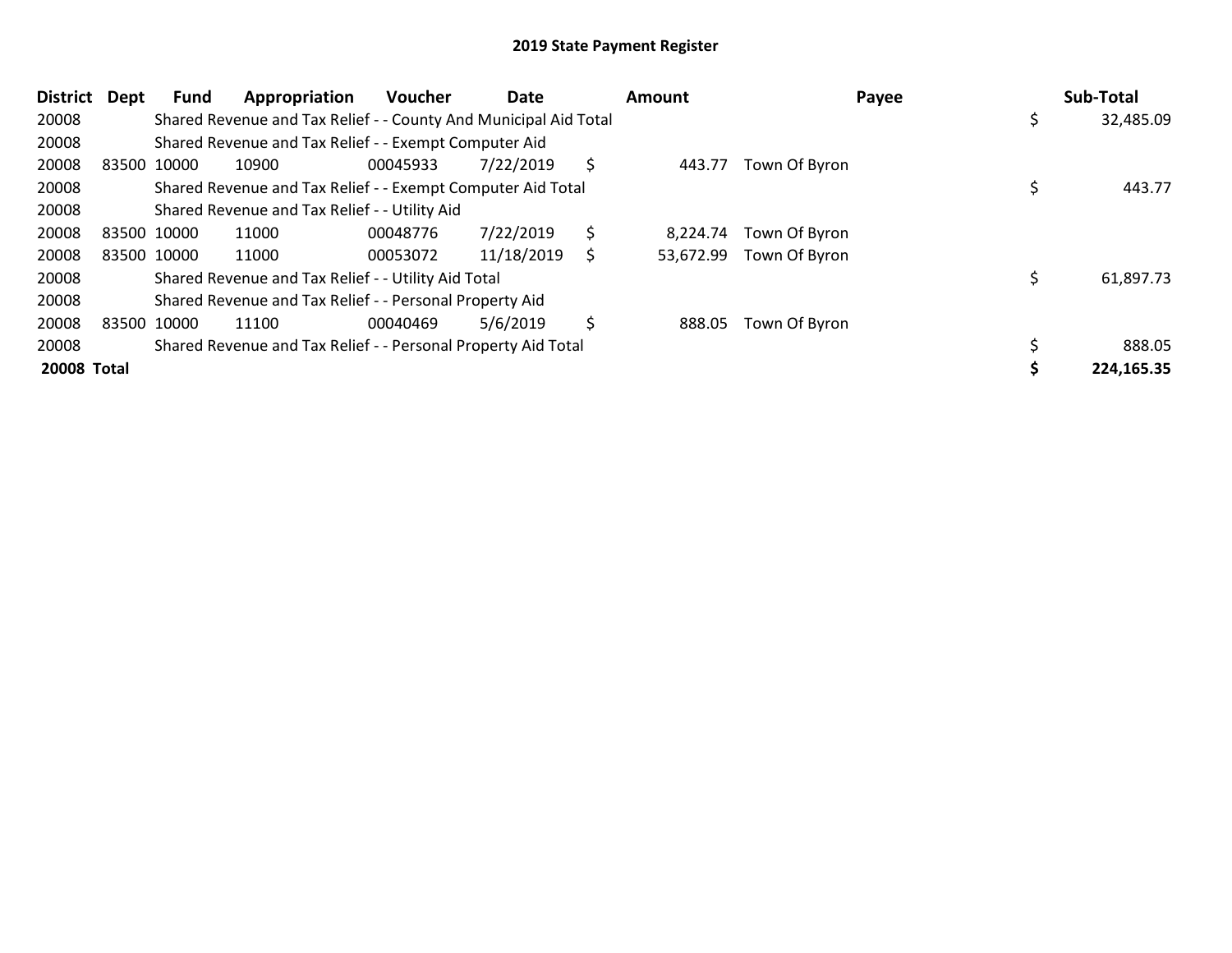| District Dept |             | <b>Fund</b> | Appropriation                                                      | Voucher  | <b>Date</b> | <b>Amount</b> | Payee                     | Sub-Total       |
|---------------|-------------|-------------|--------------------------------------------------------------------|----------|-------------|---------------|---------------------------|-----------------|
| 20010         |             |             | Dept of Safety & Prof Services - - Fire Dues Distribution          |          |             |               |                           |                 |
| 20010         | 16500 10000 |             | 22500                                                              | 00030296 | 7/15/2019   | \$            | 7,828.37 Town Of Calumet  |                 |
| 20010         |             |             | Dept of Safety & Prof Services - - Fire Dues Distribution Total    |          |             |               |                           | \$<br>7,828.37  |
| 20010         |             |             | Dept of Natural Resources - - Resaids - Cnty Forst, Cl & Mfl       |          |             |               |                           |                 |
| 20010         | 37000 21200 |             | 57100                                                              | 00332534 | 6/24/2019   | \$            | 93.30 Town Of Calumet     |                 |
| 20010         |             |             | Dept of Natural Resources - - Resaids - Cnty Forst, Cl & Mfl Total |          |             |               |                           | \$<br>93.30     |
| 20010         |             |             | Dept of Natural Resources - - Aids In Lieu Of Taxes - Sum S        |          |             |               |                           |                 |
| 20010         | 37000 21200 |             | 57900                                                              | 00313480 | 4/22/2019   | \$            | 3.61 Town Of Calumet      |                 |
| 20010         |             |             | Dept of Natural Resources - - Aids In Lieu Of Taxes - Sum S Total  |          |             |               |                           | \$<br>3.61      |
| 20010         |             |             | Dept of Natural Resources - - Fin Asst For Responsible Units       |          |             |               |                           |                 |
| 20010         | 37000 27400 |             | 67000                                                              | 00323340 | 5/23/2019   | \$            | 5,213.67 Town Of Calumet  |                 |
| 20010         |             |             | Dept of Natural Resources - - Fin Asst For Responsible Units Total |          |             |               |                           | \$<br>5,213.67  |
| 20010         |             |             | Dept of Natural Resources - - Recycling Consolidation Grants       |          |             |               |                           |                 |
| 20010         | 37000 27400 |             | 67300                                                              | 00323340 | 5/23/2019   | \$<br>380.11  | <b>Town Of Calumet</b>    |                 |
| 20010         |             |             | Dept of Natural Resources - - Recycling Consolidation Grants Total |          |             |               |                           | \$<br>380.11    |
| 20010         |             |             | WI Dept of Transportation - - Trns Aids To Mnc.-Sf                 |          |             |               |                           |                 |
| 20010         | 39500 21100 |             | 19100                                                              | 00336362 | 1/7/2019    | \$            | 17,989.17 Town Of Calumet |                 |
| 20010         | 39500 21100 |             | 19100                                                              | 00363677 | 4/1/2019    | \$            | 17,989.17 Town Of Calumet |                 |
| 20010         | 39500 21100 |             | 19100                                                              | 00401686 | 7/1/2019    | \$            | 17,989.17 Town Of Calumet |                 |
| 20010         | 39500 21100 |             | 19100                                                              | 00444504 | 10/7/2019   | \$            | 17,989.17 Town Of Calumet |                 |
| 20010         |             |             | WI Dept of Transportation - - Trns Aids To Mnc.-Sf Total           |          |             |               |                           | \$<br>71,956.68 |
| 20010         |             |             | Elections Commission - - 2018 Hava Election Security               |          |             |               |                           |                 |
| 20010         | 51000 22000 |             | 18200                                                              | 00002644 | 11/18/2019  | \$            | 1,200.00 Town Of Calumet  |                 |
| 20010         |             |             | Elections Commission - - 2018 Hava Election Security Total         |          |             |               |                           | \$<br>1,200.00  |
| 20010         |             |             | Shared Revenue and Tax Relief - - County And Municipal Aid         |          |             |               |                           |                 |
| 20010         | 83500 10000 |             | 10500                                                              | 00048777 | 7/22/2019   | \$            | 3,572.67 Town Of Calumet  |                 |
| 20010         | 83500 10000 |             | 10500                                                              | 00053073 | 11/18/2019  | \$            | 20,245.14 Town Of Calumet |                 |
| 20010         |             |             | Shared Revenue and Tax Relief - - County And Municipal Aid Total   |          |             |               |                           | \$<br>23,817.81 |
| 20010         |             |             | Shared Revenue and Tax Relief - - Exempt Computer Aid              |          |             |               |                           |                 |
| 20010         | 83500 10000 |             | 10900                                                              | 00045934 | 7/22/2019   | \$            | 70.67 Town Of Calumet     |                 |
| 20010         |             |             | Shared Revenue and Tax Relief - - Exempt Computer Aid Total        |          |             |               |                           | \$<br>70.67     |
| 20010         |             |             | Shared Revenue and Tax Relief - - Utility Aid                      |          |             |               |                           |                 |
| 20010         | 83500 10000 |             | 11000                                                              | 00048777 | 7/22/2019   | \$            | 18,179.25 Town Of Calumet |                 |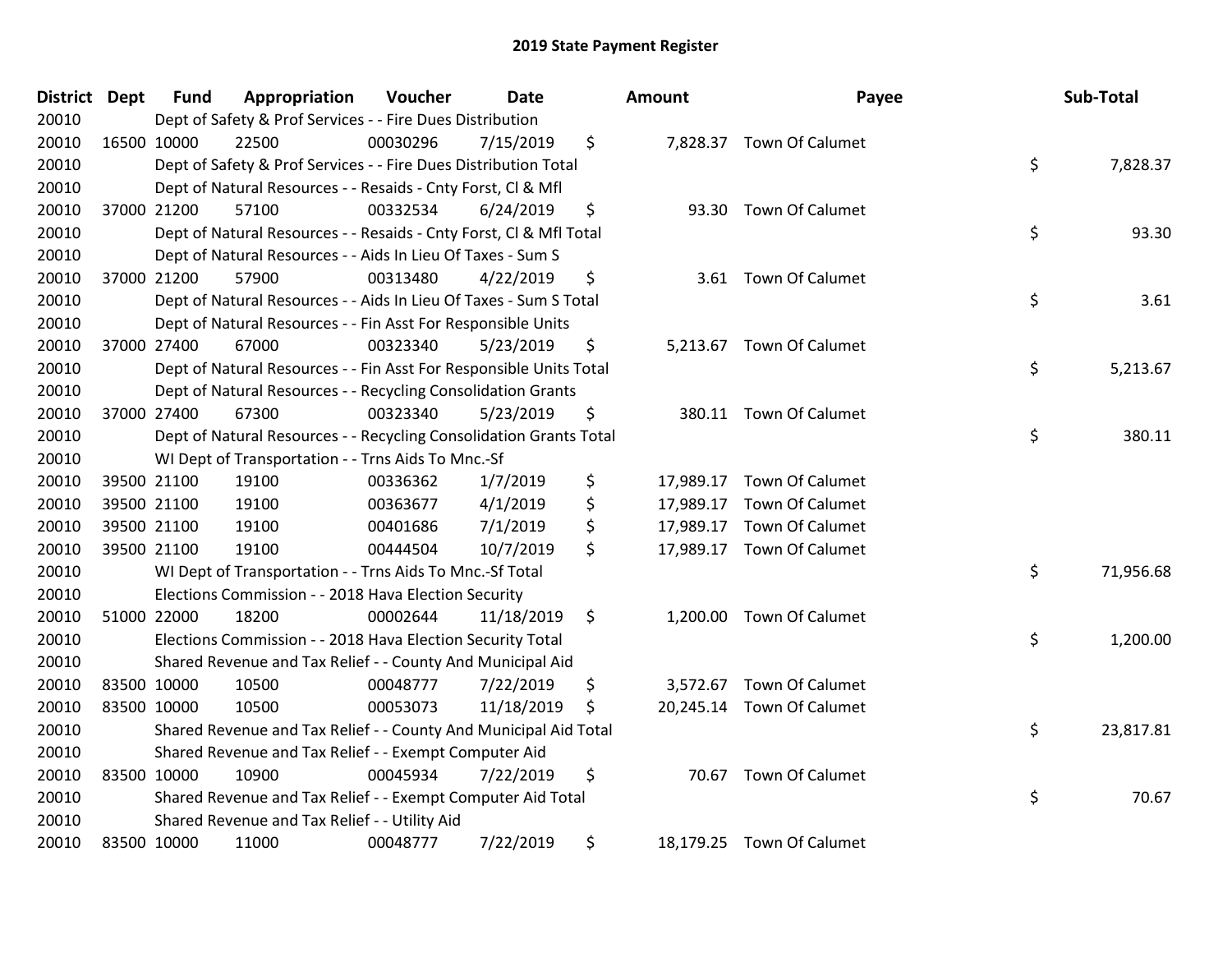| District Dept | <b>Fund</b> | Appropriation                                                 | Voucher  | Date       | <b>Amount</b> | Pavee                  | Sub-Total  |
|---------------|-------------|---------------------------------------------------------------|----------|------------|---------------|------------------------|------------|
| 20010         | 83500 10000 | 11000                                                         | 00053073 | 11/18/2019 | 103,024.65    | Town Of Calumet        |            |
| 20010         |             | Shared Revenue and Tax Relief - - Utility Aid Total           |          |            |               |                        | 121,203.90 |
| 20010         |             | Shared Revenue and Tax Relief - - Personal Property Aid       |          |            |               |                        |            |
| 20010         | 83500 10000 | 11100                                                         | 00040470 | 5/6/2019   |               | 914.76 Town Of Calumet |            |
| 20010         |             | Shared Revenue and Tax Relief - - Personal Property Aid Total |          |            |               |                        | 914.76     |
| 20010 Total   |             |                                                               |          |            |               |                        | 232,682.88 |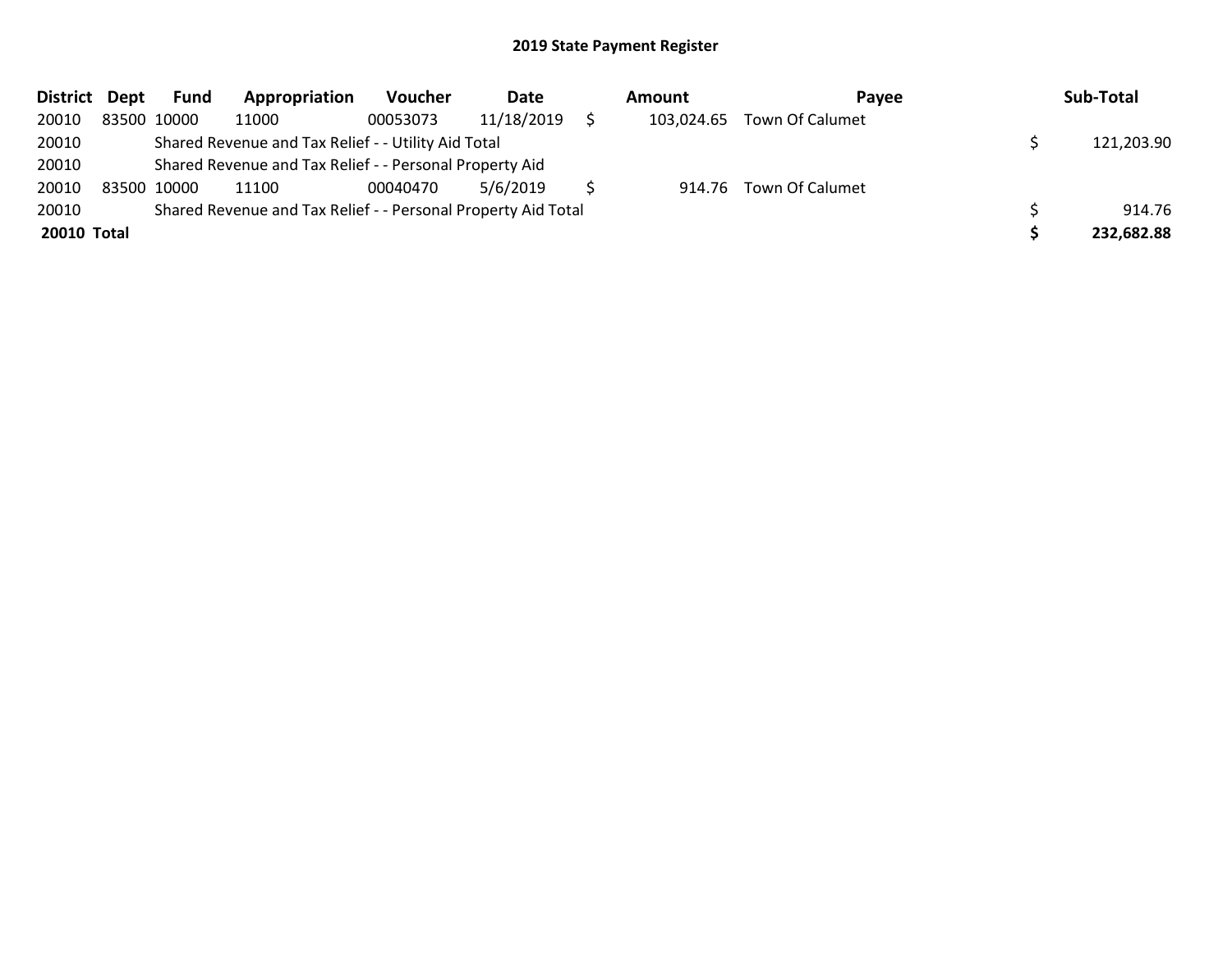| District Dept |             | <b>Fund</b> | Appropriation                                                          | Voucher  | <b>Date</b> | <b>Amount</b> |                        | Payee | Sub-Total |
|---------------|-------------|-------------|------------------------------------------------------------------------|----------|-------------|---------------|------------------------|-------|-----------|
| 20012         |             |             | Dept of Safety & Prof Services - - Fire Dues Distribution              |          |             |               |                        |       |           |
| 20012         | 16500 10000 |             | 22500                                                                  | 00030597 | 7/16/2019   | \$            | 4,366.09 Town Of Eden  |       |           |
| 20012         |             |             | Dept of Safety & Prof Services - - Fire Dues Distribution Total        |          |             |               |                        | \$    | 4,366.09  |
| 20012         |             |             | Dept of Natural Resources - - Aids In Lieu Of Taxes - Gener            |          |             |               |                        |       |           |
| 20012         |             | 37000 10000 | 50300                                                                  | 00295100 | 2/4/2019    | \$            | 8,319.16 Town Of Eden  |       |           |
| 20012         |             |             | Dept of Natural Resources - - Aids In Lieu Of Taxes - Gener Total      |          |             |               |                        | \$    | 8,319.16  |
| 20012         |             |             | Dept of Natural Resources - - Resaids - Cnty Forst, Cl & Mfl           |          |             |               |                        |       |           |
| 20012         |             | 37000 21200 | 57100                                                                  | 00332535 | 6/21/2019   | \$            | 45.54 Town Of Eden     |       |           |
| 20012         |             |             | Dept of Natural Resources - - Resaids - Cnty Forst, CI & Mfl Total     |          |             |               |                        | \$    | 45.54     |
| 20012         |             |             | Dept of Natural Resources - - Fin Asst For Responsible Units           |          |             |               |                        |       |           |
| 20012         |             | 37000 27400 | 67000                                                                  | 00323460 | 5/22/2019   | \$            | 2,876.67 Town Of Eden  |       |           |
| 20012         |             |             | Dept of Natural Resources - - Fin Asst For Responsible Units Total     |          |             |               |                        | \$    | 2,876.67  |
| 20012         |             |             | WI Dept of Transportation - - Trns Aids To Mnc.-Sf                     |          |             |               |                        |       |           |
| 20012         |             | 39500 21100 | 19100                                                                  | 00336363 | 1/7/2019    | \$            | 23,394.28 Town Of Eden |       |           |
| 20012         |             | 39500 21100 | 19100                                                                  | 00363678 | 4/1/2019    | \$            | 23,394.28 Town Of Eden |       |           |
| 20012         |             | 39500 21100 | 19100                                                                  | 00401687 | 7/1/2019    | \$            | 23,394.28 Town Of Eden |       |           |
| 20012         | 39500 21100 |             | 19100                                                                  | 00444505 | 10/7/2019   | \$            | 23,394.29 Town Of Eden |       |           |
| 20012         |             |             | WI Dept of Transportation - - Trns Aids To Mnc.-Sf Total               |          |             |               |                        | \$    | 93,577.13 |
| 20012         |             |             | Department of Military Affairs - - Disaster Recovery Aid               |          |             |               |                        |       |           |
| 20012         | 46500 10000 |             | 30500                                                                  | 00064633 | 7/30/2019   | \$            | 3,396.88 Town Of Eden  |       |           |
| 20012         |             |             | Department of Military Affairs - - Disaster Recovery Aid Total         |          |             |               |                        | \$    | 3,396.88  |
| 20012         |             |             | Department of Military Affairs - - Federal Aid, Local Assistance       |          |             |               |                        |       |           |
| 20012         | 46500 10000 |             | 34200                                                                  | 00064633 | 7/30/2019   | \$            | 20,381.25 Town Of Eden |       |           |
| 20012         |             |             | Department of Military Affairs - - Federal Aid, Local Assistance Total |          |             |               |                        | \$    | 20,381.25 |
| 20012         |             |             | Shared Revenue and Tax Relief - - County And Municipal Aid             |          |             |               |                        |       |           |
| 20012         | 83500 10000 |             | 10500                                                                  | 00048778 | 7/22/2019   | \$            | 2,312.55 Town Of Eden  |       |           |
| 20012         | 83500 10000 |             | 10500                                                                  | 00053074 | 11/18/2019  | \$            | 13,104.43 Town Of Eden |       |           |
| 20012         |             |             | Shared Revenue and Tax Relief - - County And Municipal Aid Total       |          |             |               |                        | \$    | 15,416.98 |
| 20012         |             |             | Shared Revenue and Tax Relief - - Exempt Computer Aid                  |          |             |               |                        |       |           |
| 20012         | 83500 10000 |             | 10900                                                                  | 00045935 | 7/22/2019   | \$            | 348.15 Town Of Eden    |       |           |
| 20012         |             |             | Shared Revenue and Tax Relief - - Exempt Computer Aid Total            |          |             |               |                        | \$    | 348.15    |
| 20012         |             |             | Shared Revenue and Tax Relief - - Utility Aid                          |          |             |               |                        |       |           |
| 20012         | 83500 10000 |             | 11000                                                                  | 00048778 | 7/22/2019   | \$            | 11,720.79 Town Of Eden |       |           |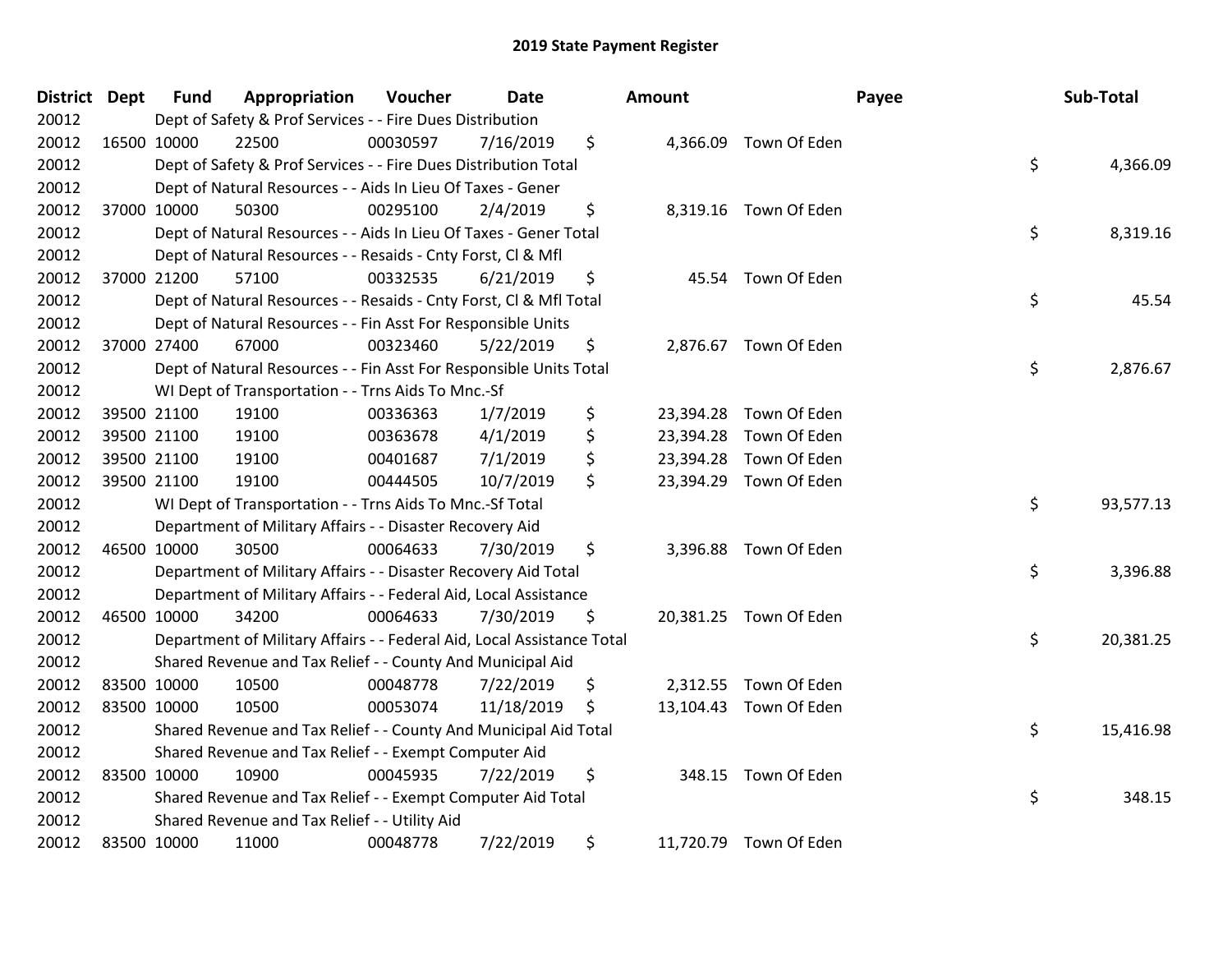| District Dept |             | <b>Fund</b> | Appropriation                                                 | <b>Voucher</b> | Date       | Amount    |                       | Payee | Sub-Total  |
|---------------|-------------|-------------|---------------------------------------------------------------|----------------|------------|-----------|-----------------------|-------|------------|
| 20012         | 83500 10000 |             | 11000                                                         | 00053074       | 11/18/2019 | 66,956.52 | Town Of Eden          |       |            |
| 20012         |             |             | Shared Revenue and Tax Relief - - Utility Aid Total           |                |            |           |                       |       | 78,677.31  |
| 20012         |             |             | Shared Revenue and Tax Relief - - Personal Property Aid       |                |            |           |                       |       |            |
| 20012         | 83500 10000 |             | 11100                                                         | 00040471       | 5/6/2019   |           | 7,476.62 Town Of Eden |       |            |
| 20012         |             |             | Shared Revenue and Tax Relief - - Personal Property Aid Total |                |            |           |                       |       | 7,476.62   |
| 20012 Total   |             |             |                                                               |                |            |           |                       |       | 234,881.78 |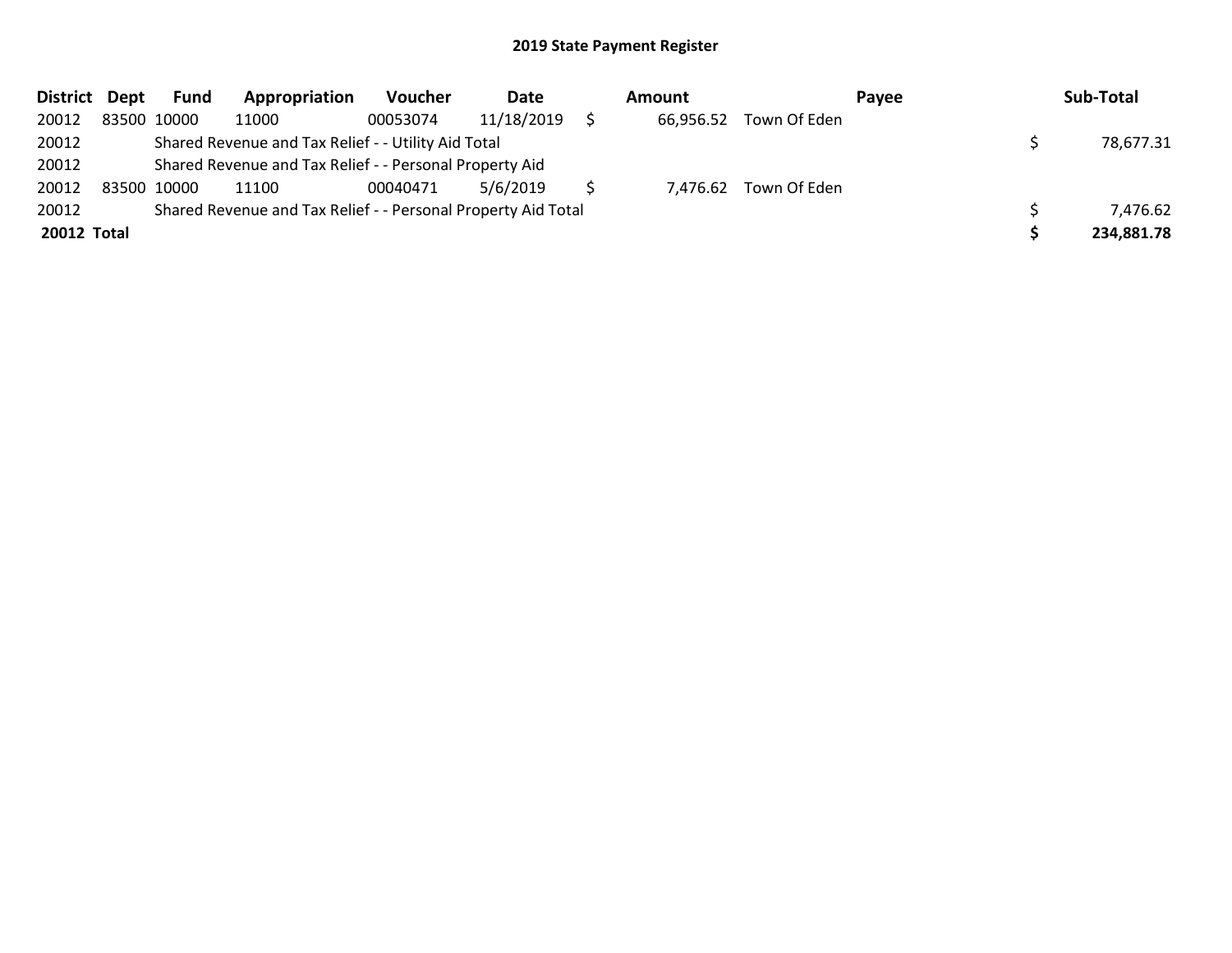| District Dept |             | <b>Fund</b> | Appropriation                                                      | Voucher  | <b>Date</b> | <b>Amount</b> | Payee                      | Sub-Total        |
|---------------|-------------|-------------|--------------------------------------------------------------------|----------|-------------|---------------|----------------------------|------------------|
| 20014         |             |             | Dept of Safety & Prof Services - - Fire Dues Distribution          |          |             |               |                            |                  |
| 20014         | 16500 10000 |             | 22500                                                              | 00030486 | 7/16/2019   | \$            | 5,258.40 Town Of Eldorado  |                  |
| 20014         |             |             | Dept of Safety & Prof Services - - Fire Dues Distribution Total    |          |             |               |                            | \$<br>5,258.40   |
| 20014         |             |             | Dept of Natural Resources - - Aids In Lieu Of Taxes - Gener        |          |             |               |                            |                  |
| 20014         |             | 37000 10000 | 50300                                                              | 00295138 | 2/4/2019    | \$            | 309.91 Town Of Eldorado    |                  |
| 20014         |             | 37000 10000 | 50300                                                              | 00295139 | 2/4/2019    | \$            | 8,081.04 Town Of Eldorado  |                  |
| 20014         | 37000 10000 |             | 50300                                                              | 00314306 | 4/19/2019   | \$            | 1,938.14 Town Of Eldorado  |                  |
| 20014         |             |             | Dept of Natural Resources - - Aids In Lieu Of Taxes - Gener Total  |          |             |               |                            | \$<br>10,329.09  |
| 20014         |             |             | Dept of Natural Resources - - Taxes & Assessmts-Conserv Fund       |          |             |               |                            |                  |
| 20014         | 37000 21200 |             | 16900                                                              | 00294081 | 1/30/2019   | \$            | 7.00 Town Of Eldorado      |                  |
| 20014         |             |             | Dept of Natural Resources - - Taxes & Assessmts-Conserv Fund Total |          |             |               |                            | \$<br>7.00       |
| 20014         |             |             | Dept of Natural Resources - - Resaids - Cnty Forst, Cl & Mfl       |          |             |               |                            |                  |
| 20014         |             | 37000 21200 | 57100                                                              | 00332536 | 6/21/2019   | \$            | 35.22 Town Of Eldorado     |                  |
| 20014         |             |             | Dept of Natural Resources - - Resaids - Cnty Forst, Cl & Mfl Total |          |             |               |                            | \$<br>35.22      |
| 20014         |             |             | Dept of Natural Resources - - Aids In Lieu Of Taxes - Sum S        |          |             |               |                            |                  |
| 20014         | 37000 21200 |             | 57900                                                              | 00314307 | 4/19/2019   | \$            | 2,529.71 Town Of Eldorado  |                  |
| 20014         |             |             | Dept of Natural Resources - - Aids In Lieu Of Taxes - Sum S Total  |          |             |               |                            | \$<br>2,529.71   |
| 20014         |             |             | Dept of Natural Resources - - Fin Asst For Responsible Units       |          |             |               |                            |                  |
| 20014         |             | 37000 27400 | 67000                                                              | 00322988 | 5/22/2019   | \$            | 1,752.95 Town Of Eldorado  |                  |
| 20014         |             |             | Dept of Natural Resources - - Fin Asst For Responsible Units Total |          |             |               |                            | \$<br>1,752.95   |
| 20014         |             |             | WI Dept of Transportation - - Trns Aids To Mnc.-Sf                 |          |             |               |                            |                  |
| 20014         |             | 39500 21100 | 19100                                                              | 00336364 | 1/7/2019    | \$            | 31,743.83 Town Of Eldorado |                  |
| 20014         | 39500 21100 |             | 19100                                                              | 00363679 | 4/1/2019    | \$            | 31,743.83 Town Of Eldorado |                  |
| 20014         | 39500 21100 |             | 19100                                                              | 00401688 | 7/1/2019    | \$            | 31,743.83 Town Of Eldorado |                  |
| 20014         | 39500 21100 |             | 19100                                                              | 00444506 | 10/7/2019   | \$            | 31,743.86 Town Of Eldorado |                  |
| 20014         |             |             | WI Dept of Transportation - - Trns Aids To Mnc.-Sf Total           |          |             |               |                            | \$<br>126,975.35 |
| 20014         |             |             | WI Dept of Transportation - - Loc Rd Imp Prg St Fd                 |          |             |               |                            |                  |
| 20014         |             | 39500 21100 | 27800                                                              | 00470972 | 12/13/2019  | \$            | 41,500.00 Town Of Eldorado |                  |
| 20014         |             |             | WI Dept of Transportation - - Loc Rd Imp Prg St Fd Total           |          |             |               |                            | \$<br>41,500.00  |
| 20014         |             |             | Shared Revenue and Tax Relief - - County And Municipal Aid         |          |             |               |                            |                  |
| 20014         | 83500 10000 |             | 10500                                                              | 00048779 | 7/22/2019   | \$            | 8,153.70 Town Of Eldorado  |                  |
| 20014         | 83500 10000 |             | 10500                                                              | 00053075 | 11/18/2019  | \$            | 46,204.28 Town Of Eldorado |                  |
| 20014         |             |             | Shared Revenue and Tax Relief - - County And Municipal Aid Total   |          |             |               |                            | \$<br>54,357.98  |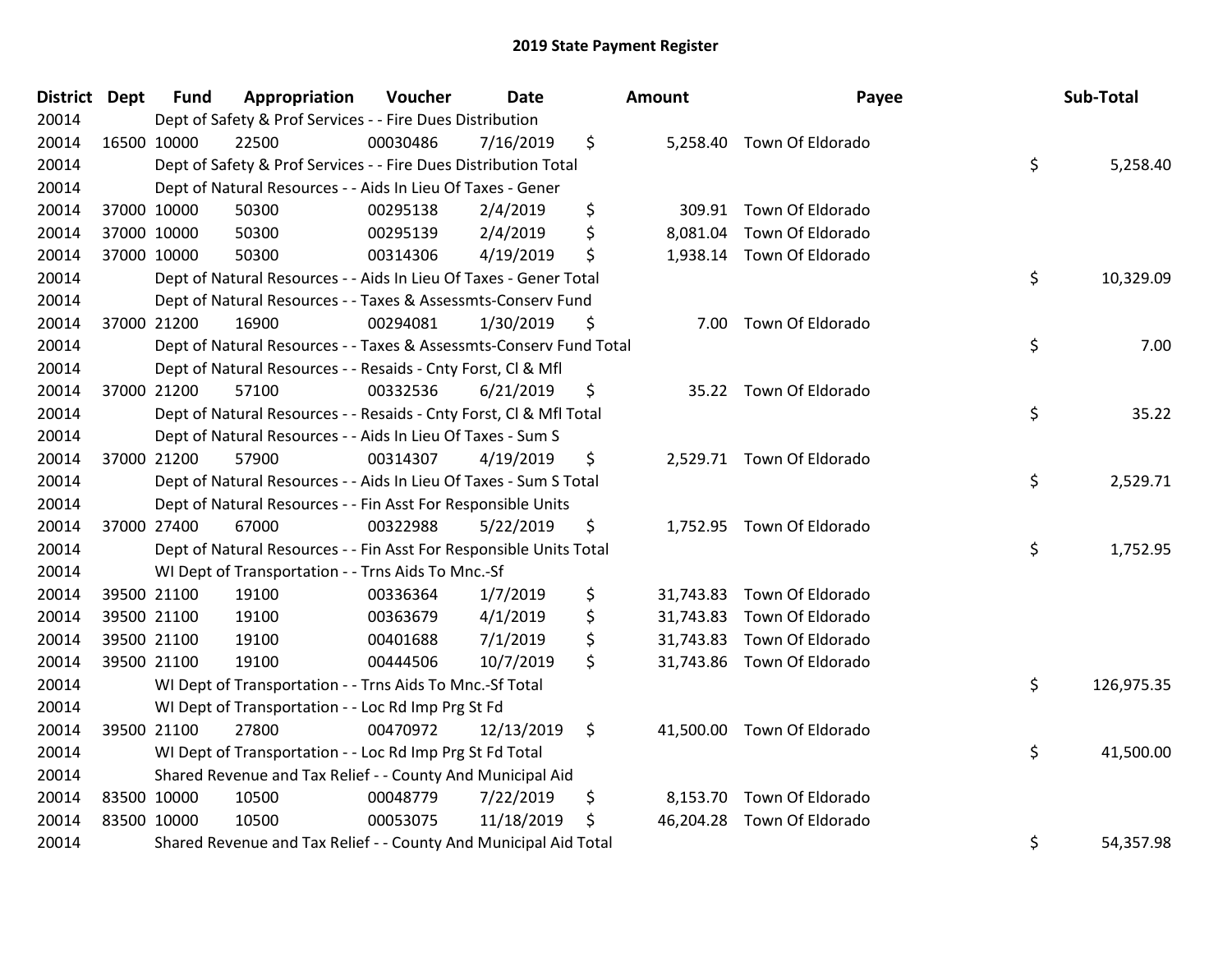| District Dept |             | <b>Fund</b> | Appropriation                                                 | <b>Voucher</b> | Date      | Amount | Payee                     | Sub-Total  |
|---------------|-------------|-------------|---------------------------------------------------------------|----------------|-----------|--------|---------------------------|------------|
| 20014         |             |             | Shared Revenue and Tax Relief - - Exempt Computer Aid         |                |           |        |                           |            |
| 20014         | 83500 10000 |             | 10900                                                         | 00045936       | 7/22/2019 |        | 56.12 Town Of Eldorado    |            |
| 20014         |             |             | Shared Revenue and Tax Relief - - Exempt Computer Aid Total   |                |           |        |                           | 56.12      |
| 20014         |             |             | Shared Revenue and Tax Relief - - Personal Property Aid       |                |           |        |                           |            |
| 20014         | 83500 10000 |             | 11100                                                         | 00040472       | 5/6/2019  |        | 1,152.16 Town Of Eldorado |            |
| 20014         |             |             | Shared Revenue and Tax Relief - - Personal Property Aid Total |                |           |        |                           | 1,152.16   |
| 20014 Total   |             |             |                                                               |                |           |        |                           | 243,953.98 |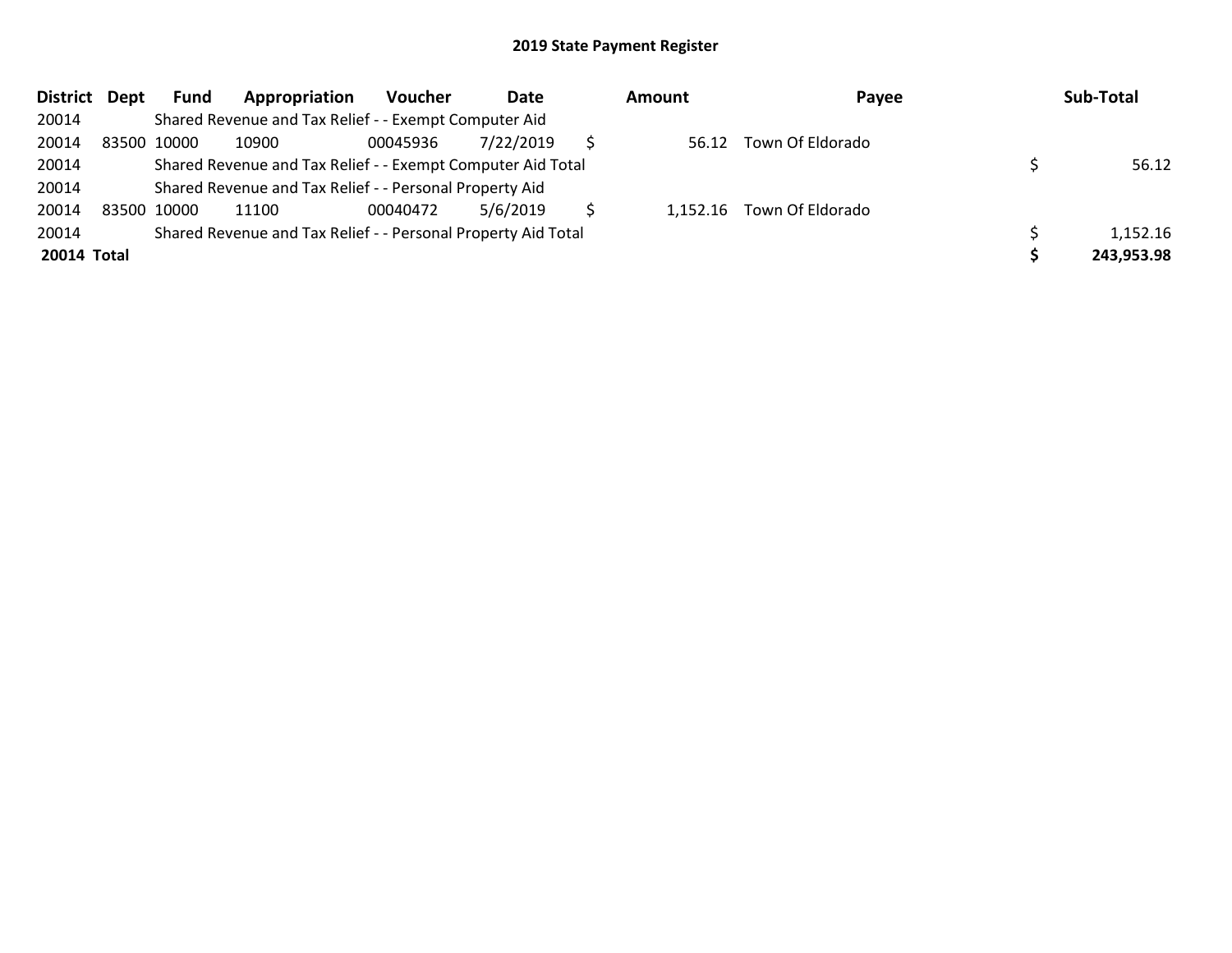| <b>District Dept</b> | <b>Fund</b> | Appropriation                                                      | Voucher  | Date       | <b>Amount</b>   | Payee                    | Sub-Total        |
|----------------------|-------------|--------------------------------------------------------------------|----------|------------|-----------------|--------------------------|------------------|
| 20016                |             | Dept of Safety & Prof Services - - Fire Dues Distribution          |          |            |                 |                          |                  |
| 20016                | 16500 10000 | 22500                                                              | 00030088 | 7/15/2019  | \$              | 14,063.55 Town Of Empire |                  |
| 20016                |             | Dept of Safety & Prof Services - - Fire Dues Distribution Total    |          |            |                 |                          | \$<br>14,063.55  |
| 20016                |             | Dept of Natural Resources - - Resaids - Cnty Forst, CI & Mfl       |          |            |                 |                          |                  |
| 20016                | 37000 21200 | 57100                                                              | 00332537 | 6/21/2019  | \$              | 27.40 Town Of Empire     |                  |
| 20016                |             | Dept of Natural Resources - - Resaids - Cnty Forst, Cl & Mfl Total |          |            |                 |                          | \$<br>27.40      |
| 20016                |             | Dept of Natural Resources - - Fin Asst For Responsible Units       |          |            |                 |                          |                  |
| 20016                | 37000 27400 | 67000                                                              | 00323501 | 5/22/2019  | \$              | 3,598.62 Town Of Empire  |                  |
| 20016                |             | Dept of Natural Resources - - Fin Asst For Responsible Units Total |          |            |                 |                          | \$<br>3,598.62   |
| 20016                |             | WI Dept of Transportation - - Trns Aids To Mnc.-Sf                 |          |            |                 |                          |                  |
| 20016                | 39500 21100 | 19100                                                              | 00336365 | 1/7/2019   | \$<br>29,754.99 | Town Of Empire           |                  |
| 20016                | 39500 21100 | 19100                                                              | 00363680 | 4/1/2019   | \$<br>29,754.99 | Town Of Empire           |                  |
| 20016                | 39500 21100 | 19100                                                              | 00401689 | 7/1/2019   | \$<br>29,754.99 | Town Of Empire           |                  |
| 20016                | 39500 21100 | 19100                                                              | 00444507 | 10/7/2019  | \$<br>29,755.01 | Town Of Empire           |                  |
| 20016                |             | WI Dept of Transportation - - Trns Aids To Mnc.-Sf Total           |          |            |                 |                          | \$<br>119,019.98 |
| 20016                |             | Shared Revenue and Tax Relief - - County And Municipal Aid         |          |            |                 |                          |                  |
| 20016                | 83500 10000 | 10500                                                              | 00048780 | 7/22/2019  | \$              | 4,878.24 Town Of Empire  |                  |
| 20016                | 83500 10000 | 10500                                                              | 00053076 | 11/18/2019 | \$<br>27,643.39 | Town Of Empire           |                  |
| 20016                |             | Shared Revenue and Tax Relief - - County And Municipal Aid Total   |          |            |                 |                          | \$<br>32,521.63  |
| 20016                |             | Shared Revenue and Tax Relief - - Exempt Computer Aid              |          |            |                 |                          |                  |
| 20016                | 83500 10000 | 10900                                                              | 00045937 | 7/22/2019  | \$              | 59.24 Town Of Empire     |                  |
| 20016                |             | Shared Revenue and Tax Relief - - Exempt Computer Aid Total        |          |            |                 |                          | \$<br>59.24      |
| 20016                |             | Shared Revenue and Tax Relief - - Utility Aid                      |          |            |                 |                          |                  |
| 20016                | 83500 10000 | 11000                                                              | 00048780 | 7/22/2019  | \$<br>8,765.88  | Town Of Empire           |                  |
| 20016                | 83500 10000 | 11000                                                              | 00053076 | 11/18/2019 | \$              | 50,773.68 Town Of Empire |                  |
| 20016                |             | Shared Revenue and Tax Relief - - Utility Aid Total                |          |            |                 |                          | \$<br>59,539.56  |
| 20016                |             | Shared Revenue and Tax Relief - - Personal Property Aid            |          |            |                 |                          |                  |
| 20016                | 83500 10000 | 11100                                                              | 00040473 | 5/6/2019   | \$              | 922.07 Town Of Empire    |                  |
| 20016                |             | Shared Revenue and Tax Relief - - Personal Property Aid Total      |          |            |                 |                          | \$<br>922.07     |
| 20016                |             | Shared Revenue and Tax Relief - - Lottery & Gaming Credit          |          |            |                 |                          |                  |
| 20016                | 83500 52100 | 36300                                                              | 00038253 | 3/25/2019  | \$              | 2,592.56 Town Of Empire  |                  |
| 20016                |             | Shared Revenue and Tax Relief - - Lottery & Gaming Credit Total    |          |            |                 |                          | \$<br>2,592.56   |
| 20016 Total          |             |                                                                    |          |            |                 |                          | \$<br>232,344.61 |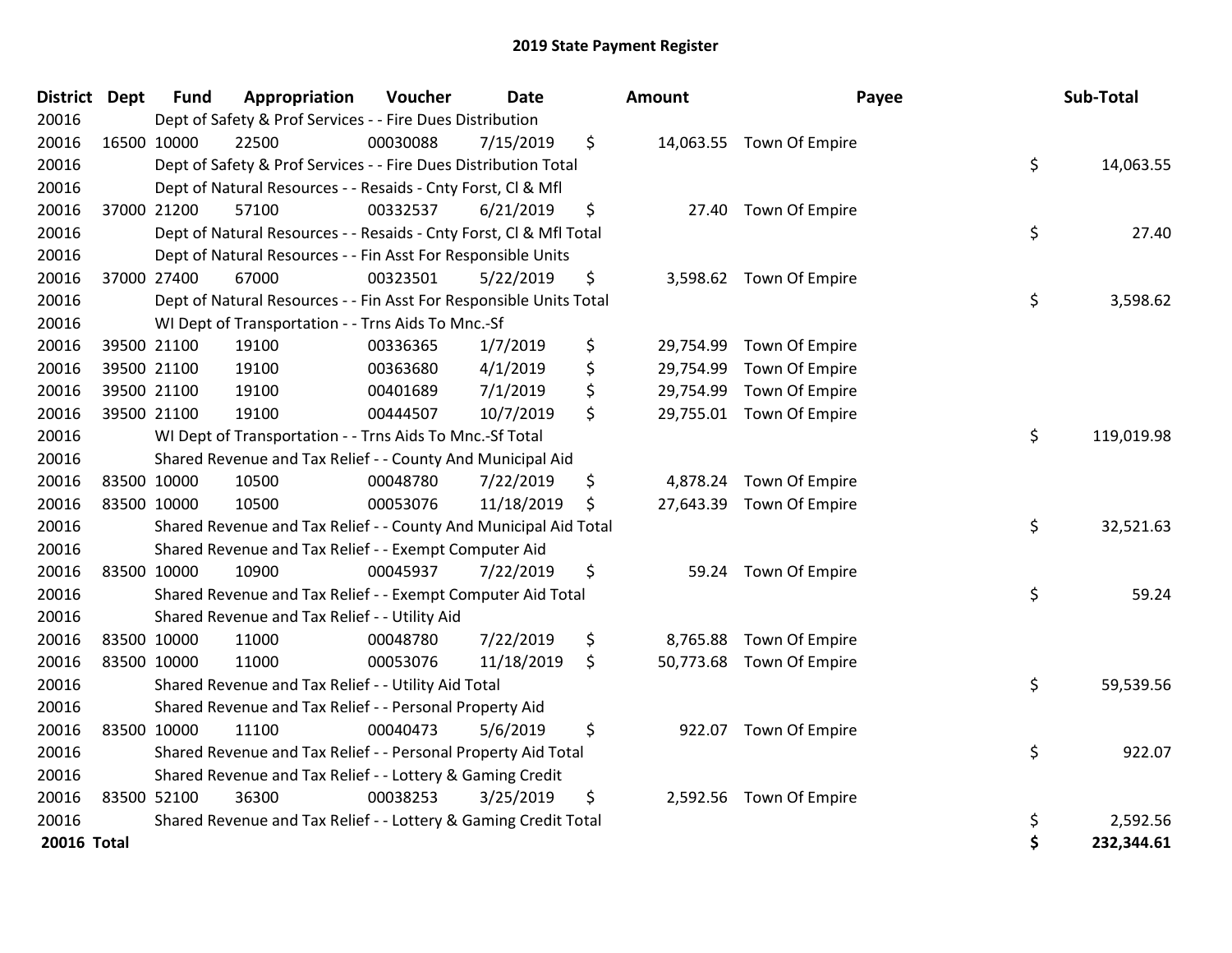| <b>District Dept</b> | <b>Fund</b>          | Appropriation                                                      | Voucher  | Date       | <b>Amount</b>   | Payee                         | Sub-Total       |
|----------------------|----------------------|--------------------------------------------------------------------|----------|------------|-----------------|-------------------------------|-----------------|
| 20018                |                      | Dept of Safety & Prof Services - - Fire Dues Distribution          |          |            |                 |                               |                 |
| 20018                | 16500 10000<br>22500 |                                                                    | 00030073 | 7/15/2019  | \$              | 15,151.72 Town Of Fond Du Lac |                 |
| 20018                |                      | Dept of Safety & Prof Services - - Fire Dues Distribution Total    |          |            |                 |                               | \$<br>15,151.72 |
| 20018                |                      | Dept of Natural Resources - - Aids In Lieu Of Taxes - Gener        |          |            |                 |                               |                 |
| 20018                | 37000 10000<br>50300 |                                                                    | 00295095 | 2/4/2019   | \$<br>203.90    | Town Of Fond Du Lac           |                 |
| 20018                | 37000 10000<br>50300 |                                                                    | 00313816 | 4/19/2019  | \$<br>21.49     | Town Of Fond Du Lac           |                 |
| 20018                |                      | Dept of Natural Resources - - Aids In Lieu Of Taxes - Gener Total  |          |            |                 |                               | \$<br>225.39    |
| 20018                |                      | Dept of Natural Resources - - Resaids - Fire Suppress Grant        |          |            |                 |                               |                 |
| 20018                | 37000 21200<br>54500 |                                                                    | 00320603 | 5/15/2019  | \$              | 5,736.85 Town Of Fond Du Lac  |                 |
| 20018                |                      | Dept of Natural Resources - - Resaids - Fire Suppress Grant Total  |          |            |                 |                               | \$<br>5,736.85  |
| 20018                |                      | Dept of Natural Resources - - Resaids - Cnty Forst, Cl & Mfl       |          |            |                 |                               |                 |
| 20018                | 37000 21200<br>57100 |                                                                    | 00332538 | 6/21/2019  | \$              | 17.46 Town Of Fond Du Lac     |                 |
| 20018                |                      | Dept of Natural Resources - - Resaids - Cnty Forst, Cl & Mfl Total |          |            |                 |                               | \$<br>17.46     |
| 20018                |                      | Dept of Natural Resources - - Fin Asst For Responsible Units       |          |            |                 |                               |                 |
| 20018                | 37000 27400<br>67000 |                                                                    | 00323529 | 5/22/2019  | \$<br>6,518.08  | Town Of Fond Du Lac           |                 |
| 20018                |                      | Dept of Natural Resources - - Fin Asst For Responsible Units Total |          |            |                 |                               | \$<br>6,518.08  |
| 20018                |                      | WI Dept of Transportation - - Trns Aids To Mnc.-Sf                 |          |            |                 |                               |                 |
| 20018                | 39500 21100<br>19100 |                                                                    | 00336366 | 1/7/2019   | \$<br>18,604.33 | Town Of Fond Du Lac           |                 |
| 20018                | 39500 21100<br>19100 |                                                                    | 00363681 | 4/1/2019   | \$<br>18,604.33 | Town Of Fond Du Lac           |                 |
| 20018                | 39500 21100<br>19100 |                                                                    | 00401690 | 7/1/2019   | \$<br>18,604.33 | Town Of Fond Du Lac           |                 |
| 20018                | 39500 21100<br>19100 |                                                                    | 00444508 | 10/7/2019  | \$              | 18,604.36 Town Of Fond Du Lac |                 |
| 20018                |                      | WI Dept of Transportation - - Trns Aids To Mnc.-Sf Total           |          |            |                 |                               | \$<br>74,417.35 |
| 20018                |                      | Elections Commission - - 2018 Hava Election Security               |          |            |                 |                               |                 |
| 20018                | 51000 22000<br>18200 |                                                                    | 00002854 | 11/21/2019 | \$<br>800.00    | Town Of Fond Du Lac           |                 |
| 20018                |                      | Elections Commission - - 2018 Hava Election Security Total         |          |            |                 |                               | \$<br>800.00    |
| 20018                |                      | Shared Revenue and Tax Relief - - County And Municipal Aid         |          |            |                 |                               |                 |
| 20018                | 83500 10000<br>10500 |                                                                    | 00048781 | 7/22/2019  | \$<br>7,418.82  | Town Of Fond Du Lac           |                 |
| 20018                | 83500 10000<br>10500 |                                                                    | 00053077 | 11/18/2019 | \$              | 42,039.98 Town Of Fond Du Lac |                 |
| 20018                |                      | Shared Revenue and Tax Relief - - County And Municipal Aid Total   |          |            |                 |                               | \$<br>49,458.80 |
| 20018                |                      | Shared Revenue and Tax Relief - - Exempt Computer Aid              |          |            |                 |                               |                 |
| 20018                | 83500 10000<br>10900 |                                                                    | 00045938 | 7/22/2019  | \$              | 1,412.35 Town Of Fond Du Lac  |                 |
| 20018                |                      | Shared Revenue and Tax Relief - - Exempt Computer Aid Total        |          |            |                 |                               | \$<br>1,412.35  |
| 20018                |                      | Shared Revenue and Tax Relief - - Utility Aid                      |          |            |                 |                               |                 |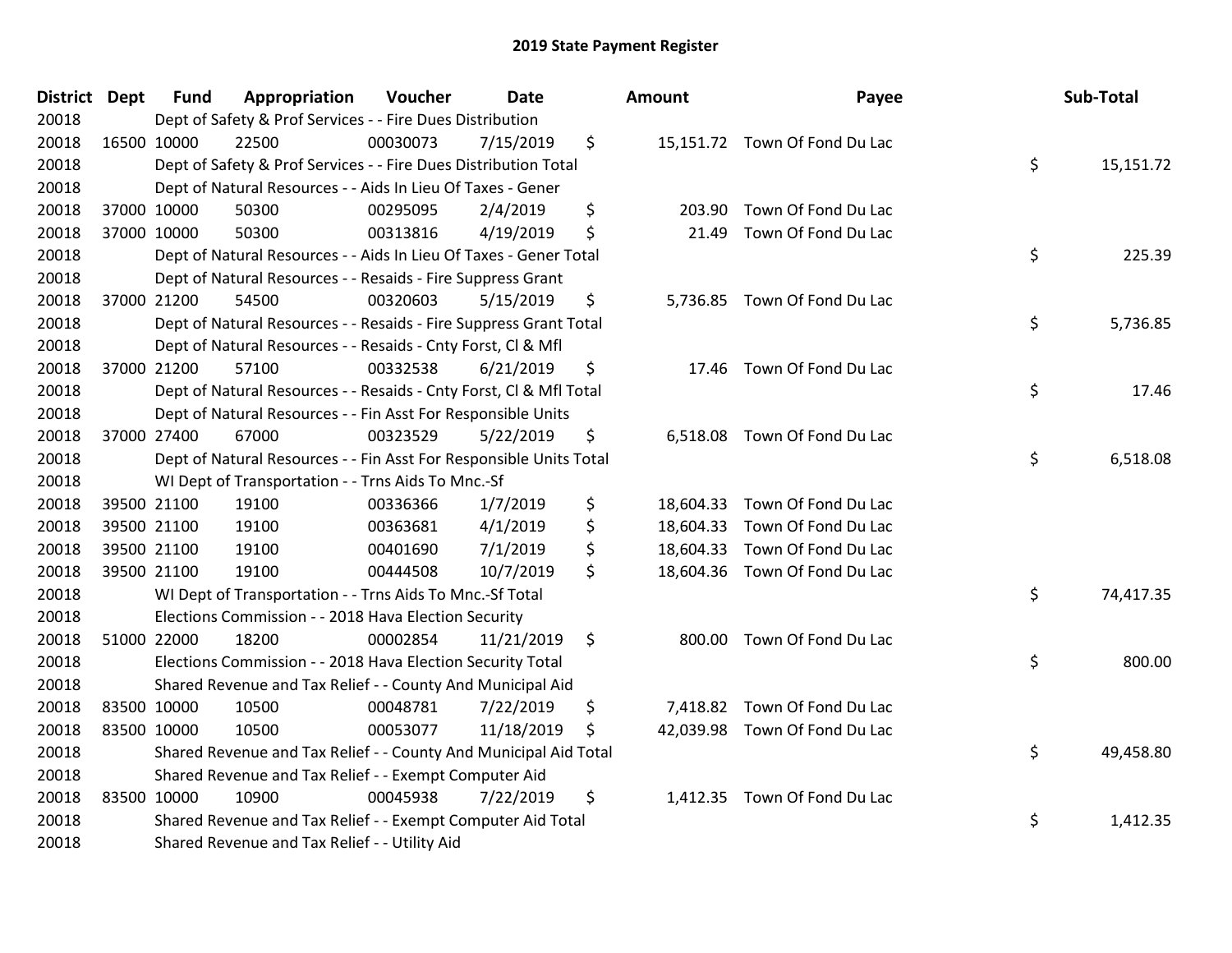| <b>District</b> | Dept        | <b>Fund</b> | Appropriation                                                   | Voucher  | Date       |    | <b>Amount</b> | Payee               | Sub-Total  |
|-----------------|-------------|-------------|-----------------------------------------------------------------|----------|------------|----|---------------|---------------------|------------|
| 20018           | 83500 10000 |             | 11000                                                           | 00048781 | 7/22/2019  | \$ | 48,062.88     | Town Of Fond Du Lac |            |
| 20018           | 83500 10000 |             | 11000                                                           | 00053077 | 11/18/2019 |    | 278,290.40    | Town Of Fond Du Lac |            |
| 20018           |             |             | Shared Revenue and Tax Relief - - Utility Aid Total             |          |            |    |               |                     | 326,353.28 |
| 20018           |             |             | Shared Revenue and Tax Relief - - Personal Property Aid         |          |            |    |               |                     |            |
| 20018           | 83500 10000 |             | 11100                                                           | 00040474 | 5/6/2019   | Ś  | 28.104.70     | Town Of Fond Du Lac |            |
| 20018           |             |             | Shared Revenue and Tax Relief - - Personal Property Aid Total   |          |            |    |               |                     | 28,104.70  |
| 20018           |             |             | Shared Revenue and Tax Relief - - Lottery & Gaming Credit       |          |            |    |               |                     |            |
| 20018           | 83500 52100 |             | 36300                                                           | 00038254 | 3/25/2019  | \$ | 1,102.08      | Town Of Fond Du Lac |            |
| 20018           |             |             | Shared Revenue and Tax Relief - - Lottery & Gaming Credit Total |          |            |    |               |                     | 1,102.08   |
| 20018 Total     |             |             |                                                                 |          |            |    |               |                     | 509,298.06 |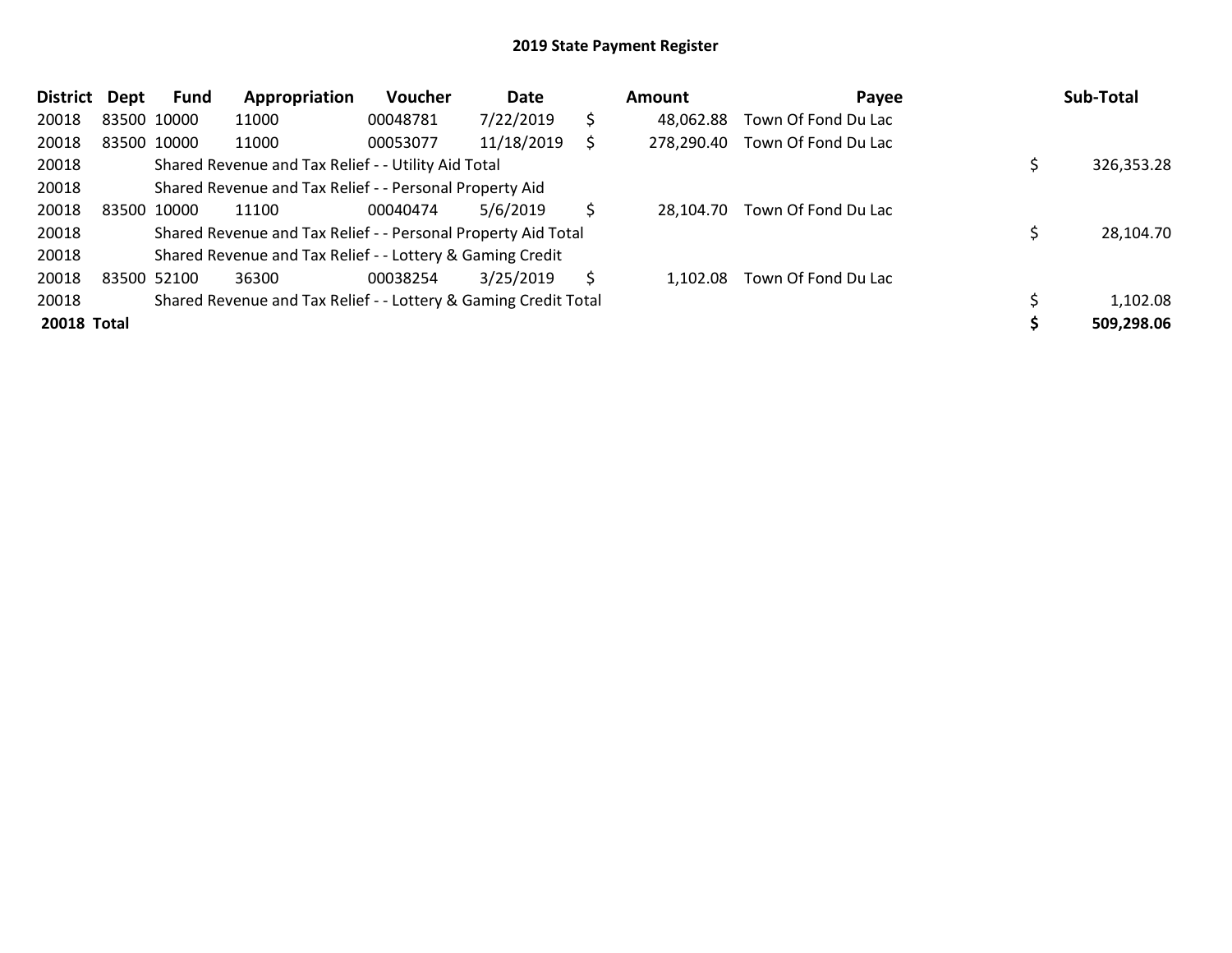| District Dept |             | <b>Fund</b> | Appropriation                                                      | Voucher  | <b>Date</b> | <b>Amount</b>   |                           | Payee | Sub-Total  |
|---------------|-------------|-------------|--------------------------------------------------------------------|----------|-------------|-----------------|---------------------------|-------|------------|
| 20020         |             |             | Dept of Safety & Prof Services - - Fire Dues Distribution          |          |             |                 |                           |       |            |
| 20020         | 16500 10000 |             | 22500                                                              | 00030578 | 7/16/2019   | \$              | 4,481.87 Forest, Town of  |       |            |
| 20020         |             |             | Dept of Safety & Prof Services - - Fire Dues Distribution Total    |          |             |                 |                           | \$    | 4,481.87   |
| 20020         |             |             | Dept of Natural Resources - - Aids In Lieu Of Taxes - Gener        |          |             |                 |                           |       |            |
| 20020         | 37000 10000 |             | 50300                                                              | 00295113 | 2/4/2019    | \$<br>779.20    | Forest, Town of           |       |            |
| 20020         |             | 37000 10000 | 50300                                                              | 00314095 | 4/19/2019   | \$<br>1,499.85  | Forest, Town of           |       |            |
| 20020         |             |             | Dept of Natural Resources - - Aids In Lieu Of Taxes - Gener Total  |          |             |                 |                           | \$    | 2,279.05   |
| 20020         |             |             | Dept of Natural Resources - - Resaids - Cnty Forst, CI & Mfl       |          |             |                 |                           |       |            |
| 20020         |             | 37000 21200 | 57100                                                              | 00332539 | 6/21/2019   | \$<br>62.76     | Forest, Town of           |       |            |
| 20020         |             |             | Dept of Natural Resources - - Resaids - Cnty Forst, Cl & Mfl Total |          |             |                 |                           | \$    | 62.76      |
| 20020         |             |             | Dept of Natural Resources - - Aids In Lieu Of Taxes - Sum S        |          |             |                 |                           |       |            |
| 20020         |             | 37000 21200 | 57900                                                              | 00314094 | 4/19/2019   | \$              | 340.53 Forest, Town of    |       |            |
| 20020         |             |             | Dept of Natural Resources - - Aids In Lieu Of Taxes - Sum S Total  |          |             |                 |                           | \$    | 340.53     |
| 20020         |             |             | Dept of Natural Resources - - Fin Asst For Responsible Units       |          |             |                 |                           |       |            |
| 20020         | 37000 27400 |             | 67000                                                              | 00323222 | 5/22/2019   | \$<br>1,445.47  | Forest, Town of           |       |            |
| 20020         |             |             | Dept of Natural Resources - - Fin Asst For Responsible Units Total |          |             |                 |                           | \$    | 1,445.47   |
| 20020         |             |             | WI Dept of Transportation - - Trns Aids To Mnc.-Sf                 |          |             |                 |                           |       |            |
| 20020         |             | 39500 21100 | 19100                                                              | 00336367 | 1/7/2019    | \$<br>29,444.42 | Forest, Town of           |       |            |
| 20020         |             | 39500 21100 | 19100                                                              | 00363682 | 4/1/2019    | \$<br>29,444.42 | Forest, Town of           |       |            |
| 20020         |             | 39500 21100 | 19100                                                              | 00401691 | 7/1/2019    | \$<br>29,444.42 | Forest, Town of           |       |            |
| 20020         |             | 39500 21100 | 19100                                                              | 00444509 | 10/7/2019   | \$<br>29,444.44 | Forest, Town of           |       |            |
| 20020         |             |             | WI Dept of Transportation - - Trns Aids To Mnc.-Sf Total           |          |             |                 |                           | \$    | 117,777.70 |
| 20020         |             |             | Elections Commission - - General Program Ops, GPR                  |          |             |                 |                           |       |            |
| 20020         |             | 51000 10000 | 10100                                                              | 00001501 | 1/25/2019   | \$<br>299.76    | Forest, Town of           |       |            |
| 20020         |             |             | Elections Commission - - General Program Ops, GPR Total            |          |             |                 |                           | \$    | 299.76     |
| 20020         |             |             | Elections Commission - - 2018 Hava Election Security               |          |             |                 |                           |       |            |
| 20020         | 51000 22000 |             | 18200                                                              | 00002794 | 11/21/2019  | \$              | 1,200.00 Forest, Town of  |       |            |
| 20020         |             |             | Elections Commission - - 2018 Hava Election Security Total         |          |             |                 |                           | \$    | 1,200.00   |
| 20020         |             |             | Shared Revenue and Tax Relief - - County And Municipal Aid         |          |             |                 |                           |       |            |
| 20020         | 83500 10000 |             | 10500                                                              | 00048782 | 7/22/2019   | \$              | 3,465.21 Forest, Town of  |       |            |
| 20020         | 83500 10000 |             | 10500                                                              | 00053078 | 11/18/2019  | \$              | 19,636.21 Forest, Town of |       |            |
| 20020         |             |             | Shared Revenue and Tax Relief - - County And Municipal Aid Total   |          |             |                 |                           | \$    | 23,101.42  |
| 20020         |             |             | Shared Revenue and Tax Relief - - Exempt Computer Aid              |          |             |                 |                           |       |            |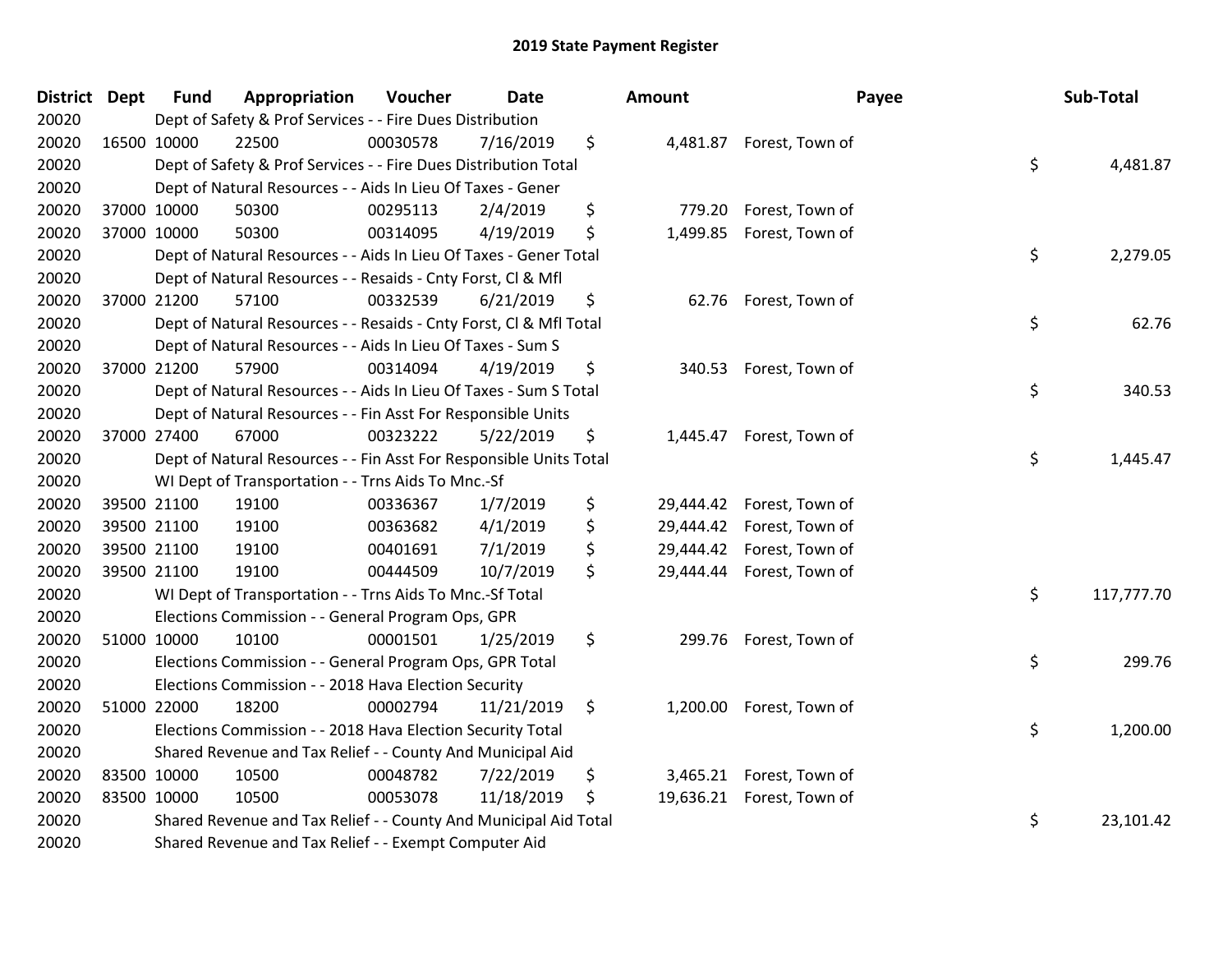| <b>District</b> | Dept | <b>Fund</b> | Appropriation                                                 | Voucher  | Date       |     | Amount | Payee           | Sub-Total  |
|-----------------|------|-------------|---------------------------------------------------------------|----------|------------|-----|--------|-----------------|------------|
| 20020           |      | 83500 10000 | 10900                                                         | 00045939 | 7/22/2019  | \$. | 78.99  | Forest, Town of |            |
| 20020           |      |             | Shared Revenue and Tax Relief - - Exempt Computer Aid Total   |          |            |     |        |                 | 78.99      |
| 20020           |      |             | Shared Revenue and Tax Relief - - Utility Aid                 |          |            |     |        |                 |            |
| 20020           |      | 83500 10000 | 11000                                                         | 00048782 | 7/22/2019  | Ś   | 100.64 | Forest, Town of |            |
| 20020           |      | 83500 10000 | 11000                                                         | 00053078 | 11/18/2019 | S   | 278.06 | Forest, Town of |            |
| 20020           |      |             | Shared Revenue and Tax Relief - - Utility Aid Total           |          |            |     |        |                 | 378.70     |
| 20020           |      |             | Shared Revenue and Tax Relief - - Personal Property Aid       |          |            |     |        |                 |            |
| 20020           |      | 83500 10000 | 11100                                                         | 00040475 | 5/6/2019   | \$  | 873.88 | Forest, Town of |            |
| 20020           |      |             | Shared Revenue and Tax Relief - - Personal Property Aid Total |          |            |     |        |                 | 873.88     |
| 20020 Total     |      |             |                                                               |          |            |     |        |                 | 152,320.13 |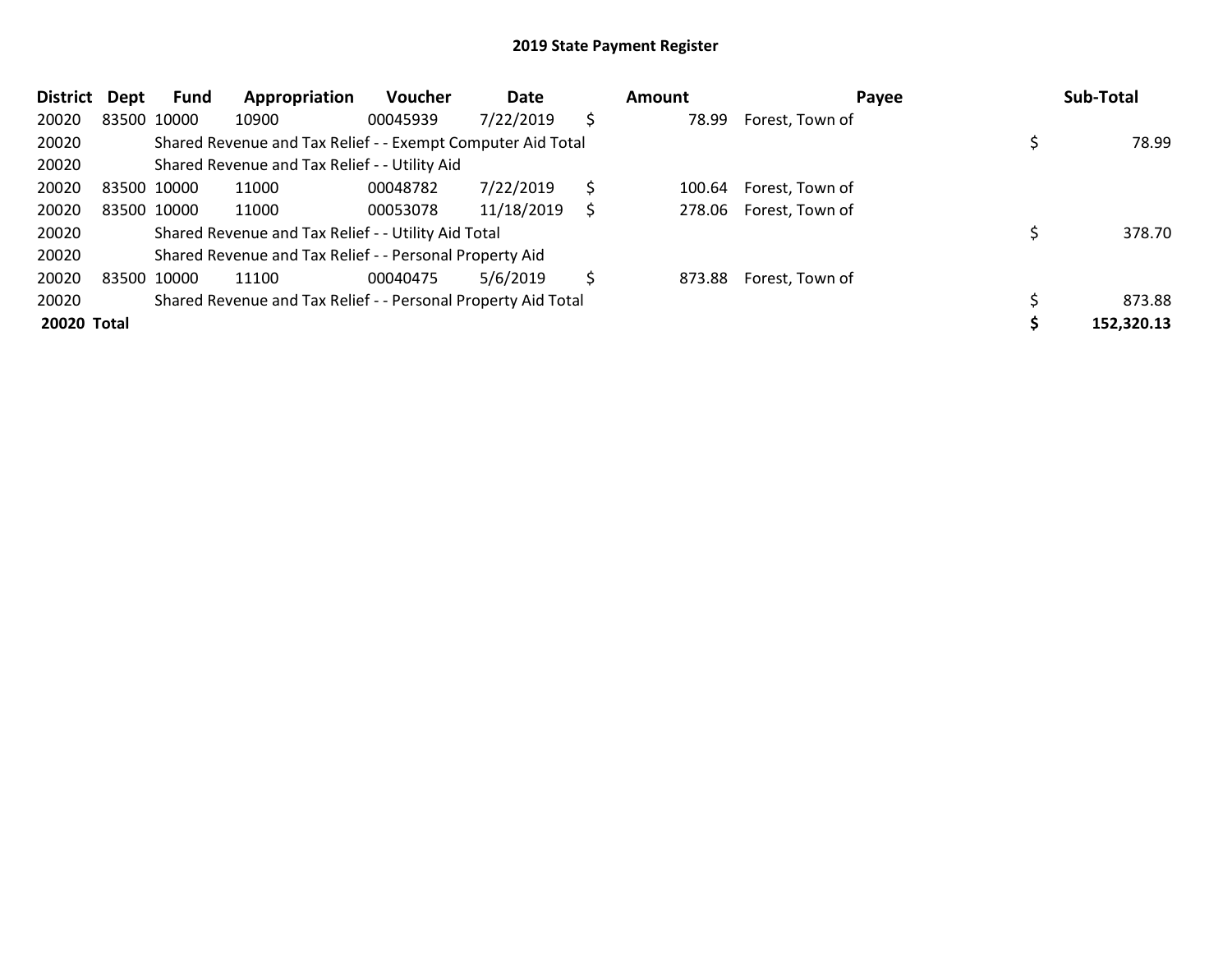| <b>District Dept</b> | <b>Fund</b> | Appropriation                                                      | Voucher  | <b>Date</b> | Amount          | Payee                        | Sub-Total        |
|----------------------|-------------|--------------------------------------------------------------------|----------|-------------|-----------------|------------------------------|------------------|
| 20022                |             | Dept of Safety & Prof Services - - Fire Dues Distribution          |          |             |                 |                              |                  |
| 20022                | 16500 10000 | 22500                                                              | 00030357 | 7/15/2019   | \$              | 6,902.32 Town Of Friendship  |                  |
| 20022                |             | Dept of Safety & Prof Services - - Fire Dues Distribution Total    |          |             |                 |                              | \$<br>6,902.32   |
| 20022                |             | Dept of Natural Resources - - Resaids - Cnty Forst, Cl & Mfl       |          |             |                 |                              |                  |
| 20022                | 37000 21200 | 57100                                                              | 00332540 | 6/21/2019   | \$<br>15.55     | Town Of Friendship           |                  |
| 20022                |             | Dept of Natural Resources - - Resaids - Cnty Forst, Cl & Mfl Total |          |             |                 |                              | \$<br>15.55      |
| 20022                |             | Dept of Natural Resources - - Fin Asst For Responsible Units       |          |             |                 |                              |                  |
| 20022                | 37000 27400 | 67000                                                              | 00323304 | 5/22/2019   | \$              | 7,985.74 Town Of Friendship  |                  |
| 20022                |             | Dept of Natural Resources - - Fin Asst For Responsible Units Total |          |             |                 |                              | \$<br>7,985.74   |
| 20022                |             | WI Dept of Transportation - - Trns Aids To Mnc.-Sf                 |          |             |                 |                              |                  |
| 20022                | 39500 21100 | 19100                                                              | 00336368 | 1/7/2019    | \$              | 13,694.94 Town Of Friendship |                  |
| 20022                | 39500 21100 | 19100                                                              | 00363683 | 4/1/2019    | \$<br>13,694.94 | Town Of Friendship           |                  |
| 20022                | 39500 21100 | 19100                                                              | 00401692 | 7/1/2019    | \$<br>13,694.94 | Town Of Friendship           |                  |
| 20022                | 39500 21100 | 19100                                                              | 00444510 | 10/7/2019   | \$              | 13,694.95 Town Of Friendship |                  |
| 20022                |             | WI Dept of Transportation - - Trns Aids To Mnc.-Sf Total           |          |             |                 |                              | \$<br>54,779.77  |
| 20022                |             | Shared Revenue and Tax Relief - - County And Municipal Aid         |          |             |                 |                              |                  |
| 20022                | 83500 10000 | 10500                                                              | 00048783 | 7/22/2019   | \$              | 17,052.74 Town Of Friendship |                  |
| 20022                | 83500 10000 | 10500                                                              | 00053079 | 11/18/2019  | \$              | 96,828.50 Town Of Friendship |                  |
| 20022                |             | Shared Revenue and Tax Relief - - County And Municipal Aid Total   |          |             |                 |                              | \$<br>113,881.24 |
| 20022                |             | Shared Revenue and Tax Relief - - Exempt Computer Aid              |          |             |                 |                              |                  |
| 20022                | 83500 10000 | 10900                                                              | 00045940 | 7/22/2019   | \$<br>137.18    | Town Of Friendship           |                  |
| 20022                |             | Shared Revenue and Tax Relief - - Exempt Computer Aid Total        |          |             |                 |                              | \$<br>137.18     |
| 20022                |             | Shared Revenue and Tax Relief - - Utility Aid                      |          |             |                 |                              |                  |
| 20022                | 83500 10000 | 11000                                                              | 00053079 | 11/18/2019  | \$<br>2.58      | Town Of Friendship           |                  |
| 20022                |             | Shared Revenue and Tax Relief - - Utility Aid Total                |          |             |                 |                              | \$<br>2.58       |
| 20022                |             | Shared Revenue and Tax Relief - - Personal Property Aid            |          |             |                 |                              |                  |
| 20022                | 83500 10000 | 11100                                                              | 00040476 | 5/6/2019    | \$              | 737.50 Town Of Friendship    |                  |
| 20022                |             | Shared Revenue and Tax Relief - - Personal Property Aid Total      |          |             |                 |                              | \$<br>737.50     |
| 20022                |             | Shared Revenue and Tax Relief - - Lottery & Gaming Credit          |          |             |                 |                              |                  |
| 20022                | 83500 52100 | 36300                                                              | 00038255 | 3/25/2019   | \$              | 56,484.00 Town Of Friendship |                  |
| 20022                |             | Shared Revenue and Tax Relief - - Lottery & Gaming Credit Total    |          |             |                 |                              | \$<br>56,484.00  |
| <b>20022 Total</b>   |             |                                                                    |          |             |                 |                              | \$<br>240,925.88 |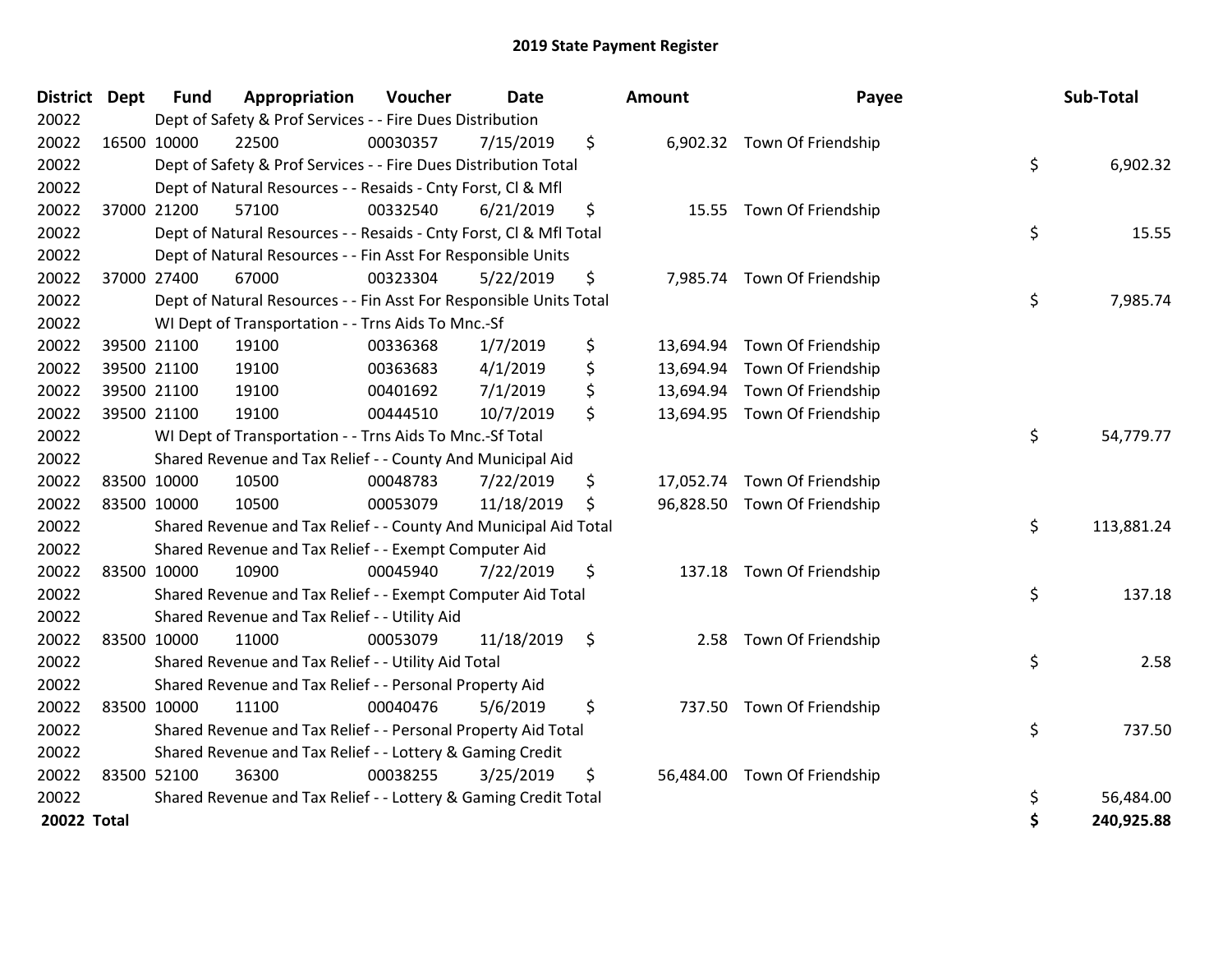| District Dept | <b>Fund</b> | Appropriation                                                      | Voucher  | <b>Date</b> |     | Amount    | Payee                       | Sub-Total        |
|---------------|-------------|--------------------------------------------------------------------|----------|-------------|-----|-----------|-----------------------------|------------------|
| 20024         |             | Dept of Safety & Prof Services - - Fire Dues Distribution          |          |             |     |           |                             |                  |
| 20024         | 16500 10000 | 22500                                                              | 00030402 | 7/16/2019   | \$  |           | 6,214.10 Town Of Lamartine  |                  |
| 20024         |             | Dept of Safety & Prof Services - - Fire Dues Distribution Total    |          |             |     |           |                             | \$<br>6,214.10   |
| 20024         |             | Dept of Natural Resources - - Aids In Lieu Of Taxes - Gener        |          |             |     |           |                             |                  |
| 20024         | 37000 10000 | 50300                                                              | 00295185 | 2/4/2019    | \$  | 103.50    | Town Of Lamartine           |                  |
| 20024         | 37000 10000 | 50300                                                              | 00295186 | 2/4/2019    | \$  | 21,522.13 | Town Of Lamartine           |                  |
| 20024         | 37000 10000 | 50300                                                              | 00314834 | 4/19/2019   | \$  |           | 762.14 Town Of Lamartine    |                  |
| 20024         |             | Dept of Natural Resources - - Aids In Lieu Of Taxes - Gener Total  |          |             |     |           |                             | \$<br>22,387.77  |
| 20024         |             | Dept of Natural Resources - - Resaids - Cnty Forst, Cl & Mfl       |          |             |     |           |                             |                  |
| 20024         | 37000 21200 | 57100                                                              | 00332541 | 6/21/2019   | \$  |           | 13.40 Town Of Lamartine     |                  |
| 20024         |             | Dept of Natural Resources - - Resaids - Cnty Forst, Cl & Mfl Total |          |             |     |           |                             | \$<br>13.40      |
| 20024         |             | Dept of Natural Resources - - Aids In Lieu Of Taxes - Sum S        |          |             |     |           |                             |                  |
| 20024         | 37000 21200 | 57900                                                              | 00314833 | 4/19/2019   | \$  |           | 591.92 Town Of Lamartine    |                  |
| 20024         |             | Dept of Natural Resources - - Aids In Lieu Of Taxes - Sum S Total  |          |             |     |           |                             | \$<br>591.92     |
| 20024         |             | Dept of Natural Resources - - Fin Asst For Responsible Units       |          |             |     |           |                             |                  |
| 20024         | 37000 27400 | 67000                                                              | 00323362 | 5/22/2019   | \$  |           | 2,401.19 Town Of Lamartine  |                  |
| 20024         |             | Dept of Natural Resources - - Fin Asst For Responsible Units Total |          |             |     |           |                             | \$<br>2,401.19   |
| 20024         |             | WI Dept of Transportation - - Disastr Damag Aid Sf                 |          |             |     |           |                             |                  |
| 20024         | 39500 21100 | 17400                                                              | 00467286 | 12/3/2019   | \$  |           | 7,448.89 Town Of Lamartine  |                  |
| 20024         |             | WI Dept of Transportation - - Disastr Damag Aid Sf Total           |          |             |     |           |                             | \$<br>7,448.89   |
| 20024         |             | WI Dept of Transportation - - Trns Aids To Mnc.-Sf                 |          |             |     |           |                             |                  |
| 20024         | 39500 21100 | 19100                                                              | 00336369 | 1/7/2019    | \$  |           | 25,556.32 Town Of Lamartine |                  |
| 20024         | 39500 21100 | 19100                                                              | 00363684 | 4/1/2019    | \$  |           | 25,556.32 Town Of Lamartine |                  |
| 20024         | 39500 21100 | 19100                                                              | 00401693 | 7/1/2019    | \$  |           | 25,556.32 Town Of Lamartine |                  |
| 20024         | 39500 21100 | 19100                                                              | 00444511 | 10/7/2019   | \$  |           | 25,556.35 Town Of Lamartine |                  |
| 20024         |             | WI Dept of Transportation - - Trns Aids To Mnc.-Sf Total           |          |             |     |           |                             | \$<br>102,225.31 |
| 20024         |             | Elections Commission - - 2018 Hava Election Security               |          |             |     |           |                             |                  |
| 20024         | 51000 22000 | 18200                                                              | 00002897 | 11/22/2019  | \$  |           | 100.00 Town Of Lamartine    |                  |
| 20024         |             | Elections Commission - - 2018 Hava Election Security Total         |          |             |     |           |                             | \$<br>100.00     |
| 20024         |             | Shared Revenue and Tax Relief - - County And Municipal Aid         |          |             |     |           |                             |                  |
| 20024         | 83500 10000 | 10500                                                              | 00048784 | 7/22/2019   | \$  |           | 5,006.70 Town Of Lamartine  |                  |
| 20024         | 83500 10000 | 10500                                                              | 00053080 | 11/18/2019  | \$. |           | 28,371.29 Town Of Lamartine |                  |
| 20024         |             | Shared Revenue and Tax Relief - - County And Municipal Aid Total   |          |             |     |           |                             | \$<br>33,377.99  |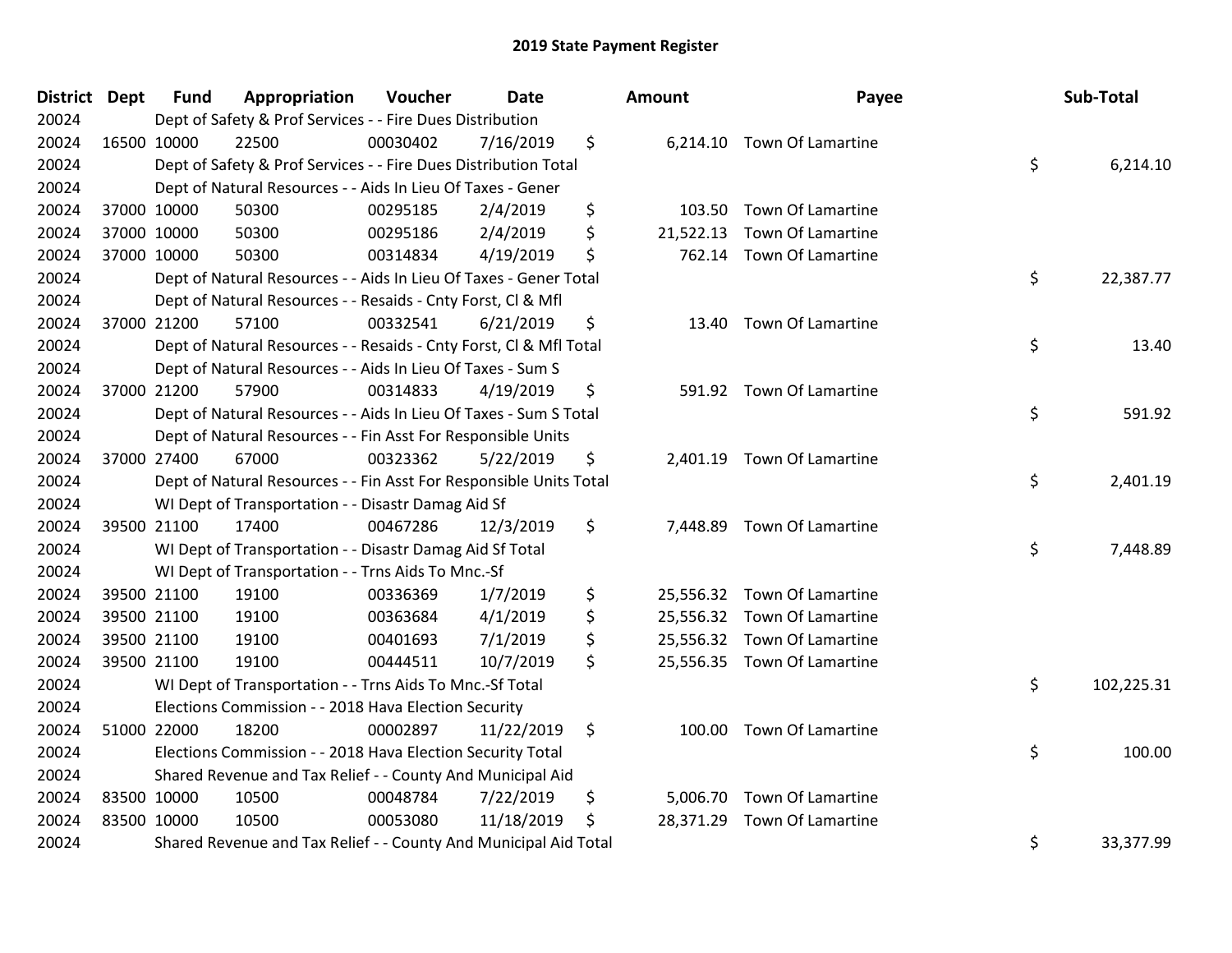| <b>District</b> | Dept | Fund        | Appropriation                                                 | <b>Voucher</b> | Date       |   | Amount    | Payee             | Sub-Total  |
|-----------------|------|-------------|---------------------------------------------------------------|----------------|------------|---|-----------|-------------------|------------|
| 20024           |      |             | Shared Revenue and Tax Relief - - Exempt Computer Aid         |                |            |   |           |                   |            |
| 20024           |      | 83500 10000 | 10900                                                         | 00045941       | 7/22/2019  | Ś | 200.58    | Town Of Lamartine |            |
| 20024           |      |             | Shared Revenue and Tax Relief - - Exempt Computer Aid Total   |                |            |   |           |                   | 200.58     |
| 20024           |      |             | Shared Revenue and Tax Relief - - Utility Aid                 |                |            |   |           |                   |            |
| 20024           |      | 83500 10000 | 11000                                                         | 00048784       | 7/22/2019  | Ś | 1.071.25  | Town Of Lamartine |            |
| 20024           |      | 83500 10000 | 11000                                                         | 00053080       | 11/18/2019 | S | 6,151.30  | Town Of Lamartine |            |
| 20024           |      |             | Shared Revenue and Tax Relief - - Utility Aid Total           |                |            |   |           |                   | 7,222.55   |
| 20024           |      |             | Shared Revenue and Tax Relief - - Personal Property Aid       |                |            |   |           |                   |            |
| 20024           |      | 83500 10000 | 11100                                                         | 00040477       | 5/6/2019   | Ś | 10,165.94 | Town Of Lamartine |            |
| 20024           |      |             | Shared Revenue and Tax Relief - - Personal Property Aid Total |                |            |   |           |                   | 10,165.94  |
| 20024 Total     |      |             |                                                               |                |            |   |           |                   | 192,349.64 |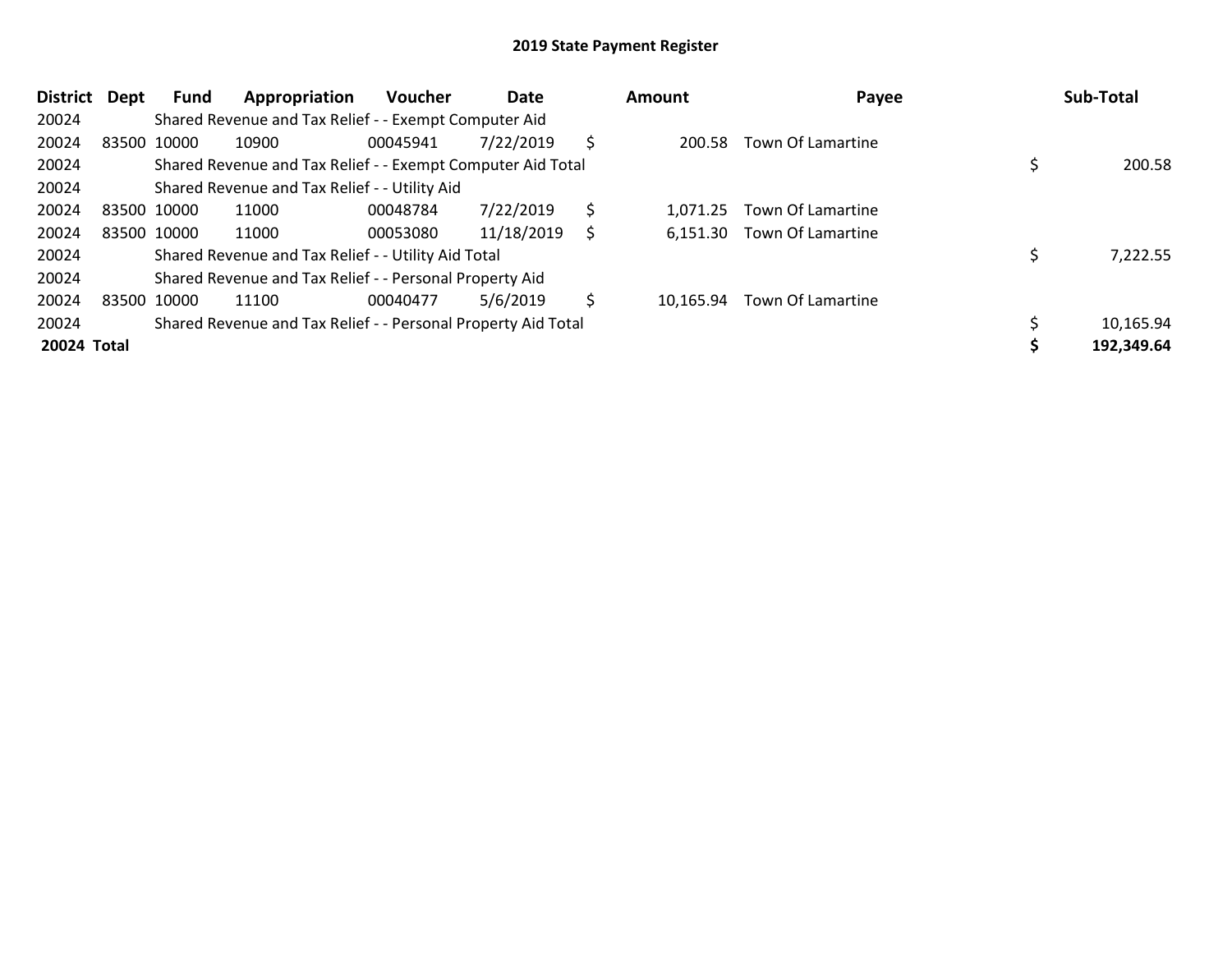| District Dept |             | <b>Fund</b> | Appropriation                                                       | Voucher  | <b>Date</b> | Amount | Payee                         | Sub-Total        |
|---------------|-------------|-------------|---------------------------------------------------------------------|----------|-------------|--------|-------------------------------|------------------|
| 20026         |             |             | Dept of Safety & Prof Services - - Fire Dues Distribution           |          |             |        |                               |                  |
| 20026         | 16500 10000 |             | 22500                                                               | 00030527 | 7/16/2019   | \$     | 4,919.82 Town Of Marshfield   |                  |
| 20026         |             |             | Dept of Safety & Prof Services - - Fire Dues Distribution Total     |          |             |        |                               | \$<br>4,919.82   |
| 20026         |             |             | Dept of Natural Resources - - Resaids - Cnty Forst, Cl & Mfl        |          |             |        |                               |                  |
| 20026         |             | 37000 21200 | 57100                                                               | 00332542 | 6/21/2019   | \$     | 98.27 Town Of Marshfield      |                  |
| 20026         |             |             | Dept of Natural Resources - - Resaids - Cnty Forst, Cl & Mfl Total  |          |             |        |                               | \$<br>98.27      |
| 20026         |             |             | Dept of Natural Resources - - Fin Asst For Responsible Units        |          |             |        |                               |                  |
| 20026         |             | 37000 27400 | 67000                                                               | 00323191 | 5/22/2019   | \$     | 1,475.58 Town Of Marshfield   |                  |
| 20026         |             |             | Dept of Natural Resources - - Fin Asst For Responsible Units Total  |          |             |        |                               | \$<br>1,475.58   |
| 20026         |             |             | WI Dept of Transportation - - Trns Aids To Mnc.-Sf                  |          |             |        |                               |                  |
| 20026         |             | 39500 21100 | 19100                                                               | 00336370 | 1/7/2019    | \$     | 24,242.37 Town Of Marshfield  |                  |
| 20026         |             | 39500 21100 | 19100                                                               | 00363685 | 4/1/2019    | \$     | 24,242.37 Town Of Marshfield  |                  |
| 20026         |             | 39500 21100 | 19100                                                               | 00401694 | 7/1/2019    | \$     | 24,242.37 Town Of Marshfield  |                  |
| 20026         |             | 39500 21100 | 19100                                                               | 00444512 | 10/7/2019   | \$     | 24,242.40 Town Of Marshfield  |                  |
| 20026         |             |             | WI Dept of Transportation - - Trns Aids To Mnc.-Sf Total            |          |             |        |                               | \$<br>96,969.51  |
| 20026         |             |             | Department of Military Affairs - - Major Disaster Assist; Pif       |          |             |        |                               |                  |
| 20026         |             | 46500 27200 | 36500                                                               | 00067886 | 10/9/2019   | \$     | 19,377.20 Town Of Marshfield  |                  |
| 20026         |             |             | Department of Military Affairs - - Major Disaster Assist; Pif Total |          |             |        |                               | \$<br>19,377.20  |
| 20026         |             |             | Elections Commission - - 2018 Hava Election Security                |          |             |        |                               |                  |
| 20026         | 51000 22000 |             | 18200                                                               | 00002220 | 11/4/2019   | \$     | 1,200.00 Town Of Marshfield   |                  |
| 20026         |             |             | Elections Commission - - 2018 Hava Election Security Total          |          |             |        |                               | \$<br>1,200.00   |
| 20026         |             |             | Shared Revenue and Tax Relief - - County And Municipal Aid          |          |             |        |                               |                  |
| 20026         |             | 83500 10000 | 10500                                                               | 00048785 | 7/22/2019   | \$     | 2,602.26 Town Of Marshfield   |                  |
| 20026         |             | 83500 10000 | 10500                                                               | 00053081 | 11/18/2019  | \$     | 14,746.17 Town Of Marshfield  |                  |
| 20026         |             |             | Shared Revenue and Tax Relief - - County And Municipal Aid Total    |          |             |        |                               | \$<br>17,348.43  |
| 20026         |             |             | Shared Revenue and Tax Relief - - Exempt Computer Aid               |          |             |        |                               |                  |
| 20026         |             | 83500 10000 | 10900                                                               | 00045942 | 7/22/2019   | \$     | 22.86 Town Of Marshfield      |                  |
| 20026         |             |             | Shared Revenue and Tax Relief - - Exempt Computer Aid Total         |          |             |        |                               | \$<br>22.86      |
| 20026         |             |             | Shared Revenue and Tax Relief - - Utility Aid                       |          |             |        |                               |                  |
| 20026         |             | 83500 10000 | 11000                                                               | 00048785 | 7/22/2019   | \$     | 20,197.40 Town Of Marshfield  |                  |
| 20026         |             | 83500 10000 | 11000                                                               | 00053081 | 11/18/2019  | \$     | 114,543.97 Town Of Marshfield |                  |
| 20026         |             |             | Shared Revenue and Tax Relief - - Utility Aid Total                 |          |             |        |                               | \$<br>134,741.37 |
| 20026         |             |             | Shared Revenue and Tax Relief - - Personal Property Aid             |          |             |        |                               |                  |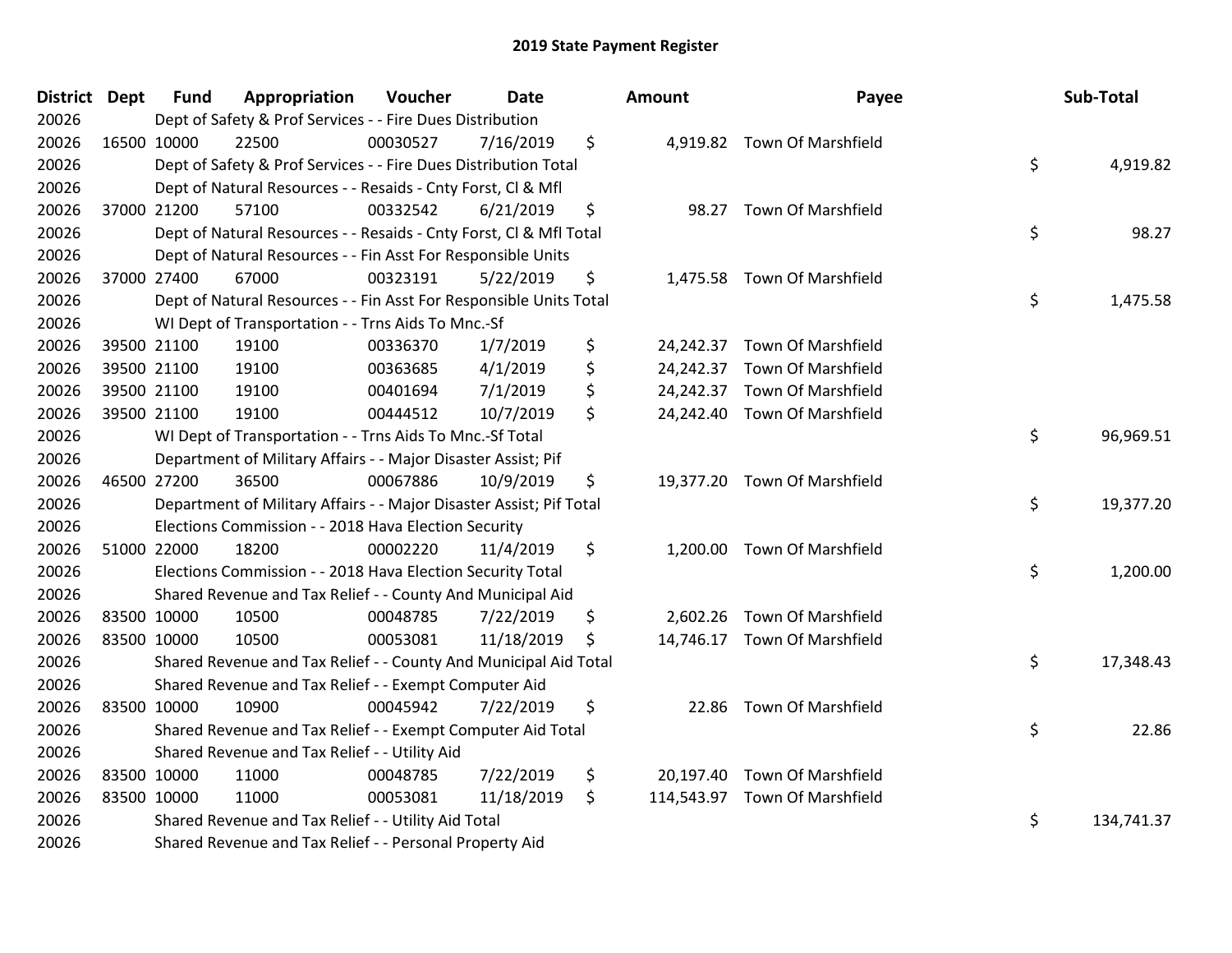| District Dept | Fund        | <b>Appropriation</b>                                          | <b>Voucher</b> | Date     | Amount | Pavee                     | Sub-Total  |
|---------------|-------------|---------------------------------------------------------------|----------------|----------|--------|---------------------------|------------|
| 20026         | 83500 10000 | 11100                                                         | 00040478       | 5/6/2019 |        | 977.05 Town Of Marshfield |            |
| 20026         |             | Shared Revenue and Tax Relief - - Personal Property Aid Total |                |          |        |                           | 977.05     |
| 20026 Total   |             |                                                               |                |          |        |                           | 277,130.09 |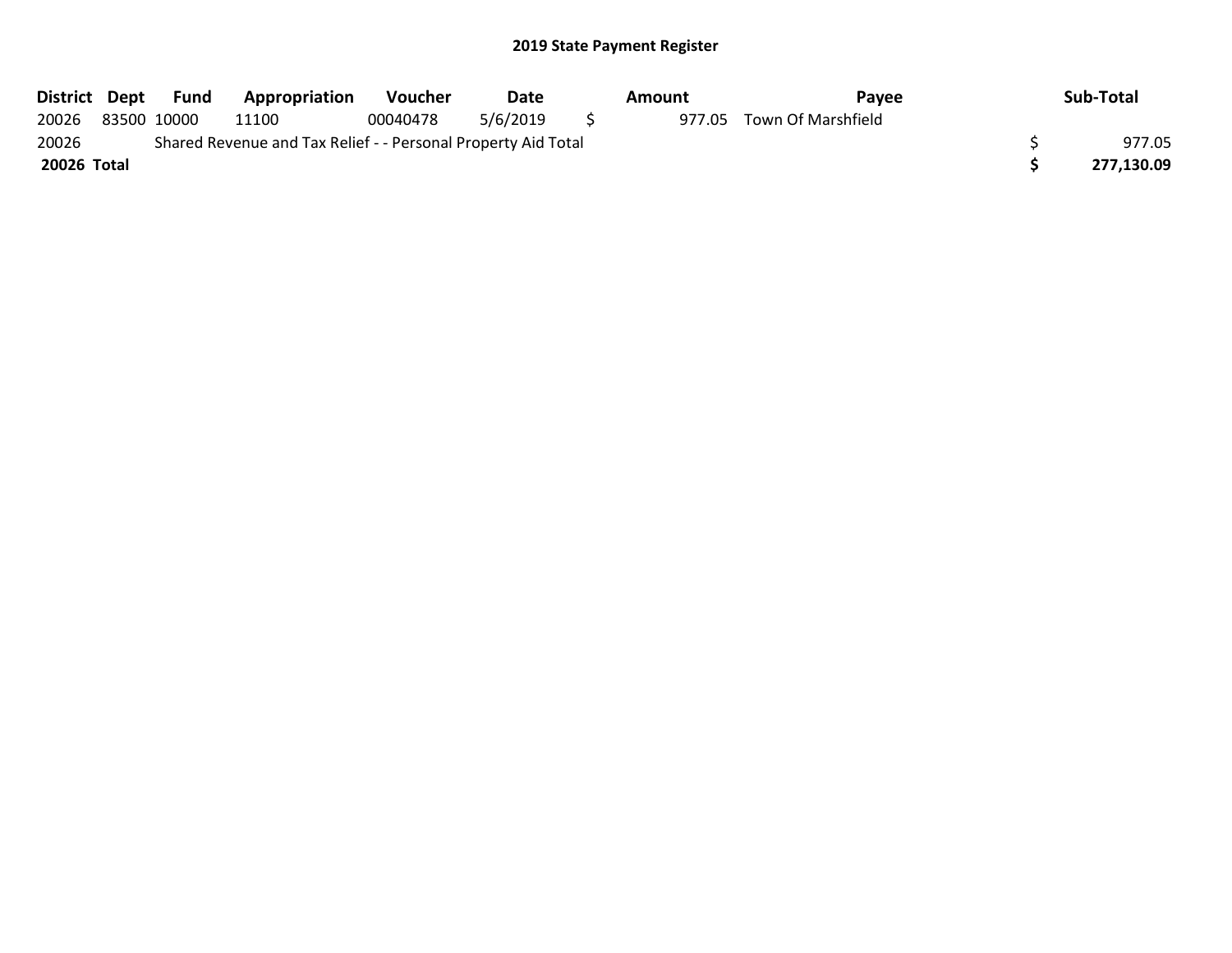| <b>District</b> | <b>Dept</b> | Fund        | Appropriation                                                      | Voucher  | Date       | <b>Amount</b>   | Payee                     | Sub-Total        |
|-----------------|-------------|-------------|--------------------------------------------------------------------|----------|------------|-----------------|---------------------------|------------------|
| 20028           |             |             | Dept of Safety & Prof Services - - Fire Dues Distribution          |          |            |                 |                           |                  |
| 20028           |             | 16500 10000 | 22500                                                              | 00030877 | 7/17/2019  | \$              | 2,796.29 Town Of Metomen  |                  |
| 20028           |             |             | Dept of Safety & Prof Services - - Fire Dues Distribution Total    |          |            |                 |                           | \$<br>2,796.29   |
| 20028           |             |             | Dept of Natural Resources - - Aids In Lieu Of Taxes - Gener        |          |            |                 |                           |                  |
| 20028           | 37000 10000 |             | 50300                                                              | 00295093 | 2/4/2019   | \$              | 4,971.79 Town Of Metomen  |                  |
| 20028           |             |             | Dept of Natural Resources - - Aids In Lieu Of Taxes - Gener Total  |          |            |                 |                           | \$<br>4,971.79   |
| 20028           |             |             | Dept of Natural Resources - - Fin Asst For Responsible Units       |          |            |                 |                           |                  |
| 20028           |             | 37000 27400 | 67000                                                              | 00323588 | 5/22/2019  | \$<br>679.94    | Town Of Metomen           |                  |
| 20028           |             |             | Dept of Natural Resources - - Fin Asst For Responsible Units Total |          |            |                 |                           | \$<br>679.94     |
| 20028           |             |             | WI Dept of Transportation - - Trns Aids To Mnc.-Sf                 |          |            |                 |                           |                  |
| 20028           |             | 39500 21100 | 19100                                                              | 00336371 | 1/7/2019   | \$              | 28,232.00 Town Of Metomen |                  |
| 20028           | 39500 21100 |             | 19100                                                              | 00363686 | 4/1/2019   | \$<br>28,232.00 | Town Of Metomen           |                  |
| 20028           |             | 39500 21100 | 19100                                                              | 00401695 | 7/1/2019   | \$<br>28,232.00 | <b>Town Of Metomen</b>    |                  |
| 20028           | 39500 21100 |             | 19100                                                              | 00444513 | 10/7/2019  | \$              | 28,232.03 Town Of Metomen |                  |
| 20028           |             |             | WI Dept of Transportation - - Trns Aids To Mnc.-Sf Total           |          |            |                 |                           | \$<br>112,928.03 |
| 20028           |             |             | Shared Revenue and Tax Relief - - County And Municipal Aid         |          |            |                 |                           |                  |
| 20028           | 83500 10000 |             | 10500                                                              | 00048786 | 7/22/2019  | \$<br>1,333.63  | Town Of Metomen           |                  |
| 20028           | 83500 10000 |             | 10500                                                              | 00053082 | 11/18/2019 | \$              | 7,557.26 Town Of Metomen  |                  |
| 20028           |             |             | Shared Revenue and Tax Relief - - County And Municipal Aid Total   |          |            |                 |                           | \$<br>8,890.89   |
| 20028           |             |             | Shared Revenue and Tax Relief - - Exempt Computer Aid              |          |            |                 |                           |                  |
| 20028           |             | 83500 10000 | 10900                                                              | 00045943 | 7/22/2019  | \$<br>56.12     | <b>Town Of Metomen</b>    |                  |
| 20028           |             |             | Shared Revenue and Tax Relief - - Exempt Computer Aid Total        |          |            |                 |                           | \$<br>56.12      |
| 20028           |             |             | Shared Revenue and Tax Relief - - Utility Aid                      |          |            |                 |                           |                  |
| 20028           | 83500 10000 |             | 11000                                                              | 00048786 | 7/22/2019  | \$              | 1,737.53 Town Of Metomen  |                  |
| 20028           | 83500 10000 |             | 11000                                                              | 00053082 | 11/18/2019 | \$              | 9,702.21 Town Of Metomen  |                  |
| 20028           |             |             | Shared Revenue and Tax Relief - - Utility Aid Total                |          |            |                 |                           | \$<br>11,439.74  |
| 20028           |             |             | Shared Revenue and Tax Relief - - Personal Property Aid            |          |            |                 |                           |                  |
| 20028           | 83500 10000 |             | 11100                                                              | 00040479 | 5/6/2019   | \$<br>3,408.01  | <b>Town Of Metomen</b>    |                  |
| 20028           |             |             | Shared Revenue and Tax Relief - - Personal Property Aid Total      |          |            |                 |                           | \$<br>3,408.01   |
| 20028 Total     |             |             |                                                                    |          |            |                 |                           | \$<br>145,170.81 |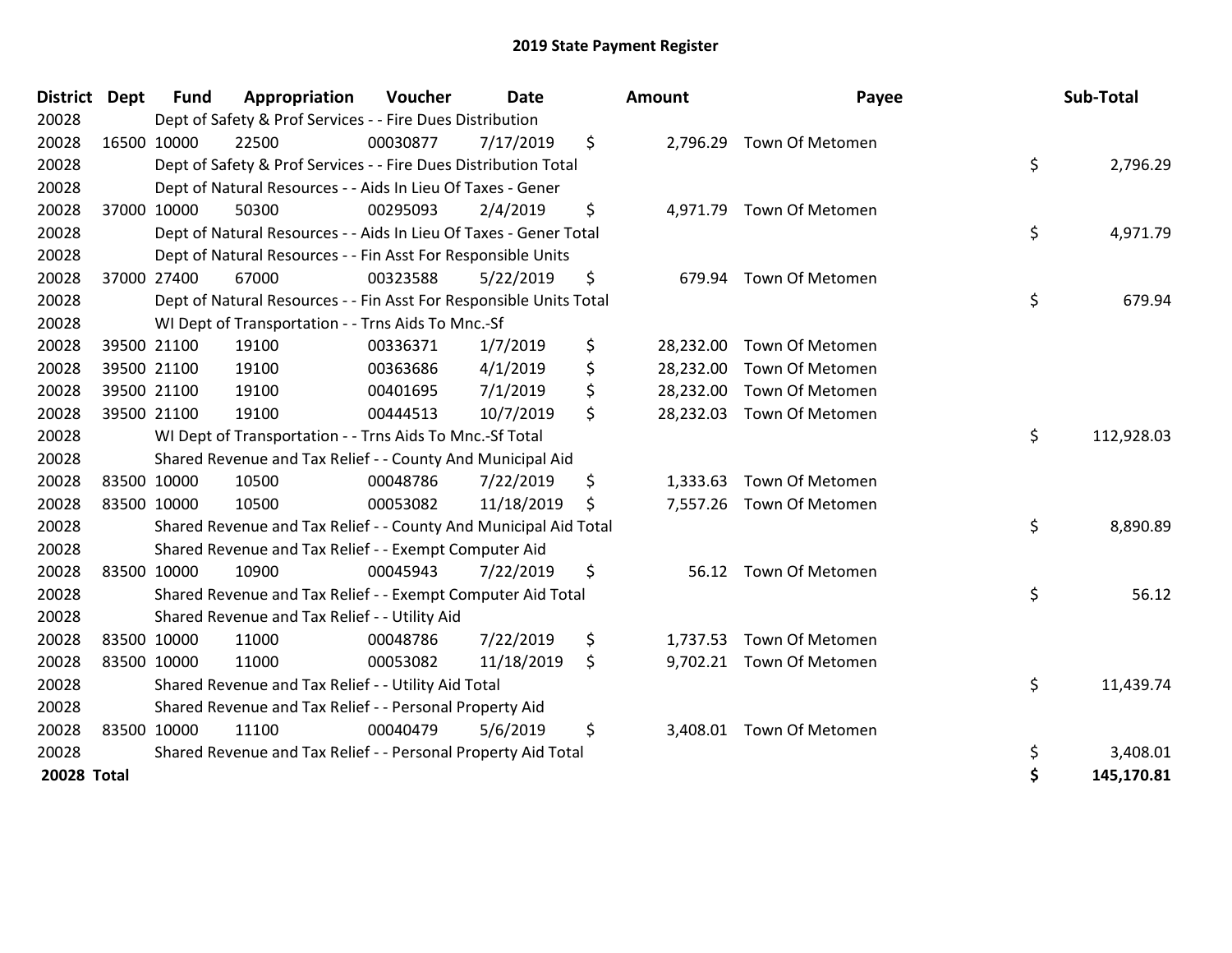| District Dept | <b>Fund</b> | Appropriation                                                      | Voucher  | <b>Date</b> | <b>Amount</b>   | Payee                      | Sub-Total       |
|---------------|-------------|--------------------------------------------------------------------|----------|-------------|-----------------|----------------------------|-----------------|
| 20030         |             | Dept of Safety & Prof Services - - Fire Dues Distribution          |          |             |                 |                            |                 |
| 20030         | 16500 10000 | 22500                                                              | 00030951 | 7/17/2019   | \$              | 2,561.02 Town Of Oakfield  |                 |
| 20030         |             | Dept of Safety & Prof Services - - Fire Dues Distribution Total    |          |             |                 |                            | \$<br>2,561.02  |
| 20030         |             | Dept of Natural Resources - - Aids In Lieu Of Taxes - Gener        |          |             |                 |                            |                 |
| 20030         | 37000 10000 | 50300                                                              | 00295154 | 2/4/2019    | \$<br>1,302.10  | Town Of Oakfield           |                 |
| 20030         | 37000 10000 | 50300                                                              | 00295155 | 2/4/2019    | \$<br>43,505.57 | Town Of Oakfield           |                 |
| 20030         | 37000 10000 | 50300                                                              | 00314465 | 4/19/2019   | \$<br>183.41    | Town Of Oakfield           |                 |
| 20030         |             | Dept of Natural Resources - - Aids In Lieu Of Taxes - Gener Total  |          |             |                 |                            | \$<br>44,991.08 |
| 20030         |             | Dept of Natural Resources - - Resaids - Cnty Forst, Cl & Mfl       |          |             |                 |                            |                 |
| 20030         | 37000 21200 | 57100                                                              | 00332543 | 6/21/2019   | \$<br>59.20     | Town Of Oakfield           |                 |
| 20030         |             | Dept of Natural Resources - - Resaids - Cnty Forst, Cl & Mfl Total |          |             |                 |                            | \$<br>59.20     |
| 20030         |             | Dept of Natural Resources - - Fin Asst For Responsible Units       |          |             |                 |                            |                 |
| 20030         | 37000 27400 | 67000                                                              | 00322948 | 5/22/2019   | \$              | 2,420.51 Town Of Oakfield  |                 |
| 20030         |             | Dept of Natural Resources - - Fin Asst For Responsible Units Total |          |             |                 |                            | \$<br>2,420.51  |
| 20030         |             | WI Dept of Transportation - - Trns Aids To Mnc.-Sf                 |          |             |                 |                            |                 |
| 20030         | 39500 21100 | 19100                                                              | 00336372 | 1/7/2019    | \$<br>21,447.24 | Town Of Oakfield           |                 |
| 20030         | 39500 21100 | 19100                                                              | 00363687 | 4/1/2019    | \$<br>21,447.24 | Town Of Oakfield           |                 |
| 20030         | 39500 21100 | 19100                                                              | 00401696 | 7/1/2019    | \$<br>21,447.24 | Town Of Oakfield           |                 |
| 20030         | 39500 21100 | 19100                                                              | 00444514 | 10/7/2019   | \$              | 21,447.27 Town Of Oakfield |                 |
| 20030         |             | WI Dept of Transportation - - Trns Aids To Mnc.-Sf Total           |          |             |                 |                            | \$<br>85,788.99 |
| 20030         |             | Department of Justice - - Law Enforcement Train, Local             |          |             |                 |                            |                 |
| 20030         | 45500 10000 | 23100                                                              | 00073977 | 10/31/2019  | \$<br>320.00    | Town Of Oakfield           |                 |
| 20030         |             | Department of Justice - - Law Enforcement Train, Local Total       |          |             |                 |                            | \$<br>320.00    |
| 20030         |             | Shared Revenue and Tax Relief - - County And Municipal Aid         |          |             |                 |                            |                 |
| 20030         | 83500 10000 | 10500                                                              | 00048787 | 7/22/2019   | \$<br>4,097.00  | Town Of Oakfield           |                 |
| 20030         | 83500 10000 | 10500                                                              | 00053083 | 11/18/2019  | \$<br>23,216.34 | Town Of Oakfield           |                 |
| 20030         |             | Shared Revenue and Tax Relief - - County And Municipal Aid Total   |          |             |                 |                            | \$<br>27,313.34 |
| 20030         |             | Shared Revenue and Tax Relief - - Exempt Computer Aid              |          |             |                 |                            |                 |
| 20030         | 83500 10000 | 10900                                                              | 00045944 | 7/22/2019   | \$              | 47.81 Town Of Oakfield     |                 |
| 20030         |             | Shared Revenue and Tax Relief - - Exempt Computer Aid Total        |          |             |                 |                            | \$<br>47.81     |
| 20030         |             | Shared Revenue and Tax Relief - - Utility Aid                      |          |             |                 |                            |                 |
| 20030         | 83500 10000 | 11000                                                              | 00048787 | 7/22/2019   | \$<br>6,389.48  | Town Of Oakfield           |                 |
| 20030         | 83500 10000 | 11000                                                              | 00053083 | 11/18/2019  | \$              | 39,214.29 Town Of Oakfield |                 |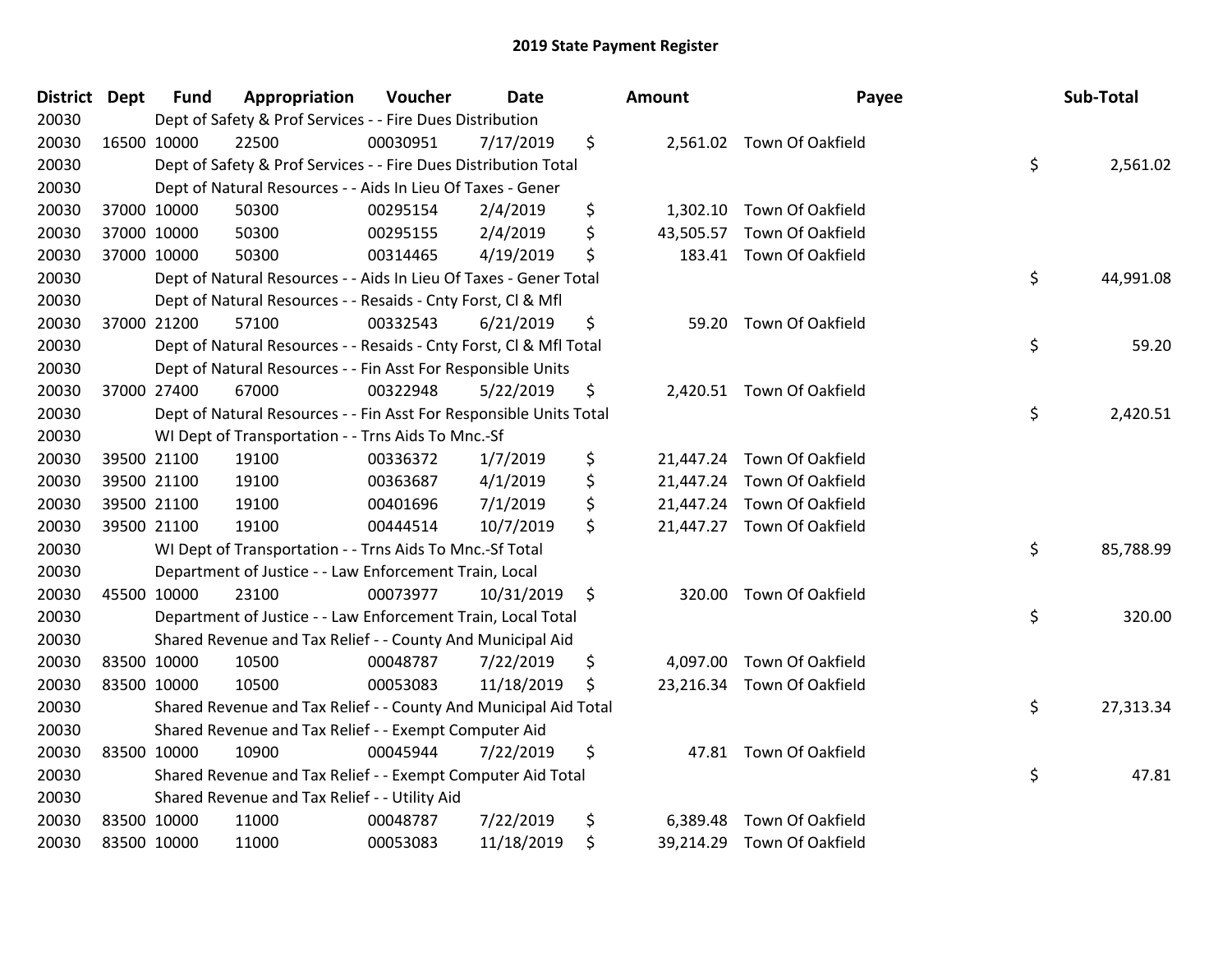|             | District Dept | Fund        | Appropriation                                                 | Voucher  | Date     | Amount | Payee            | Sub-Total  |
|-------------|---------------|-------------|---------------------------------------------------------------|----------|----------|--------|------------------|------------|
| 20030       |               |             | Shared Revenue and Tax Relief - - Utility Aid Total           |          |          |        |                  | 45,603.77  |
| 20030       |               |             | Shared Revenue and Tax Relief - - Personal Property Aid       |          |          |        |                  |            |
| 20030       |               | 83500 10000 | 11100                                                         | 00040480 | 5/6/2019 | 441.57 | Town Of Oakfield |            |
| 20030       |               |             | Shared Revenue and Tax Relief - - Personal Property Aid Total |          |          |        |                  | 441.57     |
| 20030 Total |               |             |                                                               |          |          |        |                  | 209.547.29 |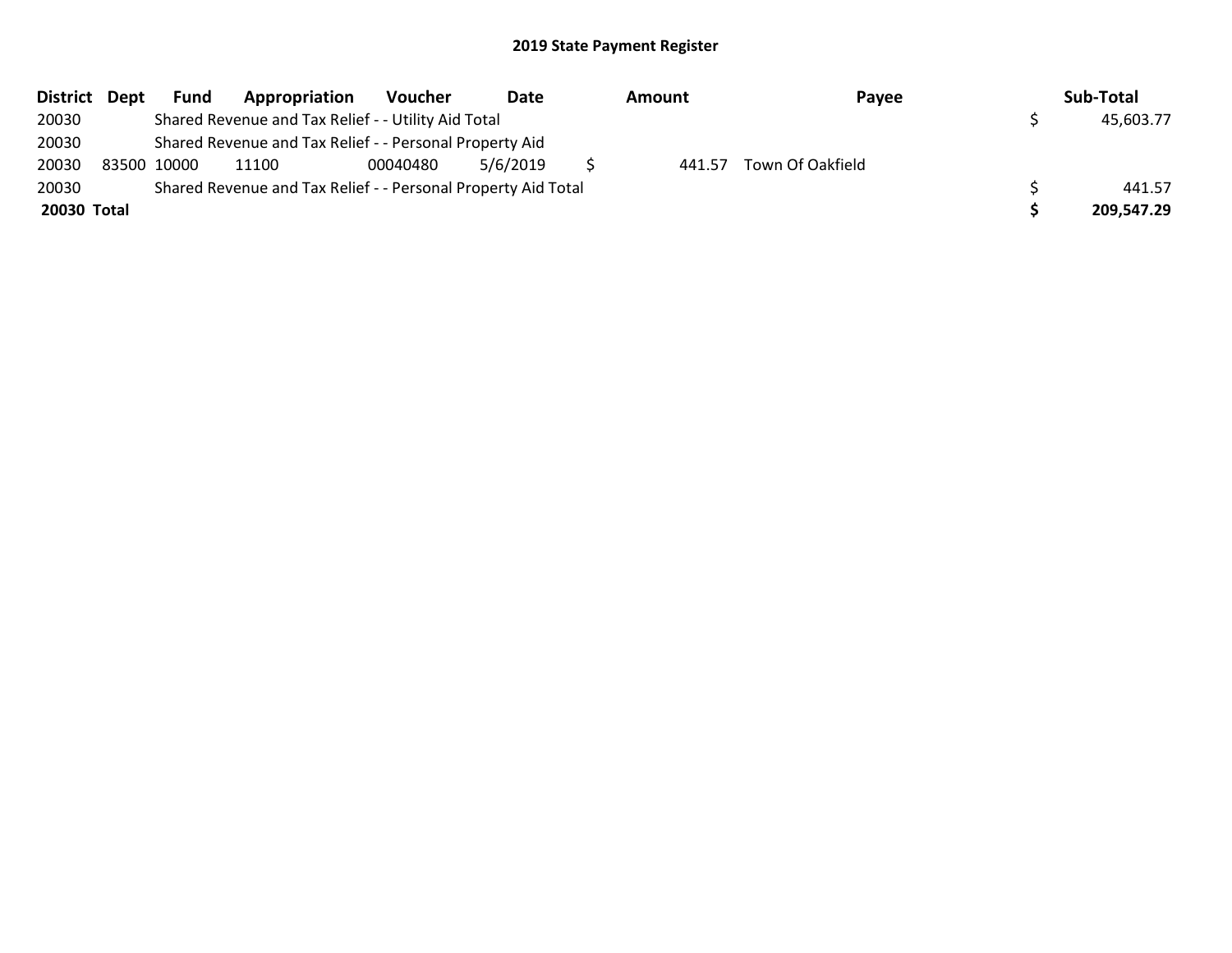| District Dept |             | <b>Fund</b> | Appropriation                                                      | Voucher  | <b>Date</b> | Amount | Payee                     | Sub-Total        |
|---------------|-------------|-------------|--------------------------------------------------------------------|----------|-------------|--------|---------------------------|------------------|
| 20032         |             |             | Dept of Safety & Prof Services - - Fire Dues Distribution          |          |             |        |                           |                  |
| 20032         | 16500 10000 |             | 22500                                                              | 00030336 | 7/16/2019   | \$     | 7,131.76 Town Of Osceola  |                  |
| 20032         |             |             | Dept of Safety & Prof Services - - Fire Dues Distribution Total    |          |             |        |                           | \$<br>7,131.76   |
| 20032         |             |             | Dept of Natural Resources - - Aids In Lieu Of Taxes - Gener        |          |             |        |                           |                  |
| 20032         | 37000 10000 |             | 50300                                                              | 00295106 | 2/4/2019    | \$     | 908.28 Town Of Osceola    |                  |
| 20032         |             |             | Dept of Natural Resources - - Aids In Lieu Of Taxes - Gener Total  |          |             |        |                           | \$<br>908.28     |
| 20032         |             |             | Dept of Natural Resources - - Gen Program Ops-State Funds          |          |             |        |                           |                  |
| 20032         |             | 37000 21200 | 16100                                                              | 00288918 | 1/9/2019    | \$     | 6.12 Town Of Osceola      |                  |
| 20032         |             |             | Dept of Natural Resources - - Gen Program Ops-State Funds Total    |          |             |        |                           | \$<br>6.12       |
| 20032         |             |             | Dept of Natural Resources - - GPO--State Funds                     |          |             |        |                           |                  |
| 20032         |             | 37000 21200 | 36100                                                              | 00288918 | 1/9/2019    | \$     | 0.88 Town Of Osceola      |                  |
| 20032         |             |             | Dept of Natural Resources - - GPO--State Funds Total               |          |             |        |                           | \$<br>0.88       |
| 20032         |             |             | Dept of Natural Resources - - GPO -Federal Funds                   |          |             |        |                           |                  |
| 20032         |             | 37000 21200 | 38100                                                              | 00307381 | 3/27/2019   | \$     | 1,731.55 Town Of Osceola  |                  |
| 20032         |             |             | Dept of Natural Resources - - GPO -Federal Funds Total             |          |             |        |                           | \$<br>1,731.55   |
| 20032         |             |             | Dept of Natural Resources - - Enf A - Boating Enforcement          |          |             |        |                           |                  |
| 20032         |             | 37000 21200 | 55000                                                              | 00307381 | 3/27/2019   | \$     | 3,260.76 Town Of Osceola  |                  |
| 20032         |             |             | Dept of Natural Resources - - Enf A - Boating Enforcement Total    |          |             |        |                           | \$<br>3,260.76   |
| 20032         |             |             | Dept of Natural Resources - - Resaids - Cnty Forst, Cl & Mfl       |          |             |        |                           |                  |
| 20032         | 37000 21200 |             | 57100                                                              | 00332544 | 6/21/2019   | \$     | 92.73 Town Of Osceola     |                  |
| 20032         |             |             | Dept of Natural Resources - - Resaids - Cnty Forst, Cl & Mfl Total |          |             |        |                           | \$<br>92.73      |
| 20032         |             |             | Dept of Natural Resources - - Aids In Lieu Of Taxes - Sum S        |          |             |        |                           |                  |
| 20032         |             | 37000 21200 | 57900                                                              | 00313910 | 4/19/2019   | \$     | 3,104.18 Town Of Osceola  |                  |
| 20032         |             |             | Dept of Natural Resources - - Aids In Lieu Of Taxes - Sum S Total  |          |             |        |                           | \$<br>3,104.18   |
| 20032         |             |             | Dept of Natural Resources - - Fin Asst For Responsible Units       |          |             |        |                           |                  |
| 20032         | 37000 27400 |             | 67000                                                              | 00323338 | 5/22/2019   | \$     | 1,690.34 Town Of Osceola  |                  |
| 20032         |             |             | Dept of Natural Resources - - Fin Asst For Responsible Units Total |          |             |        |                           | \$<br>1,690.34   |
| 20032         |             |             | WI Dept of Transportation - - Trns Aids To Mnc.-Sf                 |          |             |        |                           |                  |
| 20032         |             | 39500 21100 | 19100                                                              | 00336373 | 1/7/2019    | \$     | 25,401.04 Town Of Osceola |                  |
| 20032         | 39500 21100 |             | 19100                                                              | 00363688 | 4/1/2019    | \$     | 25,401.04 Town Of Osceola |                  |
| 20032         |             | 39500 21100 | 19100                                                              | 00401697 | 7/1/2019    | \$     | 25,401.04 Town Of Osceola |                  |
| 20032         | 39500 21100 |             | 19100                                                              | 00444515 | 10/7/2019   | \$     | 25,401.05 Town Of Osceola |                  |
| 20032         |             |             | WI Dept of Transportation - - Trns Aids To Mnc.-Sf Total           |          |             |        |                           | \$<br>101,604.17 |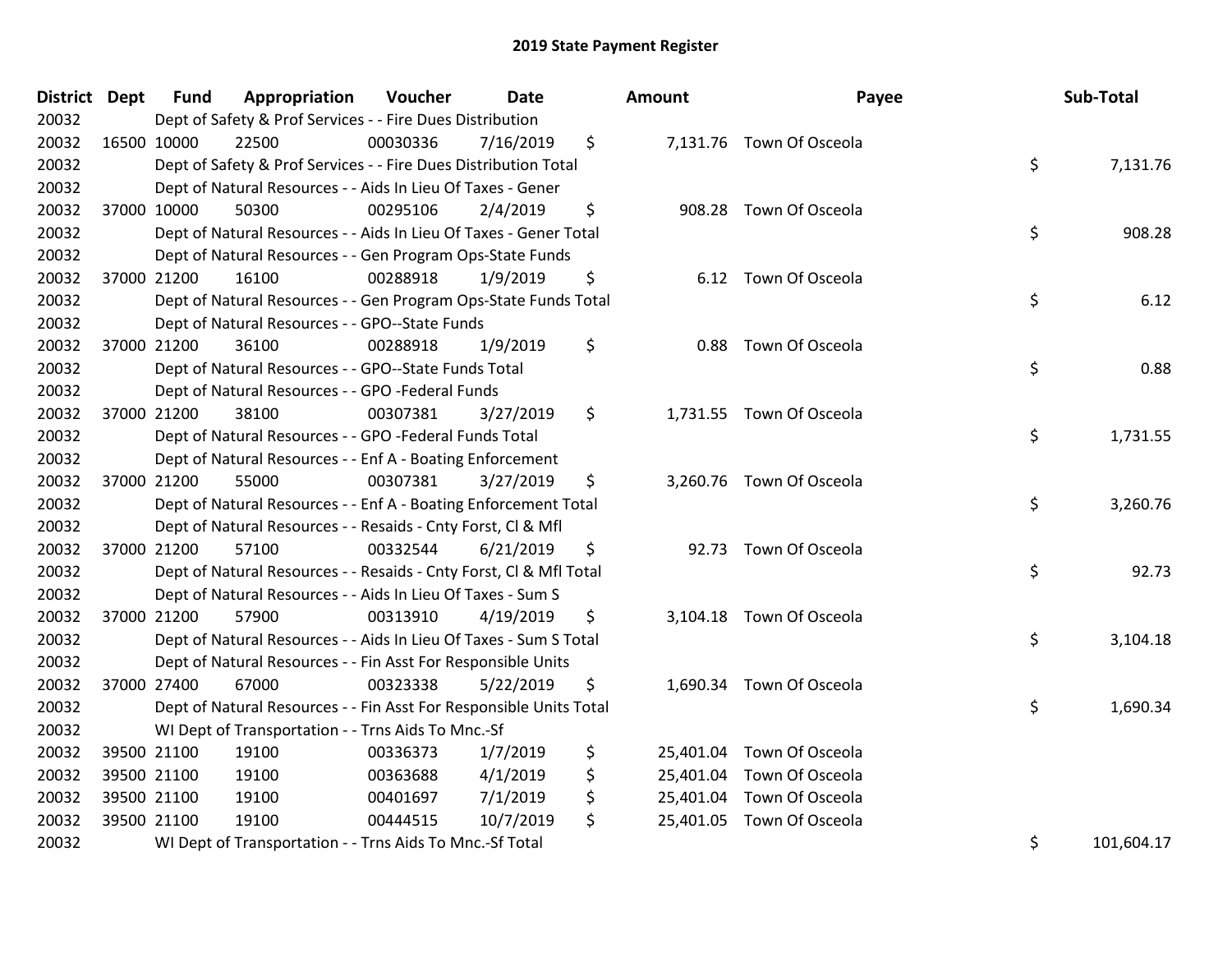| <b>District</b> | Dept | <b>Fund</b> | Appropriation                                                       | <b>Voucher</b> | <b>Date</b> |                    | Amount    | Payee           | Sub-Total       |
|-----------------|------|-------------|---------------------------------------------------------------------|----------------|-------------|--------------------|-----------|-----------------|-----------------|
| 20032           |      |             | Department of Justice - - Law Enforcement Train, Local              |                |             |                    |           |                 |                 |
| 20032           |      | 45500 10000 | 23100                                                               | 00073950       | 10/31/2019  | $\ddot{\varsigma}$ | 320.00    | Town Of Osceola |                 |
| 20032           |      |             | Department of Justice - - Law Enforcement Train, Local Total        |                |             |                    |           |                 | \$<br>320.00    |
| 20032           |      |             | Shared Revenue and Tax Relief - - County And Municipal Aid          |                |             |                    |           |                 |                 |
| 20032           |      | 83500 10000 | 10500                                                               | 00048788       | 7/22/2019   | \$                 | 3,297.35  | Town Of Osceola |                 |
| 20032           |      | 83500 10000 | 10500                                                               | 00053084       | 11/18/2019  | \$                 | 18,684.95 | Town Of Osceola |                 |
| 20032           |      |             | Shared Revenue and Tax Relief - - County And Municipal Aid Total    |                |             |                    |           |                 | \$<br>21,982.30 |
| 20032           |      |             | Shared Revenue and Tax Relief - - Exempt Computer Aid               |                |             |                    |           |                 |                 |
| 20032           |      | 83500 10000 | 10900                                                               | 00045945       | 7/22/2019   | \$                 | 49.89     | Town Of Osceola |                 |
| 20032           |      |             | Shared Revenue and Tax Relief - - Exempt Computer Aid Total         |                |             |                    |           |                 | \$<br>49.89     |
| 20032           |      |             | Shared Revenue and Tax Relief - - Utility Aid                       |                |             |                    |           |                 |                 |
| 20032           |      | 83500 10000 | 11000                                                               | 00048788       | 7/22/2019   | \$                 | 12.42     | Town Of Osceola |                 |
| 20032           |      | 83500 10000 | 11000                                                               | 00053084       | 11/18/2019  | \$                 | 68.02     | Town Of Osceola |                 |
| 20032           |      |             | Shared Revenue and Tax Relief - - Utility Aid Total                 |                |             |                    |           |                 | \$<br>80.44     |
| 20032           |      |             | Shared Revenue and Tax Relief - - Personal Property Aid             |                |             |                    |           |                 |                 |
| 20032           |      | 83500 10000 | 11100                                                               | 00040481       | 5/6/2019    | \$                 | 305.27    | Town Of Osceola |                 |
| 20032           |      |             | Shared Revenue and Tax Relief - - Personal Property Aid Total       |                |             |                    |           |                 | \$<br>305.27    |
| 20032           |      |             | Shared Revenue and Tax Relief - - Payments For Municipal Svcs       |                |             |                    |           |                 |                 |
| 20032           |      | 83500 10000 | 50100                                                               | 00037776       | 1/31/2019   | \$.                | 534.43    | Town Of Osceola |                 |
| 20032           |      |             | Shared Revenue and Tax Relief - - Payments For Municipal Svcs Total |                |             |                    |           |                 | \$<br>534.43    |
| 20032 Total     |      |             |                                                                     |                |             |                    |           |                 | 142,803.10      |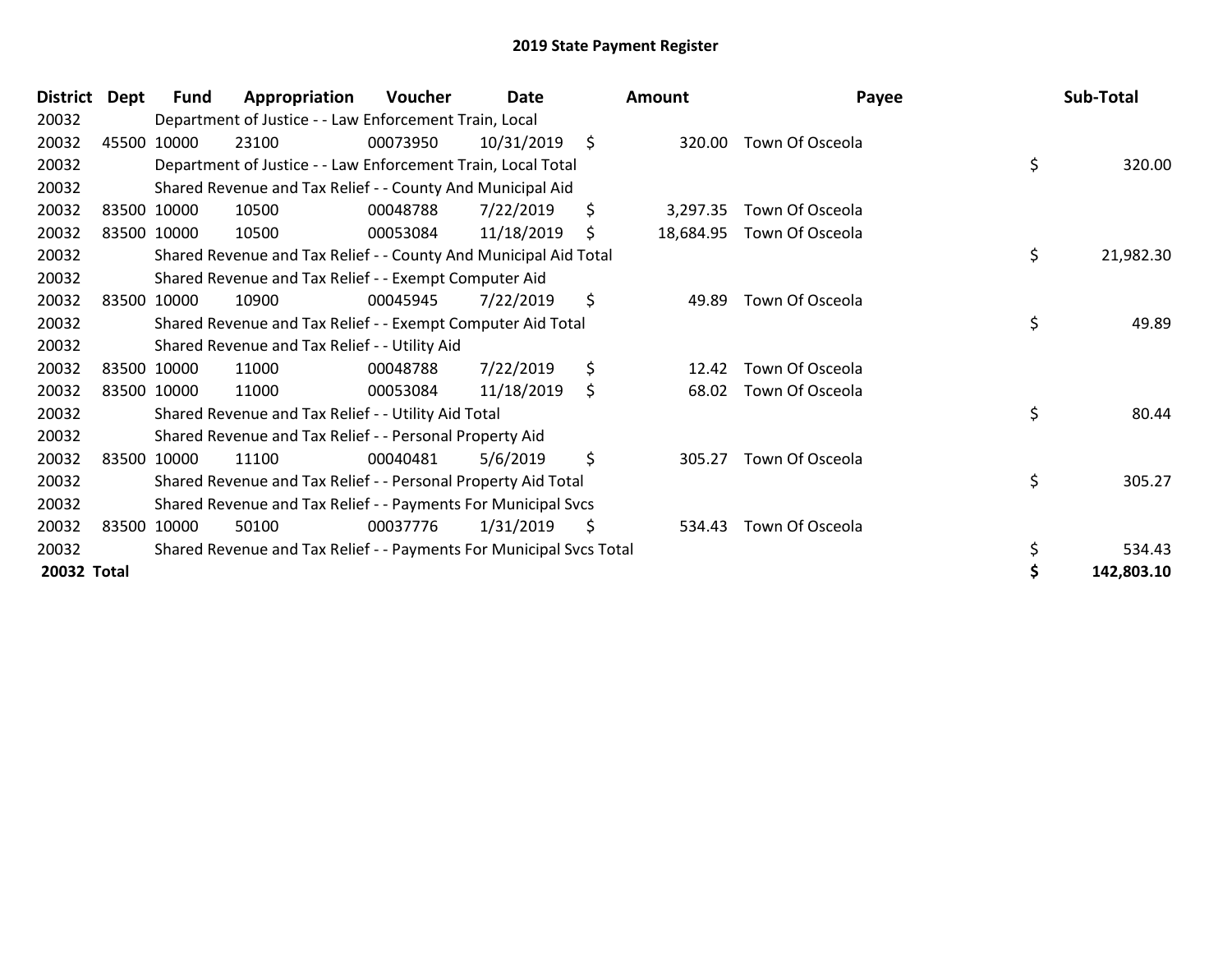| District Dept | <b>Fund</b> | Appropriation                                                       | Voucher  | <b>Date</b> | <b>Amount</b>   |                         | Payee | Sub-Total  |
|---------------|-------------|---------------------------------------------------------------------|----------|-------------|-----------------|-------------------------|-------|------------|
| 20034         |             | Dept of Safety & Prof Services - - General Program Operations       |          |             |                 |                         |       |            |
| 20034         | 16500 10000 | 12100                                                               | 00027941 | 2/6/2019    | \$              | 6.50 Town of Ripon      |       |            |
| 20034         |             | Dept of Safety & Prof Services - - General Program Operations Total |          |             |                 |                         | \$    | 6.50       |
| 20034         |             | Dept of Safety & Prof Services - - Fire Dues Distribution           |          |             |                 |                         |       |            |
| 20034         | 16500 10000 | 22500                                                               | 00030518 | 7/16/2019   | \$              | 5,010.40 Town of Ripon  |       |            |
| 20034         |             | Dept of Safety & Prof Services - - Fire Dues Distribution Total     |          |             |                 |                         | \$    | 5,010.40   |
| 20034         |             | Dept of Natural Resources - - Aids In Lieu Of Taxes - Gener         |          |             |                 |                         |       |            |
| 20034         | 37000 10000 | 50300                                                               | 00295160 | 2/4/2019    | \$              | 1,875.28 Town of Ripon  |       |            |
| 20034         |             | Dept of Natural Resources - - Aids In Lieu Of Taxes - Gener Total   |          |             |                 |                         | \$    | 1,875.28   |
| 20034         |             | Dept of Natural Resources - - Aids In Lieu Of Taxes - Sum S         |          |             |                 |                         |       |            |
| 20034         | 37000 21200 | 57900                                                               | 00314524 | 4/19/2019   | \$              | 14.87 Town of Ripon     |       |            |
| 20034         |             | Dept of Natural Resources - - Aids In Lieu Of Taxes - Sum S Total   |          |             |                 |                         | \$    | 14.87      |
| 20034         |             | Dept of Natural Resources - - Fin Asst For Responsible Units        |          |             |                 |                         |       |            |
| 20034         | 37000 27400 | 67000                                                               | 00323571 | 5/22/2019   | \$              | 2,950.41 Town of Ripon  |       |            |
| 20034         |             | Dept of Natural Resources - - Fin Asst For Responsible Units Total  |          |             |                 |                         | \$    | 2,950.41   |
| 20034         |             | WI Dept of Transportation - - Trns Aids To Mnc.-Sf                  |          |             |                 |                         |       |            |
| 20034         | 39500 21100 | 19100                                                               | 00336374 | 1/7/2019    | \$<br>25,418.96 | Town of Ripon           |       |            |
| 20034         | 39500 21100 | 19100                                                               | 00363689 | 4/1/2019    | \$<br>25,418.96 | Town of Ripon           |       |            |
| 20034         | 39500 21100 | 19100                                                               | 00401698 | 7/1/2019    | \$<br>25,418.96 | Town of Ripon           |       |            |
| 20034         | 39500 21100 | 19100                                                               | 00444516 | 10/7/2019   | \$<br>25,418.96 | Town of Ripon           |       |            |
| 20034         |             | WI Dept of Transportation - - Trns Aids To Mnc.-Sf Total            |          |             |                 |                         | \$    | 101,675.84 |
| 20034         |             | Department of Justice - - Law Enforcement Train, Local              |          |             |                 |                         |       |            |
| 20034         | 45500 10000 | 23100                                                               | 00074352 | 11/6/2019   | \$              | 640.00 Town of Ripon    |       |            |
| 20034         |             | Department of Justice - - Law Enforcement Train, Local Total        |          |             |                 |                         | \$    | 640.00     |
| 20034         |             | Public Defender Board - - Transcript, Discovery And Int             |          |             |                 |                         |       |            |
| 20034         | 55000 10000 | 10600                                                               | 00189652 | 4/3/2019    | \$<br>75.00     | Town of Ripon           |       |            |
| 20034         |             | Public Defender Board - - Transcript, Discovery And Int Total       |          |             |                 |                         | \$    | 75.00      |
| 20034         |             | Shared Revenue and Tax Relief - - County And Municipal Aid          |          |             |                 |                         |       |            |
| 20034         | 83500 10000 | 10500                                                               | 00048789 | 7/22/2019   | \$<br>4,875.48  | Town of Ripon           |       |            |
| 20034         | 83500 10000 | 10500                                                               | 00053085 | 11/18/2019  | \$              | 27,627.74 Town of Ripon |       |            |
| 20034         |             | Shared Revenue and Tax Relief - - County And Municipal Aid Total    |          |             |                 |                         | \$    | 32,503.22  |
| 20034         |             | Shared Revenue and Tax Relief - - Exempt Computer Aid               |          |             |                 |                         |       |            |
| 20034         | 83500 10000 | 10900                                                               | 00045946 | 7/22/2019   | \$              | 697.34 Town of Ripon    |       |            |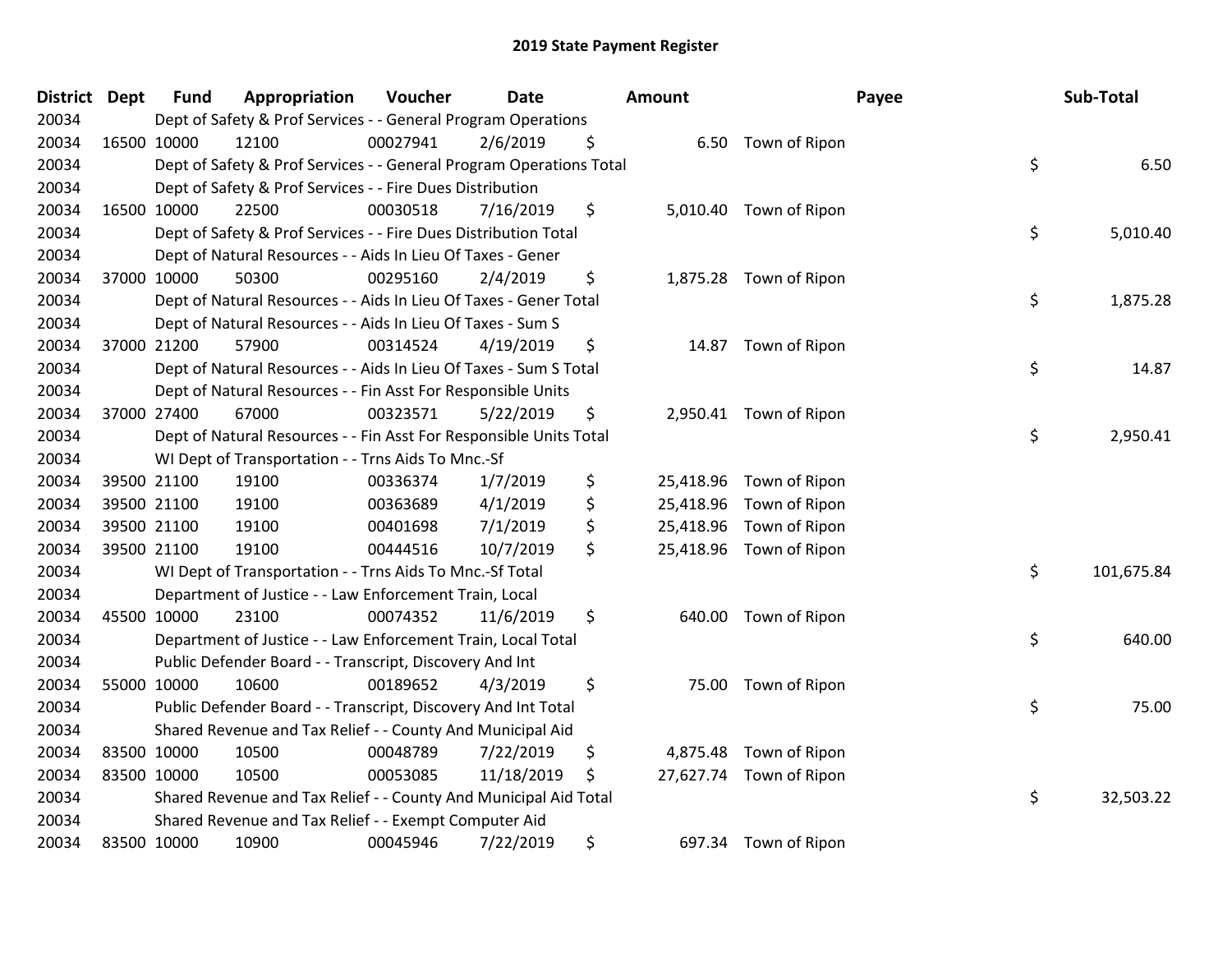| <b>District</b> | Dept        | Fund        | Appropriation                                                 | <b>Voucher</b> | Date       | Amount |                        | Payee | Sub-Total  |
|-----------------|-------------|-------------|---------------------------------------------------------------|----------------|------------|--------|------------------------|-------|------------|
| 20034           |             |             | Shared Revenue and Tax Relief - - Exempt Computer Aid Total   |                |            |        |                        |       | 697.34     |
| 20034           |             |             | Shared Revenue and Tax Relief - - Utility Aid                 |                |            |        |                        |       |            |
| 20034           | 83500 10000 |             | 11000                                                         | 00048789       | 7/22/2019  | 0.01   | Town of Ripon          |       |            |
| 20034           |             | 83500 10000 | 11000                                                         | 00053085       | 11/18/2019 | 0.04   | Town of Ripon          |       |            |
| 20034           |             |             | Shared Revenue and Tax Relief - - Utility Aid Total           |                |            |        |                        |       | 0.05       |
| 20034           |             |             | Shared Revenue and Tax Relief - - Personal Property Aid       |                |            |        |                        |       |            |
| 20034           | 83500 10000 |             | 11100                                                         | 00040482       | 5/6/2019   |        | 1,231.22 Town of Ripon |       |            |
| 20034           |             |             | Shared Revenue and Tax Relief - - Personal Property Aid Total |                |            |        |                        |       | 1,231.22   |
| 20034 Total     |             |             |                                                               |                |            |        |                        |       | 146,680.13 |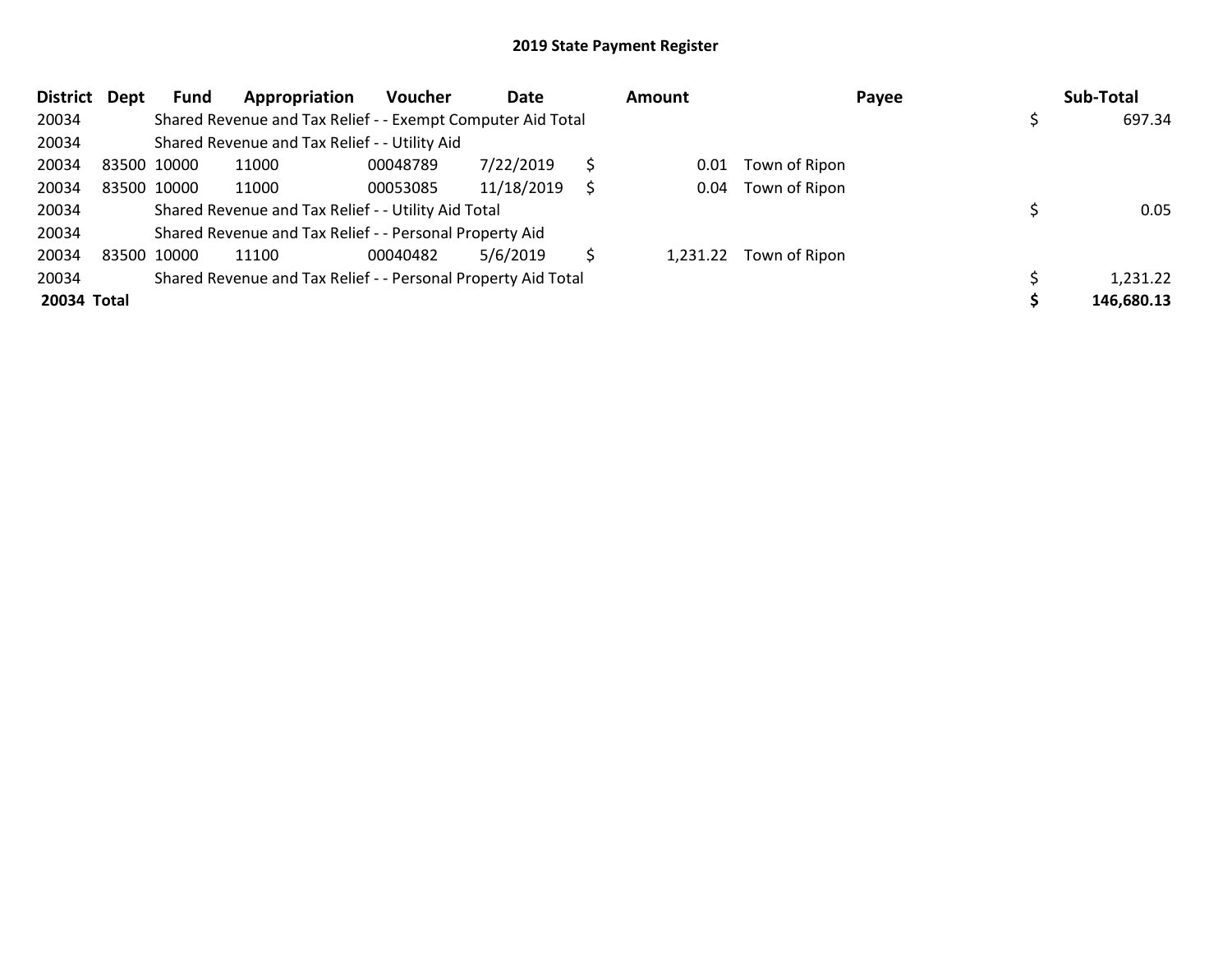| <b>District</b> | <b>Dept</b> | <b>Fund</b> | Appropriation                                                      | Voucher  | <b>Date</b> | <b>Amount</b>   | Payee                       | Sub-Total        |
|-----------------|-------------|-------------|--------------------------------------------------------------------|----------|-------------|-----------------|-----------------------------|------------------|
| 20036           |             |             | Dept of Safety & Prof Services - - Fire Dues Distribution          |          |             |                 |                             |                  |
| 20036           |             | 16500 10000 | 22500                                                              | 00030811 | 7/17/2019   | \$              | 3,061.36 Town Of Rosendale  |                  |
| 20036           |             |             | Dept of Safety & Prof Services - - Fire Dues Distribution Total    |          |             |                 |                             | \$<br>3,061.36   |
| 20036           |             |             | Dept of Natural Resources - - Aids In Lieu Of Taxes - Gener        |          |             |                 |                             |                  |
| 20036           |             | 37000 10000 | 50300                                                              | 00295082 | 2/4/2019    | \$<br>109.94    | Town Of Rosendale           |                  |
| 20036           |             | 37000 10000 | 50300                                                              | 00295083 | 2/4/2019    | \$              | 14,976.89 Town Of Rosendale |                  |
| 20036           |             |             | Dept of Natural Resources - - Aids In Lieu Of Taxes - Gener Total  |          |             |                 |                             | \$<br>15,086.83  |
| 20036           |             |             | Dept of Natural Resources - - Resaids - Cnty Forst, CI & Mfl       |          |             |                 |                             |                  |
| 20036           |             | 37000 21200 | 57100                                                              | 00332545 | 6/21/2019   | \$<br>33.64     | Town Of Rosendale           |                  |
| 20036           |             |             | Dept of Natural Resources - - Resaids - Cnty Forst, Cl & Mfl Total |          |             |                 |                             | \$<br>33.64      |
| 20036           |             |             | Dept of Natural Resources - - Fin Asst For Responsible Units       |          |             |                 |                             |                  |
| 20036           |             | 37000 27400 | 67000                                                              | 00322667 | 5/22/2019   | \$<br>2,533.53  | Town Of Rosendale           |                  |
| 20036           |             |             | Dept of Natural Resources - - Fin Asst For Responsible Units Total |          |             |                 |                             | \$<br>2,533.53   |
| 20036           |             |             | WI Dept of Transportation - - Trns Aids To Mnc.-Sf                 |          |             |                 |                             |                  |
| 20036           |             | 39500 21100 | 19100                                                              | 00336375 | 1/7/2019    | \$<br>25,353.26 | Town Of Rosendale           |                  |
| 20036           |             | 39500 21100 | 19100                                                              | 00363690 | 4/1/2019    | \$<br>25,353.26 | Town Of Rosendale           |                  |
| 20036           |             | 39500 21100 | 19100                                                              | 00401699 | 7/1/2019    | \$<br>25,353.26 | Town Of Rosendale           |                  |
| 20036           |             | 39500 21100 | 19100                                                              | 00444517 | 10/7/2019   | \$              | 25,353.27 Town Of Rosendale |                  |
| 20036           |             |             | WI Dept of Transportation - - Trns Aids To Mnc.-Sf Total           |          |             |                 |                             | \$<br>101,413.05 |
| 20036           |             |             | Shared Revenue and Tax Relief - - County And Municipal Aid         |          |             |                 |                             |                  |
| 20036           |             | 83500 10000 | 10500                                                              | 00048790 | 7/22/2019   | \$<br>1,662.85  | Town Of Rosendale           |                  |
| 20036           |             | 83500 10000 | 10500                                                              | 00053086 | 11/18/2019  | \$<br>9,422.83  | Town Of Rosendale           |                  |
| 20036           |             |             | Shared Revenue and Tax Relief - - County And Municipal Aid Total   |          |             |                 |                             | \$<br>11,085.68  |
| 20036           |             |             | Shared Revenue and Tax Relief - - Exempt Computer Aid              |          |             |                 |                             |                  |
| 20036           |             | 83500 10000 | 10900                                                              | 00045947 | 7/22/2019   | \$              | 3.11 Town Of Rosendale      |                  |
| 20036           |             |             | Shared Revenue and Tax Relief - - Exempt Computer Aid Total        |          |             |                 |                             | \$<br>3.11       |
| 20036           |             |             | Shared Revenue and Tax Relief - - Personal Property Aid            |          |             |                 |                             |                  |
| 20036           | 83500 10000 |             | 11100                                                              | 00040483 | 5/6/2019    | \$<br>1,218.94  | Town Of Rosendale           |                  |
| 20036           |             |             | Shared Revenue and Tax Relief - - Personal Property Aid Total      |          |             |                 |                             | \$<br>1,218.94   |
| 20036 Total     |             |             |                                                                    |          |             |                 |                             | \$<br>134,436.14 |

| nount     | Payee                    | Sub-Total        |
|-----------|--------------------------|------------------|
| 3,061.36  | Town Of Rosendale        | \$<br>3,061.36   |
| 109.94    | Town Of Rosendale        |                  |
| 14,976.89 | Town Of Rosendale        |                  |
|           |                          | \$<br>15,086.83  |
| 33.64     | <b>Town Of Rosendale</b> |                  |
|           |                          | \$<br>33.64      |
| 2,533.53  | Town Of Rosendale        |                  |
|           |                          | \$<br>2,533.53   |
| 25,353.26 | Town Of Rosendale        |                  |
| 25,353.26 | Town Of Rosendale        |                  |
| 25,353.26 | Town Of Rosendale        |                  |
| 25,353.27 | Town Of Rosendale        |                  |
|           |                          | \$<br>101,413.05 |
| 1,662.85  | Town Of Rosendale        |                  |
| 9,422.83  | Town Of Rosendale        |                  |
|           |                          | \$<br>11,085.68  |
|           |                          |                  |
| 3.11      | Town Of Rosendale        | \$<br>3.11       |
|           |                          |                  |
| 1,218.94  | Town Of Rosendale        |                  |
|           |                          | \$<br>1,218.94   |
|           |                          | \$<br>134,436.14 |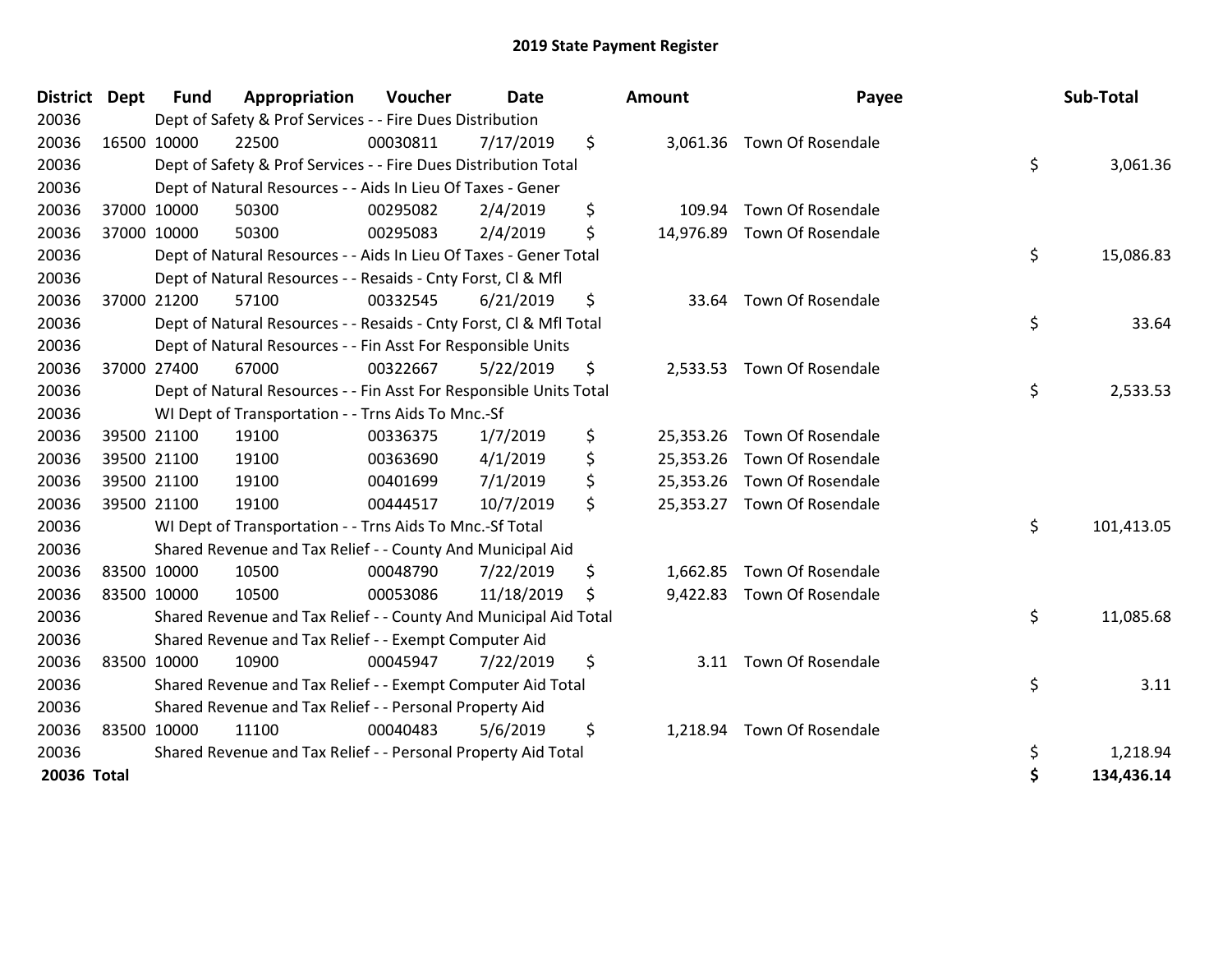| <b>District Dept</b> | <b>Fund</b> | Appropriation                                                      | Voucher  | <b>Date</b> | Amount          | Payee                       | Sub-Total       |
|----------------------|-------------|--------------------------------------------------------------------|----------|-------------|-----------------|-----------------------------|-----------------|
| 20038                |             | Dept of Safety & Prof Services - - Fire Dues Distribution          |          |             |                 |                             |                 |
| 20038                | 16500 10000 | 22500                                                              | 00030981 | 7/17/2019   | \$              | 2,430.46 Town Of Springvale |                 |
| 20038                |             | Dept of Safety & Prof Services - - Fire Dues Distribution Total    |          |             |                 |                             | \$<br>2,430.46  |
| 20038                |             | Dept of Natural Resources - - Aids In Lieu Of Taxes - Gener        |          |             |                 |                             |                 |
| 20038                | 37000 10000 | 50300                                                              | 00295086 | 2/4/2019    | \$<br>4,836.09  | Town Of Springvale          |                 |
| 20038                | 37000 10000 | 50300                                                              | 00313663 | 4/19/2019   | \$<br>2.50      | Town Of Springvale          |                 |
| 20038                |             | Dept of Natural Resources - - Aids In Lieu Of Taxes - Gener Total  |          |             |                 |                             | \$<br>4,838.59  |
| 20038                |             | Dept of Natural Resources - - Resaids - Cnty Forst, Cl & Mfl       |          |             |                 |                             |                 |
| 20038                | 37000 21200 | 57100                                                              | 00332546 | 6/21/2019   | \$<br>5.80      | Town Of Springvale          |                 |
| 20038                |             | Dept of Natural Resources - - Resaids - Cnty Forst, Cl & Mfl Total |          |             |                 |                             | \$<br>5.80      |
| 20038                |             | Dept of Natural Resources - - Aids In Lieu Of Taxes - Sum S        |          |             |                 |                             |                 |
| 20038                | 37000 21200 | 57900                                                              | 00313664 | 4/19/2019   | \$<br>59.40     | Town Of Springvale          |                 |
| 20038                |             | Dept of Natural Resources - - Aids In Lieu Of Taxes - Sum S Total  |          |             |                 |                             | \$<br>59.40     |
| 20038                |             | Dept of Natural Resources - - Fin Asst For Responsible Units       |          |             |                 |                             |                 |
| 20038                | 37000 27400 | 67000                                                              | 00323312 | 5/22/2019   | \$<br>496.09    | Town Of Springvale          |                 |
| 20038                |             | Dept of Natural Resources - - Fin Asst For Responsible Units Total |          |             |                 |                             | \$<br>496.09    |
| 20038                |             | WI Dept of Transportation - - Trns Aids To Mnc.-Sf                 |          |             |                 |                             |                 |
| 20038                | 39500 21100 | 19100                                                              | 00336376 | 1/7/2019    | \$<br>22,384.93 | Town Of Springvale          |                 |
| 20038                | 39500 21100 | 19100                                                              | 00363691 | 4/1/2019    | \$<br>22,384.93 | Town Of Springvale          |                 |
| 20038                | 39500 21100 | 19100                                                              | 00401700 | 7/1/2019    | \$<br>22,384.93 | Town Of Springvale          |                 |
| 20038                | 39500 21100 | 19100                                                              | 00444518 | 10/7/2019   | \$<br>22,384.93 | Town Of Springvale          |                 |
| 20038                |             | WI Dept of Transportation - - Trns Aids To Mnc.-Sf Total           |          |             |                 |                             | \$<br>89,539.72 |
| 20038                |             | Elections Commission - - 2018 Hava Election Security               |          |             |                 |                             |                 |
| 20038                | 51000 22000 | 18200                                                              | 00002511 | 11/15/2019  | \$<br>600.00    | Town Of Springvale          |                 |
| 20038                |             | Elections Commission - - 2018 Hava Election Security Total         |          |             |                 |                             | \$<br>600.00    |
| 20038                |             | Shared Revenue and Tax Relief - - County And Municipal Aid         |          |             |                 |                             |                 |
| 20038                | 83500 10000 | 10500                                                              | 00048791 | 7/22/2019   | \$<br>2,954.02  | Town Of Springvale          |                 |
| 20038                | 83500 10000 | 10500                                                              | 00053087 | 11/18/2019  | \$<br>16,739.47 | Town Of Springvale          |                 |
| 20038                |             | Shared Revenue and Tax Relief - - County And Municipal Aid Total   |          |             |                 |                             | \$<br>19,693.49 |
| 20038                |             | Shared Revenue and Tax Relief - - Exempt Computer Aid              |          |             |                 |                             |                 |
| 20038                | 83500 10000 | 10900                                                              | 00045948 | 7/22/2019   | \$<br>2.08      | Town Of Springvale          |                 |
| 20038                |             | Shared Revenue and Tax Relief - - Exempt Computer Aid Total        |          |             |                 |                             | \$<br>2.08      |
| 20038                |             | Shared Revenue and Tax Relief - - Utility Aid                      |          |             |                 |                             |                 |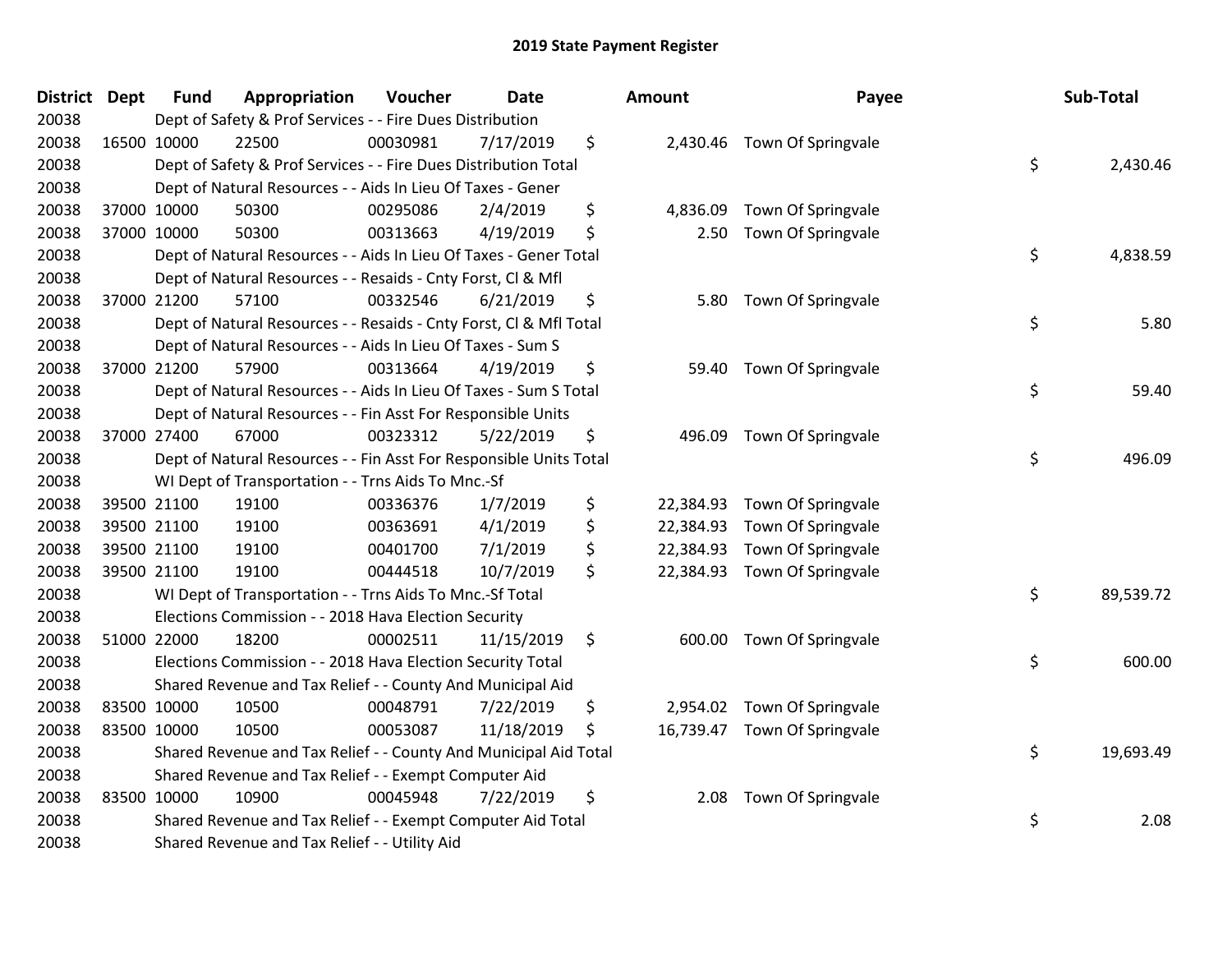| <b>District</b> | Dept        | <b>Fund</b> | Appropriation                                                 | Voucher  | Date       | Amount | <b>Pavee</b>                | Sub-Total  |
|-----------------|-------------|-------------|---------------------------------------------------------------|----------|------------|--------|-----------------------------|------------|
| 20038           | 83500 10000 |             | 11000                                                         | 00048791 | 7/22/2019  | 93.76  | Town Of Springvale          |            |
| 20038           | 83500 10000 |             | 11000                                                         | 00053087 | 11/18/2019 | 571.63 | Town Of Springvale          |            |
| 20038           |             |             | Shared Revenue and Tax Relief - - Utility Aid Total           |          |            |        |                             | 665.39     |
| 20038           |             |             | Shared Revenue and Tax Relief - - Personal Property Aid       |          |            |        |                             |            |
| 20038           | 83500 10000 |             | 11100                                                         | 00040484 | 5/6/2019   |        | 1,142.95 Town Of Springvale |            |
| 20038           |             |             | Shared Revenue and Tax Relief - - Personal Property Aid Total |          |            |        |                             | 1,142.95   |
| 20038 Total     |             |             |                                                               |          |            |        |                             | 119,473.97 |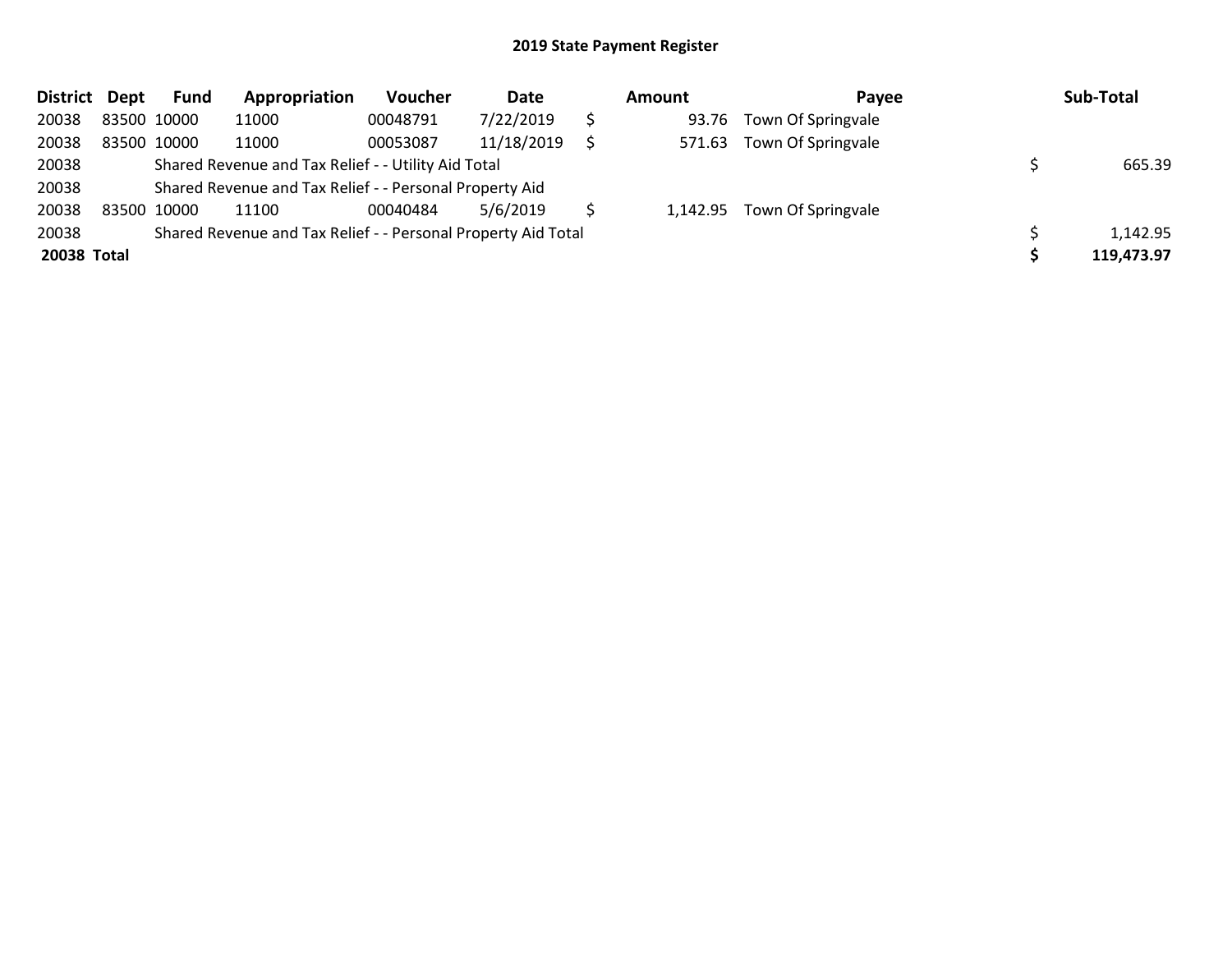| <b>District</b>    | <b>Dept</b> | <b>Fund</b> | Appropriation                                                      | Voucher  | <b>Date</b> | Amount          | Payee                        | Sub-Total        |
|--------------------|-------------|-------------|--------------------------------------------------------------------|----------|-------------|-----------------|------------------------------|------------------|
| 20040              |             |             | Dept of Safety & Prof Services - - Fire Dues Distribution          |          |             |                 |                              |                  |
| 20040              |             | 16500 10000 | 22500                                                              | 00029993 | 7/15/2019   | \$              | 22,169.31 Town Of Taycheedah |                  |
| 20040              |             |             | Dept of Safety & Prof Services - - Fire Dues Distribution Total    |          |             |                 |                              | \$<br>22,169.31  |
| 20040              |             |             | Dept of Natural Resources - - Resaids - Cnty Forst, CI & Mfl       |          |             |                 |                              |                  |
| 20040              |             | 37000 21200 | 57100                                                              | 00332547 | 6/21/2019   | \$<br>19.00     | Town Of Taycheedah           |                  |
| 20040              |             |             | Dept of Natural Resources - - Resaids - Cnty Forst, Cl & Mfl Total |          |             |                 |                              | \$<br>19.00      |
| 20040              |             |             | Dept of Natural Resources - - Fin Asst For Responsible Units       |          |             |                 |                              |                  |
| 20040              |             | 37000 27400 | 67000                                                              | 00323482 | 5/22/2019   | \$<br>6,965.04  | Town Of Taycheedah           |                  |
| 20040              |             |             | Dept of Natural Resources - - Fin Asst For Responsible Units Total |          |             |                 |                              | \$<br>6,965.04   |
| 20040              |             |             | WI Dept of Transportation - - Trns Aids To Mnc.-Sf                 |          |             |                 |                              |                  |
| 20040              |             | 39500 21100 | 19100                                                              | 00336377 | 1/7/2019    | \$<br>39,424.47 | Town Of Taycheedah           |                  |
| 20040              |             | 39500 21100 | 19100                                                              | 00363692 | 4/1/2019    | \$<br>39,424.47 | Town Of Taycheedah           |                  |
| 20040              |             | 39500 21100 | 19100                                                              | 00401701 | 7/1/2019    | \$<br>39,424.47 | Town Of Taycheedah           |                  |
| 20040              |             | 39500 21100 | 19100                                                              | 00444519 | 10/7/2019   | \$<br>39,424.48 | Town Of Taycheedah           |                  |
| 20040              |             |             | WI Dept of Transportation - - Trns Aids To Mnc.-Sf Total           |          |             |                 |                              | \$<br>157,697.89 |
| 20040              |             |             | Elections Commission - - 2018 Hava Election Security               |          |             |                 |                              |                  |
| 20040              |             | 51000 22000 | 18200                                                              | 00002418 | 11/13/2019  | \$<br>1,200.00  | Town Of Taycheedah           |                  |
| 20040              |             |             | Elections Commission - - 2018 Hava Election Security Total         |          |             |                 |                              | \$<br>1,200.00   |
| 20040              |             |             | Shared Revenue and Tax Relief - - County And Municipal Aid         |          |             |                 |                              |                  |
| 20040              |             | 83500 10000 | 10500                                                              | 00048792 | 7/22/2019   | \$              | 6,447.01 Town Of Taycheedah  |                  |
| 20040              |             | 83500 10000 | 10500                                                              | 00053088 | 11/18/2019  | \$              | 38,672.31 Town Of Taycheedah |                  |
| 20040              |             |             | Shared Revenue and Tax Relief - - County And Municipal Aid Total   |          |             |                 |                              | \$<br>45,119.32  |
| 20040              |             |             | Shared Revenue and Tax Relief - - Exempt Computer Aid              |          |             |                 |                              |                  |
| 20040              |             | 83500 10000 | 10900                                                              | 00045949 | 7/22/2019   | \$<br>205.77    | Town Of Taycheedah           |                  |
| 20040              |             |             | Shared Revenue and Tax Relief - - Exempt Computer Aid Total        |          |             |                 |                              | \$<br>205.77     |
| 20040              |             |             | Shared Revenue and Tax Relief - - Personal Property Aid            |          |             |                 |                              |                  |
| 20040              |             | 83500 10000 | 11100                                                              | 00040485 | 5/6/2019    | \$<br>2,609.98  | Town Of Taycheedah           |                  |
| 20040              |             |             | Shared Revenue and Tax Relief - - Personal Property Aid Total      |          |             |                 |                              | \$<br>2,609.98   |
| <b>20040 Total</b> |             |             |                                                                    |          |             |                 |                              | \$<br>235,986.31 |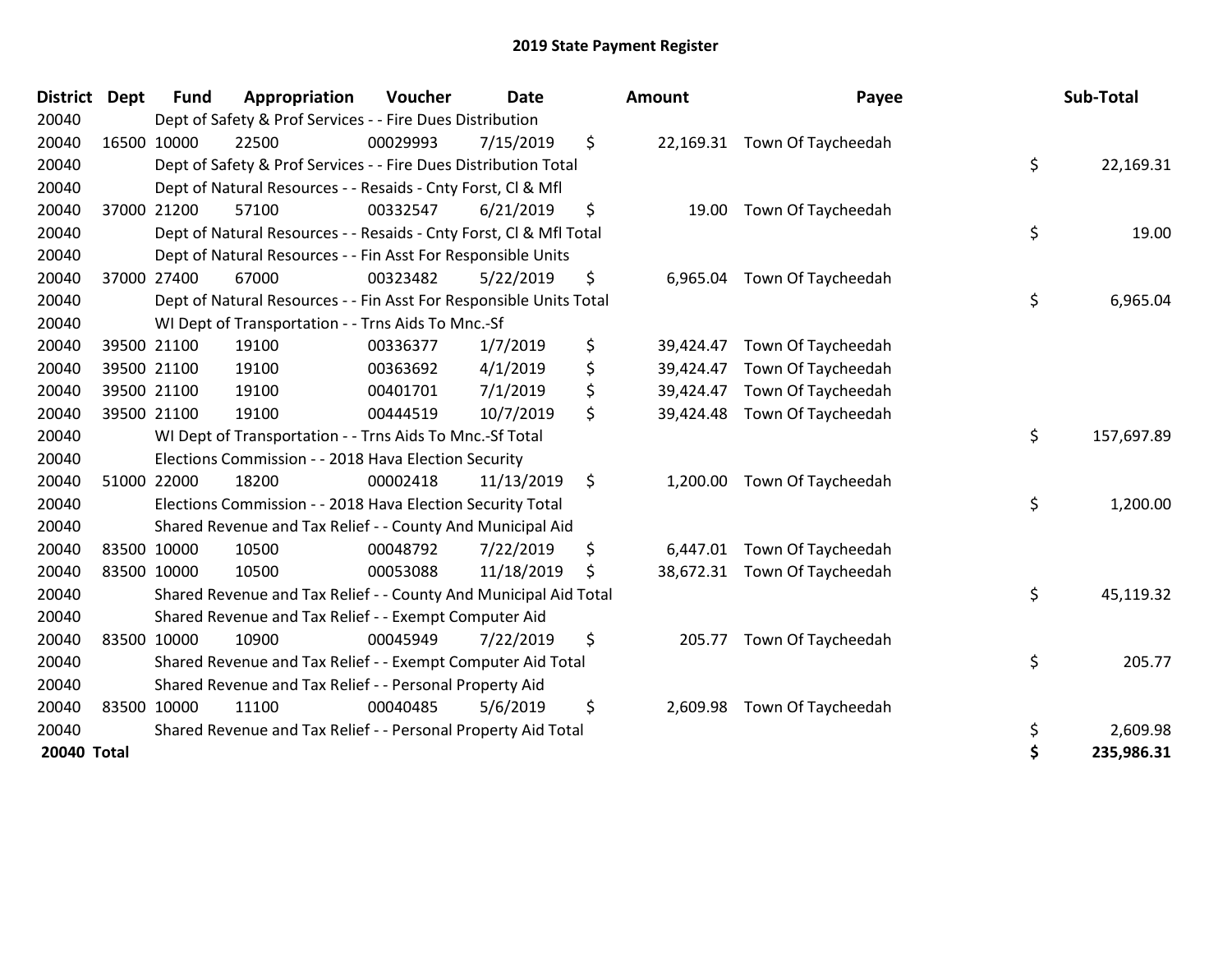| <b>District Dept</b> | <b>Fund</b> | Appropriation                                                          | Voucher  | <b>Date</b> | Amount          | Payee                    | Sub-Total        |
|----------------------|-------------|------------------------------------------------------------------------|----------|-------------|-----------------|--------------------------|------------------|
| 20042                |             | Dept of Safety & Prof Services - - Fire Dues Distribution              |          |             |                 |                          |                  |
| 20042                | 16500 10000 | 22500                                                                  | 00030460 | 7/16/2019   | \$              | 5,628.37 Town Of Waupun  |                  |
| 20042                |             | Dept of Safety & Prof Services - - Fire Dues Distribution Total        |          |             |                 |                          | \$<br>5,628.37   |
| 20042                |             | Dept of Natural Resources - - Aids In Lieu Of Taxes - Gener            |          |             |                 |                          |                  |
| 20042                | 37000 10000 | 50300                                                                  | 00295084 | 2/4/2019    | \$<br>134.69    | Town Of Waupun           |                  |
| 20042                | 37000 10000 | 50300                                                                  | 00295085 | 2/4/2019    | \$<br>18,402.85 | Town Of Waupun           |                  |
| 20042                | 37000 10000 | 50300                                                                  | 00313658 | 4/19/2019   | \$<br>47.58     | Town Of Waupun           |                  |
| 20042                | 37000 10000 | 50300                                                                  | 00313659 | 4/19/2019   | \$<br>19.11     | Town Of Waupun           |                  |
| 20042                |             | Dept of Natural Resources - - Aids In Lieu Of Taxes - Gener Total      |          |             |                 |                          | \$<br>18,604.23  |
| 20042                |             | Dept of Natural Resources - - Taxes & Assessmts-Conserv Fund           |          |             |                 |                          |                  |
| 20042                | 37000 21200 | 16900                                                                  | 00293579 | 1/25/2019   | \$<br>17.14     | Town Of Waupun           |                  |
| 20042                |             | Dept of Natural Resources - - Taxes & Assessmts-Conserv Fund Total     |          |             |                 |                          | \$<br>17.14      |
| 20042                |             | Dept of Natural Resources - - Resaids - Cnty Forst, Cl & Mfl           |          |             |                 |                          |                  |
| 20042                | 37000 21200 | 57100                                                                  | 00332548 | 6/21/2019   | \$<br>4.60      | Town Of Waupun           |                  |
| 20042                |             | Dept of Natural Resources - - Resaids - Cnty Forst, Cl & Mfl Total     |          |             |                 |                          | \$<br>4.60       |
| 20042                |             | Dept of Natural Resources - - Aids In Lieu Of Taxes - Sum S            |          |             |                 |                          |                  |
| 20042                | 37000 21200 | 57900                                                                  | 00313657 | 4/19/2019   | \$<br>120.14    | Town Of Waupun           |                  |
| 20042                |             | Dept of Natural Resources - - Aids In Lieu Of Taxes - Sum S Total      |          |             |                 |                          | \$<br>120.14     |
| 20042                |             | Dept of Natural Resources - - Fin Asst For Responsible Units           |          |             |                 |                          |                  |
| 20042                | 37000 27400 | 67000                                                                  | 00323342 | 5/22/2019   | \$<br>965.23    | Town Of Waupun           |                  |
| 20042                |             | Dept of Natural Resources - - Fin Asst For Responsible Units Total     |          |             |                 |                          | \$<br>965.23     |
| 20042                |             | WI Dept of Transportation - - Trns Aids To Mnc.-Sf                     |          |             |                 |                          |                  |
| 20042                | 39500 21100 | 19100                                                                  | 00336378 | 1/7/2019    | \$              | 28,602.30 Town Of Waupun |                  |
| 20042                | 39500 21100 | 19100                                                                  | 00363693 | 4/1/2019    | \$<br>28,602.30 | Town Of Waupun           |                  |
| 20042                | 39500 21100 | 19100                                                                  | 00401702 | 7/1/2019    | \$<br>28,602.30 | Town Of Waupun           |                  |
| 20042                | 39500 21100 | 19100                                                                  | 00444520 | 10/7/2019   | \$              | 28,602.31 Town Of Waupun |                  |
| 20042                |             | WI Dept of Transportation - - Trns Aids To Mnc.-Sf Total               |          |             |                 |                          | \$<br>114,409.21 |
| 20042                |             | Department of Military Affairs - - Disaster Recovery Aid               |          |             |                 |                          |                  |
| 20042                | 46500 10000 | 30500                                                                  | 00061830 | 6/6/2019    | \$              | 663.13 Town Of Waupun    |                  |
| 20042                |             | Department of Military Affairs - - Disaster Recovery Aid Total         |          |             |                 |                          | \$<br>663.13     |
| 20042                |             | Department of Military Affairs - - Federal Aid, Local Assistance       |          |             |                 |                          |                  |
| 20042                | 46500 10000 | 34200                                                                  | 00061830 | 6/6/2019    | \$<br>3,978.75  | Town Of Waupun           |                  |
| 20042                |             | Department of Military Affairs - - Federal Aid, Local Assistance Total |          |             |                 |                          | \$<br>3,978.75   |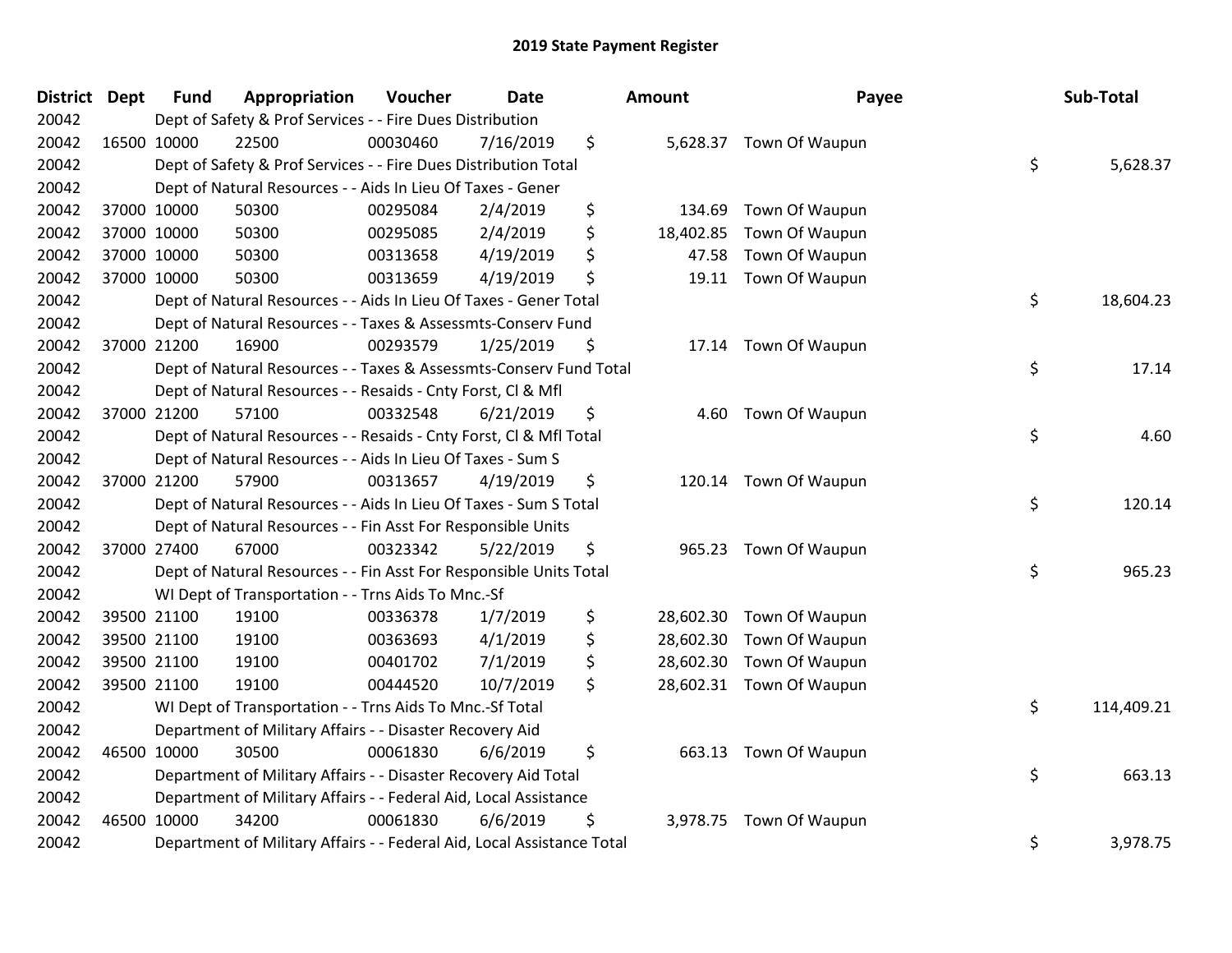| <b>District</b> | <b>Dept</b> | Fund        | Appropriation                                                    | Voucher  | Date       | <b>Amount</b>   | Payee          | Sub-Total       |
|-----------------|-------------|-------------|------------------------------------------------------------------|----------|------------|-----------------|----------------|-----------------|
| 20042           |             |             | Elections Commission - - 2018 Hava Election Security             |          |            |                 |                |                 |
| 20042           |             | 51000 22000 | 18200                                                            | 00002722 | 11/20/2019 | \$<br>1,200.00  | Town Of Waupun |                 |
| 20042           |             |             | Elections Commission - - 2018 Hava Election Security Total       |          |            |                 |                | \$<br>1,200.00  |
| 20042           |             |             | Shared Revenue and Tax Relief - - County And Municipal Aid       |          |            |                 |                |                 |
| 20042           |             | 83500 10000 | 10500                                                            | 00048793 | 7/22/2019  | \$<br>2,658.03  | Town Of Waupun |                 |
| 20042           |             | 83500 10000 | 10500                                                            | 00053089 | 11/18/2019 | \$<br>15,062.19 | Town Of Waupun |                 |
| 20042           |             |             | Shared Revenue and Tax Relief - - County And Municipal Aid Total |          |            |                 |                | \$<br>17,720.22 |
| 20042           |             |             | Shared Revenue and Tax Relief - - Exempt Computer Aid            |          |            |                 |                |                 |
| 20042           |             | 83500 10000 | 10900                                                            | 00045950 | 7/22/2019  | \$<br>15.59     | Town Of Waupun |                 |
| 20042           |             |             | Shared Revenue and Tax Relief - - Exempt Computer Aid Total      |          |            |                 |                | \$<br>15.59     |
| 20042           |             |             | Shared Revenue and Tax Relief - - Utility Aid                    |          |            |                 |                |                 |
| 20042           |             | 83500 10000 | 11000                                                            | 00048793 | 7/22/2019  | \$<br>77.30     | Town Of Waupun |                 |
| 20042           |             |             | Shared Revenue and Tax Relief - - Utility Aid Total              |          |            |                 |                | \$<br>77.30     |
| 20042           |             |             | Shared Revenue and Tax Relief - - Personal Property Aid          |          |            |                 |                |                 |
| 20042           |             | 83500 10000 | 11100                                                            | 00040486 | 5/6/2019   | \$<br>894.03    | Town Of Waupun |                 |
| 20042           |             |             | Shared Revenue and Tax Relief - - Personal Property Aid Total    |          |            |                 |                | 894.03          |
| 20042 Total     |             |             |                                                                  |          |            |                 |                | 164,297.94      |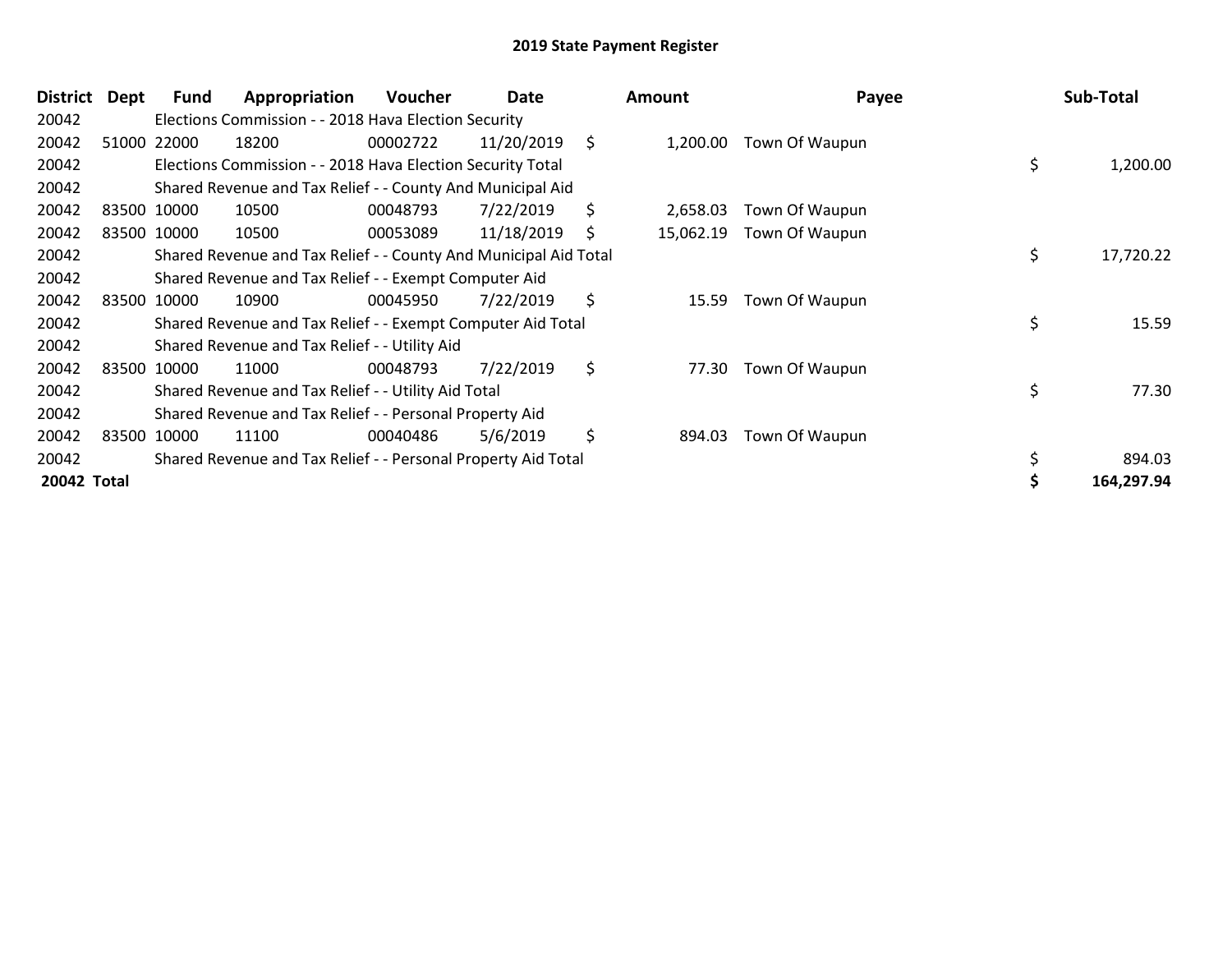| <b>District</b> | <b>Dept</b> | <b>Fund</b> | Appropriation                                                          | Voucher  | <b>Date</b> | Amount         | Payee                         | Sub-Total        |
|-----------------|-------------|-------------|------------------------------------------------------------------------|----------|-------------|----------------|-------------------------------|------------------|
| 20106           |             |             | Dept of Safety & Prof Services - - Fire Dues Distribution              |          |             |                |                               |                  |
| 20106           | 16500 10000 |             | 22500                                                                  | 00031092 | 7/17/2019   | \$             | 2,103.37 Village Of Brandon   |                  |
| 20106           |             |             | Dept of Safety & Prof Services - - Fire Dues Distribution Total        |          |             |                |                               | \$<br>2,103.37   |
| 20106           |             |             | Dept of Natural Resources - - Fin Asst For Responsible Units           |          |             |                |                               |                  |
| 20106           | 37000 27400 |             | 67000                                                                  | 00322762 | 5/22/2019   | \$             | 3,150.08 Village Of Brandon   |                  |
| 20106           |             |             | Dept of Natural Resources - - Fin Asst For Responsible Units Total     |          |             |                |                               | \$<br>3,150.08   |
| 20106           |             |             | WI Dept of Transportation - - Hwy Sfty Loc Aid Ffd                     |          |             |                |                               |                  |
| 20106           |             | 39500 21100 | 18500                                                                  | 00351626 | 2/12/2019   | \$             | 4,000.00 Village Of Brandon   |                  |
| 20106           |             |             | WI Dept of Transportation - - Hwy Sfty Loc Aid Ffd Total               |          |             |                |                               | \$<br>4,000.00   |
| 20106           |             |             | WI Dept of Transportation - - Trns Aids To Mnc.-Sf                     |          |             |                |                               |                  |
| 20106           |             | 39500 21100 | 19100                                                                  | 00336379 | 1/7/2019    | \$<br>9,389.14 | Village Of Brandon            |                  |
| 20106           |             | 39500 21100 | 19100                                                                  | 00363694 | 4/1/2019    | \$<br>9,389.14 | Village Of Brandon            |                  |
| 20106           |             | 39500 21100 | 19100                                                                  | 00401703 | 7/1/2019    | \$             | 9,389.14 Village Of Brandon   |                  |
| 20106           | 39500 21100 |             | 19100                                                                  | 00444521 | 10/7/2019   | \$             | 9,389.17 Village Of Brandon   |                  |
| 20106           |             |             | WI Dept of Transportation - - Trns Aids To Mnc.-Sf Total               |          |             |                |                               | \$<br>37,556.59  |
| 20106           |             |             | Department of Justice - - Law Enforcement Train, Local                 |          |             |                |                               |                  |
| 20106           | 45500 10000 |             | 23100                                                                  | 00072371 | 10/9/2019   | \$<br>160.00   | Village Of Brandon            |                  |
| 20106           |             |             | Department of Justice - - Law Enforcement Train, Local Total           |          |             |                |                               | \$<br>160.00     |
| 20106           |             |             | Department of Military Affairs - - Disaster Recovery Aid               |          |             |                |                               |                  |
| 20106           | 46500 10000 |             | 30500                                                                  | 00060596 | 5/15/2019   | \$<br>813.44   | Village Of Brandon            |                  |
| 20106           | 46500 10000 |             | 30500                                                                  | 00060998 | 5/23/2019   | \$<br>659.88   | Village Of Brandon            |                  |
| 20106           |             |             | Department of Military Affairs - - Disaster Recovery Aid Total         |          |             |                |                               | \$<br>1,473.32   |
| 20106           |             |             | Department of Military Affairs - - Federal Aid, Local Assistance       |          |             |                |                               |                  |
| 20106           |             | 46500 10000 | 34200                                                                  | 00060596 | 5/15/2019   | \$             | 4,880.63 Village Of Brandon   |                  |
| 20106           | 46500 10000 |             | 34200                                                                  | 00060998 | 5/23/2019   | \$             | 3,959.27 Village Of Brandon   |                  |
| 20106           |             |             | Department of Military Affairs - - Federal Aid, Local Assistance Total |          |             |                |                               | \$<br>8,839.90   |
| 20106           |             |             | Shared Revenue and Tax Relief - - Expenditure Restraint Program        |          |             |                |                               |                  |
| 20106           | 83500 10000 |             | 10100                                                                  | 00048794 | 7/22/2019   | \$             | 9,826.31 Village Of Brandon   |                  |
| 20106           |             |             | Shared Revenue and Tax Relief - - Expenditure Restraint Program Total  |          |             |                |                               | \$<br>9,826.31   |
| 20106           |             |             | Shared Revenue and Tax Relief - - County And Municipal Aid             |          |             |                |                               |                  |
| 20106           | 83500 10000 |             | 10500                                                                  | 00048794 | 7/22/2019   | \$             | 28,681.33 Village Of Brandon  |                  |
| 20106           | 83500 10000 |             | 10500                                                                  | 00053090 | 11/18/2019  | \$             | 162,527.52 Village Of Brandon |                  |
| 20106           |             |             | Shared Revenue and Tax Relief - - County And Municipal Aid Total       |          |             |                |                               | \$<br>191,208.85 |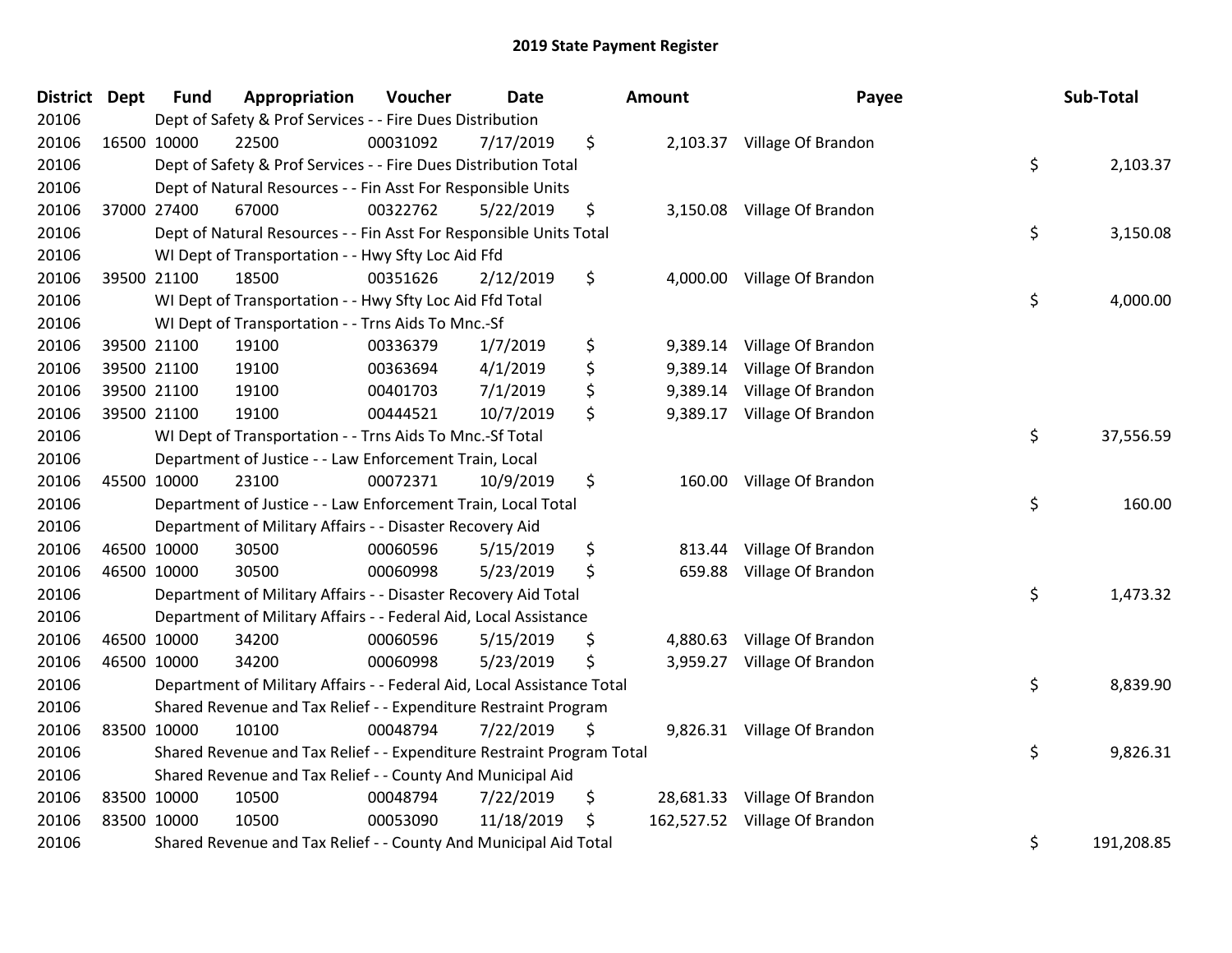| <b>District</b> | Dept        | Fund | Appropriation                                                 | <b>Voucher</b> | Date      | Amount |          | Payee              |  | Sub-Total  |  |
|-----------------|-------------|------|---------------------------------------------------------------|----------------|-----------|--------|----------|--------------------|--|------------|--|
| 20106           |             |      | Shared Revenue and Tax Relief - - Exempt Computer Aid         |                |           |        |          |                    |  |            |  |
| 20106           | 83500 10000 |      | 10900                                                         | 00045951       | 7/22/2019 | S      | 355.43   | Village Of Brandon |  |            |  |
| 20106           | 83500 10000 |      | 10900                                                         | 00047818       | 7/22/2019 | S      | 643.83   | Village Of Brandon |  |            |  |
| 20106           |             |      | Shared Revenue and Tax Relief - - Exempt Computer Aid Total   |                |           |        |          |                    |  | 999.26     |  |
| 20106           |             |      | Shared Revenue and Tax Relief - - Personal Property Aid       |                |           |        |          |                    |  |            |  |
| 20106           | 83500 10000 |      | 11100                                                         | 00040487       | 5/6/2019  | \$.    | 1,718.55 | Village Of Brandon |  |            |  |
| 20106           | 83500 10000 |      | 11100                                                         | 00042549       | 5/6/2019  | \$     | 669.08   | Village Of Brandon |  |            |  |
| 20106           |             |      | Shared Revenue and Tax Relief - - Personal Property Aid Total |                |           |        |          |                    |  | 2,387.63   |  |
| 20106 Total     |             |      |                                                               |                |           |        |          |                    |  | 261,705.31 |  |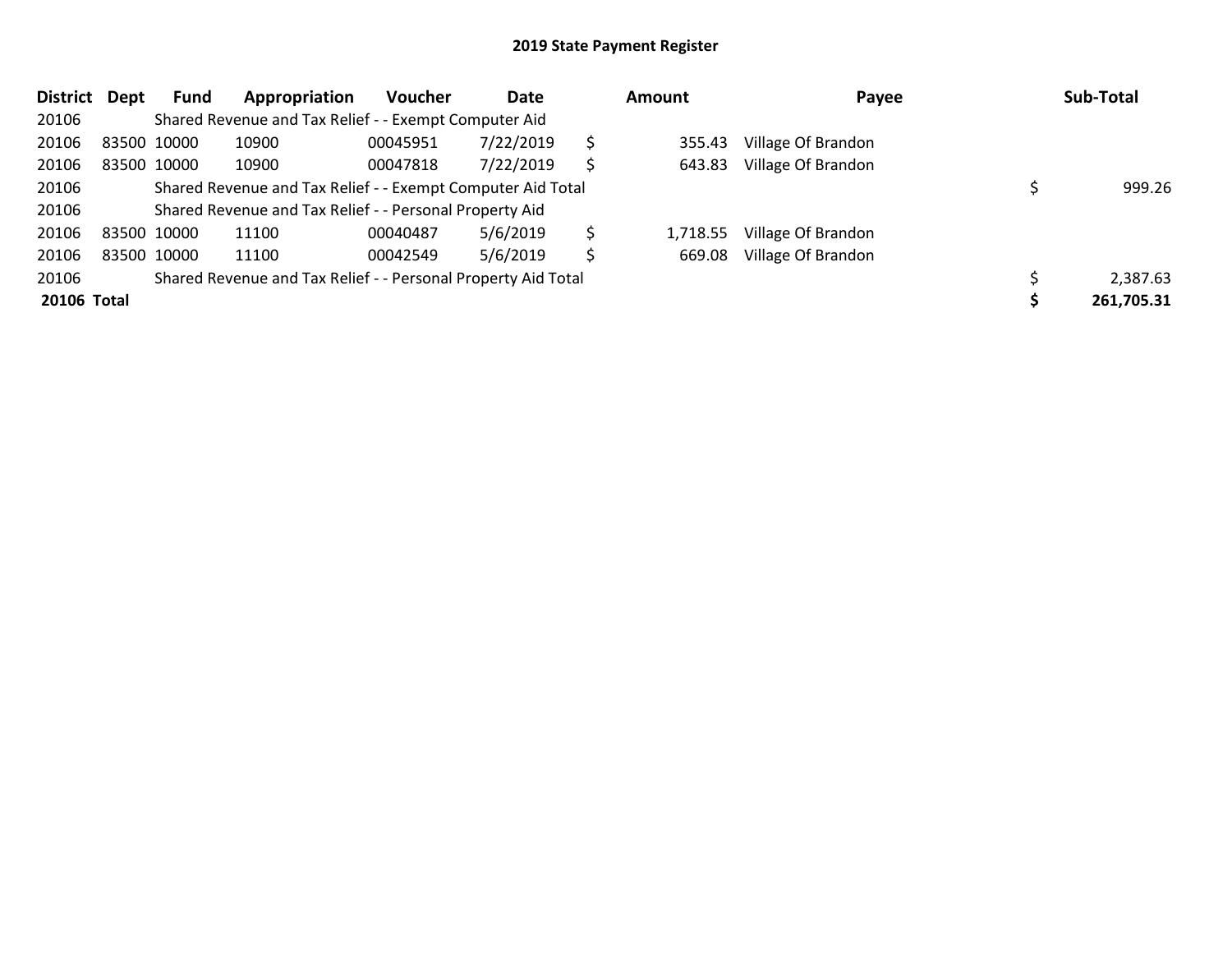| District Dept | <b>Fund</b> | Appropriation                                                                   | Voucher   | <b>Date</b>     | Amount          | Payee                              | Sub-Total       |
|---------------|-------------|---------------------------------------------------------------------------------|-----------|-----------------|-----------------|------------------------------------|-----------------|
| 20111         |             | Dept of Safety & Prof Services - - Fire Dues Distribution                       |           |                 |                 |                                    |                 |
| 20111         | 16500 10000 | 22500                                                                           | 00030491  | 7/16/2019       | \$              | 5,233.33 Campbellsport, Village of |                 |
| 20111         |             | Dept of Safety & Prof Services - - Fire Dues Distribution Total                 |           |                 |                 |                                    | \$<br>5,233.33  |
| 20111         |             | Dept of Natural Resources - - Aids In Lieu Of Taxes - Gener                     |           |                 |                 |                                    |                 |
| 20111         | 37000 10000 | 50300                                                                           | 00295175  | 2/4/2019        | \$<br>1,300.89  | Campbellsport, Village of          |                 |
| 20111         |             | Dept of Natural Resources - - Aids In Lieu Of Taxes - Gener Total               |           |                 |                 |                                    | \$<br>1,300.89  |
| 20111         |             | Dept of Natural Resources - - Fin Asst For Responsible Units                    |           |                 |                 |                                    |                 |
| 20111         | 37000 27400 | 67000                                                                           | 00323053  | 5/22/2019       | \$<br>7,230.44  | Campbellsport, Village of          |                 |
| 20111         |             | Dept of Natural Resources - - Fin Asst For Responsible Units Total              |           |                 |                 |                                    | \$<br>7,230.44  |
| 20111         |             | WI Dept of Transportation - - Hwy Sfty Loc Aid Ffd                              |           |                 |                 |                                    |                 |
| 20111         | 39500 21100 | 18500                                                                           | 00393661  | 6/18/2019       | \$<br>4,000.00  | Campbellsport, Village of          |                 |
| 20111         | 39500 21100 | 18500                                                                           | 00393662  | 6/18/2019       | \$<br>2,500.00  | Campbellsport, Village of          |                 |
| 20111         | 39500 21100 | 18500                                                                           | 00433464  | 9/12/2019       | \$<br>4,000.00  | Campbellsport, Village of          |                 |
| 20111         |             | WI Dept of Transportation - - Hwy Sfty Loc Aid Ffd Total                        |           |                 |                 |                                    | \$<br>10,500.00 |
| 20111         |             | WI Dept of Transportation - - Trns Aids To Mnc.-Sf                              |           |                 |                 |                                    |                 |
| 20111         | 39500 21100 | 19100                                                                           | 00336380  | 1/7/2019        | \$<br>22,633.78 | Campbellsport, Village of          |                 |
| 20111         | 39500 21100 | 19100                                                                           | 00363695  | 4/1/2019        | \$<br>22,633.78 | Campbellsport, Village of          |                 |
| 20111         | 39500 21100 | 19100                                                                           | 00401704  | 7/1/2019        | \$<br>22,633.78 | Campbellsport, Village of          |                 |
| 20111         | 39500 21100 | 19100                                                                           | 00444522  | 10/7/2019       | \$<br>22,633.78 | Campbellsport, Village of          |                 |
| 20111         |             | WI Dept of Transportation - - Trns Aids To Mnc.-Sf Total                        |           |                 |                 |                                    | \$<br>90,535.12 |
| 20111         |             | Department of Health Services - - Prepaid Medical Transport Reimbursement       |           |                 |                 |                                    |                 |
| 20111         | 43500 10000 | 16300                                                                           | AMBULANCE | $11/18/2019$ \$ | 2,305.32        | Campbellsport, Village of          |                 |
| 20111         |             | Department of Health Services - - Prepaid Medical Transport Reimbursement Total |           |                 |                 |                                    | \$<br>2,305.32  |
| 20111         |             | Department of Justice - - Law Enforcement Train, Local                          |           |                 |                 |                                    |                 |
| 20111         | 45500 10000 | 23100                                                                           | 00072518  | 10/9/2019       | \$<br>480.00    | Campbellsport, Village of          |                 |
| 20111         |             | Department of Justice - - Law Enforcement Train, Local Total                    |           |                 |                 |                                    | \$<br>480.00    |
| 20111         |             | Elections Commission - - 2018 Hava Election Security                            |           |                 |                 |                                    |                 |
| 20111         | 51000 22000 | 18200                                                                           | 00002517  | 11/15/2019      | \$<br>600.00    | Campbellsport, Village of          |                 |
| 20111         |             | Elections Commission - - 2018 Hava Election Security Total                      |           |                 |                 |                                    | \$<br>600.00    |
| 20111         |             | Public Defender Board - - Transcript, Discovery And Int                         |           |                 |                 |                                    |                 |
| 20111         | 55000 10000 | 10600                                                                           | 00189678  | 4/3/2019        | \$<br>5.00      | Campbellsport, Village of          |                 |
| 20111         |             | Public Defender Board - - Transcript, Discovery And Int Total                   |           |                 |                 |                                    | \$<br>5.00      |
| 20111         |             | Shared Revenue and Tax Relief - - Expenditure Restraint Program                 |           |                 |                 |                                    |                 |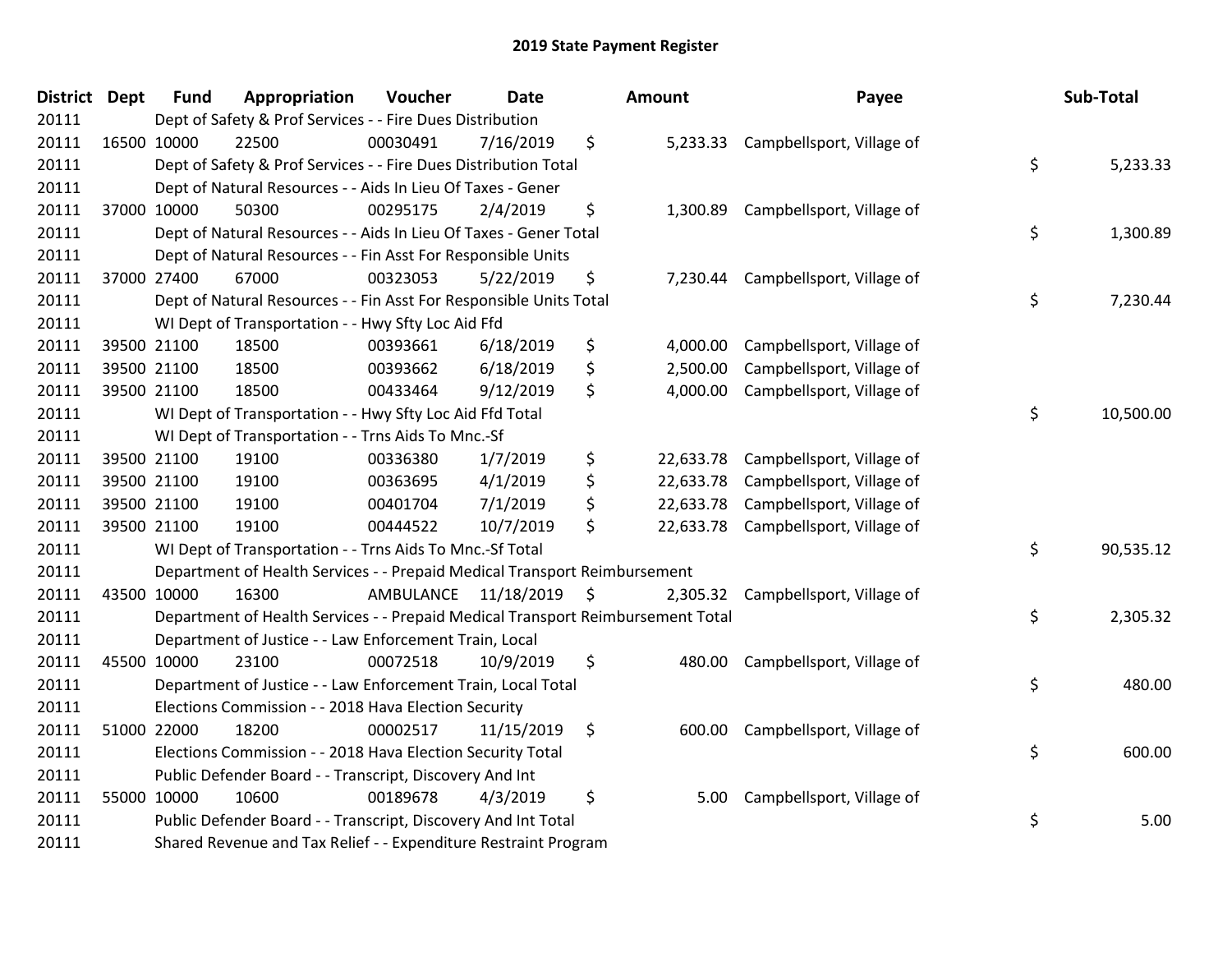| <b>District</b>    | <b>Dept</b> | <b>Fund</b> | Appropriation                                                         | <b>Voucher</b> | Date       | <b>Amount</b>    | Payee                     |     | Sub-Total  |
|--------------------|-------------|-------------|-----------------------------------------------------------------------|----------------|------------|------------------|---------------------------|-----|------------|
| 20111              |             | 83500 10000 | 10100                                                                 | 00048795       | 7/22/2019  | \$<br>33,491.23  | Campbellsport, Village of |     |            |
| 20111              |             |             | Shared Revenue and Tax Relief - - Expenditure Restraint Program Total |                |            |                  |                           | \$  | 33,491.23  |
| 20111              |             |             | Shared Revenue and Tax Relief - - County And Municipal Aid            |                |            |                  |                           |     |            |
| 20111              |             | 83500 10000 | 10500                                                                 | 00048795       | 7/22/2019  | \$<br>41,842.31  | Campbellsport, Village of |     |            |
| 20111              |             | 83500 10000 | 10500                                                                 | 00053091       | 11/18/2019 | \$<br>234,801.07 | Campbellsport, Village of |     |            |
| 20111              |             |             | Shared Revenue and Tax Relief - - County And Municipal Aid Total      |                |            |                  |                           | \$. | 276,643.38 |
| 20111              |             |             | Shared Revenue and Tax Relief - - Exempt Computer Aid                 |                |            |                  |                           |     |            |
| 20111              |             | 83500 10000 | 10900                                                                 | 00045952       | 7/22/2019  | \$<br>2,847.56   | Campbellsport, Village of |     |            |
| 20111              |             | 83500 10000 | 10900                                                                 | 00047819       | 7/22/2019  | \$<br>297.89     | Campbellsport, Village of |     |            |
| 20111              |             |             | Shared Revenue and Tax Relief - - Exempt Computer Aid Total           |                |            |                  |                           | \$  | 3,145.45   |
| 20111              |             |             | Shared Revenue and Tax Relief - - Personal Property Aid               |                |            |                  |                           |     |            |
| 20111              |             | 83500 10000 | 11100                                                                 | 00040488       | 5/6/2019   | \$<br>9,117.54   | Campbellsport, Village of |     |            |
| 20111              |             | 83500 10000 | 11100                                                                 | 00042550       | 5/6/2019   | \$<br>129.54     | Campbellsport, Village of |     |            |
| 20111              |             |             | Shared Revenue and Tax Relief - - Personal Property Aid Total         |                |            |                  |                           | \$  | 9,247.08   |
| 20111              |             |             | Shared Revenue and Tax Relief - - Lottery & Gaming Credit             |                |            |                  |                           |     |            |
| 20111              |             | 83500 52100 | 36300                                                                 | 00038256       | 3/25/2019  | \$<br>352.26     | Campbellsport, Village of |     |            |
| 20111              |             |             | Shared Revenue and Tax Relief - - Lottery & Gaming Credit Total       |                |            |                  |                           | \$  | 352.26     |
| <b>20111 Total</b> |             |             |                                                                       |                |            |                  |                           |     | 441,069.50 |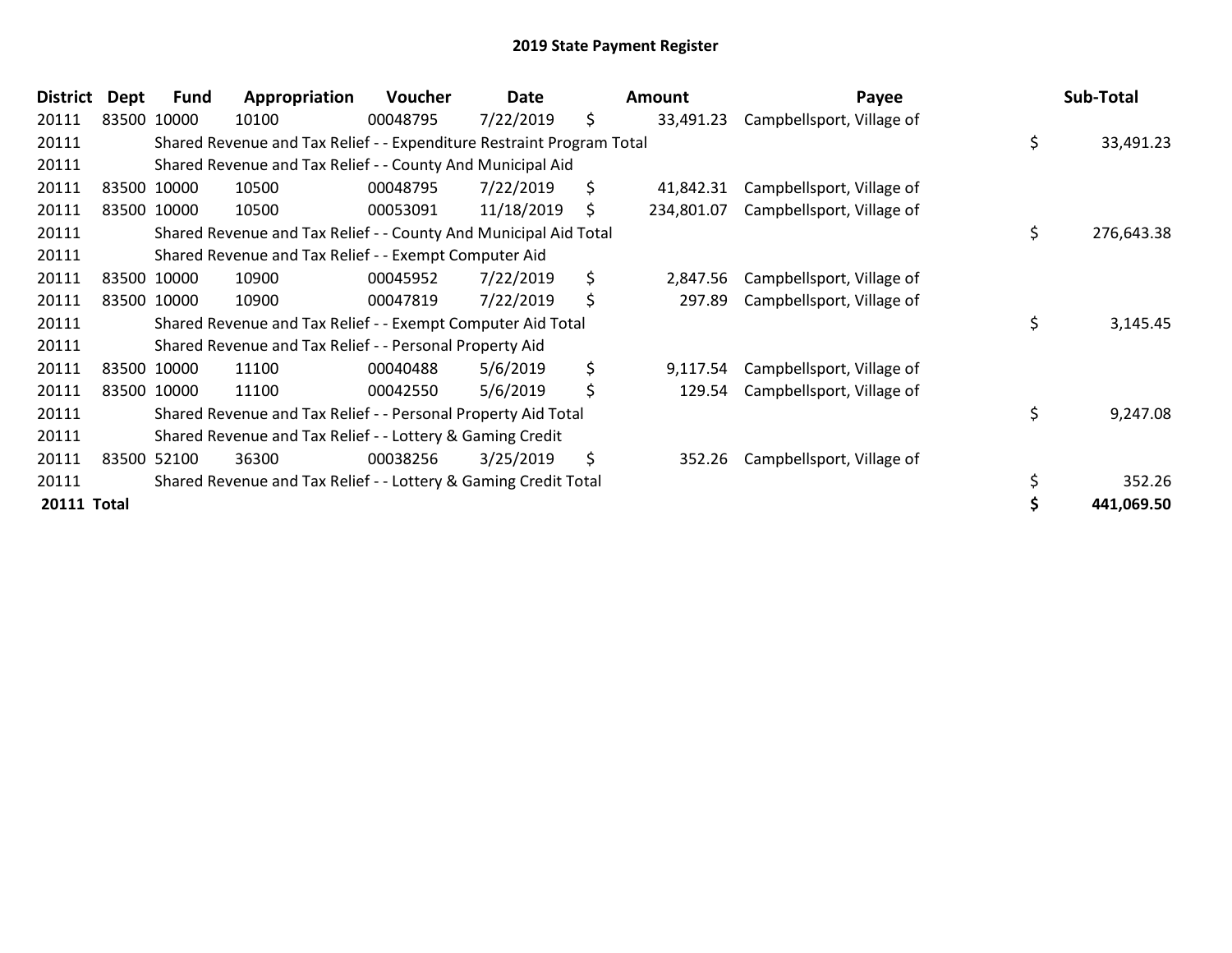| <b>District Dept</b> | Fund        | Appropriation                                                      | Voucher  | <b>Date</b> | <b>Amount</b>   |                           | Payee | Sub-Total  |
|----------------------|-------------|--------------------------------------------------------------------|----------|-------------|-----------------|---------------------------|-------|------------|
| 20121                |             | Dept of Safety & Prof Services - - Fire Dues Distribution          |          |             |                 |                           |       |            |
| 20121                | 16500 10000 | 22500                                                              | 00031037 | 7/17/2019   | \$              | 2,258.89 Village Of Eden  |       |            |
| 20121                |             | Dept of Safety & Prof Services - - Fire Dues Distribution Total    |          |             |                 |                           | \$    | 2,258.89   |
| 20121                |             | Dept of Natural Resources - - Aids In Lieu Of Taxes - Gener        |          |             |                 |                           |       |            |
| 20121                | 37000 10000 | 50300                                                              | 00295188 | 2/4/2019    | \$<br>412.12    | Village Of Eden           |       |            |
| 20121                |             | Dept of Natural Resources - - Aids In Lieu Of Taxes - Gener Total  |          |             |                 |                           | \$    | 412.12     |
| 20121                |             | Dept of Natural Resources - - Ea - Urban Nonpoint Source           |          |             |                 |                           |       |            |
| 20121                | 37000 27400 | 65800                                                              | 00292237 | 1/23/2019   | \$              | 9,727.85 Village Of Eden  |       |            |
| 20121                |             | Dept of Natural Resources - - Ea - Urban Nonpoint Source Total     |          |             |                 |                           | \$    | 9,727.85   |
| 20121                |             | Dept of Natural Resources - - Fin Asst For Responsible Units       |          |             |                 |                           |       |            |
| 20121                | 37000 27400 | 67000                                                              | 00322941 | 5/22/2019   | \$              | 1,977.22 Village Of Eden  |       |            |
| 20121                |             | Dept of Natural Resources - - Fin Asst For Responsible Units Total |          |             |                 |                           | \$    | 1,977.22   |
| 20121                |             | WI Dept of Transportation - - Trns Aids To Mnc.-Sf                 |          |             |                 |                           |       |            |
| 20121                | 39500 21100 | 19100                                                              | 00336381 | 1/7/2019    | \$<br>2,888.57  | Village Of Eden           |       |            |
| 20121                | 39500 21100 | 19100                                                              | 00363696 | 4/1/2019    | \$<br>2,888.57  | Village Of Eden           |       |            |
| 20121                | 39500 21100 | 19100                                                              | 00401705 | 7/1/2019    | \$<br>2,888.57  | Village Of Eden           |       |            |
| 20121                | 39500 21100 | 19100                                                              | 00444523 | 10/7/2019   | \$<br>2,888.59  | Village Of Eden           |       |            |
| 20121                |             | WI Dept of Transportation - - Trns Aids To Mnc.-Sf Total           |          |             |                 |                           | \$    | 11,554.30  |
| 20121                |             | Elections Commission - - 2018 Hava Election Security               |          |             |                 |                           |       |            |
| 20121                | 51000 22000 | 18200                                                              | 00002580 | 11/18/2019  | \$              | 1,200.00 Village Of Eden  |       |            |
| 20121                |             | Elections Commission - - 2018 Hava Election Security Total         |          |             |                 |                           | \$    | 1,200.00   |
| 20121                |             | Shared Revenue and Tax Relief - - County And Municipal Aid         |          |             |                 |                           |       |            |
| 20121                | 83500 10000 | 10500                                                              | 00048796 | 7/22/2019   | \$              | 15,798.54 Village Of Eden |       |            |
| 20121                | 83500 10000 | 10500                                                              | 00053092 | 11/18/2019  | \$<br>90,824.92 | Village Of Eden           |       |            |
| 20121                |             | Shared Revenue and Tax Relief - - County And Municipal Aid Total   |          |             |                 |                           | \$    | 106,623.46 |
| 20121                |             | Shared Revenue and Tax Relief - - Exempt Computer Aid              |          |             |                 |                           |       |            |
| 20121                | 83500 10000 | 10900                                                              | 00045953 | 7/22/2019   | \$              | 86.26 Village Of Eden     |       |            |
| 20121                |             | Shared Revenue and Tax Relief - - Exempt Computer Aid Total        |          |             |                 |                           | \$    | 86.26      |
| 20121                |             | Shared Revenue and Tax Relief - - Personal Property Aid            |          |             |                 |                           |       |            |
| 20121                | 83500 10000 | 11100                                                              | 00040489 | 5/6/2019    | \$              | 1,549.47 Village Of Eden  |       |            |
| 20121                |             | Shared Revenue and Tax Relief - - Personal Property Aid Total      |          |             |                 |                           | \$    | 1,549.47   |
| 20121                |             | Shared Revenue and Tax Relief - - Lottery & Gaming Credit          |          |             |                 |                           |       |            |
| 20121                | 83500 52100 | 36300                                                              | 00038257 | 3/25/2019   | \$              | 14,571.25 Village Of Eden |       |            |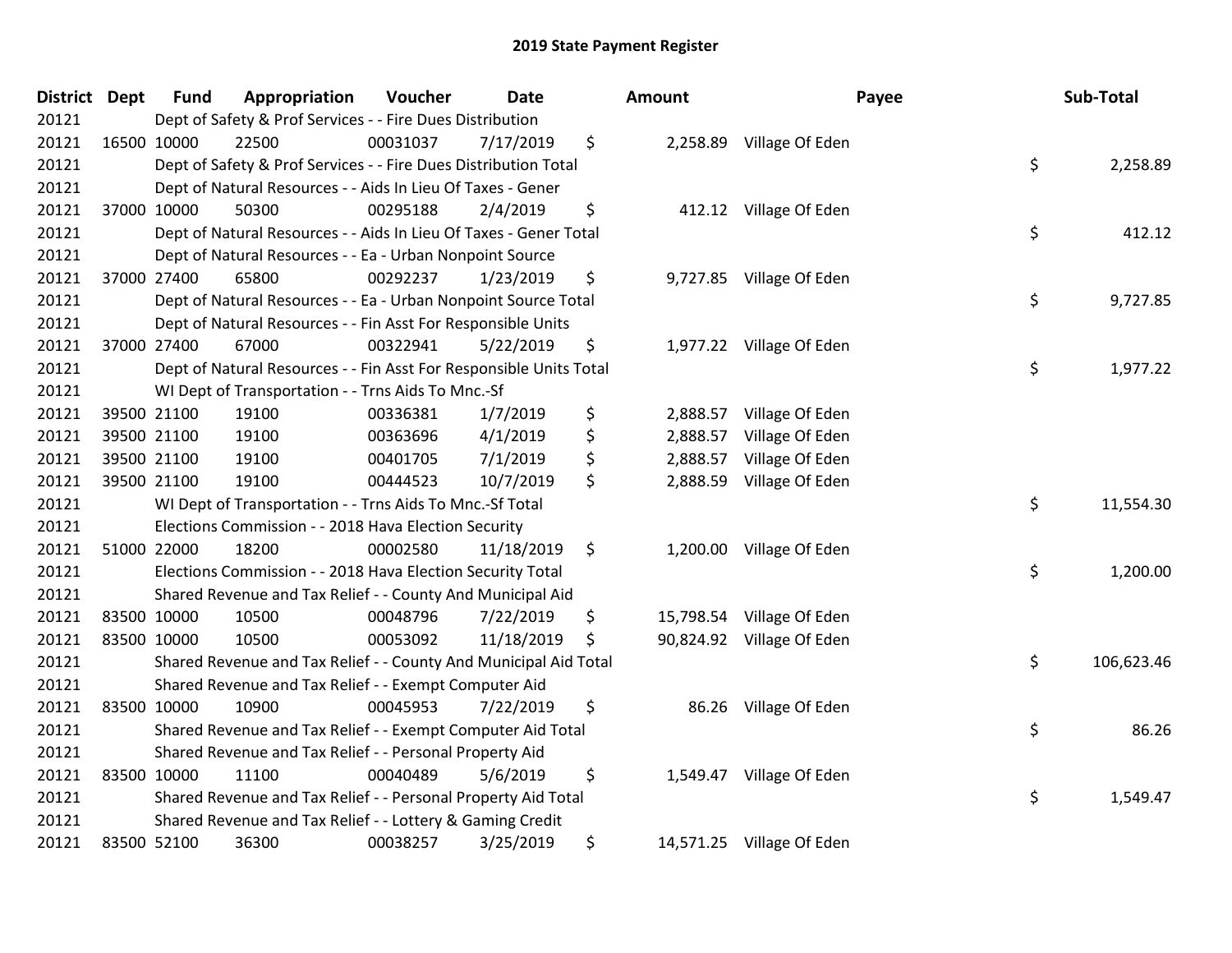| District Dept | Fund | <b>Appropriation</b>                                            | Voucher | Date | Amount | Payee | Sub-Total  |
|---------------|------|-----------------------------------------------------------------|---------|------|--------|-------|------------|
| 20121         |      | Shared Revenue and Tax Relief - - Lottery & Gaming Credit Total |         |      |        |       | 14,571.25  |
| 20121 Total   |      |                                                                 |         |      |        |       | 149,960.82 |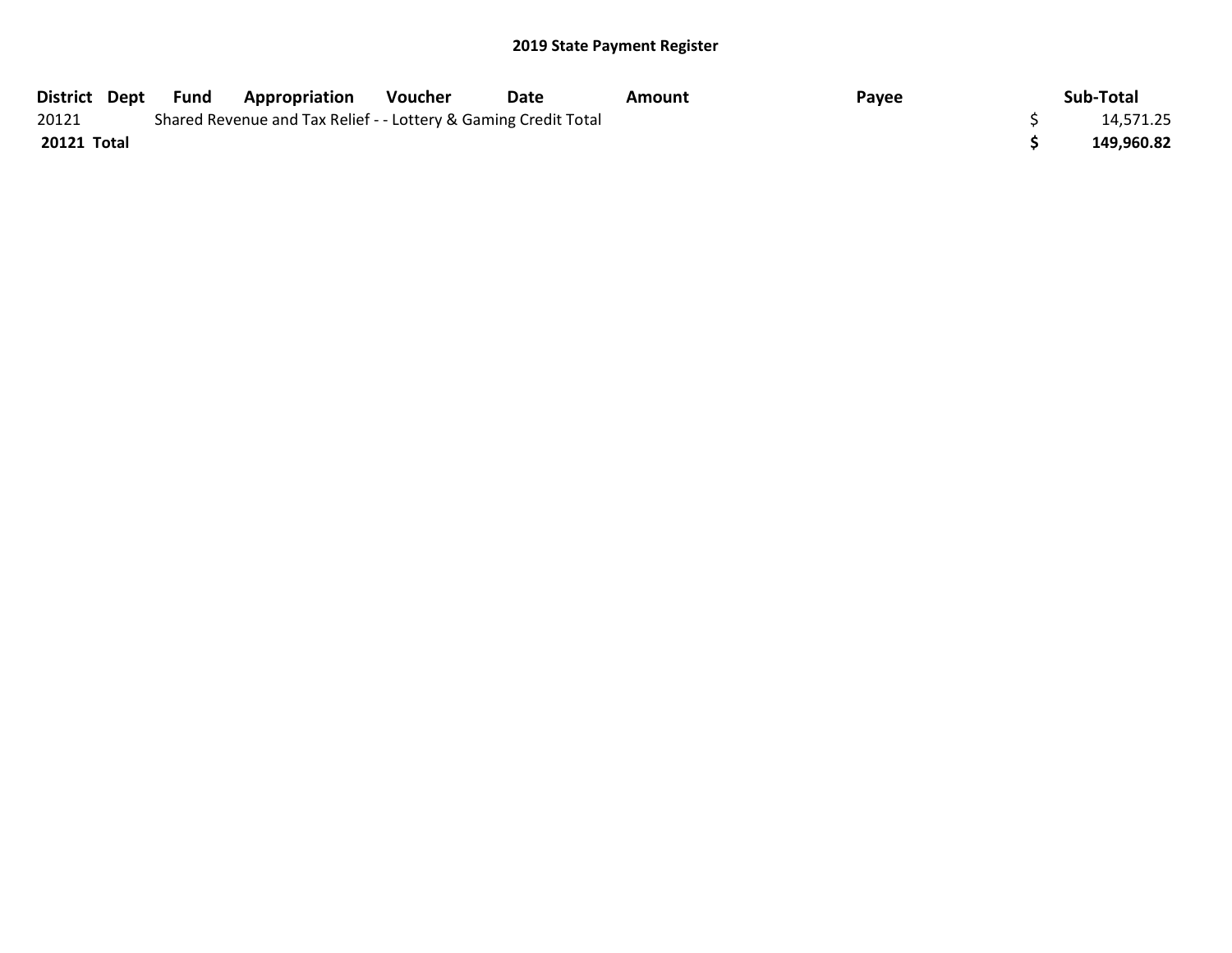| <b>District</b> | <b>Dept</b> | <b>Fund</b> | Appropriation                                                      | Voucher  | <b>Date</b> |    | Amount    | Payee                          | Sub-Total       |
|-----------------|-------------|-------------|--------------------------------------------------------------------|----------|-------------|----|-----------|--------------------------------|-----------------|
| 20126           |             |             | Dept of Safety & Prof Services - - Fire Dues Distribution          |          |             |    |           |                                |                 |
| 20126           |             | 16500 10000 | 22500                                                              | 00031445 | 7/18/2019   | \$ |           | 996.62 Village Of Fairwater    |                 |
| 20126           |             |             | Dept of Safety & Prof Services - - Fire Dues Distribution Total    |          |             |    |           |                                | \$<br>996.62    |
| 20126           |             |             | Dept of Natural Resources - - Fin Asst For Responsible Units       |          |             |    |           |                                |                 |
| 20126           |             | 37000 27400 | 67000                                                              | 00322813 | 5/22/2019   | \$ |           | 1,012.78 Village Of Fairwater  |                 |
| 20126           |             |             | Dept of Natural Resources - - Fin Asst For Responsible Units Total |          |             |    |           |                                | \$<br>1,012.78  |
| 20126           |             |             | WI Dept of Transportation - - Trns Aids To Mnc.-Sf                 |          |             |    |           |                                |                 |
| 20126           |             | 39500 21100 | 19100                                                              | 00336382 | 1/7/2019    | \$ | 1,198.01  | Village Of Fairwater           |                 |
| 20126           |             | 39500 21100 | 19100                                                              | 00363697 | 4/1/2019    | \$ |           | 1,198.01 Village Of Fairwater  |                 |
| 20126           |             | 39500 21100 | 19100                                                              | 00401706 | 7/1/2019    | \$ | 1,198.01  | Village Of Fairwater           |                 |
| 20126           |             | 39500 21100 | 19100                                                              | 00444524 | 10/7/2019   | \$ | 1,198.03  | Village Of Fairwater           |                 |
| 20126           |             |             | WI Dept of Transportation - - Trns Aids To Mnc.-Sf Total           |          |             |    |           |                                | \$<br>4,792.06  |
| 20126           |             |             | Elections Commission - - 2018 Hava Election Security               |          |             |    |           |                                |                 |
| 20126           |             | 51000 22000 | 18200                                                              | 00002120 | 10/21/2019  | \$ |           | 1,200.00 Village Of Fairwater  |                 |
| 20126           |             |             | Elections Commission - - 2018 Hava Election Security Total         |          |             |    |           |                                | \$<br>1,200.00  |
| 20126           |             |             | Shared Revenue and Tax Relief - - County And Municipal Aid         |          |             |    |           |                                |                 |
| 20126           |             | 83500 10000 | 10500                                                              | 00048797 | 7/22/2019   | \$ | 10,917.33 | Village Of Fairwater           |                 |
| 20126           |             | 83500 10000 | 10500                                                              | 00053093 | 11/18/2019  | \$ |           | 61,864.86 Village Of Fairwater |                 |
| 20126           |             |             | Shared Revenue and Tax Relief - - County And Municipal Aid Total   |          |             |    |           |                                | \$<br>72,782.19 |
| 20126           |             |             | Shared Revenue and Tax Relief - - Exempt Computer Aid              |          |             |    |           |                                |                 |
| 20126           |             | 83500 10000 | 10900                                                              | 00045954 | 7/22/2019   | \$ |           | 71.70 Village Of Fairwater     |                 |
| 20126           |             |             | Shared Revenue and Tax Relief - - Exempt Computer Aid Total        |          |             |    |           |                                | \$<br>71.70     |
| 20126           |             |             | Shared Revenue and Tax Relief - - Utility Aid                      |          |             |    |           |                                |                 |
| 20126           |             | 83500 10000 | 11000                                                              | 00048797 | 7/22/2019   | \$ |           | 2,752.90 Village Of Fairwater  |                 |
| 20126           |             | 83500 10000 | 11000                                                              | 00053093 | 11/18/2019  | \$ | 16,123.84 | Village Of Fairwater           |                 |
| 20126           |             |             | Shared Revenue and Tax Relief - - Utility Aid Total                |          |             |    |           |                                | \$<br>18,876.74 |
| 20126           |             |             | Shared Revenue and Tax Relief - - Personal Property Aid            |          |             |    |           |                                |                 |
| 20126           |             | 83500 10000 | 11100                                                              | 00040490 | 5/6/2019    | \$ | 1,823.08  | Village Of Fairwater           |                 |
| 20126           |             | 83500 10000 | 11100                                                              | 00042551 | 5/6/2019    | \$ | 1,213.18  | Village Of Fairwater           |                 |
| 20126           |             |             | Shared Revenue and Tax Relief - - Personal Property Aid Total      |          |             |    |           |                                | \$<br>3,036.26  |
| 20126           |             |             | Shared Revenue and Tax Relief - - Lottery & Gaming Credit          |          |             |    |           |                                |                 |
| 20126           |             | 83500 52100 | 36300                                                              | 00038258 | 3/25/2019   | \$ | 122.17    | Village Of Fairwater           |                 |
| 20126           |             |             | Shared Revenue and Tax Relief - - Lottery & Gaming Credit Total    |          |             |    |           |                                | \$<br>122.17    |

| lount                            | Payee                                                                | Sub-Total       |
|----------------------------------|----------------------------------------------------------------------|-----------------|
| 996.62                           | Village Of Fairwater                                                 | \$<br>996.62    |
| 1,012.78                         | Village Of Fairwater                                                 | \$<br>1,012.78  |
| 1,198.01<br>1,198.01<br>1,198.01 | Village Of Fairwater<br>Village Of Fairwater<br>Village Of Fairwater |                 |
| 1,198.03                         | Village Of Fairwater                                                 | \$<br>4,792.06  |
| 1,200.00                         | Village Of Fairwater                                                 | \$<br>1,200.00  |
| 10,917.33                        | Village Of Fairwater                                                 |                 |
| 61,864.86                        | Village Of Fairwater                                                 | \$<br>72,782.19 |
| 71.70                            | Village Of Fairwater                                                 | \$<br>71.70     |
| 2,752.90<br>16,123.84            | Village Of Fairwater<br>Village Of Fairwater                         | \$<br>18,876.74 |
| 1,823.08<br>1,213.18             | Village Of Fairwater<br>Village Of Fairwater                         | \$<br>3,036.26  |
| 122.17                           | Village Of Fairwater                                                 | \$<br>122.17    |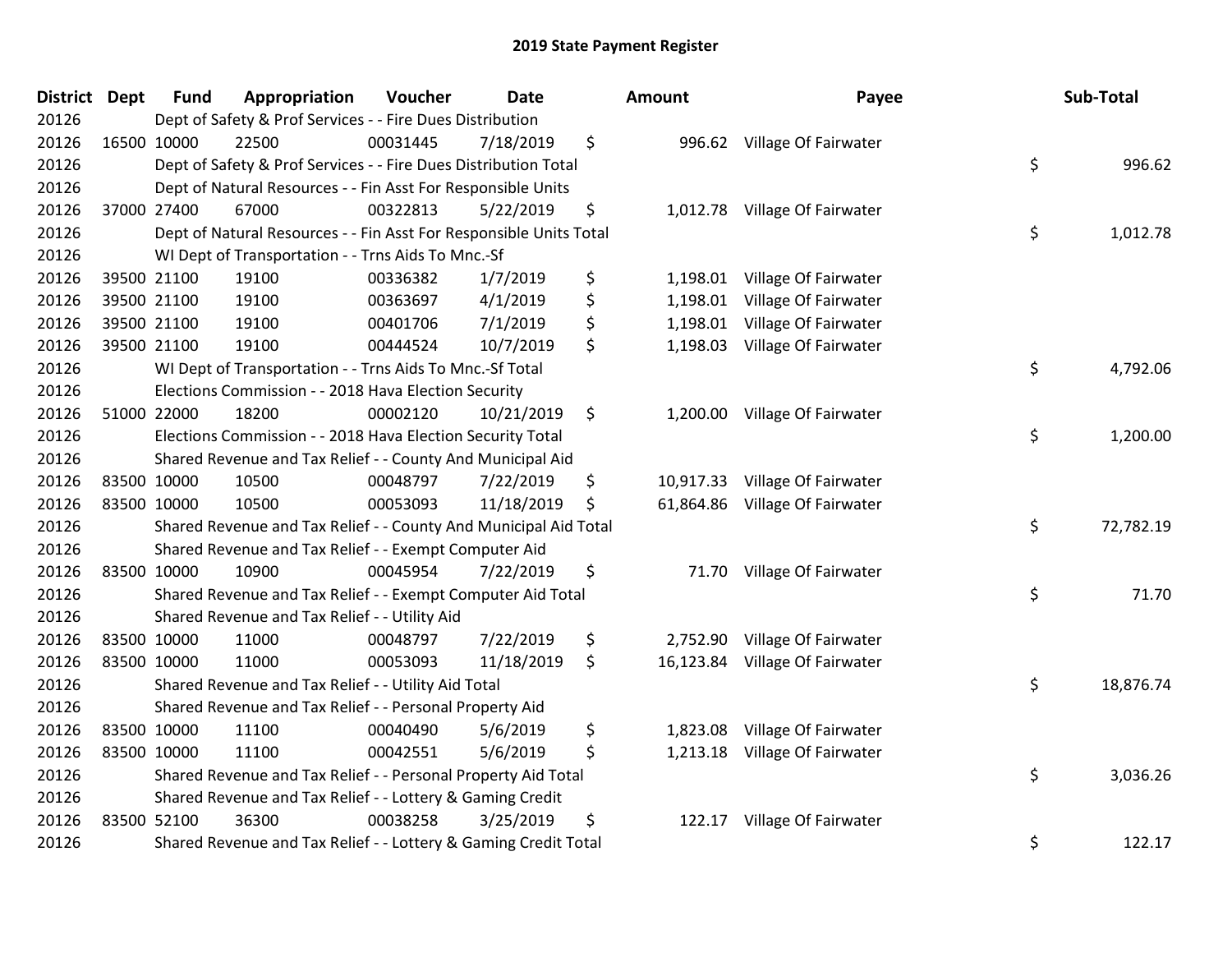| District Dept Fund | Appropriation | Voucher | Date | Amount | Payee | Sub-Total  |
|--------------------|---------------|---------|------|--------|-------|------------|
| 20126 Total        |               |         |      |        |       | 102,890.52 |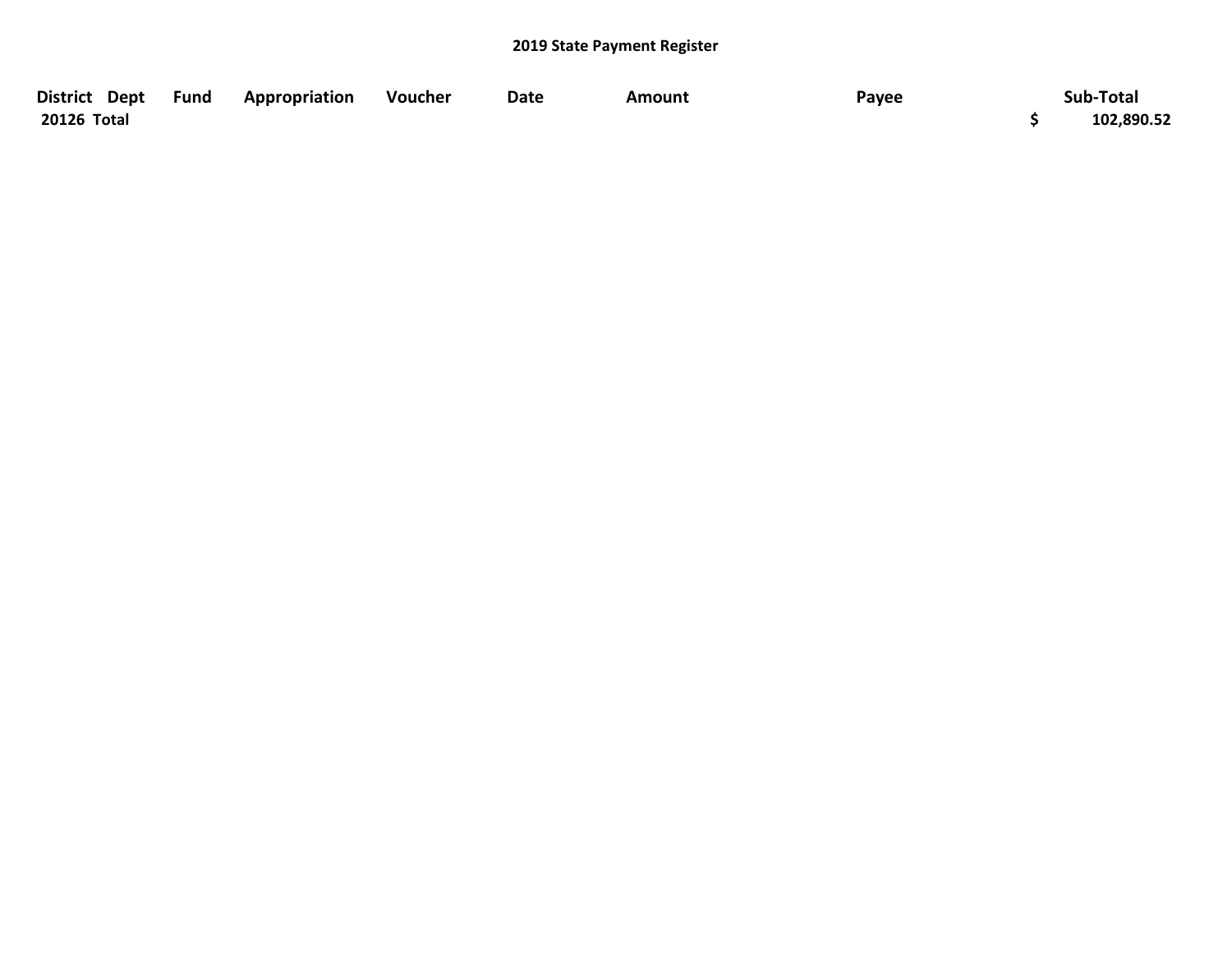| <b>District</b> | Dept | <b>Fund</b> | Appropriation                                                          | <b>Voucher</b> | <b>Date</b> |    | <b>Amount</b> | Payee               | Sub-Total       |
|-----------------|------|-------------|------------------------------------------------------------------------|----------------|-------------|----|---------------|---------------------|-----------------|
| 20142           |      |             | Dept of Natural Resources - - Ea - Urban Nonpoint Source               |                |             |    |               |                     |                 |
| 20142           |      | 37000 27400 | 65800                                                                  | 00285259       | 1/28/2019   | \$ | 25,446.00     | Village of Kewaskum |                 |
| 20142           |      |             | Dept of Natural Resources - - Ea - Urban Nonpoint Source Total         |                |             |    |               |                     | \$<br>25,446.00 |
| 20142           |      |             | Department of Health Services - - Emergency Medical Services, Ai       |                |             |    |               |                     |                 |
| 20142           |      | 43500 10000 | 11900                                                                  | 00316299       | 10/15/2019  | Ş  | 6,180.34      | Village of Kewaskum |                 |
| 20142           |      |             | Department of Health Services - - Emergency Medical Services, Ai Total |                |             |    |               |                     | \$<br>6,180.34  |
| 20142           |      |             | Department of Justice - - Law Enforcement Train, Local                 |                |             |    |               |                     |                 |
| 20142           |      | 45500 10000 | 23100                                                                  | 00073248       | 10/18/2019  | \$ | 960.00        | Village of Kewaskum |                 |
| 20142           |      |             | Department of Justice - - Law Enforcement Train, Local Total           |                |             |    |               |                     | \$<br>960.00    |
| 20142           |      |             | Public Defender Board - - Transcript, Discovery And Int                |                |             |    |               |                     |                 |
| 20142           |      | 55000 10000 | 10600                                                                  | 00175850       | 1/9/2019    | \$ | 15.00         | Village of Kewaskum |                 |
| 20142           |      | 55000 10000 | 10600                                                                  | 00189626       | 4/3/2019    | \$ | 20.00         | Village of Kewaskum |                 |
| 20142           |      | 55000 10000 | 10600                                                                  | 00193405       | 5/3/2019    | \$ | 5.00          | Village of Kewaskum |                 |
| 20142           |      | 55000 10000 | 10600                                                                  | 00193466       | 5/3/2019    | \$ | 5.00          | Village of Kewaskum |                 |
| 20142           |      | 55000 10000 | 10600                                                                  | 00197463       | 5/30/2019   | \$ | 5.00          | Village of Kewaskum |                 |
| 20142           |      | 55000 10000 | 10600                                                                  | 00206019       | 7/18/2019   | \$ | 5.00          | Village of Kewaskum |                 |
| 20142           |      | 55000 10000 | 10600                                                                  | 00213889       | 9/16/2019   | \$ | 5.00          | Village of Kewaskum |                 |
| 20142           |      | 55000 10000 | 10600                                                                  | 00213890       | 9/16/2019   | \$ | 5.00          | Village of Kewaskum |                 |
| 20142           |      | 55000 10000 | 10600                                                                  | 00216602       | 10/7/2019   | \$ | 5.00          | Village of Kewaskum |                 |
| 20142           |      | 55000 10000 | 10600                                                                  | 00219320       | 10/28/2019  | \$ | 10.00         | Village of Kewaskum |                 |
| 20142           |      | 55000 10000 | 10600                                                                  | 00223634       | 11/25/2019  | \$ | 5.00          | Village of Kewaskum |                 |
| 20142           |      |             | Public Defender Board - - Transcript, Discovery And Int Total          |                |             |    |               |                     | \$<br>85.00     |
| 20142 Total     |      |             |                                                                        |                |             |    |               |                     | \$<br>32,671.34 |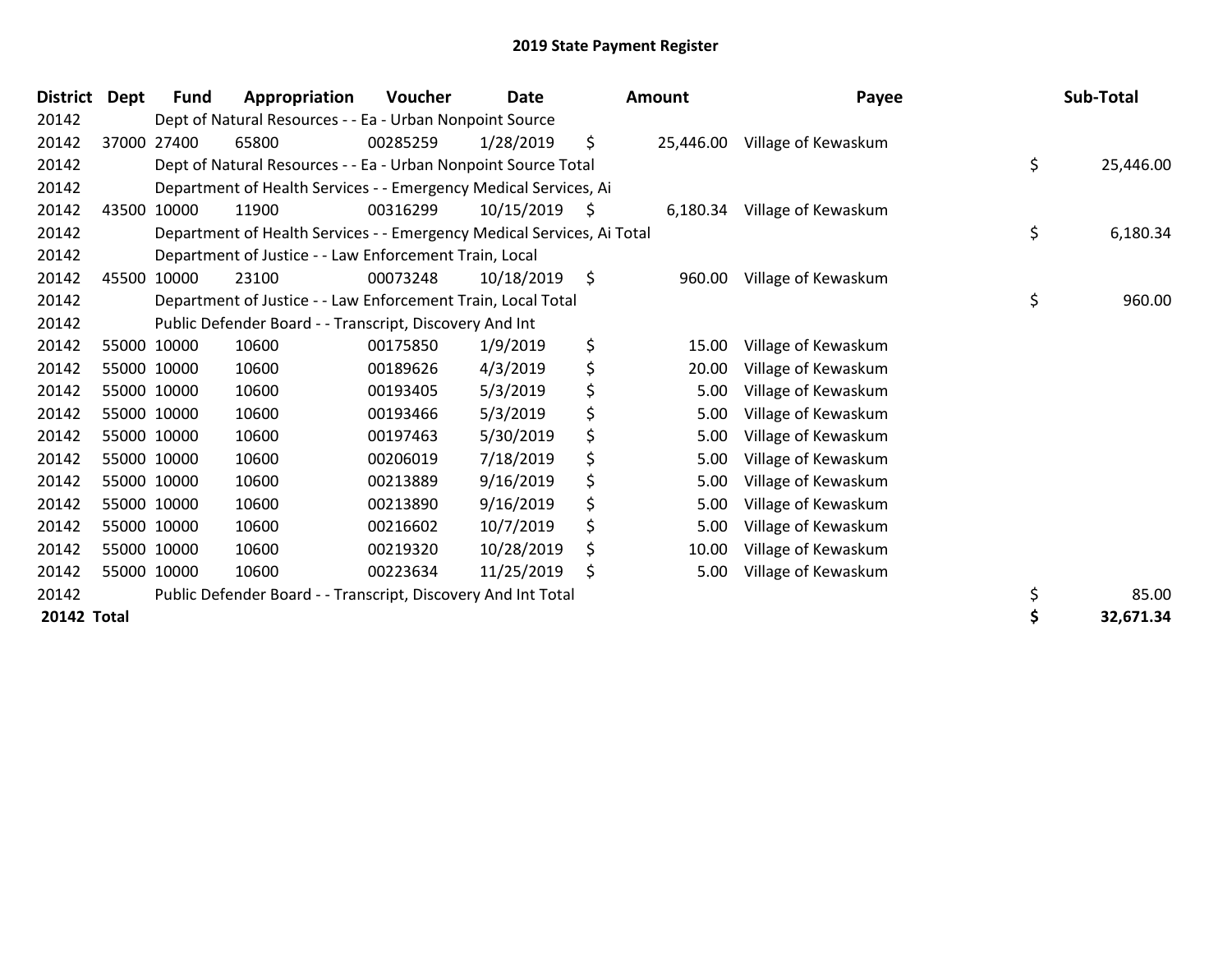| <b>District</b>    | <b>Dept</b> | Fund        | Appropriation                                                      | Voucher  | Date       | <b>Amount</b>   | Payee                    | Sub-Total       |
|--------------------|-------------|-------------|--------------------------------------------------------------------|----------|------------|-----------------|--------------------------|-----------------|
| 20151              |             |             | Dept of Safety & Prof Services - - Fire Dues Distribution          |          |            |                 |                          |                 |
| 20151              |             | 16500 10000 | 22500                                                              | 00031235 | 7/18/2019  | \$<br>1,624.16  | Village Of Mount Calvary |                 |
| 20151              |             |             | Dept of Safety & Prof Services - - Fire Dues Distribution Total    |          |            |                 |                          | \$<br>1,624.16  |
| 20151              |             |             | Dept of Natural Resources - - Fin Asst For Responsible Units       |          |            |                 |                          |                 |
| 20151              |             | 37000 27400 | 67000                                                              | 00323298 | 5/22/2019  | \$<br>1,401.88  | Village Of Mount Calvary |                 |
| 20151              |             |             | Dept of Natural Resources - - Fin Asst For Responsible Units Total |          |            |                 |                          | \$<br>1,401.88  |
| 20151              |             |             | WI Dept of Transportation - - Trns Aids To Mnc.-Sf                 |          |            |                 |                          |                 |
| 20151              |             | 39500 21100 | 19100                                                              | 00336383 | 1/7/2019   | \$<br>2,269.55  | Village Of Mount Calvary |                 |
| 20151              |             | 39500 21100 | 19100                                                              | 00363698 | 4/1/2019   | \$<br>2,269.55  | Village Of Mount Calvary |                 |
| 20151              |             | 39500 21100 | 19100                                                              | 00401707 | 7/1/2019   | \$<br>2,269.55  | Village Of Mount Calvary |                 |
| 20151              |             | 39500 21100 | 19100                                                              | 00444525 | 10/7/2019  | \$<br>2,269.55  | Village Of Mount Calvary |                 |
| 20151              |             |             | WI Dept of Transportation - - Trns Aids To Mnc.-Sf Total           |          |            |                 |                          | \$<br>9,078.20  |
| 20151              |             |             | Shared Revenue and Tax Relief - - County And Municipal Aid         |          |            |                 |                          |                 |
| 20151              |             | 83500 10000 | 10500                                                              | 00048798 | 7/22/2019  | \$<br>12,287.63 | Village Of Mount Calvary |                 |
| 20151              |             | 83500 10000 | 10500                                                              | 00053094 | 11/18/2019 | \$<br>69,629.88 | Village Of Mount Calvary |                 |
| 20151              |             |             | Shared Revenue and Tax Relief - - County And Municipal Aid Total   |          |            |                 |                          | \$<br>81,917.51 |
| 20151              |             |             | Shared Revenue and Tax Relief - - Exempt Computer Aid              |          |            |                 |                          |                 |
| 20151              |             | 83500 10000 | 10900                                                              | 00045955 | 7/22/2019  | \$<br>165.24    | Village Of Mount Calvary |                 |
| 20151              |             |             | Shared Revenue and Tax Relief - - Exempt Computer Aid Total        |          |            |                 |                          | \$<br>165.24    |
| 20151              |             |             | Shared Revenue and Tax Relief - - Personal Property Aid            |          |            |                 |                          |                 |
| 20151              |             | 83500 10000 | 11100                                                              | 00040491 | 5/6/2019   | \$<br>2,272.76  | Village Of Mount Calvary |                 |
| 20151              |             |             | Shared Revenue and Tax Relief - - Personal Property Aid Total      |          |            |                 |                          | \$<br>2,272.76  |
| <b>20151 Total</b> |             |             |                                                                    |          |            |                 |                          | 96,459.75       |

| <b>\mount</b> | Payee                              | Sub-Total       |
|---------------|------------------------------------|-----------------|
| 1,624.16      | Village Of Mount Calvary           | \$<br>1,624.16  |
|               |                                    |                 |
| 1,401.88      | Village Of Mount Calvary           |                 |
|               |                                    | \$<br>1,401.88  |
|               | 2,269.55 Village Of Mount Calvary  |                 |
|               | 2,269.55 Village Of Mount Calvary  |                 |
|               | 2,269.55 Village Of Mount Calvary  |                 |
| 2,269.55      | Village Of Mount Calvary           |                 |
|               |                                    | \$<br>9,078.20  |
|               | 12,287.63 Village Of Mount Calvary |                 |
|               | 69,629.88 Village Of Mount Calvary |                 |
|               |                                    | \$<br>81,917.51 |
| 165.24        | Village Of Mount Calvary           |                 |
|               |                                    | \$<br>165.24    |
| 2,272.76      | Village Of Mount Calvary           |                 |
|               |                                    | \$<br>2,272.76  |
|               |                                    | \$<br>96,459.75 |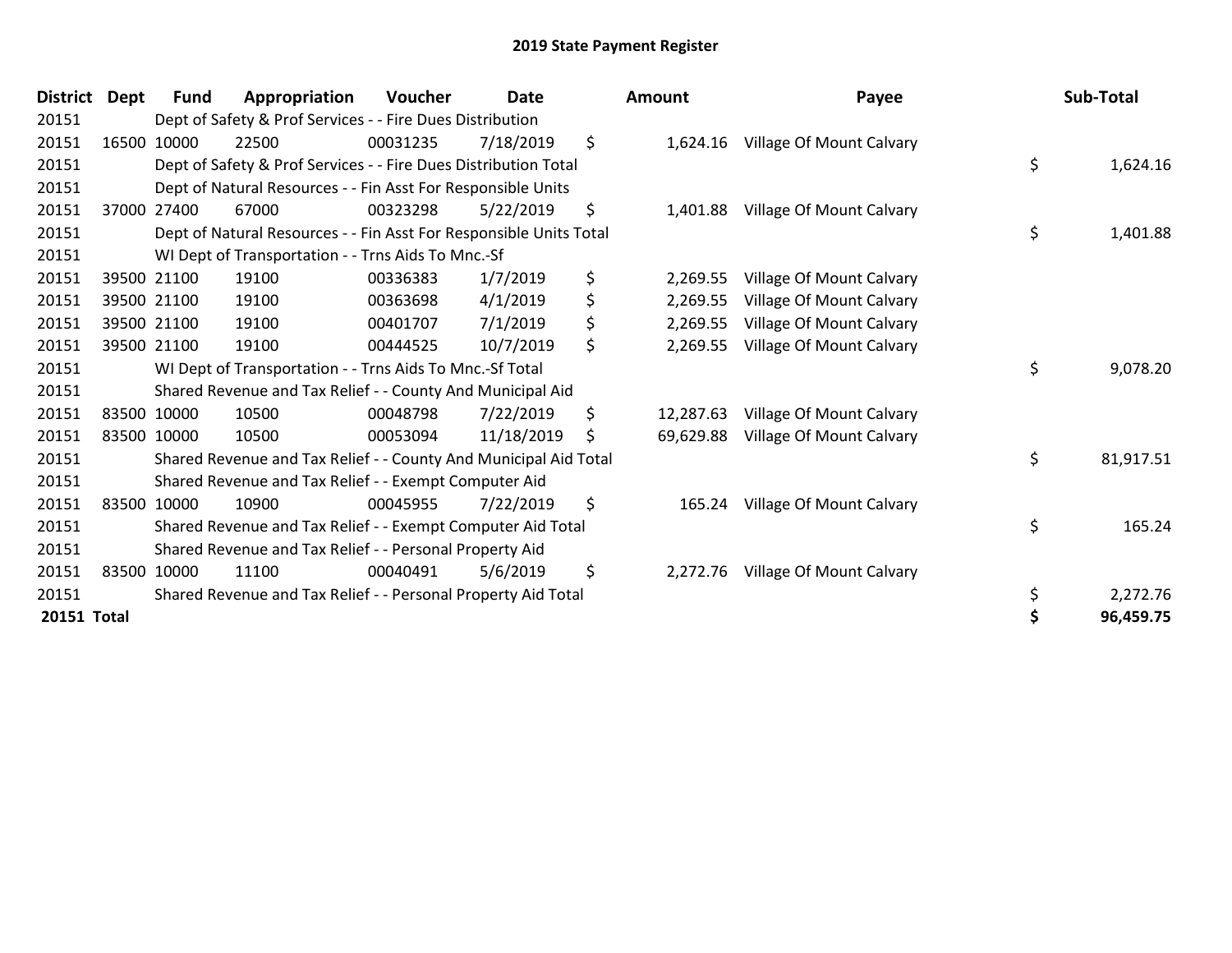| District Dept | <b>Fund</b> | Appropriation                                                                   | Voucher   | <b>Date</b> |     | Amount    | Payee                                  | Sub-Total        |
|---------------|-------------|---------------------------------------------------------------------------------|-----------|-------------|-----|-----------|----------------------------------------|------------------|
| 20161         |             | Dept of Safety & Prof Services - - Fire Dues Distribution                       |           |             |     |           |                                        |                  |
| 20161         | 16500 10000 | 22500                                                                           | 00030220  | 7/15/2019   | \$  |           | 9,263.76 Village Of North Fond Du Lac  |                  |
| 20161         |             | Dept of Safety & Prof Services - - Fire Dues Distribution Total                 |           |             |     |           |                                        | \$<br>9,263.76   |
| 20161         |             | Dept of Natural Resources - - Fin Asst For Responsible Units                    |           |             |     |           |                                        |                  |
| 20161         | 37000 27400 | 67000                                                                           | 00323328  | 5/22/2019   | \$  |           | 16,373.27 Village Of North Fond Du Lac |                  |
| 20161         |             | Dept of Natural Resources - - Fin Asst For Responsible Units Total              |           |             |     |           |                                        | \$<br>16,373.27  |
| 20161         |             | WI Dept of Transportation - - Trns Aids To Mnc.-Sf                              |           |             |     |           |                                        |                  |
| 20161         | 39500 21100 | 19100                                                                           | 00336384  | 1/7/2019    | \$  |           | 67,123.11 Village Of North Fond Du Lac |                  |
| 20161         | 39500 21100 | 19100                                                                           | 00363699  | 4/1/2019    | \$  | 67,123.11 | Village Of North Fond Du Lac           |                  |
| 20161         | 39500 21100 | 19100                                                                           | 00401708  | 7/1/2019    | \$  | 67,123.11 | Village Of North Fond Du Lac           |                  |
| 20161         | 39500 21100 | 19100                                                                           | 00444526  | 10/7/2019   | \$  | 67,123.13 | Village Of North Fond Du Lac           |                  |
| 20161         |             | WI Dept of Transportation - - Trns Aids To Mnc.-Sf Total                        |           |             |     |           |                                        | \$<br>268,492.46 |
| 20161         |             | Department of Health Services - - Emergency Medical Services, Ai                |           |             |     |           |                                        |                  |
| 20161         | 43500 10000 | 11900                                                                           | 00307965  | 9/4/2019    | \$  |           | 5,792.24 Village Of North Fond Du Lac  |                  |
| 20161         |             | Department of Health Services - - Emergency Medical Services, Ai Total          |           |             |     |           |                                        | \$<br>5,792.24   |
| 20161         |             | Department of Health Services - - Prepaid Medical Transport Reimbursement       |           |             |     |           |                                        |                  |
| 20161         | 43500 10000 | 16300                                                                           | AMBULANCE | 11/18/2019  | \$  | 9,657.42  | Village Of North Fond Du Lac           |                  |
| 20161         |             | Department of Health Services - - Prepaid Medical Transport Reimbursement Total |           |             |     |           |                                        | \$<br>9,657.42   |
| 20161         |             | Department of Justice - - Law Enforcement Train, Local                          |           |             |     |           |                                        |                  |
| 20161         | 45500 10000 | 23100                                                                           | 00073934  | 10/31/2019  | -\$ | 960.00    | Village Of North Fond Du Lac           |                  |
| 20161         |             | Department of Justice - - Law Enforcement Train, Local Total                    |           |             |     |           |                                        | \$<br>960.00     |
| 20161         |             | Department of Military Affairs - - Disaster Recovery Aid                        |           |             |     |           |                                        |                  |
| 20161         | 46500 10000 | 30500                                                                           | 00059066  | 4/17/2019   | \$  | 680.68    | Village Of North Fond Du Lac           |                  |
| 20161         |             | Department of Military Affairs - - Disaster Recovery Aid Total                  |           |             |     |           |                                        | \$<br>680.68     |
| 20161         |             | Department of Military Affairs - - Federal Aid, Local Assistance                |           |             |     |           |                                        |                  |
| 20161         | 46500 10000 | 34200                                                                           | 00059066  | 4/17/2019   | \$  | 4,084.08  | Village Of North Fond Du Lac           |                  |
| 20161         |             | Department of Military Affairs - - Federal Aid, Local Assistance Total          |           |             |     |           |                                        | \$<br>4,084.08   |
| 20161         |             | Public Defender Board - - Transcript, Discovery And Int                         |           |             |     |           |                                        |                  |
| 20161         | 55000 10000 | 10600                                                                           | 00189651  | 4/3/2019    | \$  | 20.00     | Village Of North Fond Du Lac           |                  |
| 20161         |             | Public Defender Board - - Transcript, Discovery And Int Total                   |           |             |     |           |                                        | \$<br>20.00      |
| 20161         |             | Shared Revenue and Tax Relief - - Expenditure Restraint Program                 |           |             |     |           |                                        |                  |
| 20161         | 83500 10000 | 10100                                                                           | 00048799  | 7/22/2019   | \$  |           | 46,448.56 Village Of North Fond Du Lac |                  |
| 20161         |             | Shared Revenue and Tax Relief - - Expenditure Restraint Program Total           |           |             |     |           |                                        | \$<br>46,448.56  |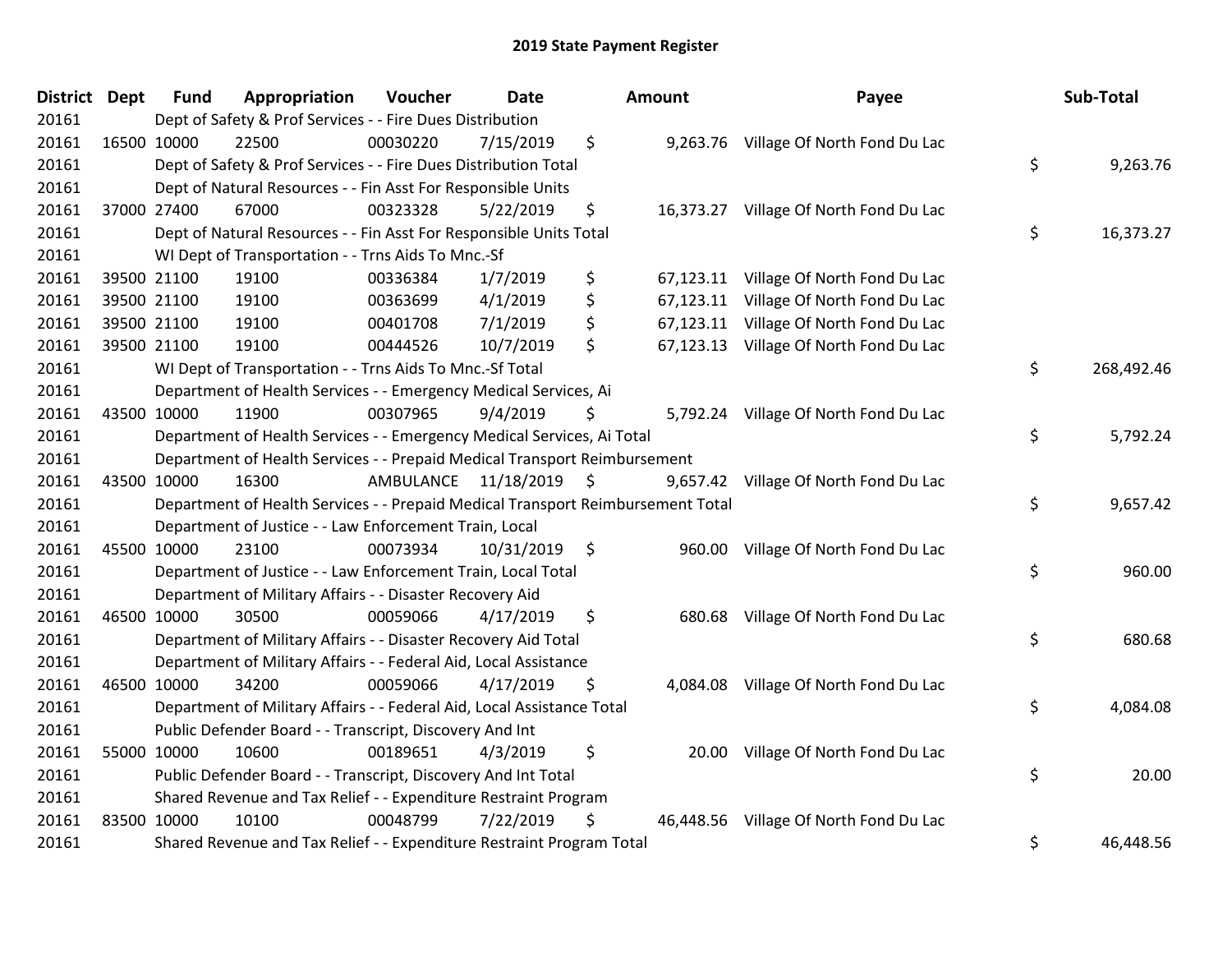| <b>District</b> | Dept | <b>Fund</b> | Appropriation                                                    | Voucher  | <b>Date</b> | <b>Amount</b>      | Payee                        | Sub-Total          |
|-----------------|------|-------------|------------------------------------------------------------------|----------|-------------|--------------------|------------------------------|--------------------|
| 20161           |      |             | Shared Revenue and Tax Relief - - County And Municipal Aid       |          |             |                    |                              |                    |
| 20161           |      | 83500 10000 | 10500                                                            | 00048799 | 7/22/2019   | \$<br>206.441.73   | Village Of North Fond Du Lac |                    |
| 20161           |      | 83500 10000 | 10500                                                            | 00053095 | 11/18/2019  | \$<br>1,160,179.04 | Village Of North Fond Du Lac |                    |
| 20161           |      |             | Shared Revenue and Tax Relief - - County And Municipal Aid Total |          |             |                    |                              | \$<br>1,366,620.77 |
| 20161           |      |             | Shared Revenue and Tax Relief - - Exempt Computer Aid            |          |             |                    |                              |                    |
| 20161           |      | 83500 10000 | 10900                                                            | 00045956 | 7/22/2019   | \$<br>956.11       | Village Of North Fond Du Lac |                    |
| 20161           |      | 83500 10000 | 10900                                                            | 00047820 | 7/22/2019   | \$<br>2,820.98     | Village Of North Fond Du Lac |                    |
| 20161           |      |             | Shared Revenue and Tax Relief - - Exempt Computer Aid Total      |          |             |                    |                              | \$<br>3,777.09     |
| 20161           |      |             | Shared Revenue and Tax Relief - - Utility Aid                    |          |             |                    |                              |                    |
| 20161           |      | 83500 10000 | 11000                                                            | 00048799 | 7/22/2019   | \$<br>5,004.07     | Village Of North Fond Du Lac |                    |
| 20161           |      | 83500 10000 | 11000                                                            | 00053095 | 11/18/2019  | \$<br>28,449.79    | Village Of North Fond Du Lac |                    |
| 20161           |      |             | Shared Revenue and Tax Relief - - Utility Aid Total              |          |             |                    |                              | \$<br>33,453.86    |
| 20161           |      |             | Shared Revenue and Tax Relief - - Personal Property Aid          |          |             |                    |                              |                    |
| 20161           |      | 83500 10000 | 11100                                                            | 00040492 | 5/6/2019    | \$<br>3,101.01     | Village Of North Fond Du Lac |                    |
| 20161           |      | 83500 10000 | 11100                                                            | 00042552 | 5/6/2019    | \$<br>1,258.44     | Village Of North Fond Du Lac |                    |
| 20161           |      |             | Shared Revenue and Tax Relief - - Personal Property Aid Total    |          |             |                    |                              | \$<br>4,359.45     |
| 20161           |      |             | Shared Revenue and Tax Relief - - Lottery & Gaming Credit        |          |             |                    |                              |                    |
| 20161           |      | 83500 52100 | 36300                                                            | 00038259 | 3/25/2019   | \$<br>27,380.89    | Village Of North Fond Du Lac |                    |
| 20161           |      |             | Shared Revenue and Tax Relief - - Lottery & Gaming Credit Total  |          |             |                    |                              | \$<br>27,380.89    |
| 20161           |      |             | Miscellaneous Appropriations - - Terminal Tax Distribution       |          |             |                    |                              |                    |
| 20161           |      | 85500 21100 | 46100                                                            | 00001071 | 12/12/2019  | \$<br>28,730.95    | Village Of North Fond Du Lac |                    |
| 20161           |      |             | Miscellaneous Appropriations - - Terminal Tax Distribution Total |          |             |                    |                              | \$<br>28,730.95    |
| 20161 Total     |      |             |                                                                  |          |             |                    |                              | \$<br>1,826,095.48 |

| Sub-Total    | Payee                                   | າount      |
|--------------|-----------------------------------------|------------|
|              | 206,441.73 Village Of North Fond Du Lac |            |
|              | Village Of North Fond Du Lac            | 160,179.04 |
| 1,366,620.77 | \$                                      |            |
|              | Village Of North Fond Du Lac            | 956.11     |
|              | Village Of North Fond Du Lac            | 2,820.98   |
| 3,777.09     | \$                                      |            |
|              | Village Of North Fond Du Lac            | 5,004.07   |
|              | Village Of North Fond Du Lac            | 28,449.79  |
| 33,453.86    | \$                                      |            |
|              | Village Of North Fond Du Lac            | 3,101.01   |
|              | Village Of North Fond Du Lac            | 1,258.44   |
| 4,359.45     | \$                                      |            |
|              | Village Of North Fond Du Lac            | 27.380.89  |
| 27,380.89    | \$                                      |            |
|              | Village Of North Fond Du Lac            | 28,730.95  |
| 28,730.95    | \$                                      |            |
| 1,826,095.48 | \$                                      |            |
|              |                                         |            |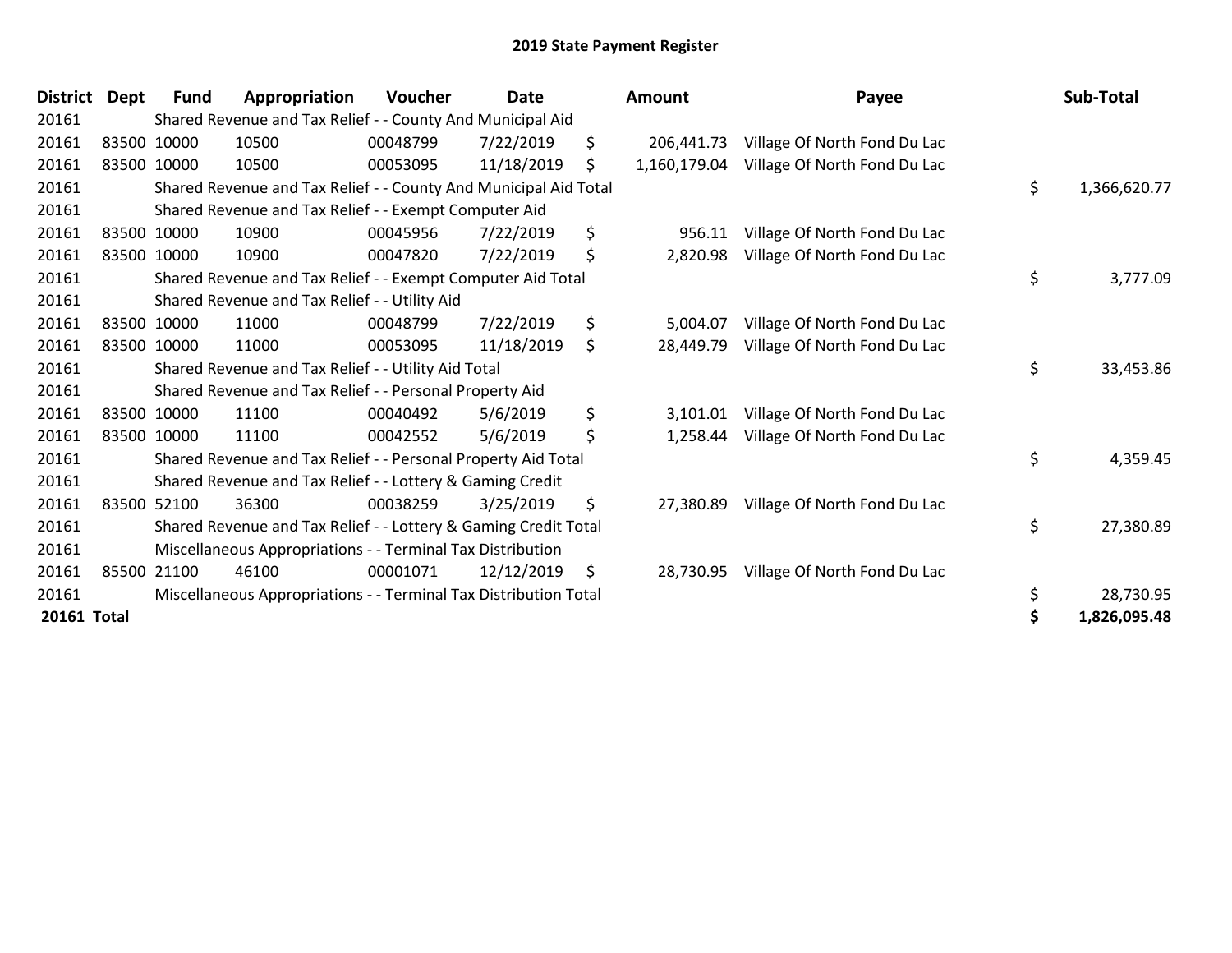| <b>District Dept</b> | <b>Fund</b> | Appropriation                                                         | Voucher  | <b>Date</b> |    | <b>Amount</b> | Payee                          | Sub-Total          |
|----------------------|-------------|-----------------------------------------------------------------------|----------|-------------|----|---------------|--------------------------------|--------------------|
| 20165                |             | Dept of Safety & Prof Services - - Fire Dues Distribution             |          |             |    |               |                                |                    |
| 20165                | 16500 10000 | 22500                                                                 | 00030847 | 7/17/2019   | \$ |               | 2,891.98 Village Of Oakfield   |                    |
| 20165                |             | Dept of Safety & Prof Services - - Fire Dues Distribution Total       |          |             |    |               |                                | \$<br>2,891.98     |
| 20165                |             | Dept of Natural Resources - - Aids In Lieu Of Taxes - Gener           |          |             |    |               |                                |                    |
| 20165                | 37000 10000 | 50300                                                                 | 00314691 | 4/19/2019   | \$ |               | 49.47 Village Of Oakfield      |                    |
| 20165                |             | Dept of Natural Resources - - Aids In Lieu Of Taxes - Gener Total     |          |             |    |               |                                | \$<br>49.47        |
| 20165                |             | Dept of Natural Resources - - Resaids - Fire Suppress Grant           |          |             |    |               |                                |                    |
| 20165                | 37000 21200 | 54500                                                                 | 00325727 | 6/3/2019    | \$ |               | 1,407.58 Village Of Oakfield   |                    |
| 20165                |             | Dept of Natural Resources - - Resaids - Fire Suppress Grant Total     |          |             |    |               |                                | \$<br>1,407.58     |
| 20165                |             | Dept of Natural Resources - - Fin Asst For Responsible Units          |          |             |    |               |                                |                    |
| 20165                | 37000 27400 | 67000                                                                 | 00322734 | 5/22/2019   | \$ |               | 3,486.09 Village Of Oakfield   |                    |
| 20165                |             | Dept of Natural Resources - - Fin Asst For Responsible Units Total    |          |             |    |               |                                | \$<br>3,486.09     |
| 20165                |             | WI Dept of Transportation - - Trns Aids To Mnc.-Sf                    |          |             |    |               |                                |                    |
| 20165                | 39500 21100 | 19100                                                                 | 00336385 | 1/7/2019    | \$ | 8,557.32      | Village Of Oakfield            |                    |
| 20165                | 39500 21100 | 19100                                                                 | 00363700 | 4/1/2019    | \$ |               | 8,557.32 Village Of Oakfield   |                    |
| 20165                | 39500 21100 | 19100                                                                 | 00401709 | 7/1/2019    | \$ |               | 8,557.32 Village Of Oakfield   |                    |
| 20165                | 39500 21100 | 19100                                                                 | 00444527 | 10/7/2019   | \$ |               | 8,557.33 Village Of Oakfield   |                    |
| 20165                |             | WI Dept of Transportation - - Trns Aids To Mnc.-Sf Total              |          |             |    |               |                                | \$<br>34,229.29    |
| 20165                |             | Department of Administration - - Federal Aid, Local Assistance        |          |             |    |               |                                |                    |
| 20165                | 50500 10000 | 74300                                                                 | 00109032 | 9/25/2019   | \$ |               | 475,000.00 Village Of Oakfield |                    |
| 20165                | 50500 10000 | 74300                                                                 | 00114083 | 12/12/2019  | Ş  |               | 674,009.65 Village Of Oakfield |                    |
| 20165                |             | Department of Administration - - Federal Aid, Local Assistance Total  |          |             |    |               |                                | \$<br>1,149,009.65 |
| 20165                |             | Shared Revenue and Tax Relief - - Expenditure Restraint Program       |          |             |    |               |                                |                    |
| 20165                | 83500 10000 | 10100                                                                 | 00048800 | 7/22/2019   | \$ |               | 11,425.30 Village Of Oakfield  |                    |
| 20165                |             | Shared Revenue and Tax Relief - - Expenditure Restraint Program Total |          |             |    |               |                                | \$<br>11,425.30    |
| 20165                |             | Shared Revenue and Tax Relief - - County And Municipal Aid            |          |             |    |               |                                |                    |
| 20165                | 83500 10000 | 10500                                                                 | 00048800 | 7/22/2019   | \$ |               | 19,901.73 Village Of Oakfield  |                    |
| 20165                | 83500 10000 | 10500                                                                 | 00053096 | 11/18/2019  | \$ |               | 112,776.46 Village Of Oakfield |                    |
| 20165                |             | Shared Revenue and Tax Relief - - County And Municipal Aid Total      |          |             |    |               |                                | \$<br>132,678.19   |
| 20165                |             | Shared Revenue and Tax Relief - - Exempt Computer Aid                 |          |             |    |               |                                |                    |
| 20165                | 83500 10000 | 10900                                                                 | 00045957 | 7/22/2019   | \$ | 497.80        | Village Of Oakfield            |                    |
| 20165                | 83500 10000 | 10900                                                                 | 00047821 | 7/22/2019   | \$ | 76.48         | Village Of Oakfield            |                    |
| 20165                |             | Shared Revenue and Tax Relief - - Exempt Computer Aid Total           |          |             |    |               |                                | \$<br>574.28       |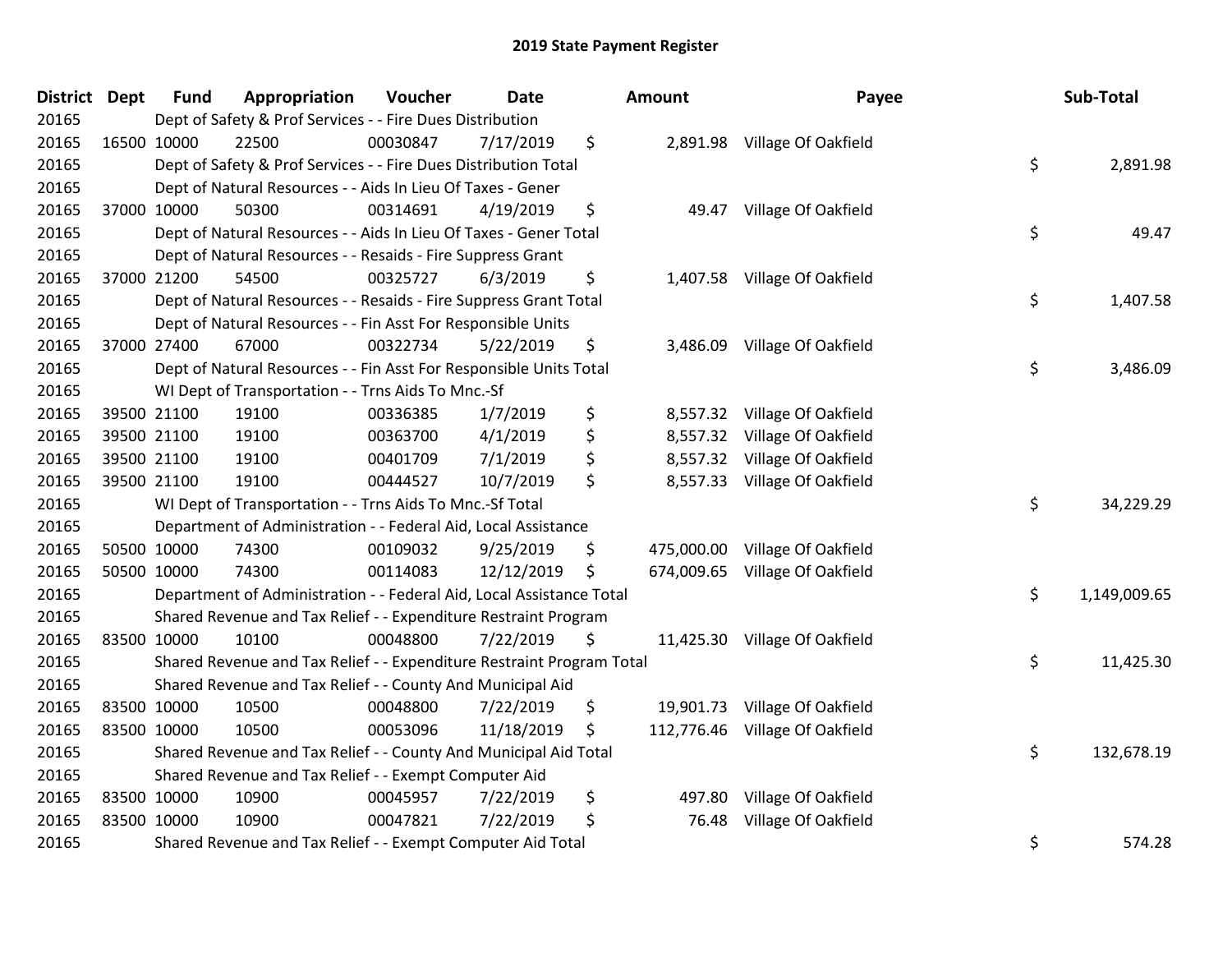| District Dept |             | Fund | Appropriation                                                 | Voucher  | Date     | Amount |        | Payee                      | Sub-Total    |
|---------------|-------------|------|---------------------------------------------------------------|----------|----------|--------|--------|----------------------------|--------------|
| 20165         |             |      | Shared Revenue and Tax Relief - - Personal Property Aid       |          |          |        |        |                            |              |
| 20165         | 83500 10000 |      | 11100                                                         | 00040493 | 5/6/2019 |        | 844.83 | Village Of Oakfield        |              |
| 20165         | 83500 10000 |      | 11100                                                         | 00042553 | 5/6/2019 |        |        | 598.96 Village Of Oakfield |              |
| 20165         |             |      | Shared Revenue and Tax Relief - - Personal Property Aid Total |          |          |        |        |                            | 1,443.79     |
| 20165 Total   |             |      |                                                               |          |          |        |        |                            | 1,337,195.62 |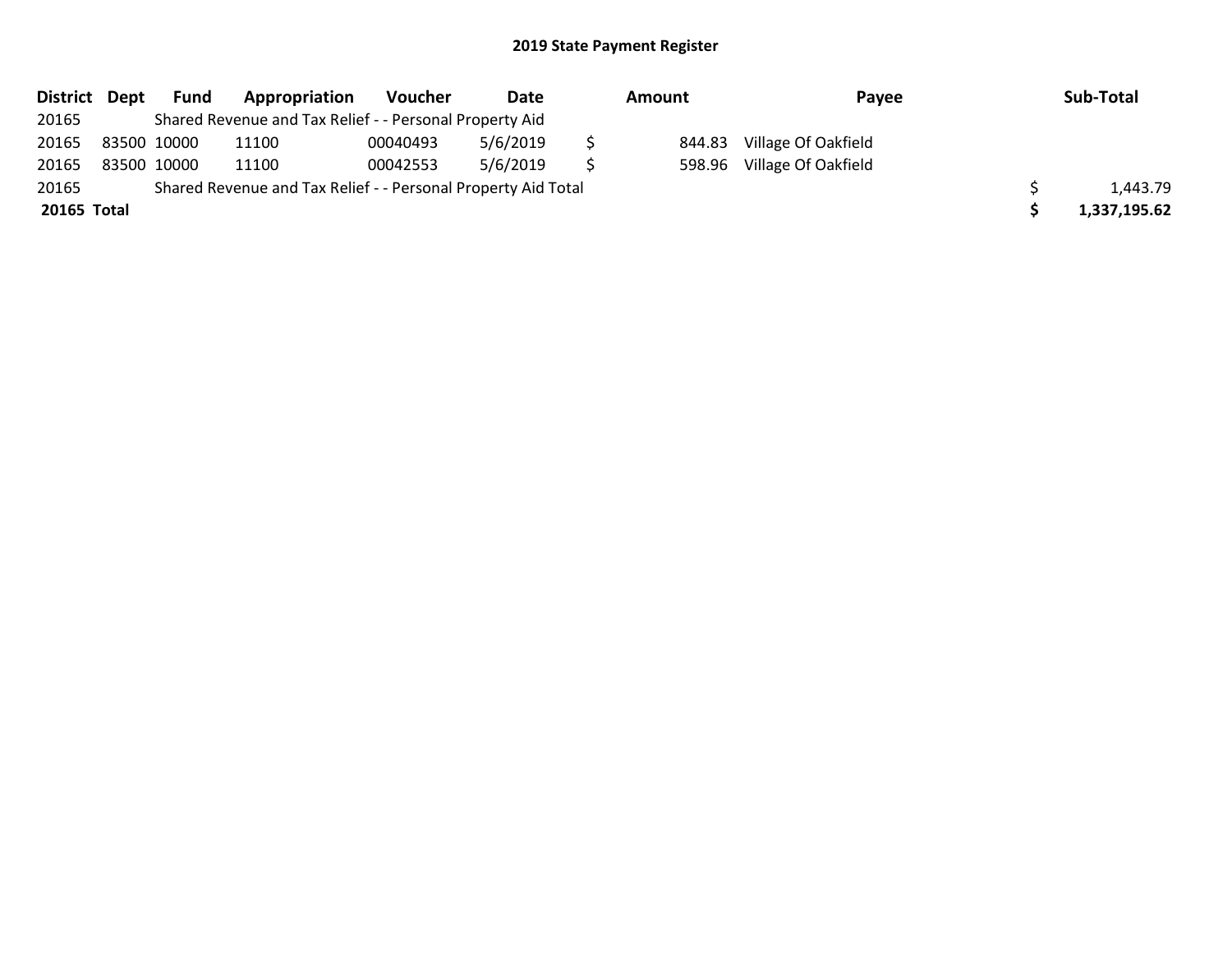| District Dept | <b>Fund</b>                                                       | Appropriation                                                      | Voucher  | <b>Date</b> |    | <b>Amount</b> | Payee                         |        | Sub-Total  |
|---------------|-------------------------------------------------------------------|--------------------------------------------------------------------|----------|-------------|----|---------------|-------------------------------|--------|------------|
| 20176         |                                                                   | Dept of Safety & Prof Services - - Fire Dues Distribution          |          |             |    |               |                               |        |            |
| 20176         | 16500 10000                                                       | 22500                                                              | 00030806 | 7/18/2019   | \$ |               | 3,063.18 Village Of Rosendale |        |            |
| 20176         | Dept of Safety & Prof Services - - Fire Dues Distribution Total   |                                                                    |          |             |    |               |                               |        | 3,063.18   |
| 20176         | Dept of Natural Resources - - Aids In Lieu Of Taxes - Gener       |                                                                    |          |             |    |               |                               |        |            |
| 20176         | 37000 10000                                                       | 50300                                                              | 00295071 | 2/4/2019    | \$ |               | 129.28 Village Of Rosendale   |        |            |
| 20176         |                                                                   | Dept of Natural Resources - - Aids In Lieu Of Taxes - Gener Total  |          |             |    |               |                               | \$     | 129.28     |
| 20176         |                                                                   | Dept of Natural Resources - - Fin Asst For Responsible Units       |          |             |    |               |                               |        |            |
| 20176         | 37000 27400                                                       | 67000                                                              | 00322900 | 5/22/2019   | \$ | 5,864.19      | Village Of Rosendale          |        |            |
| 20176         |                                                                   | Dept of Natural Resources - - Fin Asst For Responsible Units Total |          |             |    |               |                               | \$     | 5,864.19   |
| 20176         |                                                                   | WI Dept of Transportation - - Hwy Sfty Loc Aid Ffd                 |          |             |    |               |                               |        |            |
| 20176         | 39500 21100                                                       | 18500                                                              | 00358696 | 3/11/2019   | \$ | 4,000.00      | Village Of Rosendale          |        |            |
| 20176         | 39500 21100                                                       | 18500                                                              | 00421165 | 8/12/2019   | \$ | 3,997.00      | Village Of Rosendale          |        |            |
| 20176         |                                                                   | WI Dept of Transportation - - Hwy Sfty Loc Aid Ffd Total           |          |             |    |               |                               | \$     | 7,997.00   |
| 20176         |                                                                   | WI Dept of Transportation - - Trns Aids To Mnc.-Sf                 |          |             |    |               |                               |        |            |
| 20176         | 39500 21100                                                       | 19100                                                              | 00336386 | 1/7/2019    | \$ | 9,234.56      | Village Of Rosendale          |        |            |
| 20176         | 39500 21100                                                       | 19100                                                              | 00363701 | 4/1/2019    | \$ | 9,234.56      | Village Of Rosendale          |        |            |
| 20176         | 39500 21100                                                       | 19100                                                              | 00401710 | 7/1/2019    | \$ | 9,234.56      | Village Of Rosendale          |        |            |
| 20176         | 39500 21100                                                       | 19100                                                              | 00444528 | 10/7/2019   | \$ | 9,234.58      | Village Of Rosendale          |        |            |
| 20176         |                                                                   | WI Dept of Transportation - - Trns Aids To Mnc.-Sf Total           |          |             |    |               |                               | \$     | 36,938.26  |
| 20176         |                                                                   | Department of Justice - - Law Enforcement Train, Local             |          |             |    |               |                               |        |            |
| 20176         | 45500 10000                                                       | 23100                                                              | 00074555 | 11/12/2019  | \$ | 480.00        | Village Of Rosendale          |        |            |
| 20176         |                                                                   | Department of Justice - - Law Enforcement Train, Local Total       |          |             |    |               |                               | \$     | 480.00     |
| 20176         |                                                                   | Shared Revenue and Tax Relief - - County And Municipal Aid         |          |             |    |               |                               |        |            |
| 20176         | 83500 10000                                                       | 10500                                                              | 00048801 | 7/22/2019   | \$ | 17,539.80     | Village Of Rosendale          |        |            |
| 20176         | 83500 10000                                                       | 10500                                                              | 00053097 | 11/18/2019  | \$ | 100,034.46    | Village Of Rosendale          |        |            |
| 20176         |                                                                   | Shared Revenue and Tax Relief - - County And Municipal Aid Total   |          |             |    |               |                               | \$     | 117,574.26 |
| 20176         |                                                                   | Shared Revenue and Tax Relief - - Exempt Computer Aid              |          |             |    |               |                               |        |            |
| 20176         | 83500 10000                                                       | 10900                                                              | 00045958 | 7/22/2019   | \$ | 47.81         | Village Of Rosendale          |        |            |
| 20176         | 83500 10000                                                       | 10900                                                              | 00047822 | 7/22/2019   | \$ | 172.78        | Village Of Rosendale          |        |            |
| 20176         | \$<br>Shared Revenue and Tax Relief - - Exempt Computer Aid Total |                                                                    |          |             |    |               |                               |        | 220.59     |
| 20176         | Shared Revenue and Tax Relief - - Personal Property Aid           |                                                                    |          |             |    |               |                               |        |            |
| 20176         | 83500 10000                                                       | 11100                                                              | 00040494 | 5/6/2019    | \$ | 391.64        | Village Of Rosendale          |        |            |
| 20176         | Shared Revenue and Tax Relief - - Personal Property Aid Total     |                                                                    |          |             |    |               | \$                            | 391.64 |            |

| ount       | Payee                | Sub-Total        |  |  |
|------------|----------------------|------------------|--|--|
| 3,063.18   | Village Of Rosendale | \$<br>3,063.18   |  |  |
| 129.28     | Village Of Rosendale | \$<br>129.28     |  |  |
| 5,864.19   | Village Of Rosendale | \$<br>5,864.19   |  |  |
| 4,000.00   | Village Of Rosendale |                  |  |  |
| 3,997.00   | Village Of Rosendale | \$<br>7,997.00   |  |  |
| 9,234.56   | Village Of Rosendale |                  |  |  |
| 9,234.56   | Village Of Rosendale |                  |  |  |
| 9,234.56   | Village Of Rosendale |                  |  |  |
| 9,234.58   | Village Of Rosendale | \$<br>36,938.26  |  |  |
| 480.00     | Village Of Rosendale | \$<br>480.00     |  |  |
| 17,539.80  | Village Of Rosendale |                  |  |  |
| 100,034.46 | Village Of Rosendale |                  |  |  |
|            |                      | \$<br>117,574.26 |  |  |
| 47.81      | Village Of Rosendale |                  |  |  |
| 172.78     | Village Of Rosendale | \$<br>220.59     |  |  |
| 391.64     | Village Of Rosendale | \$<br>391.64     |  |  |
|            |                      |                  |  |  |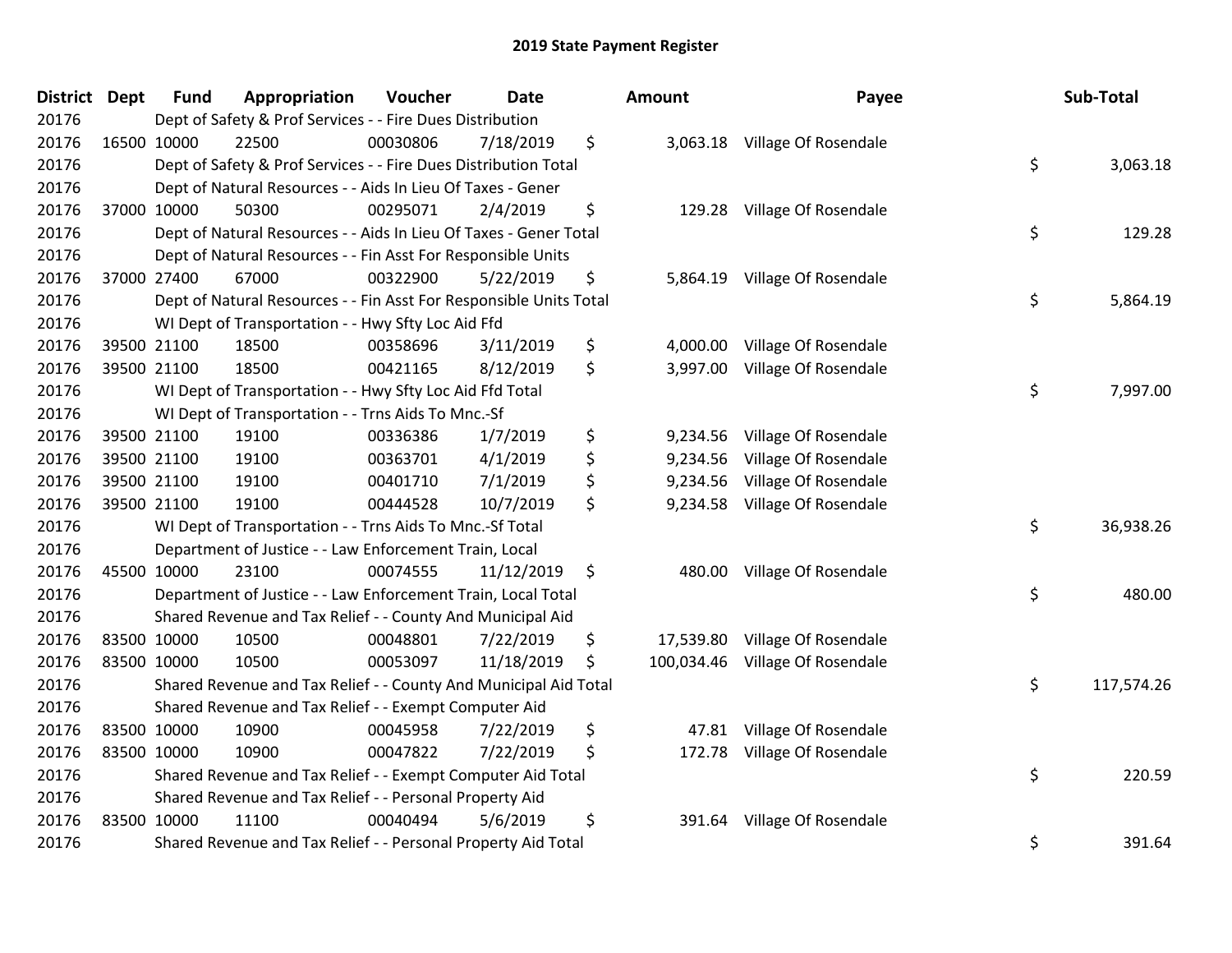| District Dept Fund | <b>Appropriation</b> | Voucher | Date | Amount | Payee | Sub-Total  |
|--------------------|----------------------|---------|------|--------|-------|------------|
| 20176 Total        |                      |         |      |        |       | 172,658.40 |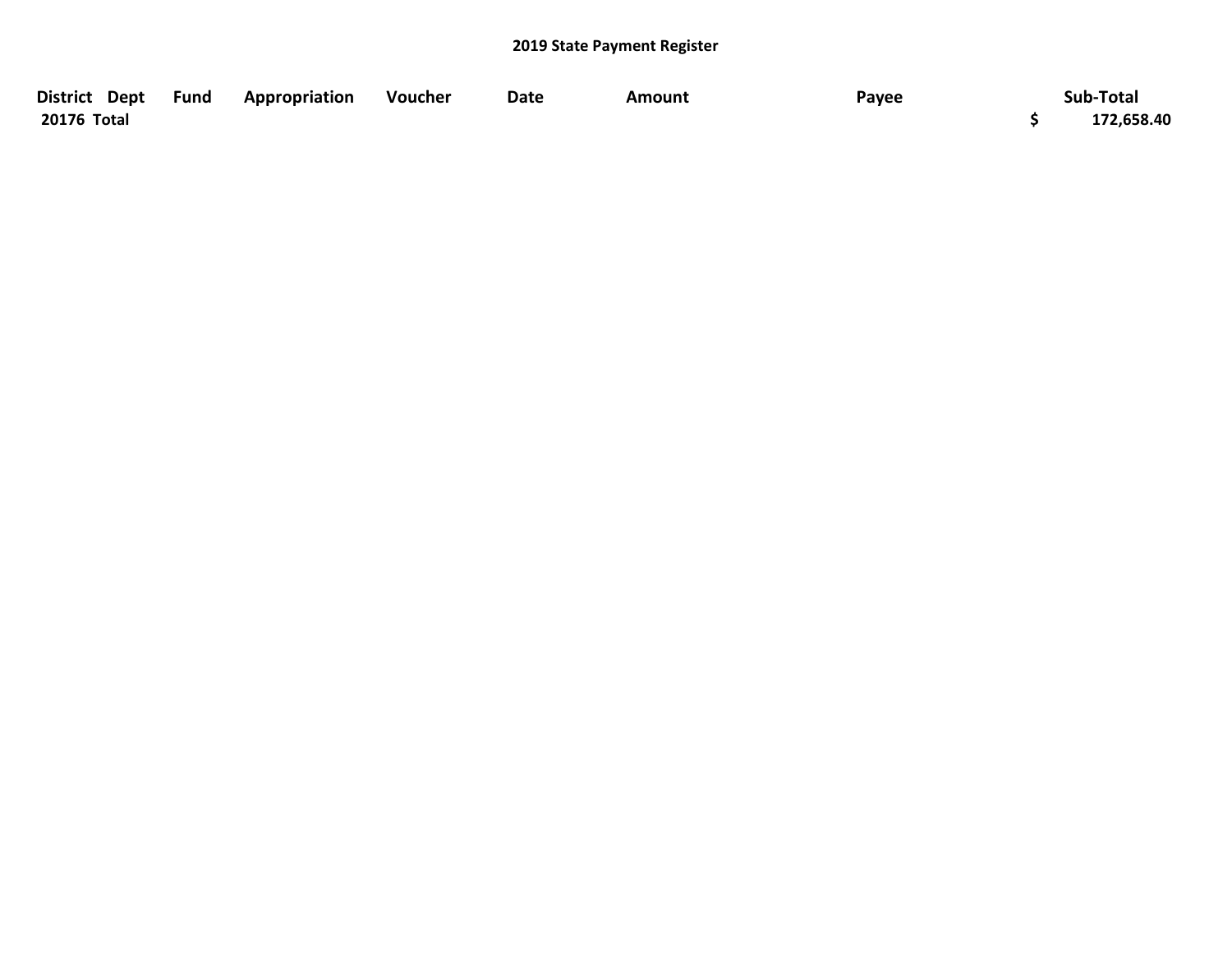| District    | <b>Dept</b> | <b>Fund</b>                                                   | Appropriation                                                         | <b>Voucher</b> | Date       | <b>Amount</b> |           | Payee                           |    | Sub-Total |  |
|-------------|-------------|---------------------------------------------------------------|-----------------------------------------------------------------------|----------------|------------|---------------|-----------|---------------------------------|----|-----------|--|
| 20181       |             | Dept of Safety & Prof Services - - Fire Dues Distribution     |                                                                       |                |            |               |           |                                 |    |           |  |
| 20181       |             | 16500 10000                                                   | 22500                                                                 | 00031316       | 7/18/2019  | \$            |           | 1,390.44 Village Of Saint Cloud |    |           |  |
| 20181       |             |                                                               | Dept of Safety & Prof Services - - Fire Dues Distribution Total       |                |            |               |           |                                 | \$ | 1,390.44  |  |
| 20181       |             |                                                               | Dept of Natural Resources - - Fin Asst For Responsible Units          |                |            |               |           |                                 |    |           |  |
| 20181       |             | 37000 27400                                                   | 67000                                                                 | 00323459       | 5/22/2019  | \$            | 812.28    | Village Of Saint Cloud          |    |           |  |
| 20181       |             |                                                               | Dept of Natural Resources - - Fin Asst For Responsible Units Total    |                |            |               |           |                                 | \$ | 812.28    |  |
| 20181       |             |                                                               | WI Dept of Transportation - - Trns Aids To Mnc.-Sf                    |                |            |               |           |                                 |    |           |  |
| 20181       |             | 39500 21100                                                   | 19100                                                                 | 00336387       | 1/7/2019   | \$            | 2,060.51  | Village Of Saint Cloud          |    |           |  |
| 20181       |             | 39500 21100                                                   | 19100                                                                 | 00363702       | 4/1/2019   | \$            | 2,060.51  | Village Of Saint Cloud          |    |           |  |
| 20181       |             | 39500 21100                                                   | 19100                                                                 | 00401711       | 7/1/2019   | \$            | 2,060.51  | Village Of Saint Cloud          |    |           |  |
| 20181       |             | 39500 21100                                                   | 19100                                                                 | 00444529       | 10/7/2019  | \$            | 2,060.52  | Village Of Saint Cloud          |    |           |  |
| 20181       |             |                                                               | WI Dept of Transportation - - Trns Aids To Mnc.-Sf Total              |                |            |               |           |                                 | \$ | 8,242.05  |  |
| 20181       |             |                                                               | Shared Revenue and Tax Relief - - Expenditure Restraint Program       |                |            |               |           |                                 |    |           |  |
| 20181       |             | 83500 10000                                                   | 10100                                                                 | 00048802       | 7/22/2019  | \$            | 294.39    | Village Of Saint Cloud          |    |           |  |
| 20181       |             |                                                               | Shared Revenue and Tax Relief - - Expenditure Restraint Program Total |                |            |               |           |                                 | \$ | 294.39    |  |
| 20181       |             |                                                               | Shared Revenue and Tax Relief - - County And Municipal Aid            |                |            |               |           |                                 |    |           |  |
| 20181       |             | 83500 10000                                                   | 10500                                                                 | 00048802       | 7/22/2019  | \$            | 10,526.02 | Village Of Saint Cloud          |    |           |  |
| 20181       | 83500 10000 |                                                               | 10500                                                                 | 00053098       | 11/18/2019 | \$            | 59,647.44 | Village Of Saint Cloud          |    |           |  |
| 20181       |             |                                                               | Shared Revenue and Tax Relief - - County And Municipal Aid Total      |                |            |               |           |                                 | \$ | 70,173.46 |  |
| 20181       |             |                                                               | Shared Revenue and Tax Relief - - Exempt Computer Aid                 |                |            |               |           |                                 |    |           |  |
| 20181       |             | 83500 10000                                                   | 10900                                                                 | 00045959       | 7/22/2019  | \$            | 126.79    | Village Of Saint Cloud          |    |           |  |
| 20181       |             | Shared Revenue and Tax Relief - - Exempt Computer Aid Total   |                                                                       |                |            |               |           |                                 | \$ | 126.79    |  |
| 20181       |             | Shared Revenue and Tax Relief - - Personal Property Aid       |                                                                       |                |            |               |           |                                 |    |           |  |
| 20181       |             | 83500 10000                                                   | 11100                                                                 | 00040495       | 5/6/2019   | \$            | 915.46    | Village Of Saint Cloud          |    |           |  |
| 20181       |             | Shared Revenue and Tax Relief - - Personal Property Aid Total |                                                                       |                |            |               |           |                                 | \$ | 915.46    |  |
| 20181 Total |             |                                                               |                                                                       |                |            |               |           |                                 | \$ | 81,954.87 |  |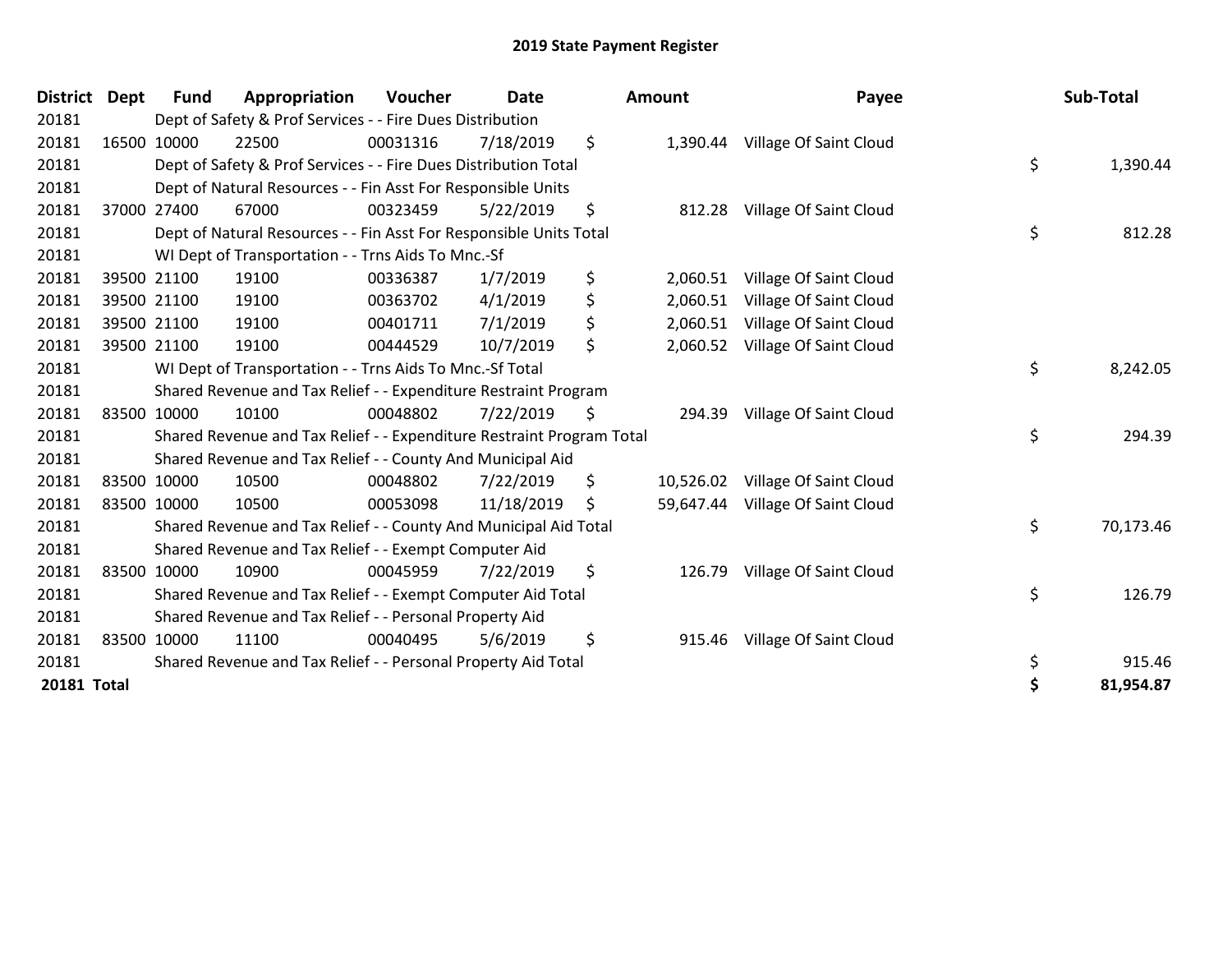| <b>District Dept</b> | <b>Fund</b> | Appropriation                                                      | Voucher  | <b>Date</b> | Amount           | Payee                | Sub-Total        |
|----------------------|-------------|--------------------------------------------------------------------|----------|-------------|------------------|----------------------|------------------|
| 20226                |             | Dept of Ag, Trade & Cons Protc - - Retail Petroleum                |          |             |                  |                      |                  |
| 20226                | 11500 27200 | 16100                                                              | 00044824 | 3/14/2019   | \$<br>368.00     | Fond du Lac, City of |                  |
| 20226                | 11500 27200 | 16100                                                              | 00045756 | 4/12/2019   | \$<br>3,312.00   | Fond du Lac, City of |                  |
| 20226                | 11500 27200 | 16100                                                              | 00046534 | 5/10/2019   | \$<br>736.00     | Fond du Lac, City of |                  |
| 20226                | 11500 27200 | 16100                                                              | 00047590 | 6/11/2019   | \$<br>1,012.00   | Fond du Lac, City of |                  |
| 20226                | 11500 27200 | 16100                                                              | 00048491 | 7/12/2019   | \$<br>455.40     | Fond du Lac, City of |                  |
| 20226                | 11500 27200 | 16100                                                              | 00048518 | 7/12/2019   | \$<br>250.00     | Fond du Lac, City of |                  |
| 20226                | 11500 27200 | 16100                                                              | 00048533 | 7/15/2019   | \$<br>644.00     | Fond du Lac, City of |                  |
| 20226                |             | Dept of Ag, Trade & Cons Protc - - Retail Petroleum Total          |          |             |                  |                      | \$<br>6,777.40   |
| 20226                |             | Dept of Safety & Prof Services - - Fire Dues Distribution          |          |             |                  |                      |                  |
| 20226                | 16500 10000 | 22500                                                              | 00029774 | 7/3/2019    | \$<br>126,256.45 | Fond du Lac, City of |                  |
| 20226                |             | Dept of Safety & Prof Services - - Fire Dues Distribution Total    |          |             |                  |                      | \$<br>126,256.45 |
| 20226                |             | Dept of Natural Resources - - Aids In Lieu Of Taxes - Gener        |          |             |                  |                      |                  |
| 20226                | 37000 10000 | 50300                                                              | 00295117 | 2/1/2019    | \$<br>838.97     | Fond du Lac, City of |                  |
| 20226                | 37000 10000 | 50300                                                              | 00314133 | 4/19/2019   | \$<br>6.30       | Fond du Lac, City of |                  |
| 20226                | 37000 10000 | 50300                                                              | 00314134 | 4/19/2019   | \$<br>87.71      | Fond du Lac, City of |                  |
| 20226                |             | Dept of Natural Resources - - Aids In Lieu Of Taxes - Gener Total  |          |             |                  |                      | \$<br>932.98     |
| 20226                |             | Dept of Natural Resources - - Ra- Atv Prj Aids, Gas Tax Pymt       |          |             |                  |                      |                  |
| 20226                | 37000 21200 | 57600                                                              | 00357518 | 9/13/2019   | \$<br>10,535.75  | Fond du Lac, City of |                  |
| 20226                |             | Dept of Natural Resources - - Ra- Atv Prj Aids, Gas Tax Pymt Total |          |             |                  |                      | \$<br>10,535.75  |
| 20226                |             | Dept of Natural Resources - - Resaids - Urban Forestry Grant       |          |             |                  |                      |                  |
| 20226                | 37000 21200 | 58700                                                              | 00334653 | 6/25/2019   | \$<br>25,000.00  | Fond du Lac, City of |                  |
| 20226                |             | Dept of Natural Resources - - Resaids - Urban Forestry Grant Total |          |             |                  |                      | \$<br>25,000.00  |
| 20226                |             | Dept of Natural Resources - - Ea - Urban Nonpoint Source           |          |             |                  |                      |                  |
| 20226                | 37000 27400 | 65800                                                              | 00295027 | 2/1/2019    | \$<br>6,796.98   | Fond du Lac, City of |                  |
| 20226                | 37000 27400 | 65800                                                              | 00315785 | 4/26/2019   | \$<br>7,697.58   | Fond du Lac, City of |                  |
| 20226                |             | Dept of Natural Resources - - Ea - Urban Nonpoint Source Total     |          |             |                  |                      | \$<br>14,494.56  |
| 20226                |             | Dept of Natural Resources - - Fin Asst For Responsible Units       |          |             |                  |                      |                  |
| 20226                | 37000 27400 | 67000                                                              | 00323434 | 5/22/2019   | \$<br>145,487.58 | Fond du Lac, City of |                  |
| 20226                |             | Dept of Natural Resources - - Fin Asst For Responsible Units Total |          |             |                  |                      | \$<br>145,487.58 |
| 20226                |             | Dept of Natural Resources - - Recycling Consolidation Grants       |          |             |                  |                      |                  |
| 20226                | 37000 27400 | 67300                                                              | 00323434 | 5/22/2019   | \$<br>11,174.44  | Fond du Lac, City of |                  |
| 20226                |             | Dept of Natural Resources - - Recycling Consolidation Grants Total |          |             |                  |                      | \$<br>11,174.44  |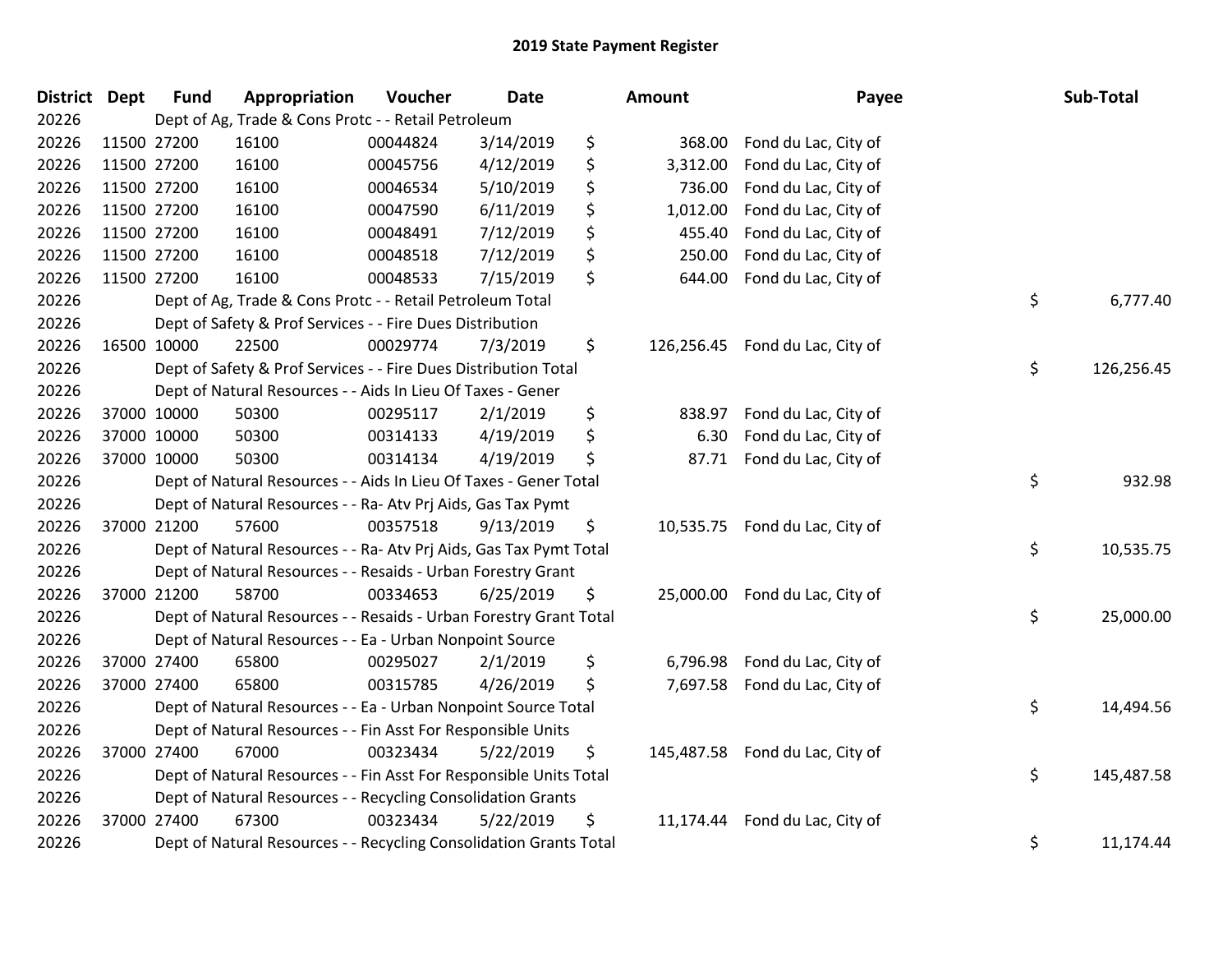| <b>District</b> | <b>Dept</b> | <b>Fund</b> | Appropriation                                            | Voucher  | <b>Date</b> | Amount           | Payee                | Sub-Total          |
|-----------------|-------------|-------------|----------------------------------------------------------|----------|-------------|------------------|----------------------|--------------------|
| 20226           |             |             | Dept of Natural Resources - - Land Acquisition           |          |             |                  |                      |                    |
| 20226           |             | 37000 36300 | <b>TA100</b>                                             | 00335525 | 6/27/2019   | \$<br>25,250.00  | Fond du Lac, City of |                    |
| 20226           |             |             | Dept of Natural Resources - - Land Acquisition Total     |          |             |                  |                      | \$<br>25,250.00    |
| 20226           |             |             | WI Dept of Transportation - - Conn Hwy Aids St Fds       |          |             |                  |                      |                    |
| 20226           |             | 39500 21100 | 16200                                                    | 00337720 | 1/7/2019    | \$<br>36,108.66  | Fond du Lac, City of |                    |
| 20226           |             | 39500 21100 | 16200                                                    | 00365034 | 4/1/2019    | \$<br>36,108.66  | Fond du Lac, City of |                    |
| 20226           |             | 39500 21100 | 16200                                                    | 00403043 | 7/1/2019    | \$<br>36,108.66  | Fond du Lac, City of |                    |
| 20226           |             | 39500 21100 | 16200                                                    | 00445861 | 10/7/2019   | \$<br>36,108.68  | Fond du Lac, City of |                    |
| 20226           |             |             | WI Dept of Transportation - - Conn Hwy Aids St Fds Total |          |             |                  |                      | \$<br>144,434.66   |
| 20226           |             |             | WI Dept of Transportation - - Paratransit Aids, Sf       |          |             |                  |                      |                    |
| 20226           |             | 39500 21100 | 17500                                                    | 00371082 | 4/15/2019   | \$<br>21,602.00  | Fond du Lac, City of |                    |
| 20226           |             |             | WI Dept of Transportation - - Paratransit Aids, Sf Total |          |             |                  |                      | \$<br>21,602.00    |
| 20226           |             |             | WI Dept of Transportation - - Tb, Trns Oper Aid Sf       |          |             |                  |                      |                    |
| 20226           |             | 39500 21100 | 17600                                                    | 00390203 | 6/5/2019    | \$<br>114,838.00 | Fond du Lac, City of |                    |
| 20226           |             | 39500 21100 | 17600                                                    | 00416968 | 7/30/2019   | \$<br>344,513.00 | Fond du Lac, City of |                    |
| 20226           |             | 39500 21100 | 17600                                                    | 00451280 | 10/22/2019  | \$<br>43,048.00  | Fond du Lac, City of |                    |
| 20226           |             | 39500 21100 | 17600                                                    | 00451285 | 10/22/2019  | \$<br>43,752.00  | Fond du Lac, City of |                    |
| 20226           |             |             | WI Dept of Transportation - - Tb, Trns Oper Aid Sf Total |          |             |                  |                      | \$<br>546,151.00   |
| 20226           |             |             | WI Dept of Transportation - - Trns Aids To Mnc.-Sf       |          |             |                  |                      |                    |
| 20226           |             | 39500 21100 | 19100                                                    | 00336388 | 1/7/2019    | \$<br>438,431.76 | Fond du Lac, City of |                    |
| 20226           |             | 39500 21100 | 19100                                                    | 00363703 | 4/1/2019    | \$<br>438,431.76 | Fond du Lac, City of |                    |
| 20226           |             | 39500 21100 | 19100                                                    | 00401712 | 7/1/2019    | \$<br>438,431.76 | Fond du Lac, City of |                    |
| 20226           |             | 39500 21100 | 19100                                                    | 00444530 | 10/7/2019   | \$<br>438,431.79 | Fond du Lac, City of |                    |
| 20226           |             |             | WI Dept of Transportation - - Trns Aids To Mnc.-Sf Total |          |             |                  |                      | \$<br>1,753,727.07 |
| 20226           |             |             | WI Dept of Transportation - - Loc Rd Imp Prg St Fd       |          |             |                  |                      |                    |
| 20226           |             | 39500 21100 | 27800                                                    | 00466610 | 11/29/2019  | \$<br>89,192.36  | Fond du Lac, City of |                    |
| 20226           |             |             | WI Dept of Transportation - - Loc Rd Imp Prg St Fd Total |          |             |                  |                      | \$<br>89,192.36    |
| 20226           |             |             | WI Dept of Transportation - - St Hwy Rehab, Sf           |          |             |                  |                      |                    |
| 20226           |             | 39500 21100 | 36300                                                    | 00441211 | 10/2/2019   | \$<br>200,000.00 | Fond du Lac, City of |                    |
| 20226           |             |             | WI Dept of Transportation - - St Hwy Rehab, Sf Total     |          |             |                  |                      | \$<br>200,000.00   |
| 20226           |             |             | WI Dept of Transportation - - Dept Mgt & Oper St Fd      |          |             |                  |                      |                    |
| 20226           |             | 39500 21100 | 46100                                                    | 00359465 | 3/11/2019   | \$<br>1,013.85   | Fond du Lac, City of |                    |
| 20226           |             | 39500 21100 | 46100                                                    | 00390695 | 6/6/2019    | \$<br>1,013.85   | Fond du Lac, City of |                    |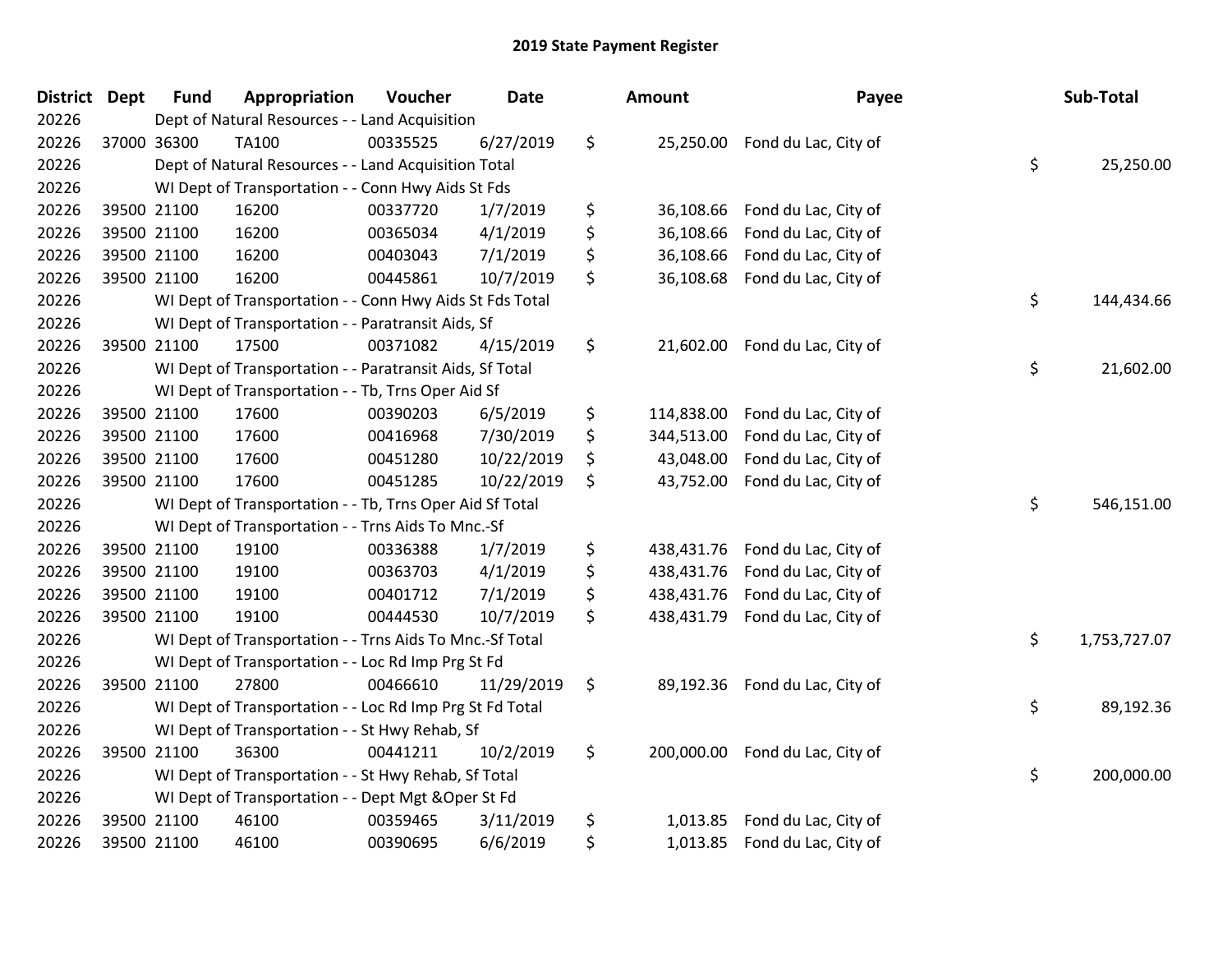| <b>District</b> | <b>Dept</b> | <b>Fund</b> | Appropriation                                                                   | Voucher   | Date          |    | <b>Amount</b> | Payee                | Sub-Total       |
|-----------------|-------------|-------------|---------------------------------------------------------------------------------|-----------|---------------|----|---------------|----------------------|-----------------|
| 20226           |             | 39500 21100 | 46100                                                                           | 00431777  | 9/6/2019      | \$ | 450.45        | Fond du Lac, City of |                 |
| 20226           |             | 39500 21100 | 46100                                                                           | 00438734  | 9/26/2019     | \$ | 567.51        | Fond du Lac, City of |                 |
| 20226           |             | 39500 21100 | 46100                                                                           | 00467630  | 12/4/2019     | \$ | 1,013.85      | Fond du Lac, City of |                 |
| 20226           |             |             | WI Dept of Transportation - - Dept Mgt & Oper St Fd Total                       |           |               |    |               |                      | \$<br>4,059.51  |
| 20226           |             |             | Department of Corrections - - General Program Operations                        |           |               |    |               |                      |                 |
| 20226           |             | 41000 10000 | 10100                                                                           | 00254252  | 1/3/2019      | \$ | 1,924.93      | Fond du Lac, City of |                 |
| 20226           |             | 41000 10000 | 10100                                                                           | 00305927  | 9/6/2019      | \$ | 1,807.48      | Fond du Lac, City of |                 |
| 20226           |             |             | Department of Corrections - - General Program Operations Total                  |           |               |    |               |                      | \$<br>3,732.41  |
| 20226           |             |             | Department of Health Services - - Emergency Medical Services, Ai                |           |               |    |               |                      |                 |
| 20226           |             | 43500 10000 | 11900                                                                           | 00307896  | 9/4/2019      | S  | 9,688.63      | Fond du Lac, City of |                 |
| 20226           |             |             | Department of Health Services - - Emergency Medical Services, Ai Total          |           |               |    |               |                      | \$<br>9,688.63  |
| 20226           |             |             | Department of Health Services - - Prepaid Medical Transport Reimbursement       |           |               |    |               |                      |                 |
| 20226           |             | 43500 10000 | 16300                                                                           | AMBULANCE | 11/18/2019 \$ |    | 99,253.39     | Fond du Lac, City of |                 |
| 20226           |             |             | Department of Health Services - - Prepaid Medical Transport Reimbursement Total |           |               |    |               |                      | \$<br>99,253.39 |
| 20226           |             |             | Dept of Workforce Development - - General Program Operations                    |           |               |    |               |                      |                 |
| 20226           |             | 44500 10000 | 10100                                                                           | 00261794  | 12/9/2019     | \$ | 465.00        | Fond du Lac, City of |                 |
| 20226           |             |             | Dept of Workforce Development - - General Program Operations Total              |           |               |    |               |                      | \$<br>465.00    |
| 20226           |             |             | Dept of Workforce Development - - Workforce Invest And Assist                   |           |               |    |               |                      |                 |
| 20226           |             | 44500 10000 | 14100                                                                           | 00207361  | 1/25/2019     | \$ | 357.29        | Fond du Lac, City of |                 |
| 20226           |             | 44500 10000 | 14100                                                                           | 00218912  | 4/9/2019      | \$ | 346.57        | Fond du Lac, City of |                 |
| 20226           |             | 44500 10000 | 14100                                                                           | 00235343  | 7/15/2019     | \$ | 346.12        | Fond du Lac, City of |                 |
| 20226           |             | 44500 10000 | 14100                                                                           | 00251792  | 11/6/2019     | \$ | 402.82        | Fond du Lac, City of |                 |
| 20226           |             |             | Dept of Workforce Development - - Workforce Invest And Assist Total             |           |               |    |               |                      | \$<br>1,452.80  |
| 20226           |             |             | Dept of Workforce Development - - Title Ib Aids State GPR                       |           |               |    |               |                      |                 |
| 20226           |             | 44500 10000 | 50900                                                                           | 00209098  | 2/6/2019      | \$ | 16.18         | Fond du Lac, City of |                 |
| 20226           |             | 44500 10000 | 50900                                                                           | 00209999  | 2/14/2019     | \$ | 16.18         | Fond du Lac, City of |                 |
| 20226           |             | 44500 10000 | 50900                                                                           | 00210764  | 3/4/2019      | \$ | 8.09          | Fond du Lac, City of |                 |
| 20226           |             | 44500 10000 | 50900                                                                           | 00212159  | 3/6/2019      | \$ | 46.21         | Fond du Lac, City of |                 |
| 20226           |             | 44500 10000 | 50900                                                                           | 00219388  | 4/10/2019     | \$ | 27.04         | Fond du Lac, City of |                 |
| 20226           |             | 44500 10000 | 50900                                                                           | 00224983  | 5/16/2019     | \$ | 32.36         | Fond du Lac, City of |                 |
| 20226           |             | 44500 10000 | 50900                                                                           | 00230062  | 6/14/2019     | \$ | 32.58         | Fond du Lac, City of |                 |
| 20226           |             | 44500 10000 | 50900                                                                           | 00236258  | 7/19/2019     | \$ | 35.13         | Fond du Lac, City of |                 |
| 20226           |             | 44500 10000 | 50900                                                                           | 00240314  | 8/14/2019     | \$ | 42.58         | Fond du Lac, City of |                 |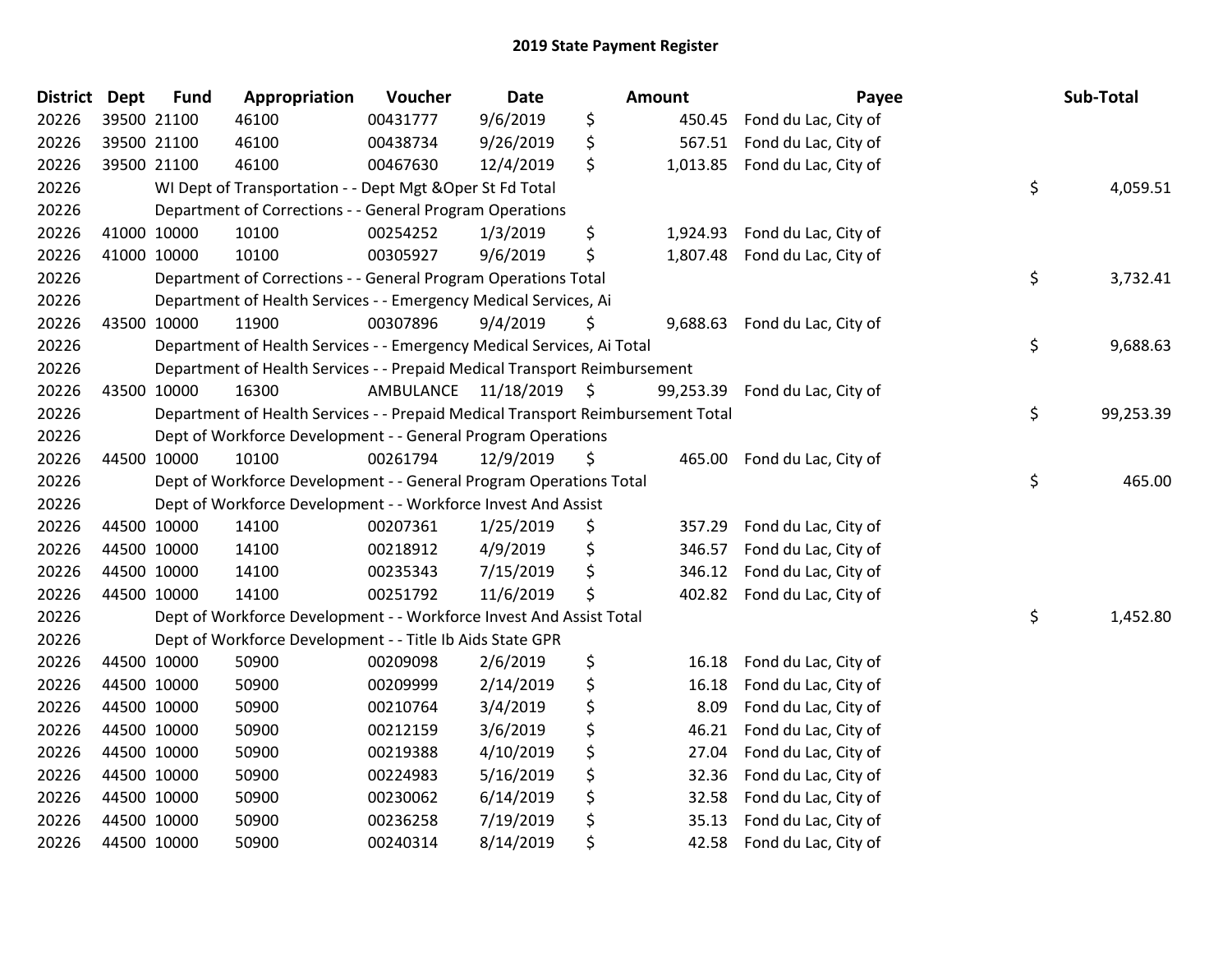| District Dept | <b>Fund</b> | Appropriation                                                       | Voucher  | <b>Date</b> | Amount          | Payee                | Sub-Total       |
|---------------|-------------|---------------------------------------------------------------------|----------|-------------|-----------------|----------------------|-----------------|
| 20226         | 44500 10000 | 50900                                                               | 00246039 | 9/18/2019   | \$<br>56.63     | Fond du Lac, City of |                 |
| 20226         | 44500 10000 | 50900                                                               | 00252262 | 10/21/2019  | \$<br>27.26     | Fond du Lac, City of |                 |
| 20226         | 44500 10000 | 50900                                                               | 00258011 | 11/18/2019  | \$<br>43.23     | Fond du Lac, City of |                 |
| 20226         | 44500 10000 | 50900                                                               | 00263318 | 12/23/2019  | \$<br>16.18     | Fond du Lac, City of |                 |
| 20226         |             | Dept of Workforce Development - - Title Ib Aids State GPR Total     |          |             |                 |                      | \$<br>399.65    |
| 20226         |             | Dept of Workforce Development - - Title Ib Operations Federal       |          |             |                 |                      |                 |
| 20226         | 44500 10000 | 54100                                                               | 00207361 | 1/25/2019   | \$<br>218.99    | Fond du Lac, City of |                 |
| 20226         | 44500 10000 | 54100                                                               | 00218912 | 4/9/2019    | \$<br>212.41    | Fond du Lac, City of |                 |
| 20226         | 44500 10000 | 54100                                                               | 00235343 | 7/15/2019   | \$<br>260.53    | Fond du Lac, City of |                 |
| 20226         | 44500 10000 | 54100                                                               | 00251792 | 11/6/2019   | \$<br>203.83    | Fond du Lac, City of |                 |
| 20226         |             | Dept of Workforce Development - - Title Ib Operations Federal Total |          |             |                 |                      | \$<br>895.76    |
| 20226         |             | Dept of Workforce Development - - Title Ib Aids Federal Prf         |          |             |                 |                      |                 |
| 20226         | 44500 10000 | 54400                                                               | 00209098 | 2/6/2019    | \$<br>59.82     | Fond du Lac, City of |                 |
| 20226         | 44500 10000 | 54400                                                               | 00209999 | 2/14/2019   | \$<br>59.82     | Fond du Lac, City of |                 |
| 20226         | 44500 10000 | 54400                                                               | 00210764 | 3/4/2019    | \$<br>29.91     | Fond du Lac, City of |                 |
| 20226         | 44500 10000 | 54400                                                               | 00212159 | 3/6/2019    | \$<br>170.79    | Fond du Lac, City of |                 |
| 20226         | 44500 10000 | 54400                                                               | 00219388 | 4/10/2019   | \$<br>99.96     | Fond du Lac, City of |                 |
| 20226         | 44500 10000 | 54400                                                               | 00224983 | 5/16/2019   | \$<br>119.64    | Fond du Lac, City of |                 |
| 20226         | 44500 10000 | 54400                                                               | 00230062 | 6/14/2019   | \$<br>120.42    | Fond du Lac, City of |                 |
| 20226         | 44500 10000 | 54400                                                               | 00236258 | 7/19/2019   | \$<br>129.87    | Fond du Lac, City of |                 |
| 20226         | 44500 10000 | 54400                                                               | 00240314 | 8/14/2019   | \$<br>157.42    | Fond du Lac, City of |                 |
| 20226         | 44500 10000 | 54400                                                               | 00246039 | 9/18/2019   | \$<br>209.37    | Fond du Lac, City of |                 |
| 20226         | 44500 10000 | 54400                                                               | 00252262 | 10/21/2019  | \$<br>100.74    | Fond du Lac, City of |                 |
| 20226         | 44500 10000 | 54400                                                               | 00258011 | 11/18/2019  | \$<br>159.77    | Fond du Lac, City of |                 |
| 20226         | 44500 10000 | 54400                                                               | 00263318 | 12/23/2019  | \$<br>59.82     | Fond du Lac, City of |                 |
| 20226         |             | Dept of Workforce Development - - Title Ib Aids Federal Prf Total   |          |             |                 |                      | \$<br>1,477.35  |
| 20226         |             | Department of Justice - - Law Enforcement Train, Local              |          |             |                 |                      |                 |
| 20226         | 45500 10000 | 23100                                                               | 00073109 | 10/18/2019  | \$<br>10,400.00 | Fond du Lac, City of |                 |
| 20226         |             | Department of Justice - - Law Enforcement Train, Local Total        |          |             |                 |                      | \$<br>10,400.00 |
| 20226         |             | Department of Justice - - Internet Crimes Against Childr            |          |             |                 |                      |                 |
| 20226         | 45500 10000 | 28400                                                               | 00074197 | 11/12/2019  | \$<br>2,175.89  | Fond du Lac, City of |                 |
| 20226         | 45500 10000 | 28400                                                               | 00076506 | 12/13/2019  | \$<br>239.68    | Fond du Lac, City of |                 |
| 20226         | 45500 10000 | 28400                                                               | 00077276 | 12/23/2019  | \$<br>481.58    | Fond du Lac, City of |                 |
|               |             |                                                                     |          |             |                 |                      |                 |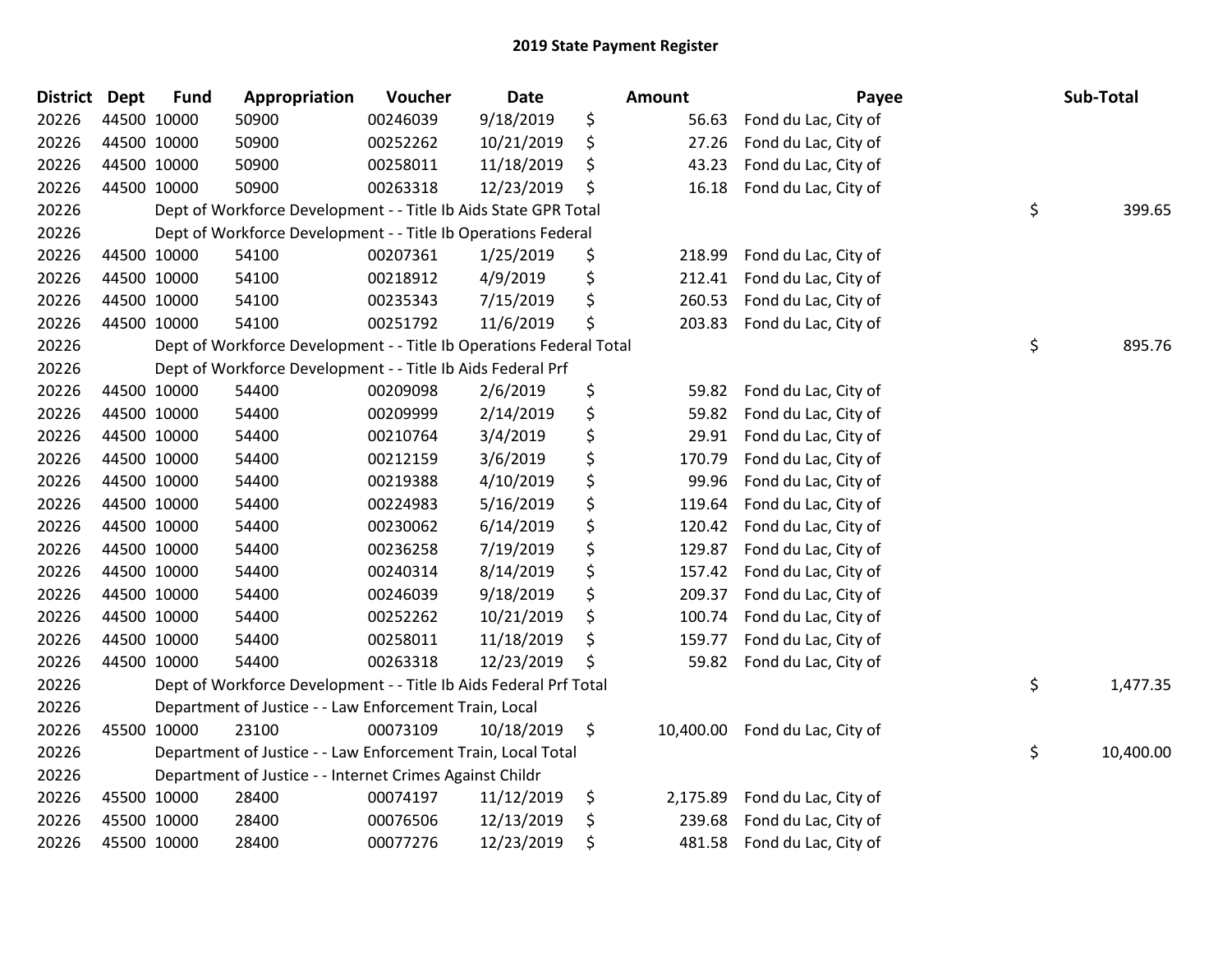| <b>District Dept</b> |             | <b>Fund</b> | Appropriation                                                           | Voucher  | <b>Date</b> | Amount           | Payee                             | Sub-Total          |
|----------------------|-------------|-------------|-------------------------------------------------------------------------|----------|-------------|------------------|-----------------------------------|--------------------|
| 20226                |             |             | Department of Justice - - Internet Crimes Against Childr Total          |          |             |                  |                                   | \$<br>2,897.15     |
| 20226                |             |             | Department of Military Affairs - - Disaster Recovery Aid                |          |             |                  |                                   |                    |
| 20226                | 46500 10000 |             | 30500                                                                   | 00061822 | 6/6/2019    | \$               | 5,816.32 Fond du Lac, City of     |                    |
| 20226                |             |             | Department of Military Affairs - - Disaster Recovery Aid Total          |          |             |                  |                                   | \$<br>5,816.32     |
| 20226                |             |             | Department of Military Affairs - - Regional Emergency Response Tm       |          |             |                  |                                   |                    |
| 20226                | 46500 10000 |             | 30600                                                                   | 00055374 | 1/28/2019   | \$               | 4,128.61 Fond du Lac, City of     |                    |
| 20226                | 46500 10000 |             | 30600                                                                   | 00058707 | 4/5/2019    | \$               | 4,128.61 Fond du Lac, City of     |                    |
| 20226                | 46500 10000 |             | 30600                                                                   | 00061631 | 6/5/2019    | \$               | 4,128.61 Fond du Lac, City of     |                    |
| 20226                | 46500 10000 |             | 30600                                                                   | 00067805 | 10/8/2019   | \$               | 4,128.61 Fond du Lac, City of     |                    |
| 20226                |             |             | Department of Military Affairs - - Regional Emergency Response Tm Total |          |             |                  |                                   | \$<br>16,514.44    |
| 20226                |             |             | Department of Military Affairs - - Regional Emergency Response Gr       |          |             |                  |                                   |                    |
| 20226                | 46500 10000 |             | 31300                                                                   | 00060820 | 5/20/2019   | \$<br>512.00     | Fond du Lac, City of              |                    |
| 20226                |             |             | Department of Military Affairs - - Regional Emergency Response Gr Total |          |             |                  |                                   | \$<br>512.00       |
| 20226                |             |             | Department of Military Affairs - - Federal Aid, Local Assistance        |          |             |                  |                                   |                    |
| 20226                | 46500 10000 |             | 34200                                                                   | 00061822 | 6/6/2019    | \$               | 34,897.94 Fond du Lac, City of    |                    |
| 20226                |             |             | Department of Military Affairs - - Federal Aid, Local Assistance Total  |          |             |                  |                                   | \$<br>34,897.94    |
| 20226                |             |             | Department of Military Affairs - - Military Family Relief               |          |             |                  |                                   |                    |
| 20226                | 46500 25100 |             | 27000                                                                   | 00055997 | 2/5/2019    | \$<br>256.57     | Fond du Lac, City of              |                    |
| 20226                |             |             | Department of Military Affairs - - Military Family Relief Total         |          |             |                  |                                   | \$<br>256.57       |
| 20226                |             |             | Department of Military Affairs - - Major Disaster Assist; Pif           |          |             |                  |                                   |                    |
| 20226                | 46500 27200 |             | 36500                                                                   | 00063347 | 7/2/2019    | \$               | 138,990.19 Fond du Lac, City of   |                    |
| 20226                |             |             | Department of Military Affairs - - Major Disaster Assist; Pif Total     |          |             |                  |                                   | \$<br>138,990.19   |
| 20226                |             |             | Public Defender Board - - Transcript, Discovery And Int                 |          |             |                  |                                   |                    |
| 20226                | 55000 10000 |             | 10600                                                                   | 00189648 | 4/3/2019    | \$<br>1,035.00   | Fond du Lac, City of              |                    |
| 20226                |             |             | Public Defender Board - - Transcript, Discovery And Int Total           |          |             |                  |                                   | \$<br>1,035.00     |
| 20226                |             |             | Shared Revenue and Tax Relief - - Expenditure Restraint Program         |          |             |                  |                                   |                    |
| 20226                | 83500 10000 |             | 10100                                                                   | 00048803 | 7/22/2019   | \$<br>850,398.09 | Fond du Lac, City of              |                    |
| 20226                |             |             | Shared Revenue and Tax Relief - - Expenditure Restraint Program Total   |          |             |                  |                                   | \$<br>850,398.09   |
| 20226                |             |             | Shared Revenue and Tax Relief - - County And Municipal Aid              |          |             |                  |                                   |                    |
| 20226                | 83500 10000 |             | 10500                                                                   | 00048803 | 7/22/2019   | \$<br>809,718.52 | Fond du Lac, City of              |                    |
| 20226                | 83500 10000 |             | 10500                                                                   | 00053099 | 11/18/2019  | \$               | 4,489,151.54 Fond du Lac, City of |                    |
| 20226                |             |             | Shared Revenue and Tax Relief - - County And Municipal Aid Total        |          |             |                  |                                   | \$<br>5,298,870.06 |
| 20226                |             |             | Shared Revenue and Tax Relief - - Exempt Computer Aid                   |          |             |                  |                                   |                    |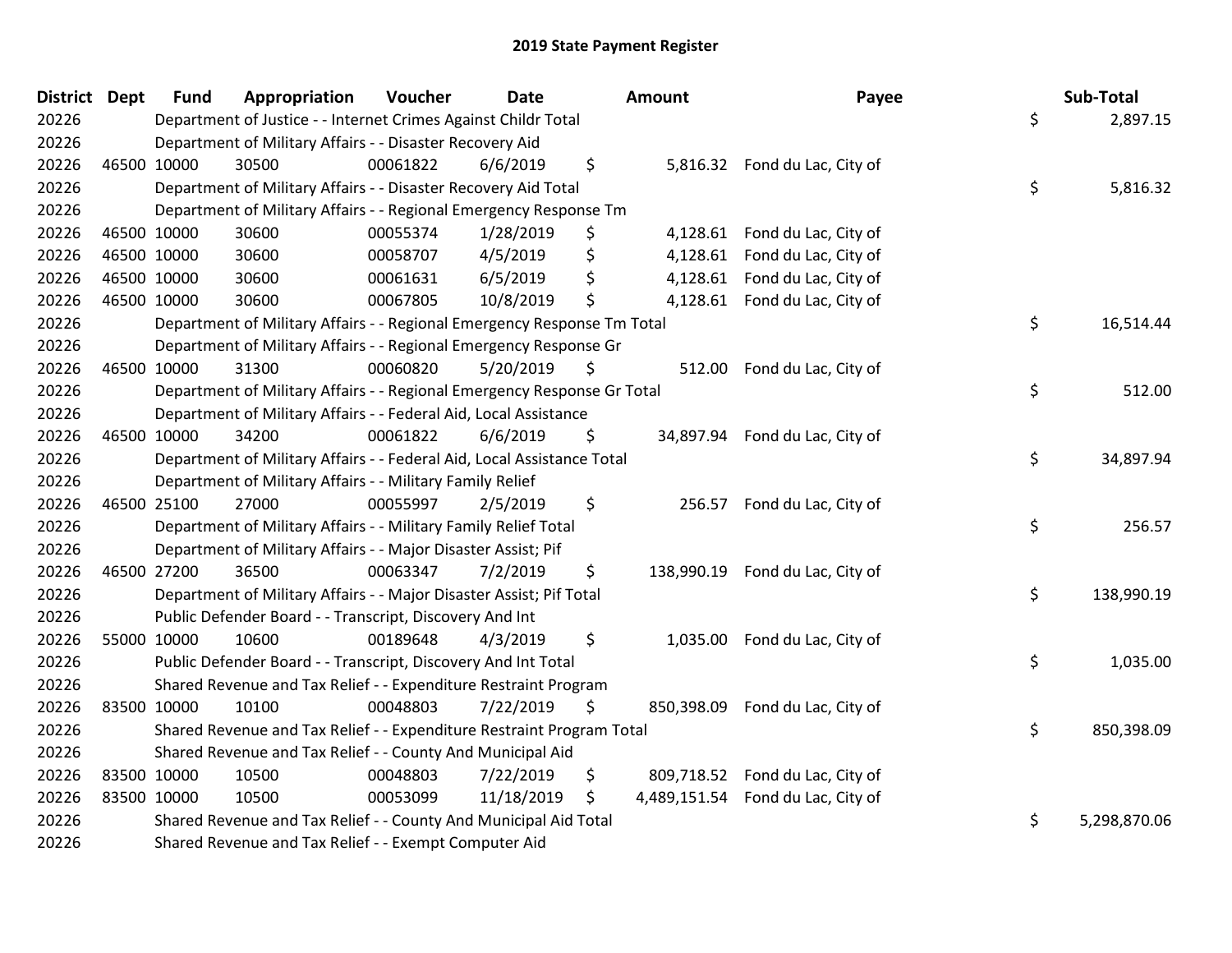| <b>District</b> | <b>Dept</b> | Fund        | Appropriation                                                         | Voucher          | <b>Date</b> | Amount             | Payee                | Sub-Total           |
|-----------------|-------------|-------------|-----------------------------------------------------------------------|------------------|-------------|--------------------|----------------------|---------------------|
| 20226           |             | 83500 10000 | 10900                                                                 | 00045960         | 7/22/2019   | \$<br>325,739.12   | Fond du Lac, City of |                     |
| 20226           |             | 83500 10000 | 10900                                                                 | 00047823         | 7/22/2019   | \$<br>61,245.09    | Fond du Lac, City of |                     |
| 20226           |             |             | Shared Revenue and Tax Relief - - Exempt Computer Aid Total           |                  |             |                    |                      | \$<br>386,984.21    |
| 20226           |             |             | Shared Revenue and Tax Relief - - Utility Aid                         |                  |             |                    |                      |                     |
| 20226           |             | 83500 10000 | 11000                                                                 | 00048803         | 7/22/2019   | \$<br>20,025.38    | Fond du Lac, City of |                     |
| 20226           |             | 83500 10000 | 11000                                                                 | 00053099         | 11/18/2019  | \$<br>90,039.08    | Fond du Lac, City of |                     |
| 20226           |             |             | Shared Revenue and Tax Relief - - Utility Aid Total                   |                  |             |                    |                      | \$<br>110,064.46    |
| 20226           |             |             | Shared Revenue and Tax Relief - - Personal Property Aid               |                  |             |                    |                      |                     |
| 20226           |             | 83500 10000 | 11100                                                                 | 00040496         | 5/6/2019    | \$<br>287,618.24   | Fond du Lac, City of |                     |
| 20226           |             | 83500 10000 | 11100                                                                 | 00042554         | 5/6/2019    | \$<br>28,285.92    | Fond du Lac, City of |                     |
| 20226           |             |             | Shared Revenue and Tax Relief - - Personal Property Aid Total         | \$<br>315,904.16 |             |                    |                      |                     |
| 20226           |             |             | Shared Revenue and Tax Relief - - School Lvy Tx/First Dollar Cr       |                  |             |                    |                      |                     |
| 20226           |             | 83500 10000 | 30200                                                                 | 00045246         | 7/22/2019   | \$<br>4,750,846.36 | Fond du Lac, City of |                     |
| 20226           |             | 83500 10000 | 30200                                                                 | 00048130         | 7/22/2019   | \$<br>820,088.76   | Fond du Lac, City of |                     |
| 20226           |             |             | Shared Revenue and Tax Relief - - School Lvy Tx/First Dollar Cr Total |                  |             |                    |                      | \$<br>5,570,935.12  |
| 20226           |             |             | Shared Revenue and Tax Relief - - Payments For Municipal Svcs         |                  |             |                    |                      |                     |
| 20226           |             | 83500 10000 | 50100                                                                 | 00037812         | 1/31/2019   | \$<br>160,480.10   | Fond du Lac, City of |                     |
| 20226           |             |             | Shared Revenue and Tax Relief - - Payments For Municipal Svcs Total   |                  |             |                    |                      | \$<br>160,480.10    |
| 20226           |             |             | Shared Revenue and Tax Relief - - Lottery & Gaming Credit             |                  |             |                    |                      |                     |
| 20226           |             | 83500 52100 | 36300                                                                 | 00038260         | 3/25/2019   | \$<br>12,372.96    | Fond du Lac, City of |                     |
| 20226           |             | 83500 52100 | 36300                                                                 | 00038616         | 3/25/2019   | \$<br>1,293,856.70 | Fond du Lac, City of |                     |
| 20226           |             |             | Shared Revenue and Tax Relief - - Lottery & Gaming Credit Total       |                  |             |                    |                      | \$<br>1,306,229.66  |
| 20226 Total     |             |             |                                                                       |                  |             |                    |                      | \$<br>17,453,626.22 |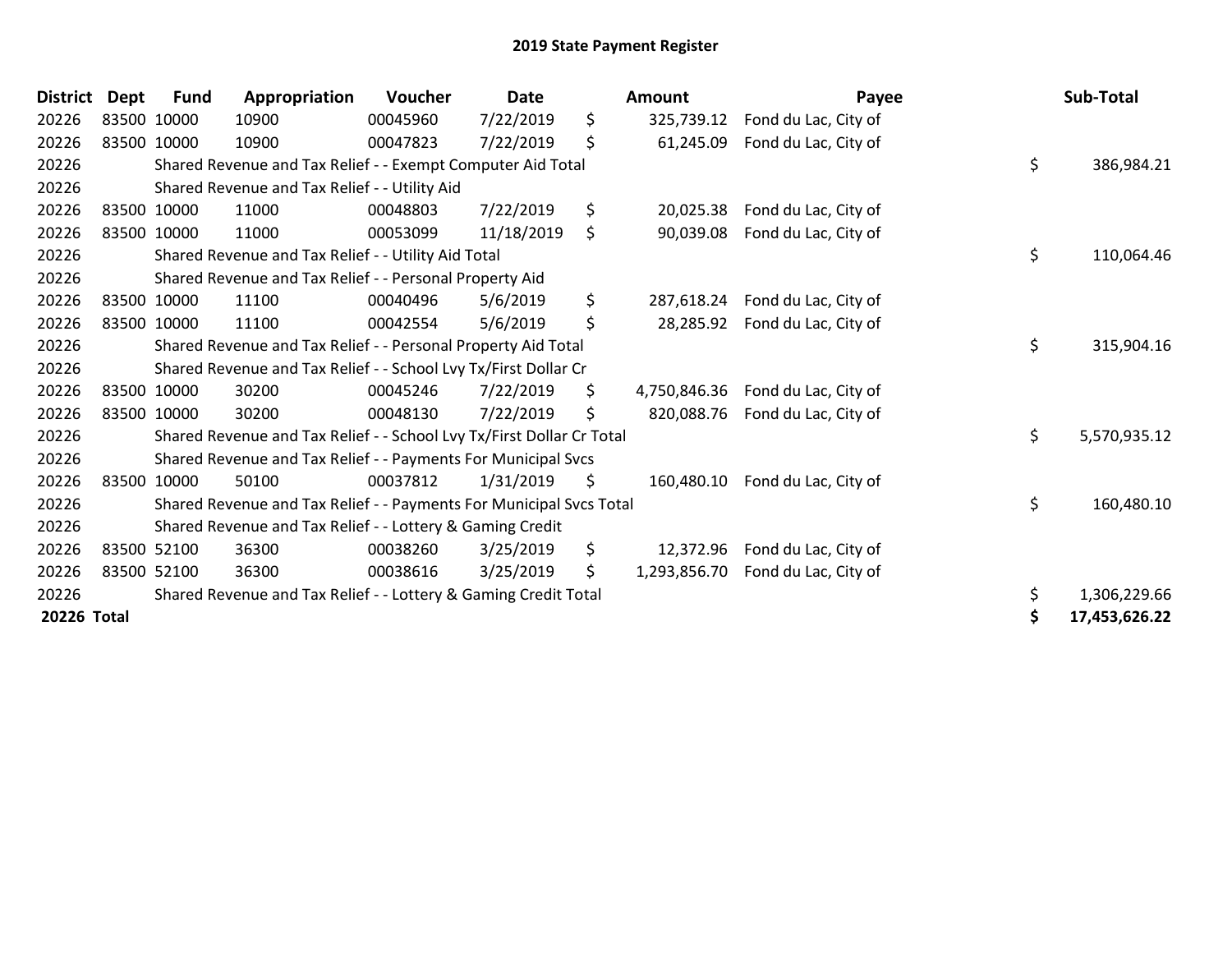| District Dept |             | <b>Fund</b> | Appropriation                                                      | Voucher  | <b>Date</b> |    | Amount     |                         | Payee |  | Sub-Total  |
|---------------|-------------|-------------|--------------------------------------------------------------------|----------|-------------|----|------------|-------------------------|-------|--|------------|
| 20276         |             |             | Dept of Safety & Prof Services - - Fire Dues Distribution          |          |             |    |            |                         |       |  |            |
| 20276         | 16500 10000 |             | 22500                                                              | 00030001 | 7/12/2019   | \$ |            | 21,059.50 City Of Ripon |       |  |            |
| 20276         |             |             | Dept of Safety & Prof Services - - Fire Dues Distribution Total    |          |             |    |            |                         | \$    |  | 21,059.50  |
| 20276         |             |             | Dept of Natural Resources - - Fin Asst For Responsible Units       |          |             |    |            |                         |       |  |            |
| 20276         | 37000 27400 |             | 67000                                                              | 00322727 | 5/22/2019   | \$ | 26,793.48  | City Of Ripon           |       |  |            |
| 20276         |             |             | Dept of Natural Resources - - Fin Asst For Responsible Units Total |          |             |    |            |                         | \$    |  | 26,793.48  |
| 20276         |             |             | Dept of Natural Resources - - Dnr-Dam Safety Projects              |          |             |    |            |                         |       |  |            |
| 20276         | 37000 36300 |             | <b>TX100</b>                                                       | 00309003 | 4/2/2019    | \$ | 400,000.00 | City Of Ripon           |       |  |            |
| 20276         |             |             | Dept of Natural Resources - - Dnr-Dam Safety Projects Total        |          |             |    |            |                         | \$    |  | 400,000.00 |
| 20276         |             |             | WI Dept of Transportation - - Conn Hwy Aids St Fds                 |          |             |    |            |                         |       |  |            |
| 20276         | 39500 21100 |             | 16200                                                              | 00337721 | 1/7/2019    | \$ | 19,841.37  | City Of Ripon           |       |  |            |
| 20276         |             | 39500 21100 | 16200                                                              | 00365035 | 4/1/2019    | \$ | 19,841.37  | City Of Ripon           |       |  |            |
| 20276         | 39500 21100 |             | 16200                                                              | 00403044 | 7/1/2019    | \$ | 19,841.37  | City Of Ripon           |       |  |            |
| 20276         | 39500 21100 |             | 16200                                                              | 00445862 | 10/7/2019   | \$ | 19,841.39  | City Of Ripon           |       |  |            |
| 20276         |             |             | \$<br>WI Dept of Transportation - - Conn Hwy Aids St Fds Total     |          |             |    |            |                         |       |  | 79,365.50  |
| 20276         |             |             | WI Dept of Transportation - - Tc, Trns Oper Aid Sf                 |          |             |    |            |                         |       |  |            |
| 20276         | 39500 21100 |             | 17700                                                              | 00392788 | 6/12/2019   | \$ | 21,171.00  | City Of Ripon           |       |  |            |
| 20276         | 39500 21100 |             | 17700                                                              | 00417078 | 7/30/2019   | \$ | 63,514.00  | City Of Ripon           |       |  |            |
| 20276         | 39500 21100 |             | 17700                                                              | 00423951 | 8/14/2019   | \$ | 8,106.00   | City Of Ripon           |       |  |            |
| 20276         |             |             | WI Dept of Transportation - - Tc, Trns Oper Aid Sf Total           |          |             |    |            |                         | \$    |  | 92,791.00  |
| 20276         |             |             | WI Dept of Transportation - - Trnst/Trns-Rel Aid F                 |          |             |    |            |                         |       |  |            |
| 20276         | 39500 21100 |             | 18200                                                              | 00353847 | 2/21/2019   | \$ | 22,425.15  | City Of Ripon           |       |  |            |
| 20276         | 39500 21100 |             | 18200                                                              | 00423952 | 8/14/2019   | \$ | 622.00     | City Of Ripon           |       |  |            |
| 20276         | 39500 21100 |             | 18200                                                              | 00424467 | 8/15/2019   | \$ | 27,627.21  | City Of Ripon           |       |  |            |
| 20276         | 39500 21100 |             | 18200                                                              | 00424866 | 8/16/2019   | \$ | 28,659.40  | City Of Ripon           |       |  |            |
| 20276         | 39500 21100 |             | 18200                                                              | 00463592 | 11/20/2019  | \$ | 28,648.51  | City Of Ripon           |       |  |            |
| 20276         |             |             | WI Dept of Transportation - - Trnst/Trns-Rel Aid F Total           |          |             |    |            |                         | \$    |  | 107,982.27 |
| 20276         |             |             | WI Dept of Transportation - - Hwy Sfty Loc Aid Ffd                 |          |             |    |            |                         |       |  |            |
| 20276         | 39500 21100 |             | 18500                                                              | 00347696 | 1/31/2019   | \$ | 4,000.00   | City Of Ripon           |       |  |            |
| 20276         | 39500 21100 |             | 18500                                                              | 00424469 | 8/16/2019   | \$ | 3,029.00   | City Of Ripon           |       |  |            |
| 20276         | 39500 21100 |             | 18500                                                              | 00435595 | 9/19/2019   | \$ | 971.00     | City Of Ripon           |       |  |            |
| 20276         |             |             | WI Dept of Transportation - - Hwy Sfty Loc Aid Ffd Total           |          |             |    |            |                         | \$    |  | 8,000.00   |
| 20276         |             |             | WI Dept of Transportation - - Trns Aids To Mnc.-Sf                 |          |             |    |            |                         |       |  |            |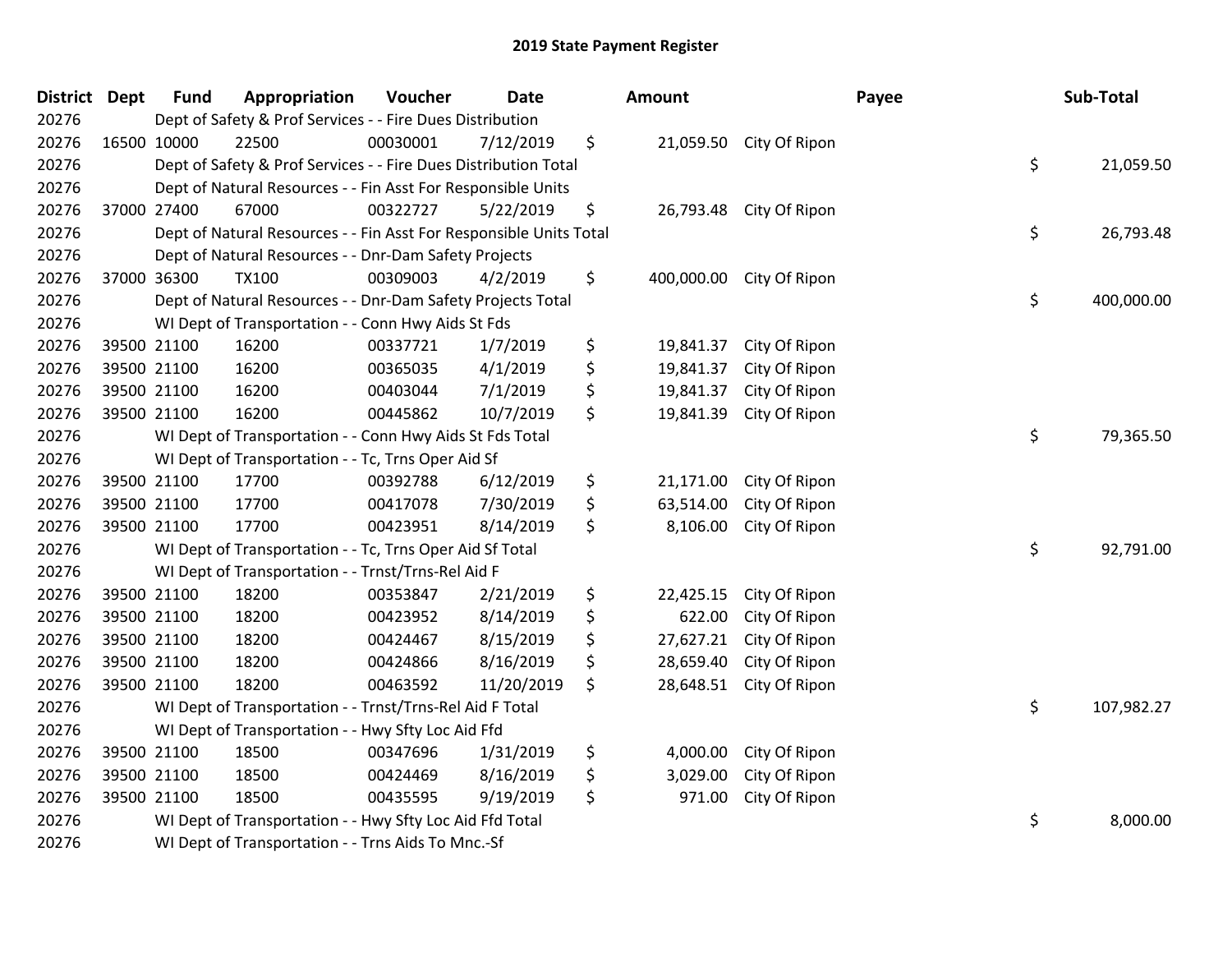| <b>District</b> | Dept        | <b>Fund</b> | Appropriation                                                                   | Voucher                 | <b>Date</b> |    | Amount                     |                         | Payee | Sub-Total    |  |
|-----------------|-------------|-------------|---------------------------------------------------------------------------------|-------------------------|-------------|----|----------------------------|-------------------------|-------|--------------|--|
| 20276           | 39500 21100 |             | 19100                                                                           | 00336389                | 1/7/2019    | \$ | 96,124.66                  | City Of Ripon           |       |              |  |
| 20276           | 39500 21100 |             | 19100                                                                           | 00363704                | 4/1/2019    | \$ | 96,124.66                  | City Of Ripon           |       |              |  |
| 20276           | 39500 21100 |             | 19100                                                                           | 00401713                | 7/1/2019    | \$ | 96,124.66                  | City Of Ripon           |       |              |  |
| 20276           | 39500 21100 |             | 19100                                                                           | 00444531                | 10/7/2019   | \$ | 96,124.66                  | City Of Ripon           |       |              |  |
| 20276           |             |             | WI Dept of Transportation - - Trns Aids To Mnc.-Sf Total                        |                         |             |    |                            |                         | \$    | 384,498.64   |  |
| 20276           |             |             | WI Dept of Transportation - - Loc Rd Imp Prg St Fd                              |                         |             |    |                            |                         |       |              |  |
| 20276           |             | 39500 21100 | 27800                                                                           | 00438681                | 9/27/2019   | \$ | 17,000.00                  | City Of Ripon           |       |              |  |
| 20276           |             |             | WI Dept of Transportation - - Loc Rd Imp Prg St Fd Total                        |                         |             |    |                            |                         | \$    | 17,000.00    |  |
| 20276           |             |             | Department of Health Services - - Emergency Medical Services, Ai                |                         |             |    |                            |                         |       |              |  |
| 20276           | 43500 10000 |             | 11900                                                                           | 00307997                | 9/4/2019    | S  |                            | 6,817.28 City Of Ripon  |       |              |  |
| 20276           |             |             | Department of Health Services - - Emergency Medical Services, Ai Total          |                         |             |    |                            |                         | \$    | 6,817.28     |  |
| 20276           |             |             | Department of Health Services - - Prepaid Medical Transport Reimbursement       |                         |             |    |                            |                         |       |              |  |
| 20276           | 43500 10000 |             | 16300                                                                           | AMBULANCE 11/18/2019 \$ |             |    |                            | 29,470.72 City Of Ripon |       |              |  |
| 20276           |             |             | Department of Health Services - - Prepaid Medical Transport Reimbursement Total |                         |             |    |                            |                         | \$    | 29,470.72    |  |
| 20276           |             |             | Department of Justice - - Law Enforcement Train, Local                          |                         |             |    |                            |                         |       |              |  |
| 20276           | 45500 10000 |             | 23100                                                                           | 00074351                | 11/6/2019   | \$ |                            | 2,240.00 City Of Ripon  |       |              |  |
| 20276           |             |             | Department of Justice - - Law Enforcement Train, Local Total                    |                         |             |    |                            |                         | \$    | 2,240.00     |  |
| 20276           |             |             | Department of Military Affairs - - Disaster Recovery Aid                        |                         |             |    |                            |                         |       |              |  |
| 20276           | 46500 10000 |             | 30500                                                                           | 00060595                | 5/15/2019   | \$ | 1,739.23                   | City Of Ripon           |       |              |  |
| 20276           | 46500 10000 |             | 30500                                                                           | 00061827                | 6/6/2019    | \$ | 566.25                     | City Of Ripon           |       |              |  |
| 20276           |             |             | Department of Military Affairs - - Disaster Recovery Aid Total                  |                         |             |    |                            |                         | \$    | 2,305.48     |  |
| 20276           |             |             | Department of Military Affairs - - Federal Aid, Local Assistance                |                         |             |    |                            |                         |       |              |  |
| 20276           | 46500 10000 |             | 34200                                                                           | 00060595                | 5/15/2019   | \$ |                            | 10,435.37 City Of Ripon |       |              |  |
| 20276           | 46500 10000 |             | 34200                                                                           | 00061827                | 6/6/2019    | \$ | 3,397.49                   | City Of Ripon           |       |              |  |
| 20276           |             |             | Department of Military Affairs - - Federal Aid, Local Assistance Total          |                         |             |    |                            |                         | \$    | 13,832.86    |  |
| 20276           |             |             | Shared Revenue and Tax Relief - - Expenditure Restraint Program                 |                         |             |    |                            |                         |       |              |  |
| 20276           | 83500 10000 |             | 10100                                                                           | 00048804                | 7/22/2019   | \$ | 93,269.78                  | City Of Ripon           |       |              |  |
| 20276           |             |             | Shared Revenue and Tax Relief - - Expenditure Restraint Program Total           |                         |             |    |                            |                         | \$    | 93,269.78    |  |
| 20276           |             |             | Shared Revenue and Tax Relief - - County And Municipal Aid                      |                         |             |    |                            |                         |       |              |  |
| 20276           | 83500 10000 |             | 10500                                                                           | 00048804                | 7/22/2019   | \$ | 222,360.48                 | City Of Ripon           |       |              |  |
| 20276           | 83500 10000 |             | 10500                                                                           | 00053100                | 11/18/2019  | \$ | 1,230,572.00 City Of Ripon |                         |       |              |  |
| 20276           |             |             | Shared Revenue and Tax Relief - - County And Municipal Aid Total                |                         |             |    |                            |                         | \$    | 1,452,932.48 |  |
| 20276           |             |             | Shared Revenue and Tax Relief - - Exempt Computer Aid                           |                         |             |    |                            |                         |       |              |  |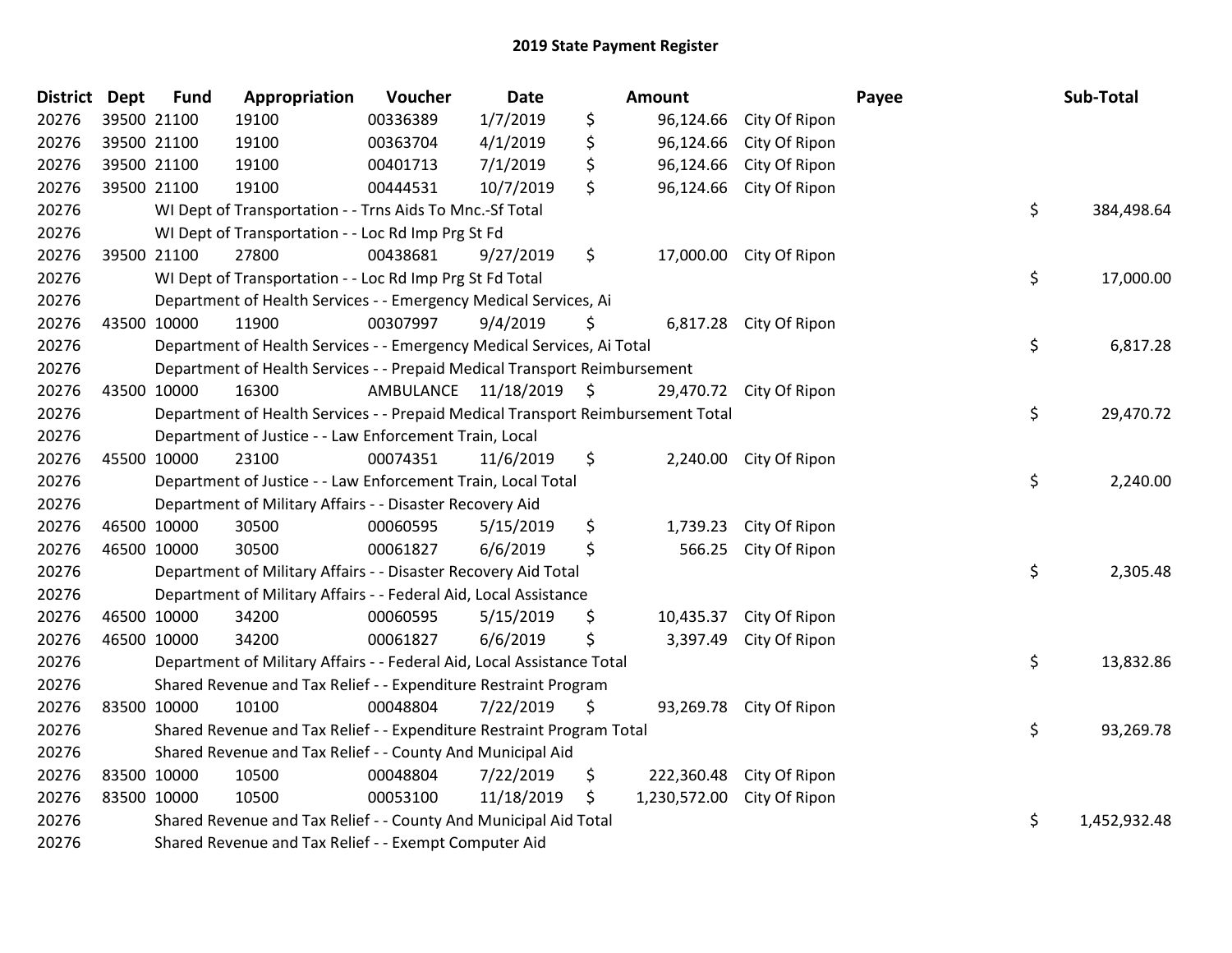| <b>District</b> | Dept | Fund        | Appropriation                                                       | <b>Voucher</b> | Date       |    | Amount    |               | Payee | Sub-Total    |  |
|-----------------|------|-------------|---------------------------------------------------------------------|----------------|------------|----|-----------|---------------|-------|--------------|--|
| 20276           |      | 83500 10000 | 10900                                                               | 00045961       | 7/22/2019  | \$ | 26,206.91 | City Of Ripon |       |              |  |
| 20276           |      | 83500 10000 | 10900                                                               | 00047824       | 7/22/2019  | \$ | 18,613.04 | City Of Ripon |       |              |  |
| 20276           |      |             | Shared Revenue and Tax Relief - - Exempt Computer Aid Total         |                |            |    |           |               | \$    | 44,819.95    |  |
| 20276           |      |             | Shared Revenue and Tax Relief - - Utility Aid                       |                |            |    |           |               |       |              |  |
| 20276           |      | 83500 10000 | 11000                                                               | 00048804       | 7/22/2019  | \$ | 4,922.50  | City Of Ripon |       |              |  |
| 20276           |      | 83500 10000 | 11000                                                               | 00053100       | 11/18/2019 | \$ | 24,849.72 | City Of Ripon |       |              |  |
| 20276           |      |             | Shared Revenue and Tax Relief - - Utility Aid Total                 |                |            |    |           |               | \$    | 29,772.22    |  |
| 20276           |      |             | Shared Revenue and Tax Relief - - Personal Property Aid             |                |            |    |           |               |       |              |  |
| 20276           |      | 83500 10000 | 11100                                                               | 00040497       | 5/6/2019   | \$ | 7,908.29  | City Of Ripon |       |              |  |
| 20276           |      | 83500 10000 | 11100                                                               | 00042555       | 5/6/2019   | \$ | 19,827.96 | City Of Ripon |       |              |  |
| 20276           |      |             | Shared Revenue and Tax Relief - - Personal Property Aid Total       |                |            |    |           |               | \$.   | 27,736.25    |  |
| 20276           |      |             | Shared Revenue and Tax Relief - - Payments For Municipal Svcs       |                |            |    |           |               |       |              |  |
| 20276           |      | 83500 10000 | 50100                                                               | 00037852       | 1/31/2019  | \$ | 2,249.89  | City Of Ripon |       |              |  |
| 20276           |      |             | Shared Revenue and Tax Relief - - Payments For Municipal Svcs Total |                |            |    |           |               | \$    | 2,249.89     |  |
| 20276           |      |             | Shared Revenue and Tax Relief - - Lottery & Gaming Credit           |                |            |    |           |               |       |              |  |
| 20276           |      | 83500 52100 | 36300                                                               | 00038261       | 3/25/2019  | \$ | 5,051.16  | City Of Ripon |       |              |  |
| 20276           |      |             | Shared Revenue and Tax Relief - - Lottery & Gaming Credit Total     |                |            |    |           |               | \$    | 5,051.16     |  |
| 20276 Total     |      |             |                                                                     |                |            |    |           |               |       | 2,847,988.46 |  |